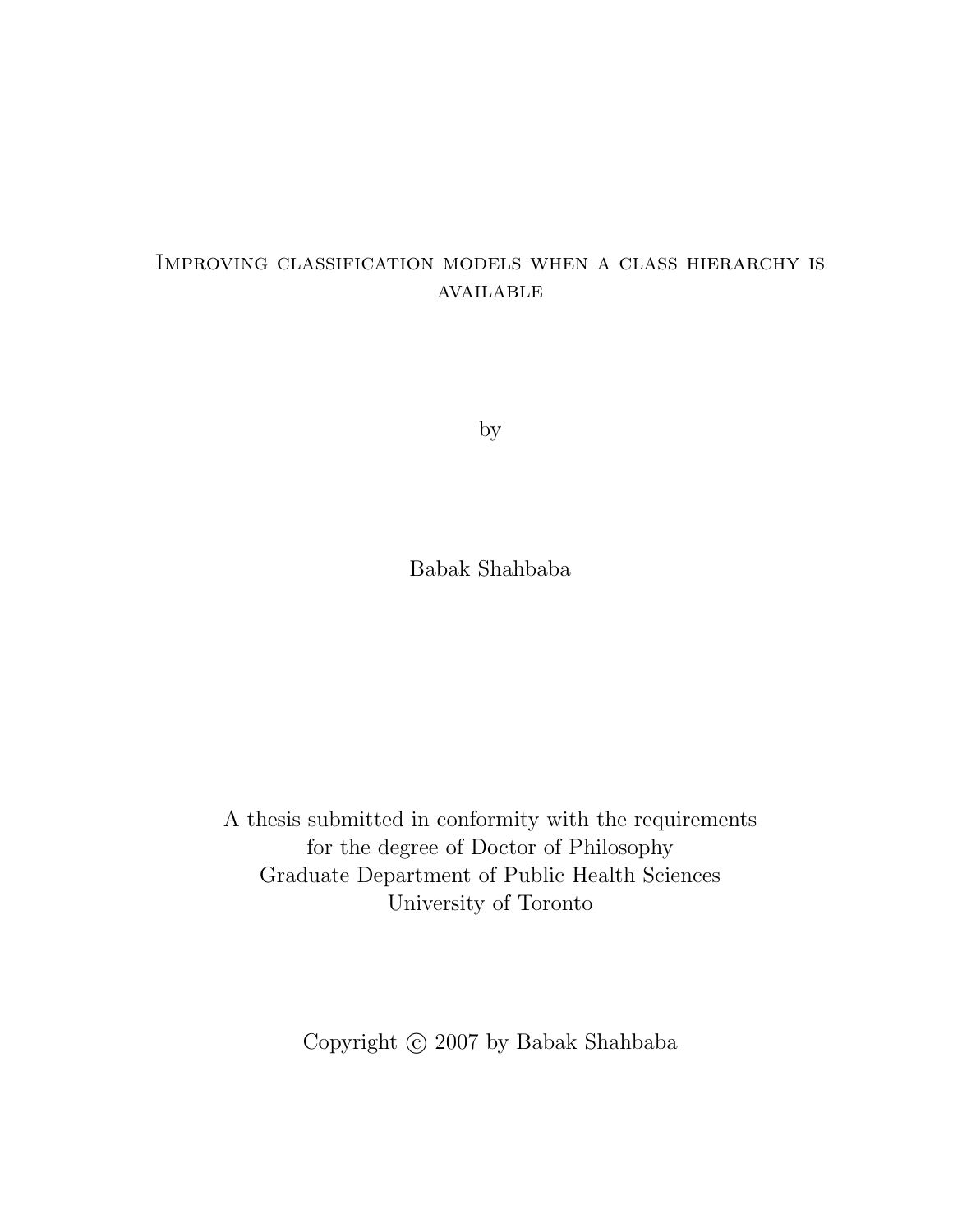#### Abstract

Improving classification models when a class hierarchy is available

Babak Shahbaba

Doctor of Philosophy Graduate Department of Public Health Sciences University of Toronto

2007

We introduce a new method for modeling hierarchical classes, when we have prior knowledge of how these classes can be arranged in a hierarchy. The application of this approach is discussed for linear models, as well as nonlinear models based on Dirichlet process mixtures. Our method uses a Bayesian form of the multinomial logit (MNL) model, with a prior that introduces correlations between the parameters for classes that are nearby in the hierarchy. Using simulated data, we compare the performance of the new method with the results from the ordinary MNL model, and a hierarchical model based on a set of nested MNL models. We find that when classes have a hierarchical structure, models that acknowledge such existing structure in data can perform better than a model that ignores such information (i.e., MNL). We also show that our model is more robust against missspecification of class structure compared to the alternative hierarchical model. Moreover, we test the new method on page layout analysis and document classification problems, and find that it performs better than the other methods. Our original motivation for conducting this research was classification of gene functions. Here, we investigate whether functional annotation of genes can be improved using the hierarchical structure of functional classes. We also introduce a new nonlinear model for classification, in which we model the joint distribution of response variable,  $y$ , and covariates,  $x$ , non-parametrically using Dirichlet process mixtures. In this approach, we keep the relationship between  $y$ and  $x$  linear within each component of the mixture. The overall relationship becomes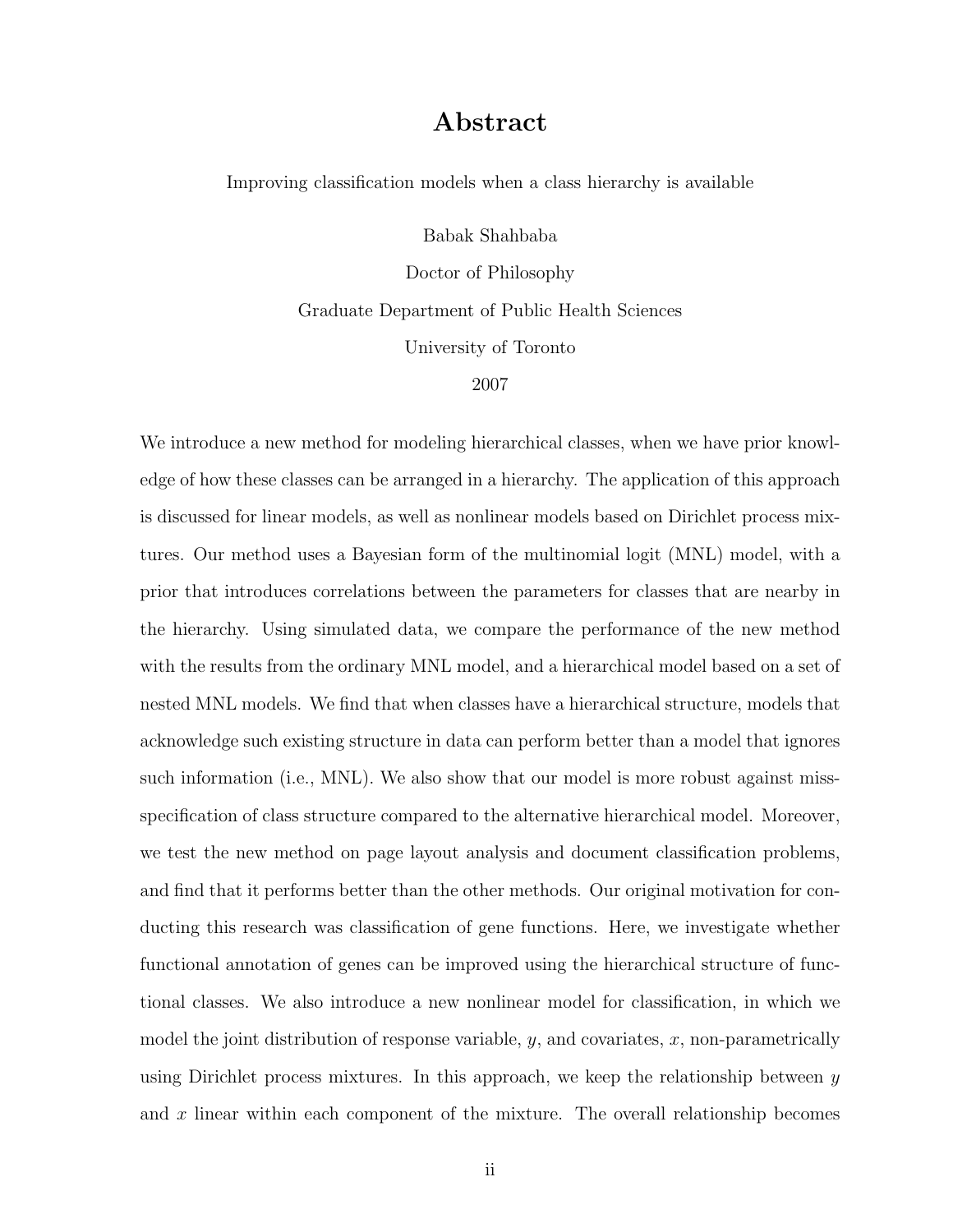nonlinear if the mixture contains more than one component. We extend this method to classification problems where a class hierarchy is available. We use our model to predict protein folding classes, which can be arranged in a hierarchy. We find that our model provides substantial improvement over previous methods, which were based on Neural Networks (NN) and Support Vector Machines (SVM). Together, the results presented in this thesis show that higher predictive accuracy can be obtained using Bayesian models that incorporate suitable prior information.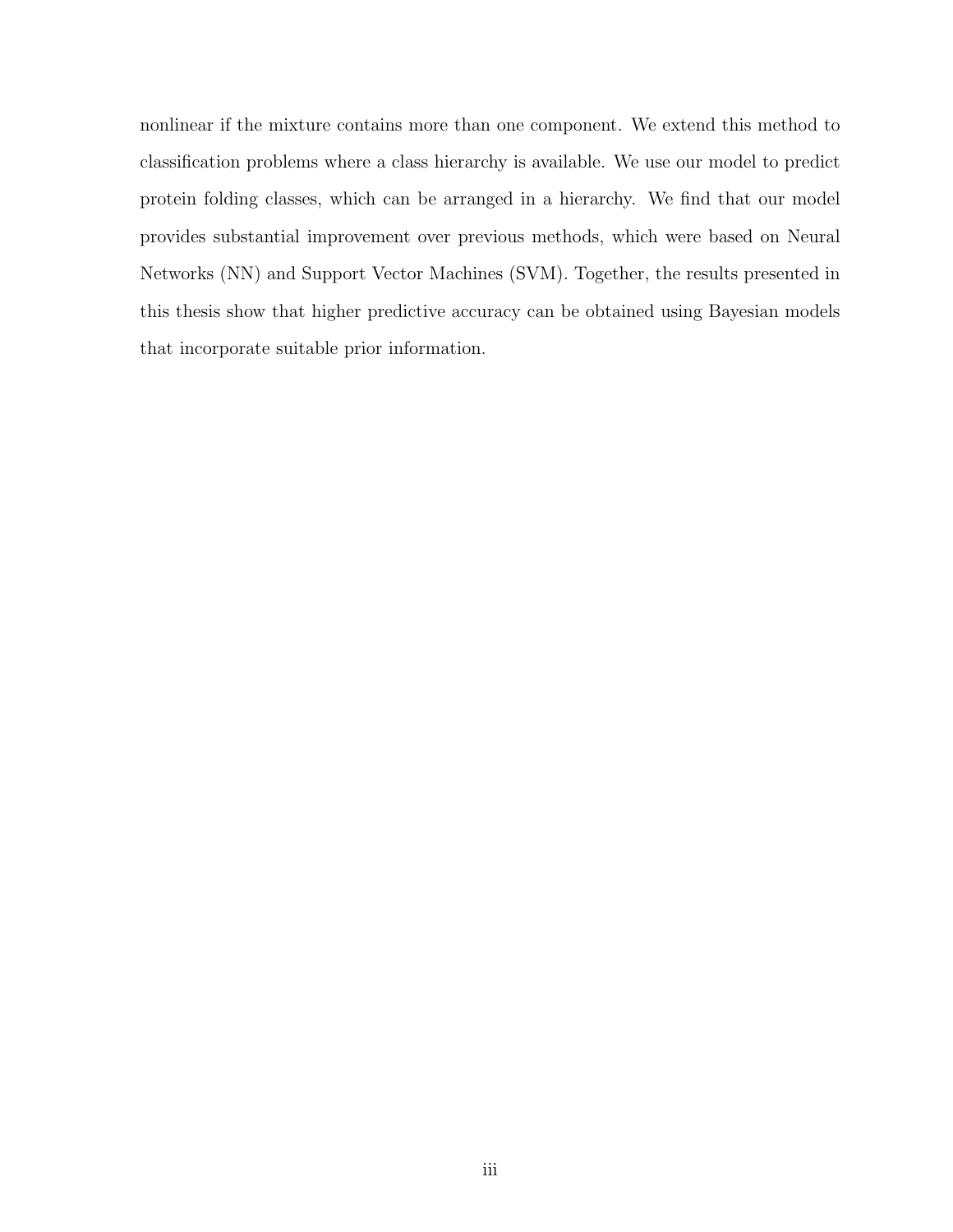#### To my lovely wife Rezy

None of this would be possible without your love and support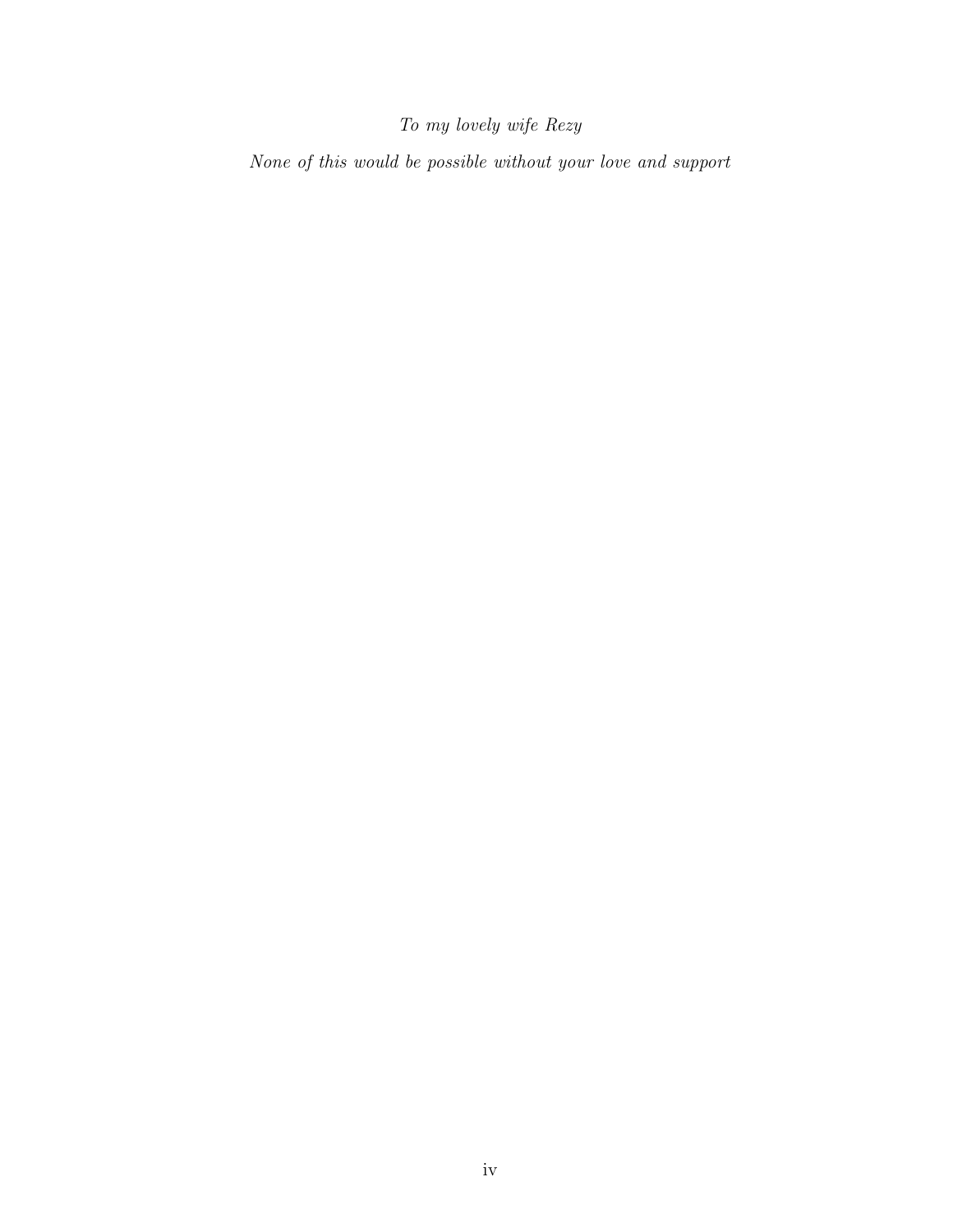#### Acknowledgements

First and foremost, I would like to thank my supervisor Professor Radford Neal for sharing his wealth of knowledge and wisdom with me, supporting me throughout this journey, and teaching me almost everything I know about Statistics. He also taught me how to think freely and write clearly. I was tremendously fortunate to have him as my supervisor.

I was very privileged to work with a great advisory committee. I thank Drs. Paul Corey and Celia Greenwood for their expertise, availability and commitment to education. I am also grateful to Drs. Steven MacEachern and Andrew Paterson for reading my thesis and providing valuable comments.

I would also like to thank my parents, my wife, my sister, my brother, and my brotherin-law for their love and support. Their constant encouragement helped me throughout the pursuit of this degree.

My sincere gratitude goes to Kevin Laven, Sam Roweis and Scott Leishman for providing the NIPS data, and Lijuan Cai and Thomas Hofmann for providing the processed WIPO-alpha dataset. I would also like to thank Ross King, Andreas Karwath, Amanda Clare and Luc Dehaspe for providing the processed E. coli datasets, and Johanna Rommens for helping me with the interpretation of our findings about E. coli genome.

This research was supported by the Natural Sciences and Engineering Research Council of Canada. Professor Radford Neal holds a Canada Research Chair in Statistics and Machine Learning.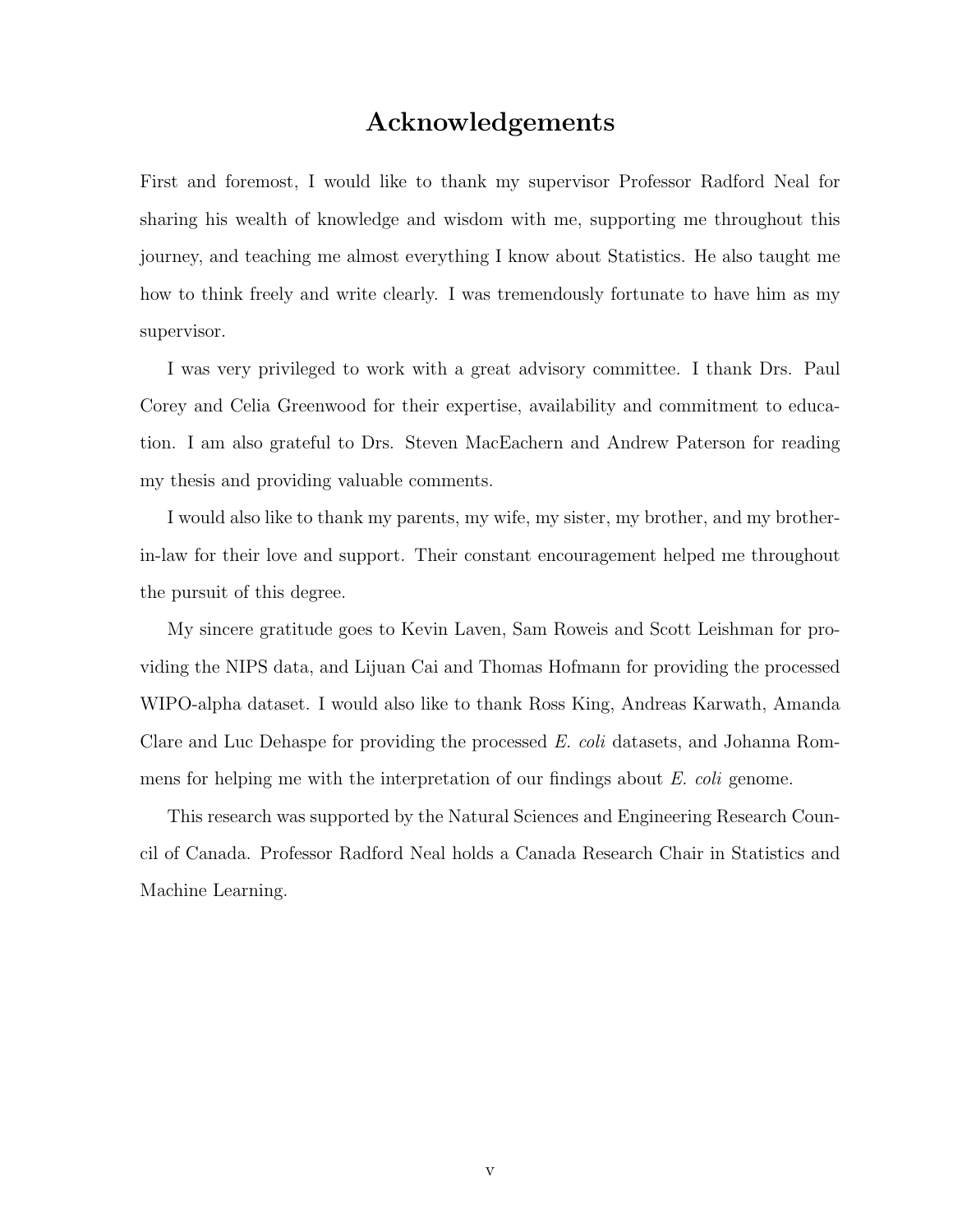### **Contents**

| $\mathbf 1$                       |     | Overall introduction                               | $\mathbf{1}$   |  |  |
|-----------------------------------|-----|----------------------------------------------------|----------------|--|--|
|                                   | 1.1 |                                                    | $\overline{2}$ |  |  |
|                                   | 1.2 |                                                    | 5              |  |  |
| $\overline{2}$                    |     | Classification models with a hierarchy-based prior | 8              |  |  |
|                                   | 2.1 |                                                    | 9              |  |  |
|                                   | 2.2 |                                                    | 11             |  |  |
|                                   | 2.3 |                                                    | 15             |  |  |
|                                   | 2.4 |                                                    | 20             |  |  |
|                                   |     | 2.4.1                                              | 20             |  |  |
|                                   |     | 2.4.2                                              | 22             |  |  |
|                                   |     | 2.4.3                                              | 26             |  |  |
|                                   | 2.5 |                                                    | 27             |  |  |
| 3<br>Gene function classification |     |                                                    |                |  |  |
|                                   | 3.1 |                                                    | 31             |  |  |
|                                   | 3.2 |                                                    | 35             |  |  |
|                                   | 3.3 |                                                    | 42             |  |  |
|                                   | 3.4 |                                                    | 44             |  |  |
|                                   |     | 3.4.1                                              | 47             |  |  |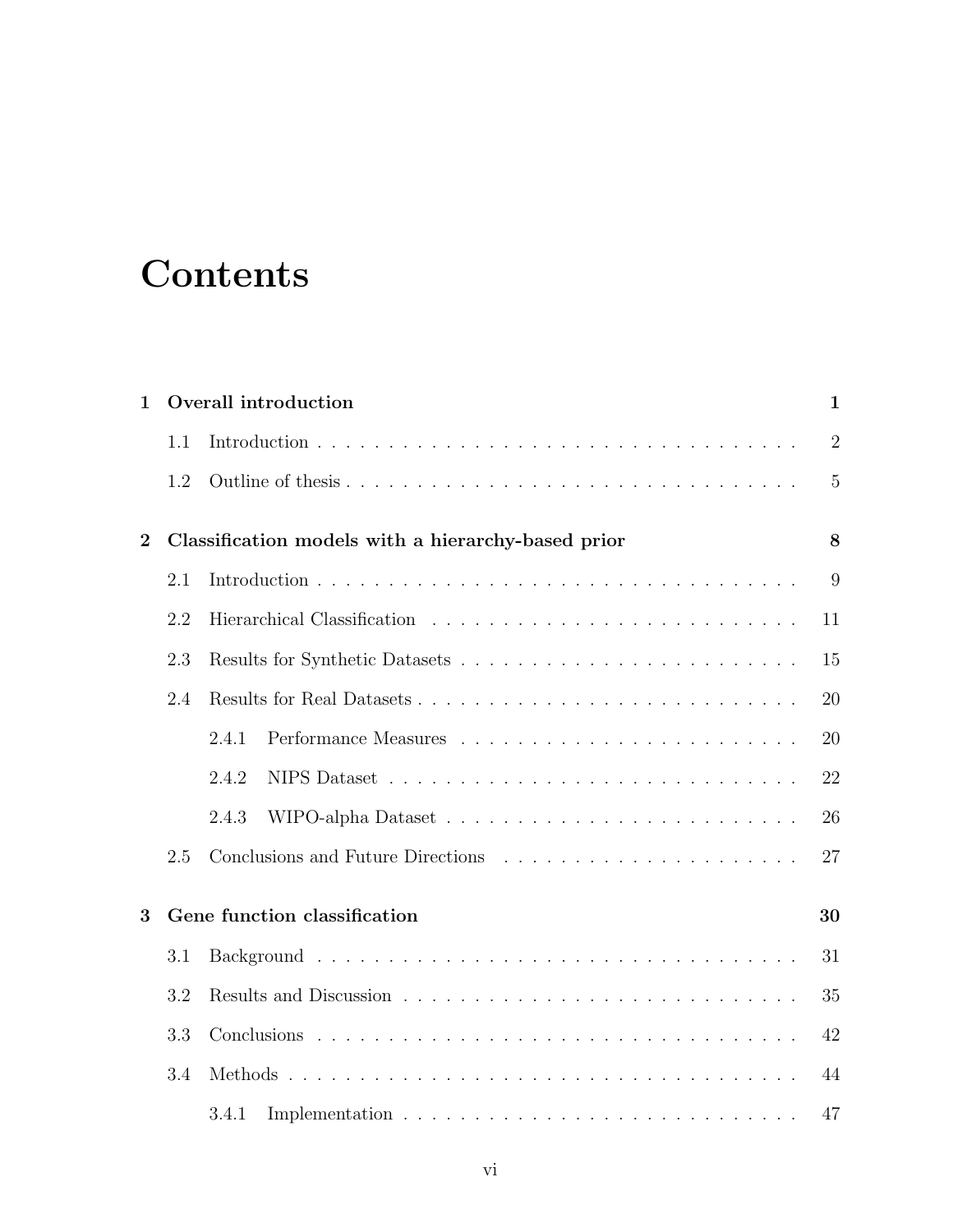| 4            |                           | Nonlinear classification using Dirichlet process mixtures                                     | 49 |  |  |  |  |  |
|--------------|---------------------------|-----------------------------------------------------------------------------------------------|----|--|--|--|--|--|
|              | 4.1                       |                                                                                               | 50 |  |  |  |  |  |
|              | 4.2                       |                                                                                               | 54 |  |  |  |  |  |
|              | 4.3                       |                                                                                               | 57 |  |  |  |  |  |
|              | 4.4                       |                                                                                               | 62 |  |  |  |  |  |
|              | 4.5                       |                                                                                               | 66 |  |  |  |  |  |
|              | 4.6                       |                                                                                               | 68 |  |  |  |  |  |
|              | 4.7                       |                                                                                               | 69 |  |  |  |  |  |
| $\mathbf{5}$ | <b>Overall discussion</b> |                                                                                               |    |  |  |  |  |  |
|              | Appendix A                |                                                                                               |    |  |  |  |  |  |
|              |                           | Appendix B                                                                                    | 79 |  |  |  |  |  |
|              | B.1                       |                                                                                               | 79 |  |  |  |  |  |
|              | B.2                       | The Metropolis algorithm $\ldots \ldots \ldots \ldots \ldots \ldots \ldots \ldots$            | 80 |  |  |  |  |  |
|              | B.3                       | Slice sampling $\ldots \ldots \ldots \ldots \ldots \ldots \ldots \ldots \ldots \ldots \ldots$ | 82 |  |  |  |  |  |
|              | Appendix C                |                                                                                               |    |  |  |  |  |  |
|              |                           |                                                                                               | 84 |  |  |  |  |  |
|              |                           | <b>Appendix D</b>                                                                             | 87 |  |  |  |  |  |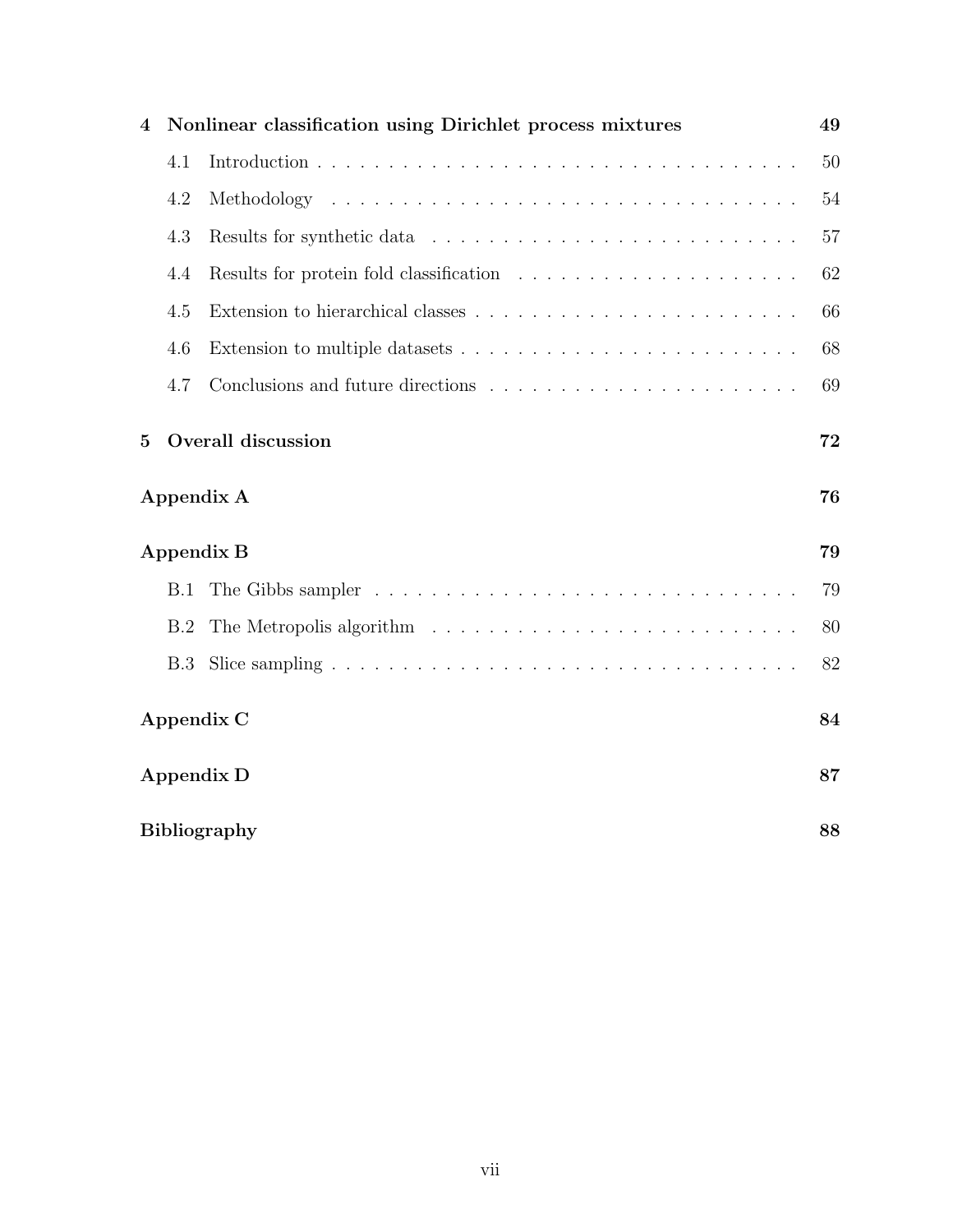### List of Tables

| 2.1     | Comparison of models on simulated data created based on Figure 2.2.                          |        |
|---------|----------------------------------------------------------------------------------------------|--------|
|         | Average log-probability (log-prob) and accuracy rate (acc) are estimated                     |        |
|         |                                                                                              | 18     |
| 2.2     | Comparison of models on simulated data created based on Figure 2.3.                          |        |
|         | Average log-probability (log-prob) and accuracy rate (acc) are estimated                     |        |
|         |                                                                                              | 19     |
| 2.3     | Performance of models based on NIPS dataset. Here, "acc", "pacc" and                         |        |
|         | " $\Delta$ -loss" refer to accuracy, parent accuracy and taxonomy-based loss re-             |        |
|         | spectively. Larger values are better except for $\Delta$ -loss.                              | 25     |
| 2.4     | Performance of models based on WIPO-alpha dataset, section "D". Here,                        |        |
|         | " $acc$ ", " $pace$ " and " $\Delta$ -loss" refer to accuracy, parent accuracy and taxonomy- |        |
|         | based loss respectively. The SVM and hierarchical SVM (hSVM) are de-                         |        |
|         | veloped by Cai and Hoffmann (2004). Larger values are better except for                      |        |
|         |                                                                                              | $28\,$ |
|         |                                                                                              |        |
| $3.1\,$ | Comparison of models based on their predictive accuracy $(\%)$ using each                    |        |
|         |                                                                                              | 37     |
| 3.2     | Comparison of models based on their predictive accuracy $(\%)$ for specific                  |        |
|         | coverage $(\%)$ provided in parenthesis. The C5 results and the coverage                     |        |
|         |                                                                                              | 39     |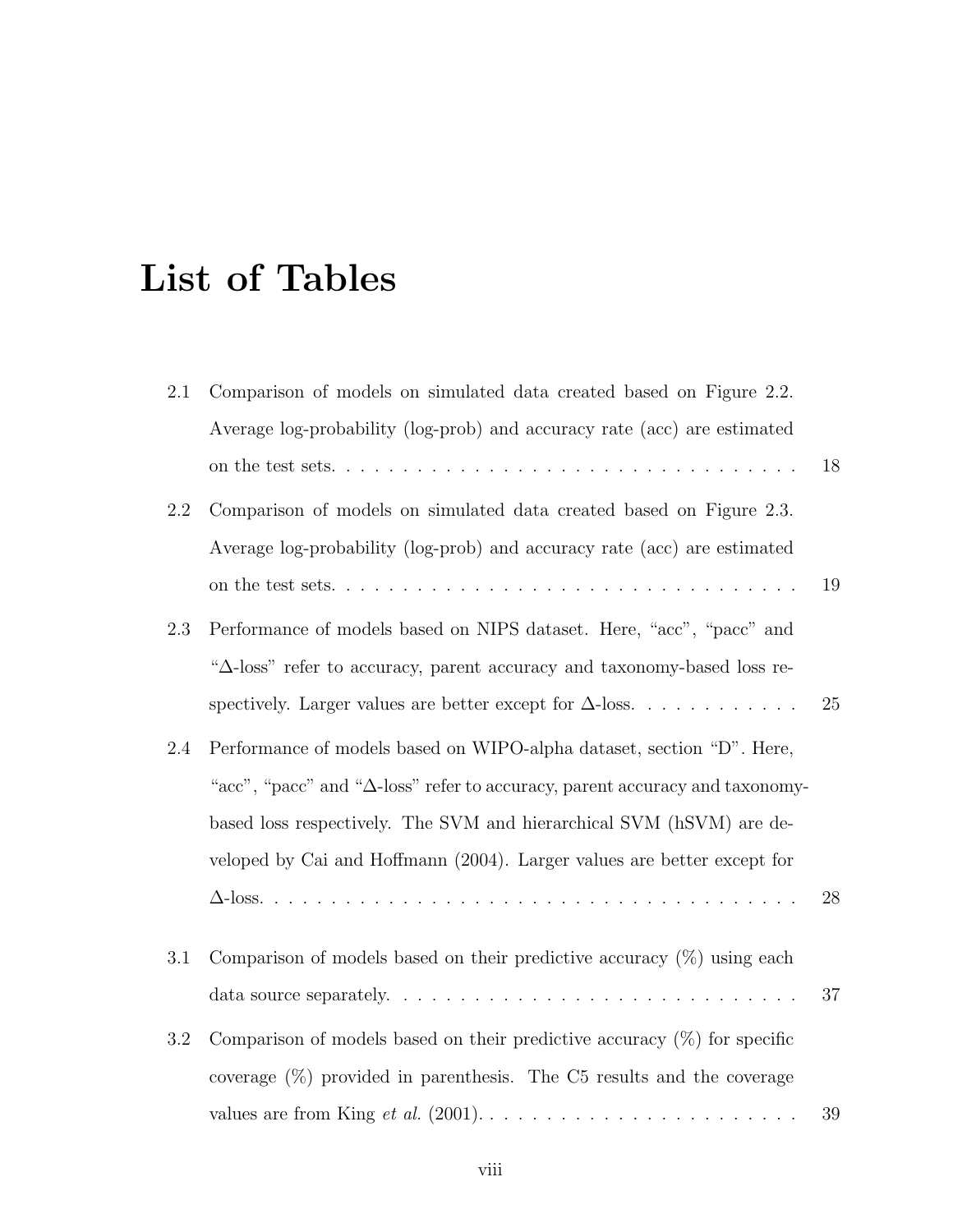| 3.3 | Accuracy $(\%)$ of models on the combined dataset with and without sepa-                    |    |
|-----|---------------------------------------------------------------------------------------------|----|
|     | rate scale parameters. Results using SIM alone are provided for comparison. 40              |    |
| 3.4 | Predictive accuracy $(\%)$ for different coverage values $(\%)$ of the corMNL               |    |
|     | model using all three sources with separate scale parameters                                | 40 |
| 4.1 | Simulation 1: the average performance of models based on 50 simulated                       |    |
|     | The Baseline model assigns test cases to the class with the<br>datasets.                    |    |
|     | highest frequency in the training set. $\ldots \ldots \ldots \ldots \ldots \ldots \ldots$   | 60 |
| 4.2 | Simulation 2: the average performance of models based on 50 simulated                       |    |
|     | The Baseline model assigns test cases to the class with the<br>datasets.                    |    |
|     |                                                                                             | 62 |
| 4.3 | Performance of models based on protein fold classification data. NN and                     |    |
|     | SVM use maximum likelihood estimation, and are developed by Ding and                        |    |
|     |                                                                                             | 66 |
| 4.4 | Comparison of hierarchical models (linear and nonlinear) with non-hierarchical              |    |
|     | models (linear and nonlinear) based on protein fold classification data.<br>$\sim 10^{-11}$ | 68 |
| 4.5 | Comparison of hierarchical models (linear and nonlinear) with non-hierarchical              |    |
|     | models (linear and nonlinear) based on protein fold classification data.                    |    |
|     | The covariates are obtained from four different feature sets: composition                   |    |
|     | of amino acids, predicted secondary structure, hydrophobicity, and nor-                     |    |
|     |                                                                                             | 69 |
| C.1 | Comparison of direct functional annotation of several ORFs (whose func-                     |    |

tion was unknown in 2001) with predicted functions using our corMNL model. In this table, we only present genes for which there is a close match between our predictions and the results from direct biological experiments. 85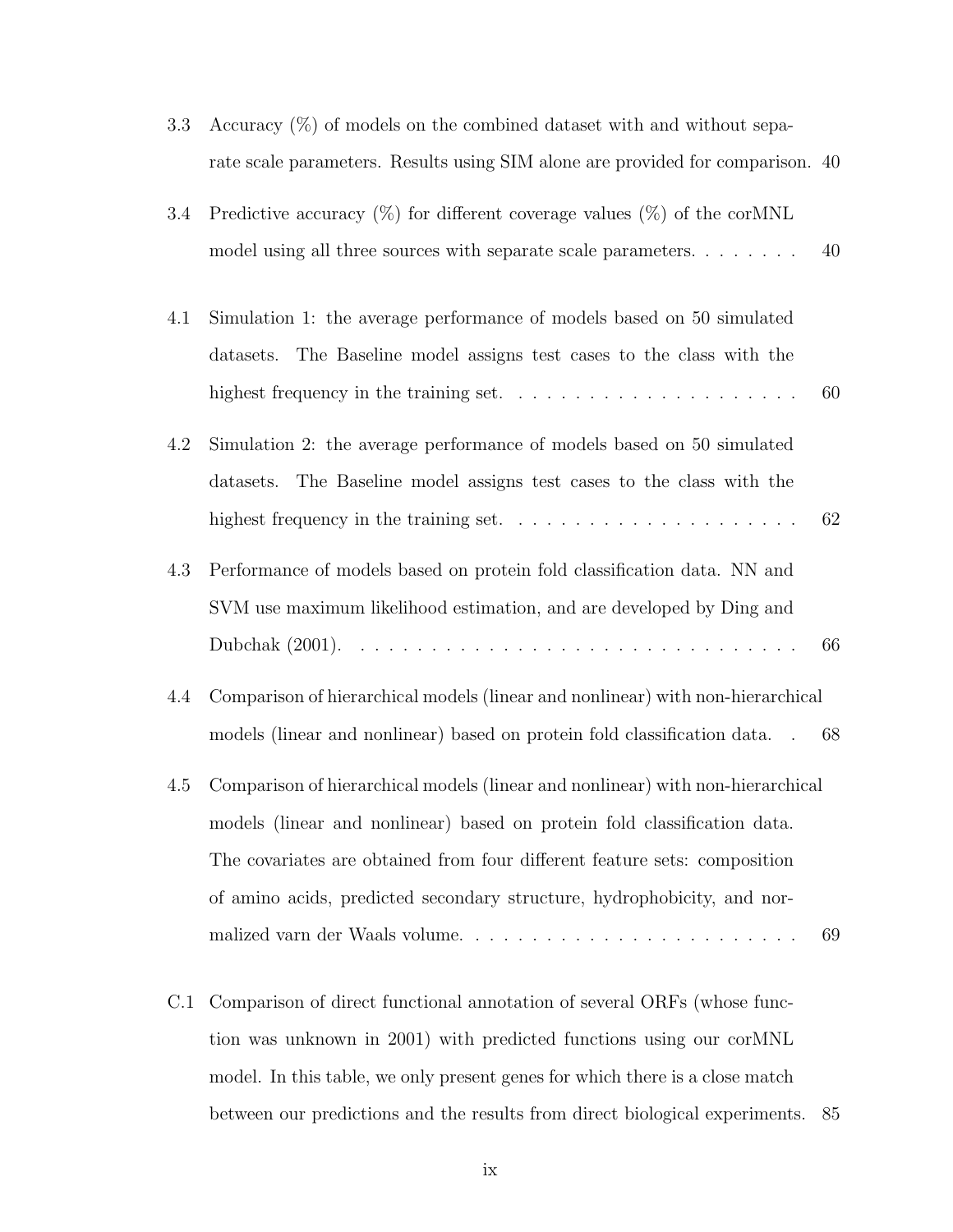C.2 Comparison of direct functional annotation of several ORFs (whose function was unknown in 2001) with predicted functions using our corMNL model. In this table, we only present genes for which there is not a close match between our predictions and the results from direct biological experiments. . . . . . . . . . . . . . . . . . . . . . . . . . . . . . . . . . . . 86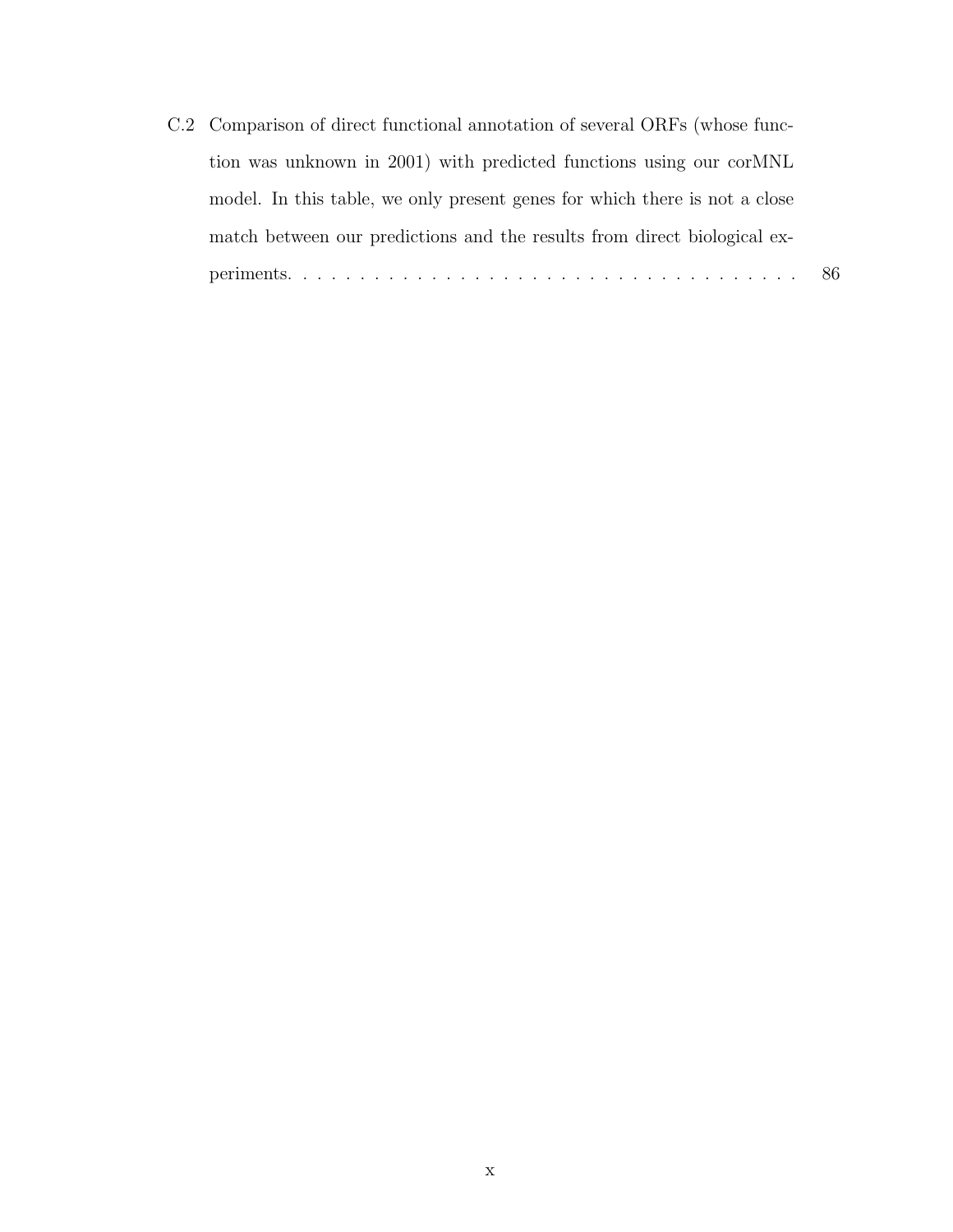# List of Figures

| 2.1 | A part of a gene annotation hierarchy proposed by Riley $(1993)$ for the E.       |    |
|-----|-----------------------------------------------------------------------------------|----|
|     |                                                                                   | 10 |
| 2.2 | The simple model used for the simulation study. The coefficient parame-           |    |
|     | ters for each classes are presented as a sum of parameters at different level     |    |
|     |                                                                                   | 17 |
| 2.3 | A hypothetical hierarchy with a more complex structure.                           | 19 |
| 2.4 |                                                                                   | 22 |
| 2.5 | Trace plots of the ARD hyperparameters, $\sigma_l$ , for two covariates of the    |    |
|     | corMNL model applied to the NIPS dataset                                          | 24 |
| 2.6 | Trace plots of two overall scale hyperparameters, $\tau_m$ , for two nodes of the |    |
|     | corMNL model for two nodes applied to the NIPS dataset.                           | 24 |
| 3.1 | A simple representation of the corMNL model                                       | 45 |
| 4.1 | An illustration of our model for a binary (black and white) classification        |    |
|     | problem with two covariates. Here, the mixture has two components,                |    |
|     | which are shown with circles and squares. In each component, an MNL               |    |
|     | model separates the two classes into "black" or "white" with a linear de-         |    |
|     | cision boundary                                                                   | 58 |
| 4.2 | A random sample generated according to Simulation 2 with $a_3 = 0$ . The          |    |
|     |                                                                                   | 61 |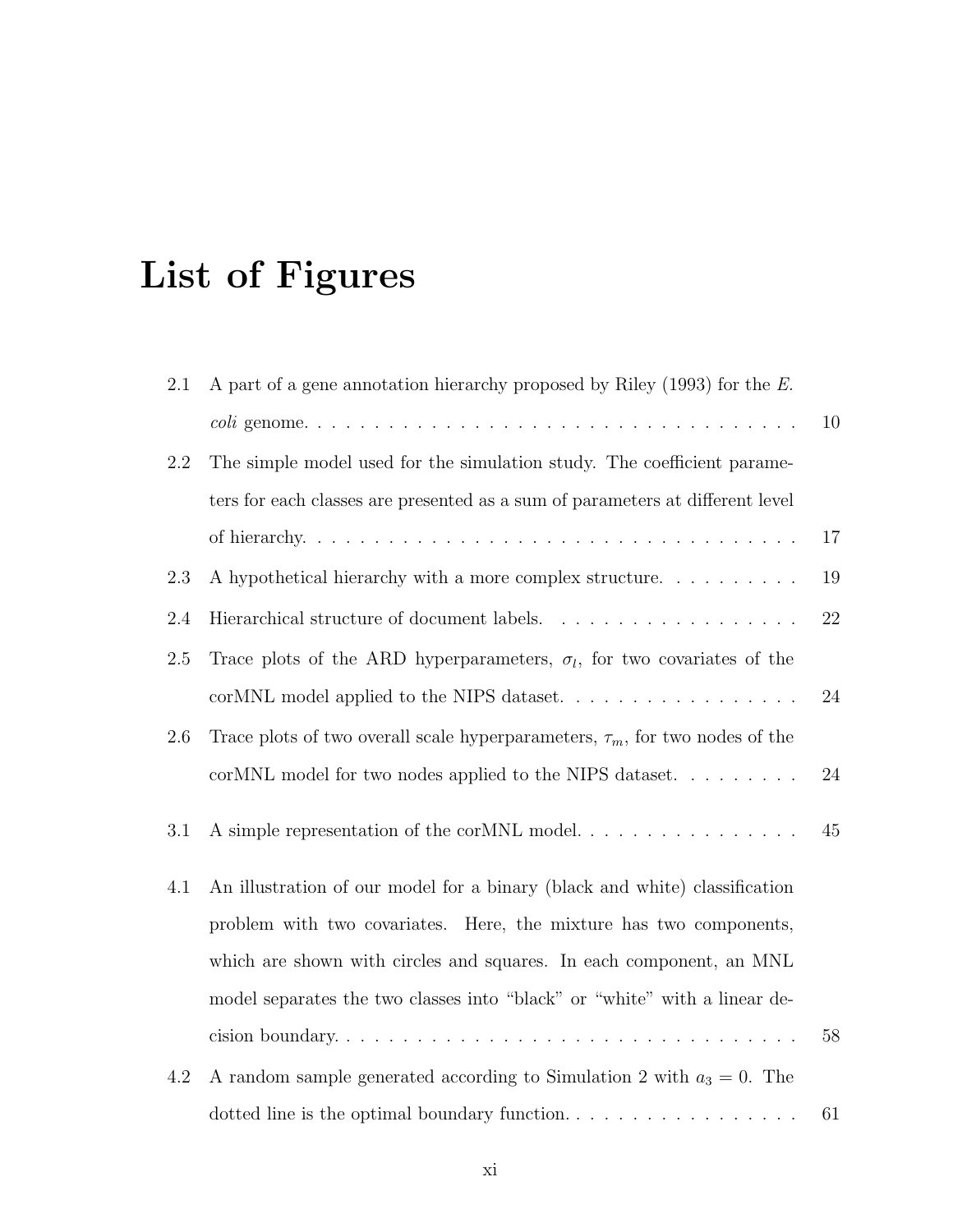| 4.3 A simple representation of our hierarchical classification model 67        |  |
|--------------------------------------------------------------------------------|--|
| A.1 The boundary lines obtained by the MNL model for a simulated three-way     |  |
| classification problem. As we can see, class 1 and class 2 are relatively more |  |
|                                                                                |  |
| A.2 The boundary lines obtained by the treeMNL model for a simulated three-    |  |
| way classification problem. The boundaries are not linear between classes      |  |
|                                                                                |  |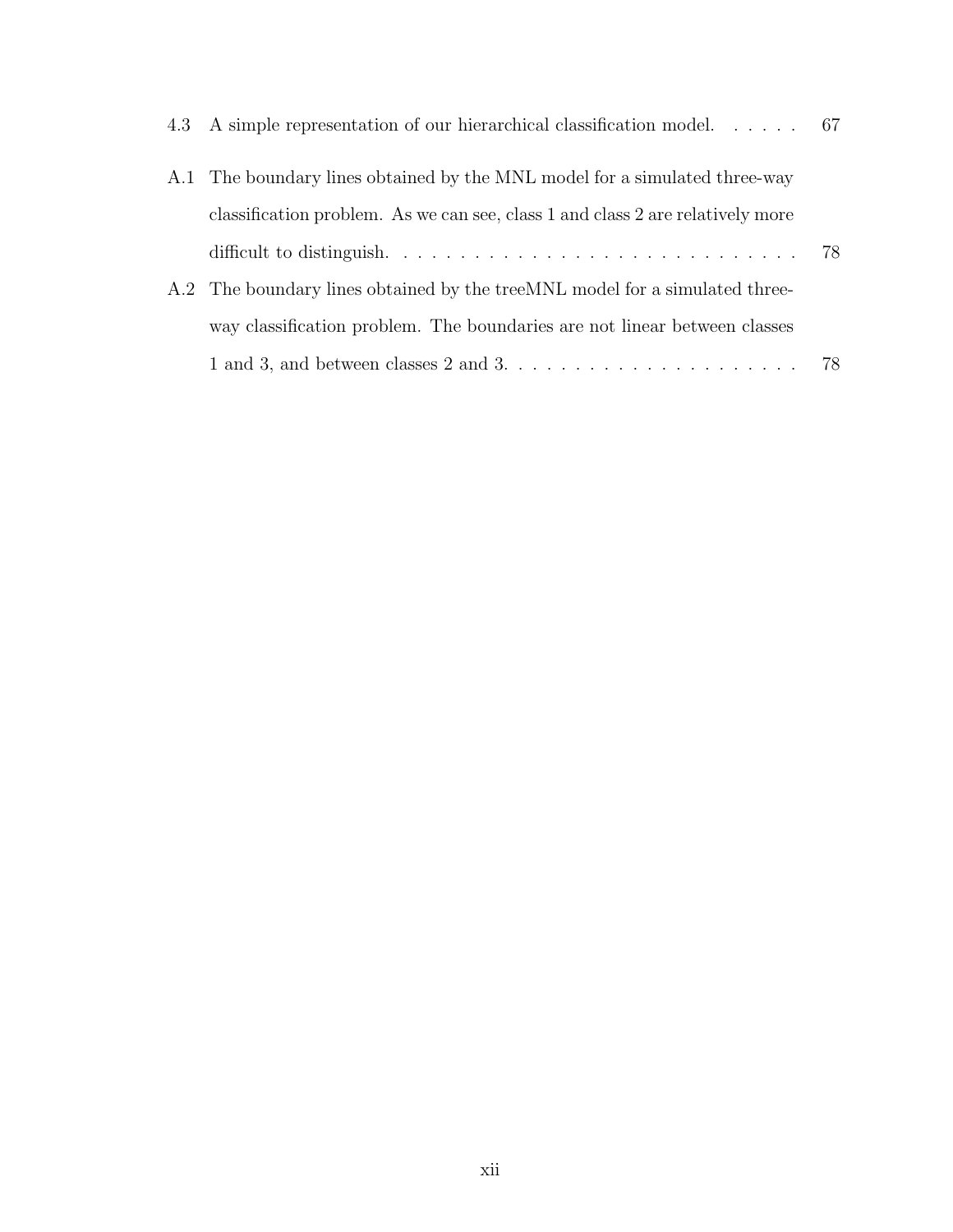### Chapter 1

## Overall introduction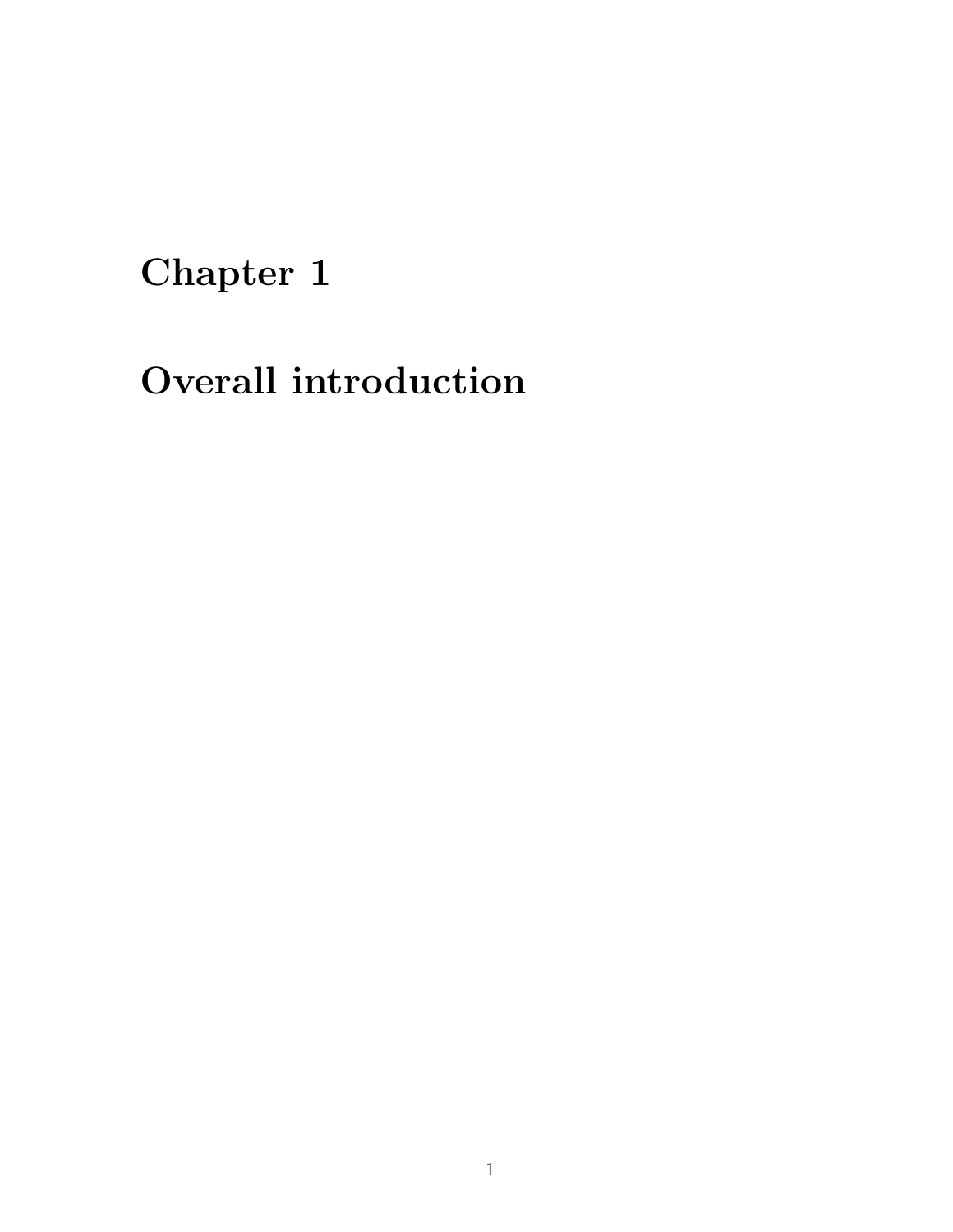#### 1.1 Introduction

In this research, we consider classification problems where classes have a hierarchical structure. We discuss both linear and nonlinear (based on Dirichlet process mixtures) hierarchical classification models. The hierarchy reflects our prior opinion with respect to the similarity of classes. Hierarchical classification problems of this sort are abundant in statistics and machine learning fields. One such problem, which is our original motivation for studying hierarchical classification schemes, is prediction of the biological functions of genes. These functions are usually presented in a hierarchical form starting with very general classes (eg, cell processes) and becoming more specific in lower levels of the hierarchy (eg, cell division or chromosome replication).

There are many examples of hierarchical classes in the literature. Fox (1997) discusses one simple hierarchical classification problem regarding Canadian women's labour-force participation. In this problem, the objective is to classify Canadian women to "working" and "non-working" (outside the home) groups. Working women are further classified to "full-time" and "part-time". Husband's income, presence of children in the household, and region of living were used as covariates. Another example, which has become increasingly important due to the exponential growth of information on the internet, is classification of documents (e.g., web pages). A standard benchmark dataset for this problem is one that contains 20000 documents from 20 different on-line newsgroups. The objective is to identify the newsgroup from which an article was taken, using the words appearing in that article. The newsgroups can be grouped into general classes such as "computer", "science", and "talk". A general class such as science can be divided to more specific classes such as "electronics" and "space". The dataset can be obtained from the UCI KDD repository at http://kdd.ics.uci.edu. We discuss some more examples in our papers (Chapters 2, 3, and 4), and evaluate our proposed method based on page region labelling and patent document classification problems.

If we ignore the hierarchical structure of classes, we could use a simple multinomial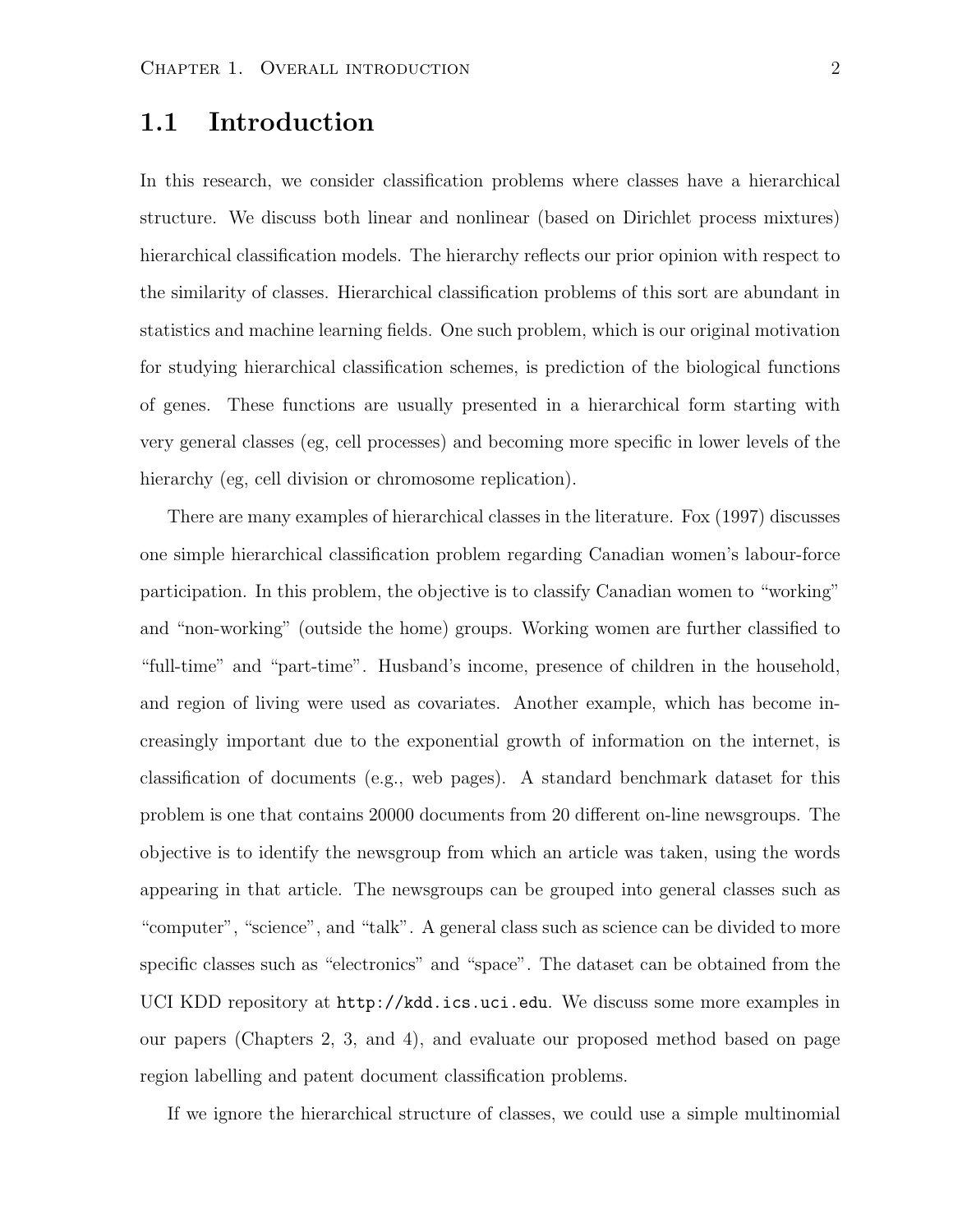logit (MNL) model for classification. This model has the following form:

$$
P(y=j|x,\alpha,\beta) = \frac{\exp(\alpha_j + x\beta_j)}{\sum_{j'=1}^{c} \exp(\alpha_{j'} + x\beta_{j'})}
$$
(1.1)

where c is the number of classes. For each class,  $j$ , there is a vector of  $p$  unknown parameters  $\boldsymbol{\beta}_j$ . The entire set of regression coefficients  $\boldsymbol{\beta}=(\beta_1,...,\beta_c)$  can be presented as a  $p \times c$  matrix. The MNL model treats classes as unrelated entities. This is not, of course, an optimal approach if we know a priori that classes can be arranged on a hierarchy.

The importance of using the information regarding the class hierarchy has been emphasized by many authors (e.g., Sattath and Tversky (1977); Fox (1997); Koller and Sahami (1997)). Several methods have been proposed for incorporating this information in classification models. A common approach is using a series of nested models (i.e., nested MNL models), which classify cases sequentially along the hierarchy. That is, for each intermediate node  $m$  in the hierarchy, a separate model is used to classify cases that belong to m into the child nodes of m (i.e., nodes that are immediately connected to m). We refer to this method as treeMNL.

To understand why treeMNL may perform better when classes have a hierarchical structure, consider a three-way classification problem in which classes 1 and 2 are completely indistinguishable on the basis of available information, but they both can be easily separated from class 3. This is, of course, an extreme example. Assuming that the hierarchical structure is known to us a priori, we can use two nested models such that the first model separates class 3 from classes 1 and 2, and the second model separates only class 1 from class 2. Obviously, only the first model affects the overall performance (assuming the second model has a performance no worse than a random model). The first model is appropriately more parsimonious compared to a non-hierarchical model, which tries to classify objects to all three classes simultaneously (i.e., MNL). The treeMNL model can, therefore, provide better performance than the MNL model.

The extreme example discussed above rarely exists in real life. In most problems,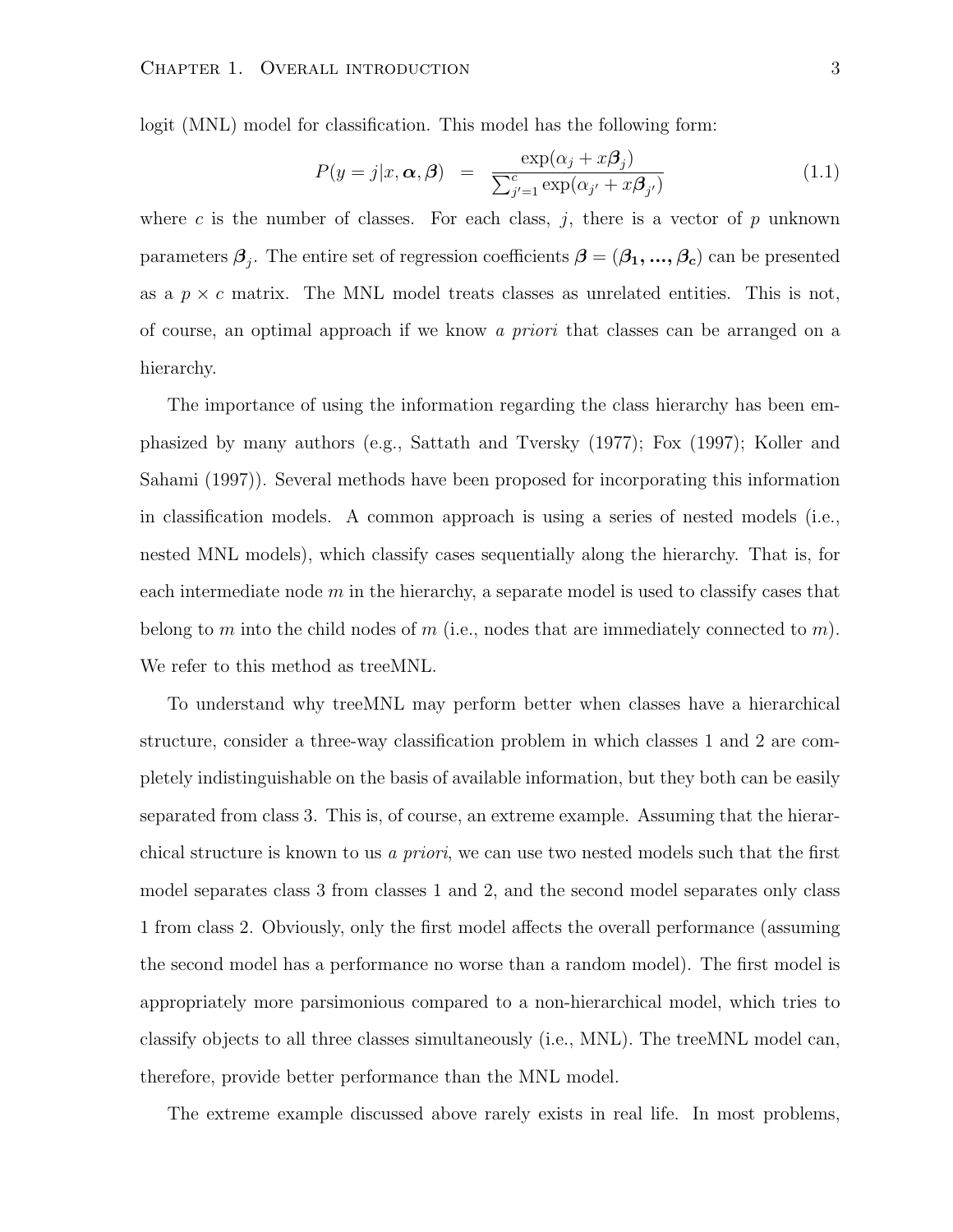similar classes can be distinguished to some degree. It is even possible that apparently similar classes are not in fact hard to distinguish. That is, the hierarchy is misspecified. As we will see later, this can be a major problem for the treeMNL model. Fox (1997) suggested using this approach only when there is substantial evidence to believe the hierarchy exists.

In this research, we propose an alternative approach for incorporating the hierarchical structure in classification models. Using simulation studies, we show that unlike treeMNL, our approach is very robust against misspecification of the hierarchy. In our approach, the hierarchy is provided in the form of a prior. We use an MNL model with a prior that introduces correlations between the parameters for classes that are nearby in the hierarchy. For this purpose, we first use a different set of parameters for each branch of the hierarchy. In the final multinomial logit, we sum these parameters over all the branches starting from the root and leading to a specific class. Therefore, the more branches two categories share (i.e., the closer they are on the hierarchy), the larger number of their common parameters will be. This can in turn translate to a higher correlation between the parameters of multinomial logit model. The correlation will be negligible (i.e., classes are independent) if the common parameters are all practically zero. When the hierarchy actually provides additional information regarding the structure of classes, our approach performs better than the non-hierarchical model (i.e., MNL), and the nested hierarchical model (i.e., treeMNL). When the assumed hierarchical structure does not exist, our model has a very small penalty since it can reduce to a non-hierarchical model in such situations. Throughout this thesis, we refer to this model as corMNL.

While MNL and corMNL use different priors, they both use the same model in which the relationship between response variable and covariates is assumed to be linear. If the linearity assumption does not hold, these models may have poor performance compare to alternative nonlinear models. We introduce a new model that is sufficiently flexible to capture nonlinear relationships. In this approach, we model the joint distribution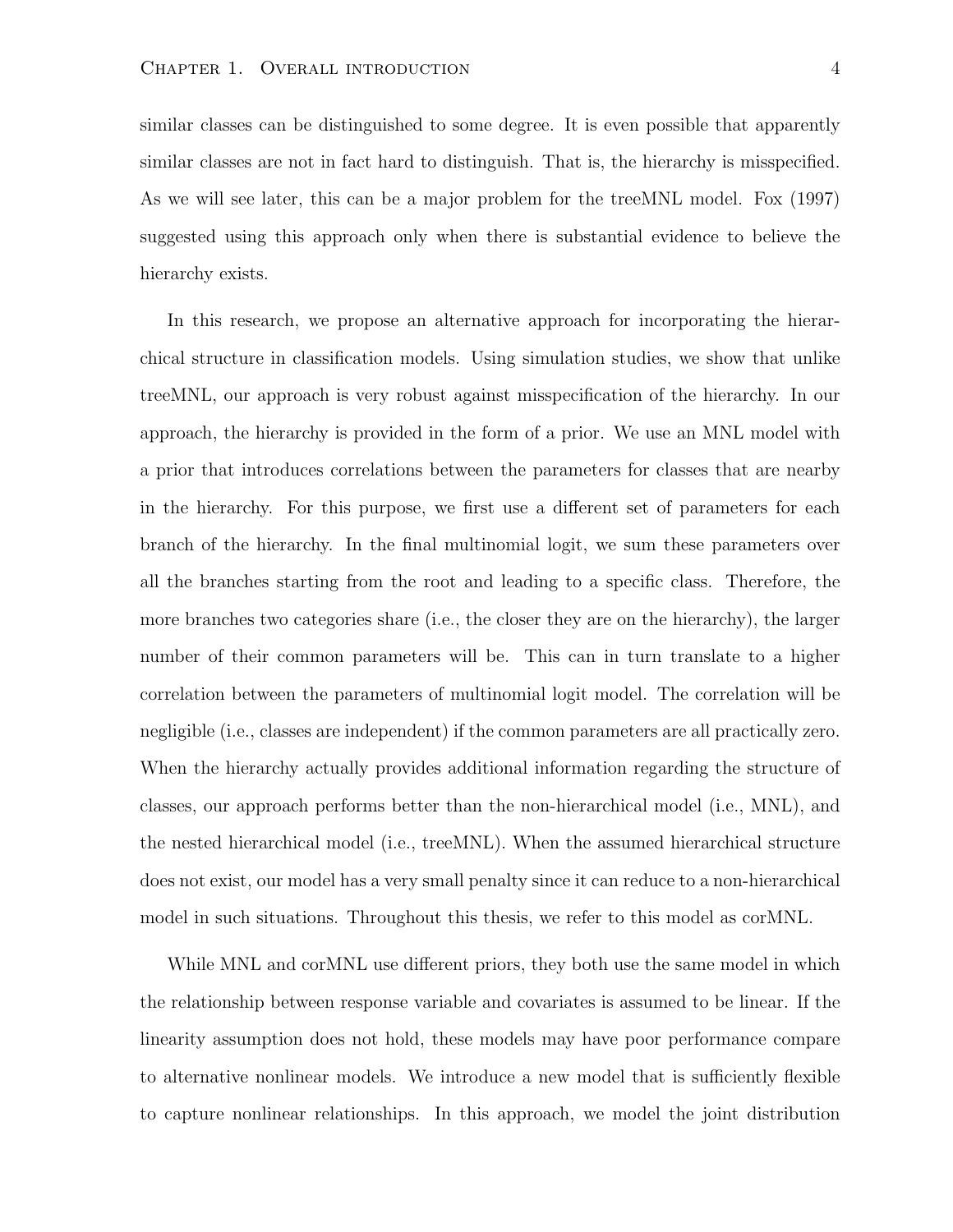of response variable,  $y$ , and covariates,  $x$ , non-parametrically using Dirichlet process mixtures. We keep the relationship between y and x linear within each component of the mixture. The relationship becomes nonlinear over all components. We first use this method for modeling non-hierarchical classes. For this purpose, we use an MNL model in each component to capture the dependency of y on x. For classification problems where classes have a hierarchical structure, we replace the MNL model with corMNL.

#### 1.2 Outline of thesis

This thesis is presented as a "journal format" dissertation. It is divided into 5 chapters: an overall introduction, three papers, and an overall discussion. Each paper is written to stand on its own, and therefore, includes a separate introduction, a methodology section, a results section, and a discussion section. The papers included in this thesis are: "Improving classification when a class hierarchy is available using a hierarchy-based prior", which was published by Bayesian Analysis in 2007, "Gene function classification using Bayesian models with hierarchy-based priors", which was published by BMC Bioinformatics in 2006, and "Nonlinear classification models using Dirichlet process mixtures", which will be published as a technical report in the department of Statistics.

In the next chapter, we present our first paper, which discusses the problem of hierarchical classification in general. We used simulated data to compare our model to MNL and treeMNL. The results from these simulation studies show that when classes have a hierarchical structure, models that acknowledge such existing structure in data (i.e., treeMNL and corMNL) can perform better than a model that ignores such information (i.e., MNL). We also show that our model is more robust against misspecification of class structure compared to the nested model. In this paper, we also looked at two real examples of hierarchical classification. The first example involves classifying regions of a page in an article, and the second example involves classifying patent documents. The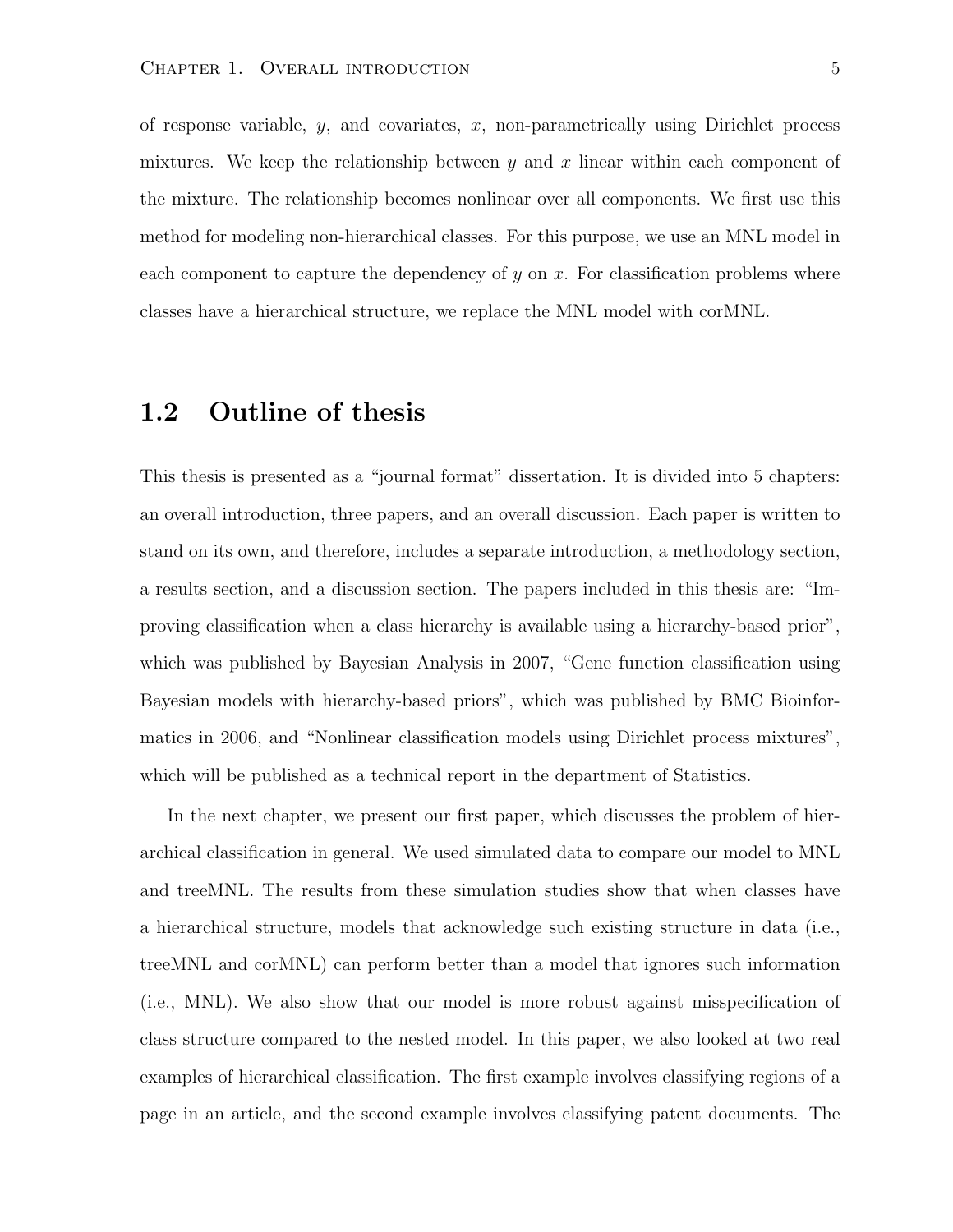results based on these two problems confirmed that our model performs better than the other two alternative models.

In Chapter 3, our second paper, we discuss the application of our method to gene function classification. An experimental approach to identifying gene function is based on eliminating or inhibiting expression of a gene and observing any alteration in the phenotype. However, since analysis of all genes for all possible functions is not possible at this current time, statistical models have been employed for this purpose. In this paper, we use our approach to predict the functional class of Open Reading Frames (ORFs) from the E. coli genome. An ORF is a part of a genome sequence that could potentially encode proteins. The covariates are based on several characteristics of protein sequences including phylogenic descriptors (SIM), sequence based attributes (SEQ), and predicted secondary structure (STR). Similar to the results in the previous paper, we find that our model has the best performance in terms of prediction accuracy. Moreover, all our models (hierarchical or non-hierarchical) provide substantially better predictions than a previous analysis based on the C5 decision tree algorithm.

In our second paper, we also address the problem of combining different sources of information in gene function classification. Our approach is based on using separate scale parameters for different sources of data in order to adjust their relative weights automatically. This approach provides a higher accuracy rate when compared to models that use each data source (i.e., SIM, SEQ and STR) alone. In previous work by King *et al.* (2001), combining these three different datasets showed no additional benefit compared to using phylogenic descriptors alone.

In the first two papers, we focus only on linear models. We expected that the same approach could be also used for nonlinear models. In Chapter 4, we present our third paper, which introduces a novel nonlinear model for classification based on Dirichlet process mixtures. Simulation studies are used to evaluate the performance of this method. We also apply our model to a real classification problem, where the objective is to identify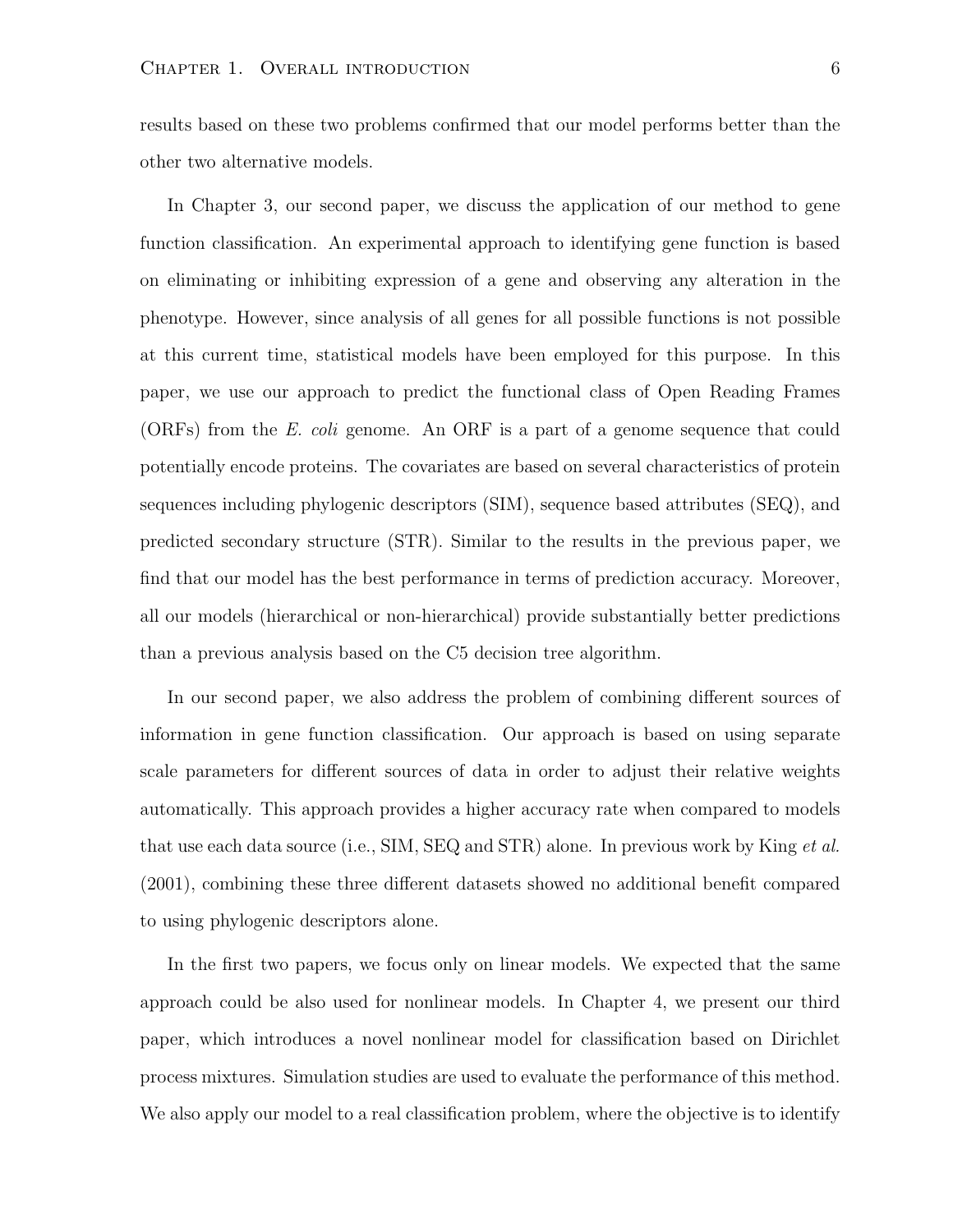protein folds. Protein fold recognition plays an important role in predicting the function of new sequences. Folding classes of protein have a hierarchical structure. We show how our method can be extended to classification problems where a class hierarchy is available.

Finally, Chapter 5 is devoted to a discussion and future directions. In this chapter, we provide an overall review of the three papers presented in the previous chapters, and discuss the connection between these papers. We also provide several suggestions on how to improve the proposed methods in future research. Other possible applications of these methods are also discussed.

Several appendices are also included in the dissertation. Appendix A presents a brief discussion about the difference between the MNL model and the treeMNL model. Using a simple example, we show how the decision boundaries are different between these two models. In Appendix B, we provide an overview of different MCMC algorithms used in this dissertation. We discuss three main sampling methods, namely, the Gibbs sampler, the Metropolis method, and slice sampling. Appendix C presents the comparison between our predicted functions and the results from direct biological experiments for a subset of E. coli ORFs. Appendix D includes reprints of the published papers (Chapter 2 and Chapter 3).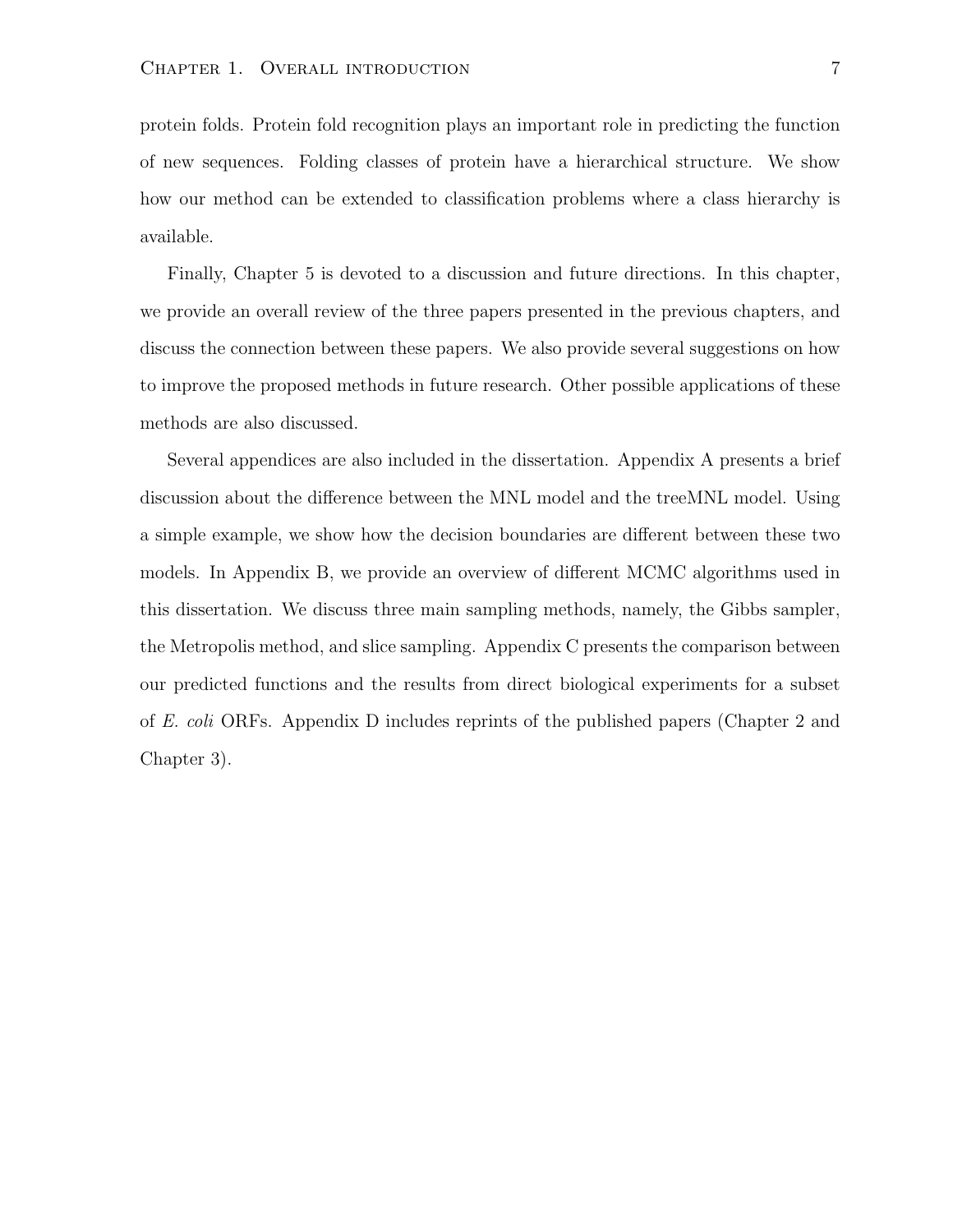### Chapter 2

# Classification models with a hierarchy-based prior

This chapter appears in Bayesian Analysis, 2007, 2, Number 1, pp. 221-238.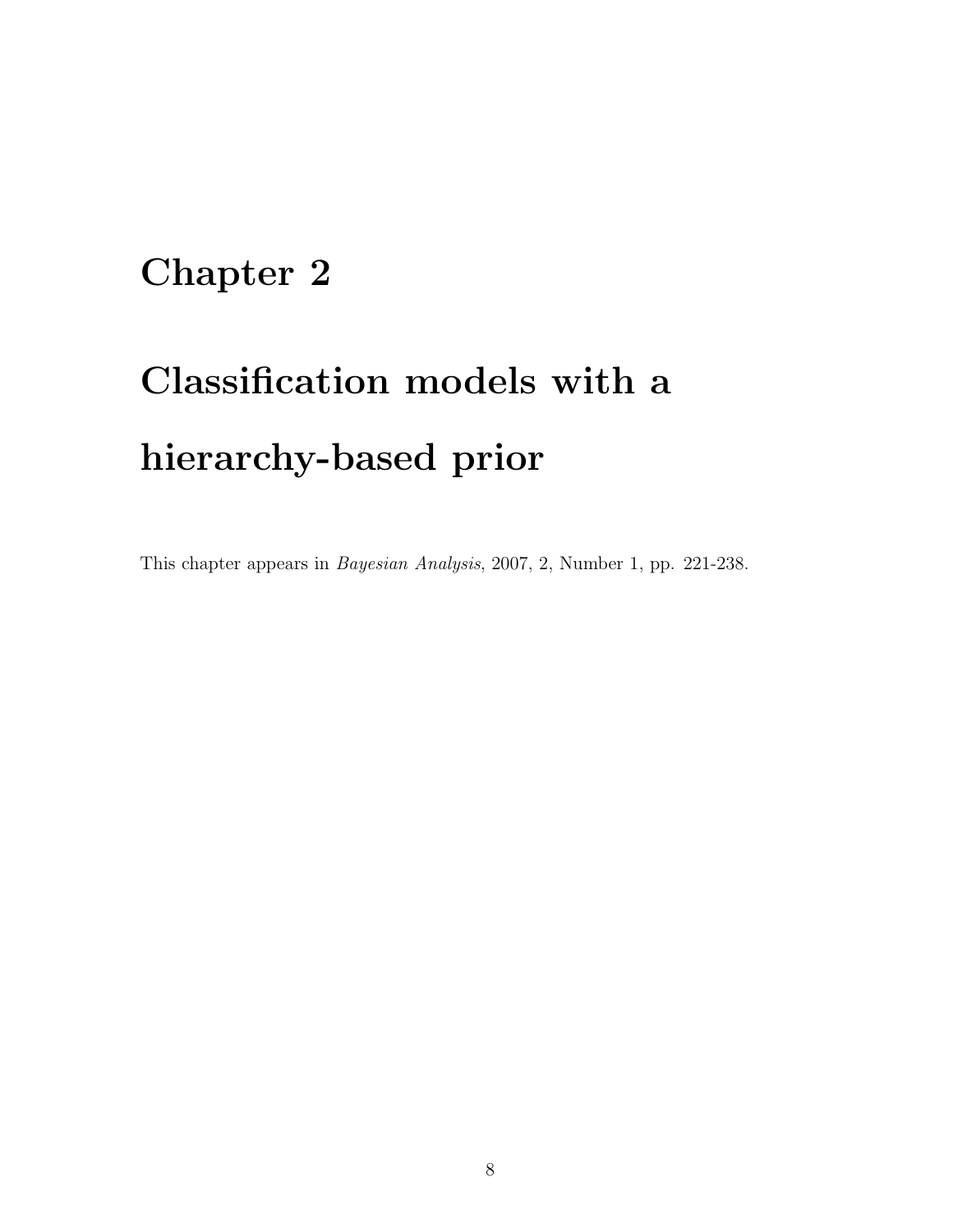#### Abstract

We introduce a new method for building classification models when we have prior knowledge of how the classes can be arranged in a hierarchy, based on how easily they can be distinguished. The new method uses a Bayesian form of the multinomial logit (MNL, a.k.a. "softmax") model, with a prior that introduces correlations between the parameters for classes that are nearby in the tree. We compare the performance on simulated data of the new method, the ordinary MNL model, and a model that uses the hierarchy in a different way. We also test the new method on page layout analysis and document classification problems, and find that it performs better than the other methods.

#### 2.1 Introduction

In this paper, we consider classification problems where classes have a hierarchical structure. The hierarchy reflects our prior opinion regarding similarity of classes. Two classes are considered similar if it is difficult to distinguish them from each other on the basis of the features available. The similarity of classes increases as we descend the hierarchy.

Our original motivation for studying hierarchical classification schemes was prediction of the biological functions of genes. Functions are usually presented in a hierarchical form starting with very general classes (eg, cell processes) and becoming more specific in lower levels of the hierarchy (eg, cell division). Figure 2.1 shows a small part of the scheme proposed by Riley (1993) to catalogue the proteins of Escherichia coli. We discuss this application of our methods elsewhere (Shahbaba and Neal, 2006). Here, we discuss this problem more generally, and illustrate its use for two other examples of hierarchical classification. We look at the problem of classifying regions of a page in an article, using classes such as "Section Heading", "Text", or "Figure Caption", which can be arranged in a hierarchy based on distinguishability. We also look at the problem of classifying patent documents relating to textiles, where again the classes can be arranged in a hierarchy in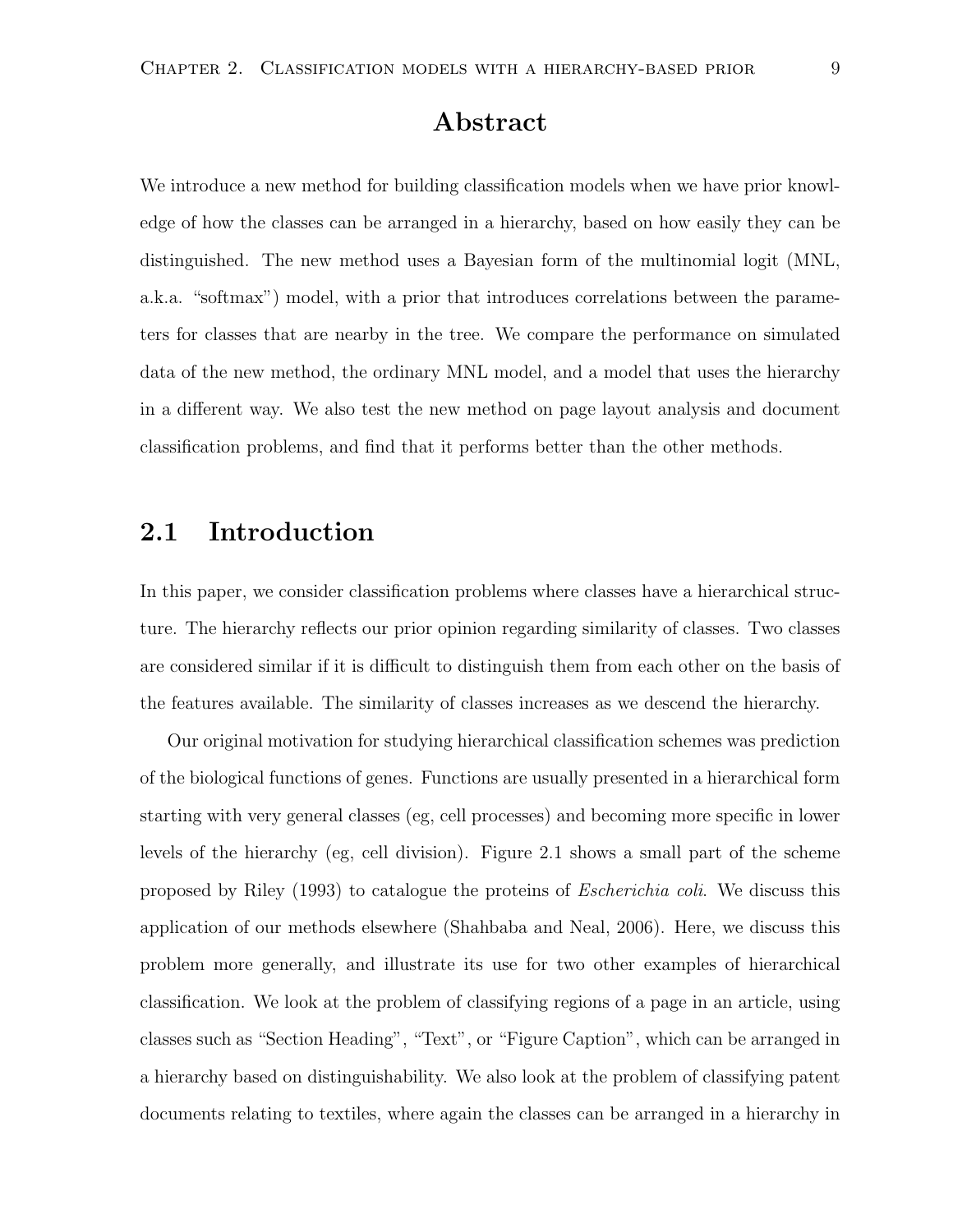

Figure 2.1: A part of a gene annotation hierarchy proposed by Riley (1993) for the E. coli genome.

which, for example, a high-level category of "Weaving" contains sub-classes for "Looms" and for "Weavers' Tools".

In a Bayesian model, we can incorporate prior knowledge of the class hierarchy using a suitable prior distribution over parameters of the model. In this paper, we introduce a new method of this sort for the multinomial logit (MNL) model, in which the regression coefficients for classes that are nearby in the hierarchy are correlated in the prior.

This paper is organized as follows. In Section 2.2, simple classification models and their extensions for analysing hierarchical classes are discussed. In Section 2.3, using simulated data, we compare the performance of our model, the ordinary MNL model, and an alternative model that uses the hierarchy in a different way. In Section 2.4 we compare the same models on the page region labelling and patent document classification problems. The last section summarizes our findings and presents some ideas for future research.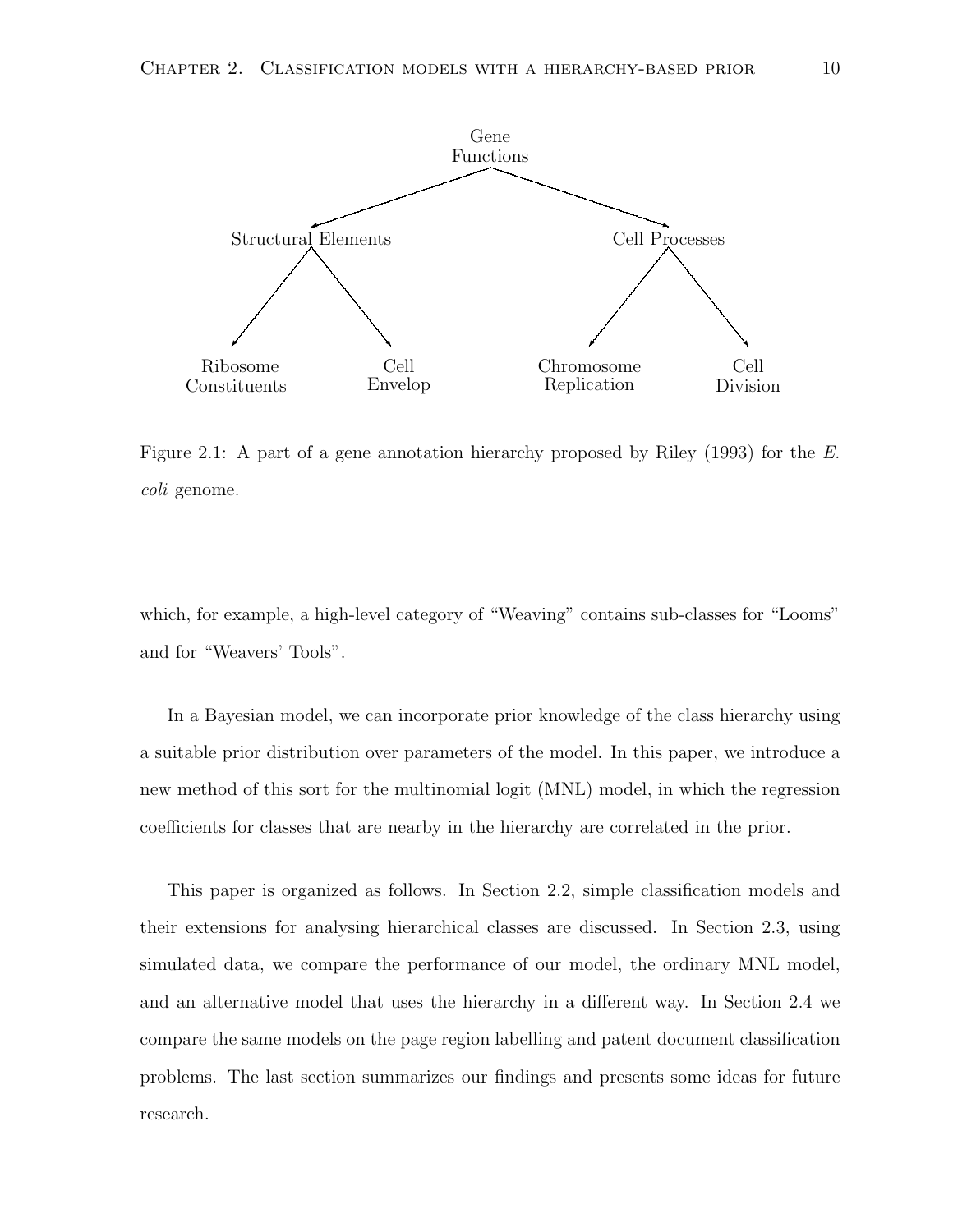#### 2.2 Hierarchical Classification

Consider a classification problem in which we have observed data for n cases,  $(x^{(1)}, y^{(1)})$ ,  $..., (x^{(n)}, y^{(n)}),$  where  $x^{(i)} = (x_1^{(i)})$  $\mathbf{1}_{1}, \ldots, \mathbf{1}_{p}^{(i)}$  is the vector of p covariates (features) for case i, and  $y^{(i)}$  is the associated class. Our goal is to classify future cases for which the class membership is unknown but the covariates are available. For binary classification problems, a simple logistic model can be used:

$$
P(y = 1|x, \alpha, \beta) = \frac{\exp(\alpha + x\beta)}{1 + \exp(\alpha + x\beta)}
$$
(2.1)

Here,  $\alpha$  is the intercept,  $\beta$  is a  $p \times 1$  vector of unknown parameters and  $x\beta$  is its inner product with the covariate vector.

When there are three or more classes, we can use a generalization known as the multinomial logit (MNL) model (called "softmax" in the machine learning literature):

$$
P(y = j|x, \alpha, \beta) = \frac{\exp(\alpha_j + x\beta_j)}{\sum_{j'=1}^{c} \exp(\alpha_{j'} + x\beta_{j'})}
$$
(2.2)

where c is the number of classes. For each class,  $j$ , there is a vector of  $p$  unknown parameters  $\boldsymbol{\beta}_j$ . The entire set of regression coefficients  $\boldsymbol{\beta}=(\beta_1,...,\beta_c)$  can be presented as a  $p \times c$  matrix. This representation is redundant, since one of the  $\beta_j$ 's can be set to zero without changing the set of relationships expressible with the model, but removing this redundancy would make it difficult to specify a prior that treats all classes symmetrically. For this model we can use the following priors:

$$
\alpha_j|\eta \sim N(0, \eta^2)
$$
  
\n
$$
\beta_{jl}|\tau \sim N(0, \tau^2)
$$
  
\n
$$
\eta^{-2} \sim Gamma(v, V)
$$
  
\n
$$
\tau^{-2} \sim Gamma(w, W)
$$

where  $j = 1, ..., c$  and  $l = 1, ..., p$ .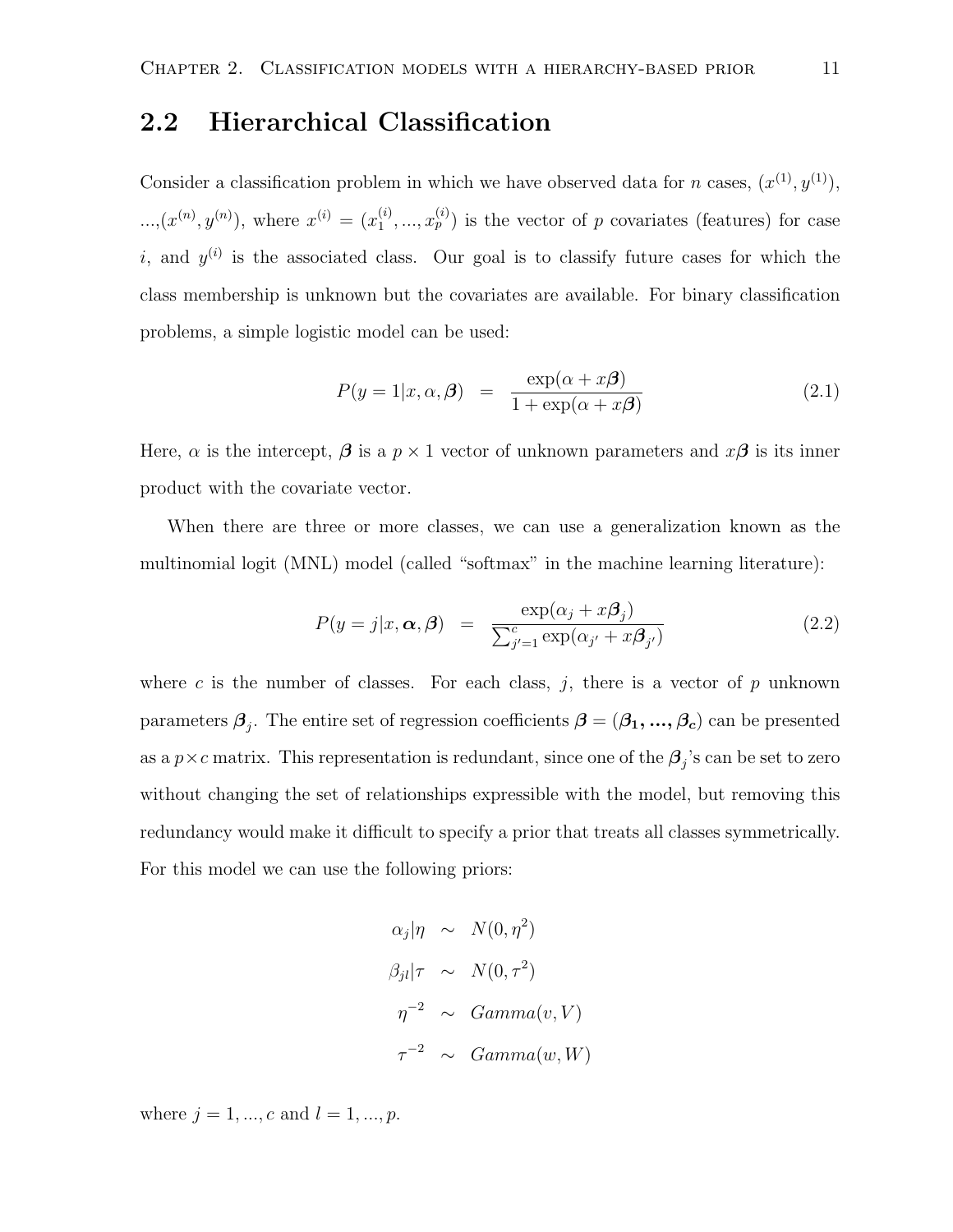The MNL model treats classes as unrelated entities without any hierarchical structure. This is not always a realistic assumption. In many classification problems, like those discussed above, one can arrange classes in a hierarchical form analogous to the hierarchy of species arranged in genera, families, etc. If the classes have in fact the assumed structure, one would expect to obtain a higher performance by using this additional information. A special case is when the classes are ordered (e.g., education level). For these problems a more parsimonious model (e.g., cumulative logit model) with improved power can be used (Agresti, 2002).

The importance of using the hierarchy in classification models has been emphasized by many authors (e.g., Sattath and Tversky, 1977; Fox, 1997; Koller and Sahami, 1997). One approach for modelling hierarchical classes is to decompose the classification model into nested models (e.g., logistic or MNL). Nested MNL models are extensively discussed in econometrics (e.g., Sattath and Tversky, 1977; McFadden, 1980) in the context of estimating the probability of a person choosing a specific alternative (i.e., class) from a discrete set of options (e.g., different modes of transportation). These models, known as discrete choice models, aim at forecasting and explaining human decisions through optimizing an assumed utility (preference) function, which is different from our aim of maximizing classification accuracy.

Goodman (2001) showed that using hierarchical classes can significantly reduce the training time of maximum entropy-based language models and results in slightly lower perplexities. He illustrated his approach using a word labelling problem, and recommended that instead of predicting words directly, we first predict the category to which the word belongs, and then predict the word itself. Such a two-level hierarchical model was also used by Weigend *et al.* (1999) for document classification. They evaluated their model on the Reuters-22173 corpus and showed significant improvement, especially for rare classes.

For hierarchical classification problems with simple binary partitions, Fox (1997) sug-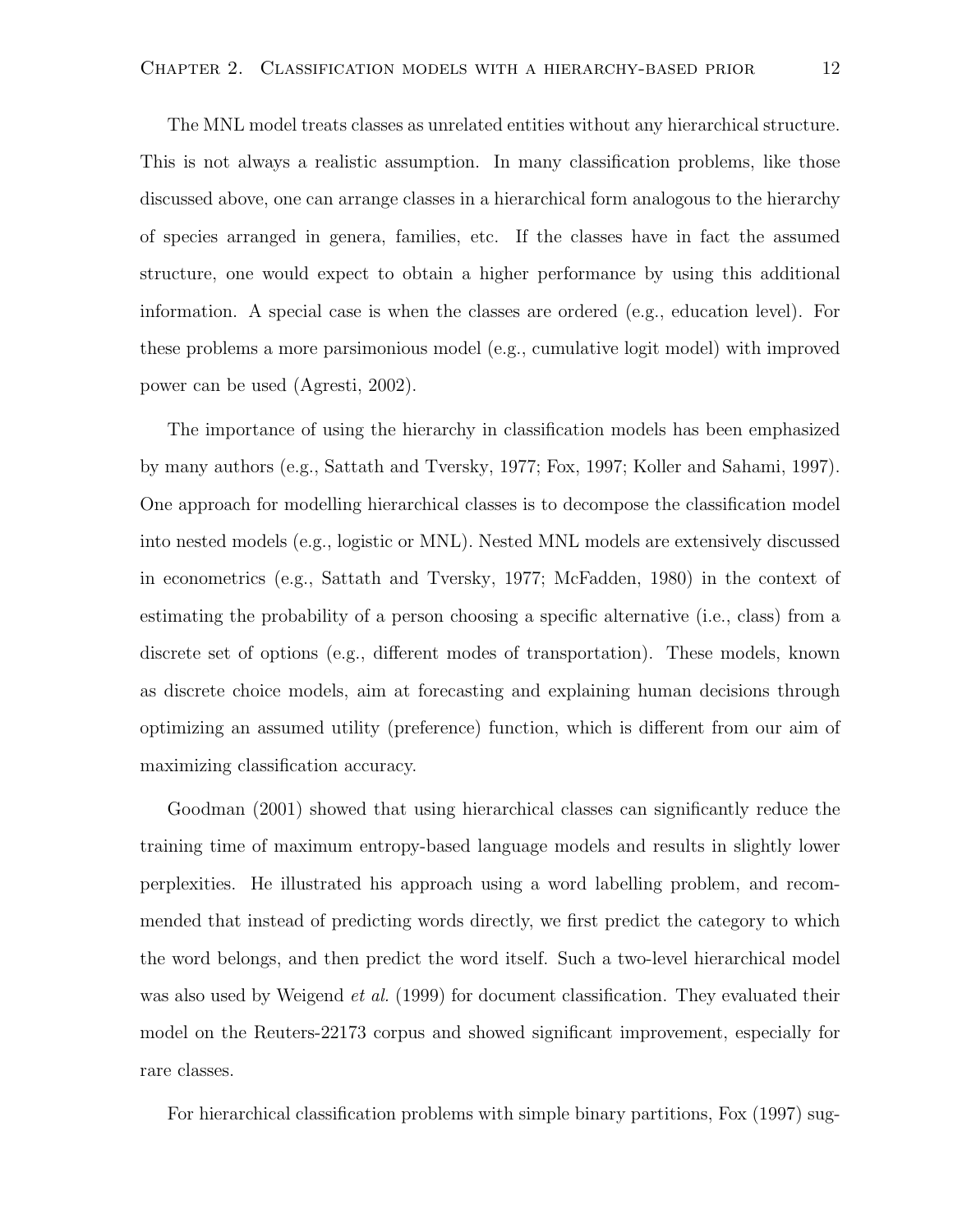gested using successive logistic models for each binary class. In Figure 2.2 below, for example, these partitions are  $\{12, 34\}$ ,  $\{1, 2\}$ , and  $\{3, 4\}$ . The resulting nested binary models are statistically independent, conditioned on the upper levels. The likelihood can therefore be written as the product of the likelihoods for each of the binary models. For example, in Figure 2.2 we have

$$
P(y = 1|x) = P(y \in \{1, 2\}|x) \times P(y \in \{1\}|y \in \{1, 2\}, x)
$$
\n(2.3)

Restriction to binary models is unnecessary. At each level, classes can be divided into more than two subsets and MNL can be used instead of logistic regression. We refer to methods based on decomposing the tree structure into nested MNL models as treeMNL. Consider a parent node,  $m$ , with  $c_m$  child nodes, representing sets of classes defined by  $S_k$ , for  $k = 1, ..., c_m$ . The portion of the nested MNL model for this node has the form:

$$
P(y \in S_k | x, \alpha_m, \beta_m) = \frac{\exp(\alpha_{mk} + x\beta_{mk})}{\sum_{k'=1}^{c_m} \exp(\alpha_{mk'} + x\beta_{mk'})}
$$

$$
\alpha_{mk} |\eta_m \sim N(0, \eta_m^2)
$$

$$
\beta_{mkl} |\tau_m \sim N(0, \tau_m^2)
$$

$$
\eta_m^{-2} \sim Gamma(v_m, V_m)
$$

$$
\tau_m^{-2} \sim Gamma(w_m, W_m)
$$

where  $l = 1, ..., p$ . We calculate the probability of each end node, j, by multiplying the probabilities of all intermediate nodes leading to j.

In contrast to this treeMNL model, Mitchell (1998) showed that the hierarchical naive Bayes classifier is equivalent to the standard non-hierarchical classifier when the probability terms are estimated by maximum likelihood. To improve the hierarchical naive Bayes model, McCallum *et al.* (1998) suggested to smooth parameter estimates of each end node by shrinking its maximum likelihood estimate towards the estimates of all its ancestors in the hierarchy. More recently, new hierarchical classification models based on large margin principals, specifically support vector machine (SVM), have been proposed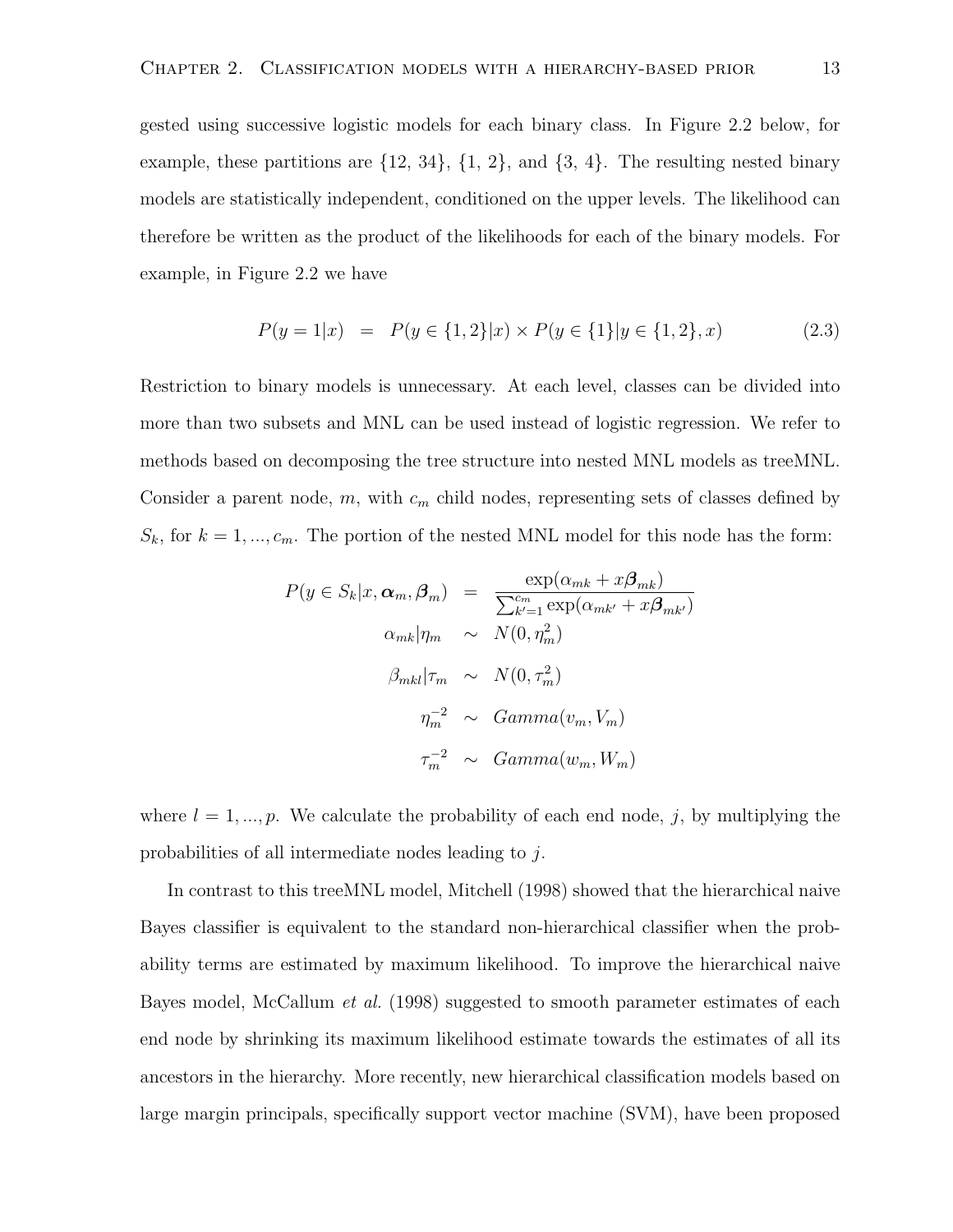(Dumais and Chen, 2000; Dekel et al., 2004; Cai and Hoffmann, 2004; Tsochantaridis et al., 2004; Cesa-Bianchi et al., 2006). Dekel et al. (2004) introduced a large margin hierarchical classification model that uses the sum of parameters along the tree for classifying cases to the end nodes. These parameters are estimated based on a set of classifiers that assign cases to the intermediate nodes. Cai and Hoffmann (2004) suggested a similar approach based on the generalization of multiclass SVM. We also use sums of parameters along paths in the tree, but in a rather different way from this past work.

Our new framework for modeling hierarchical classes is illustrated in Figure 2.2, which shows a hierarchical classification problem with four classes. For each branch in the hierarchy, we define a different set of parameters. In Figure 2.2, these parameters are denoted as  $\phi_{11}$  and  $\phi_{12}$  for branches in the first level and  $\phi_{21}$ ,  $\phi_{22}$ ,  $\phi_{23}$  and  $\phi_{24}$  for branches in the second level. We assign objects to one of the end nodes using an MNL model (Equation 3.1) whose regression coefficients for class j are represented by the sum of parameters on all the branches leading to that class. In Figure 2.2, these coefficients are  $\beta_1 = \phi_{11} + \phi_{21}$ ,  $\beta_2 = \phi_{11} + \phi_{22}$ ,  $\beta_3 = \phi_{12} + \phi_{23}$  and  $\beta_4 = \phi_{12} + \phi_{24}$  for classes 1, 2, 3 and 4 respectively. Sharing the common terms,  $\phi_{11}$  and  $\phi_{12}$ , introduces prior correlation between the parameters of nearby classes in the hierarchy.

In our model, henceforth called corMNL,  $\phi$ 's are vectors with the same size as  $\beta$ 's. We assume that, conditional on higher level hyperparameters, all the components of the  $\phi$ 's are independent, and have normal prior distributions with zero mean. The variances of these components are regarded as hyperparameters, which control the magnitudes of coefficients. We use one hyperparameter for each non-terminal node. When a part of the hierarchy is irrelevant, we hope the posterior distribution of its corresponding hyperparameter will be concentrated near zero, so that the parameters it controls will also be close to zero.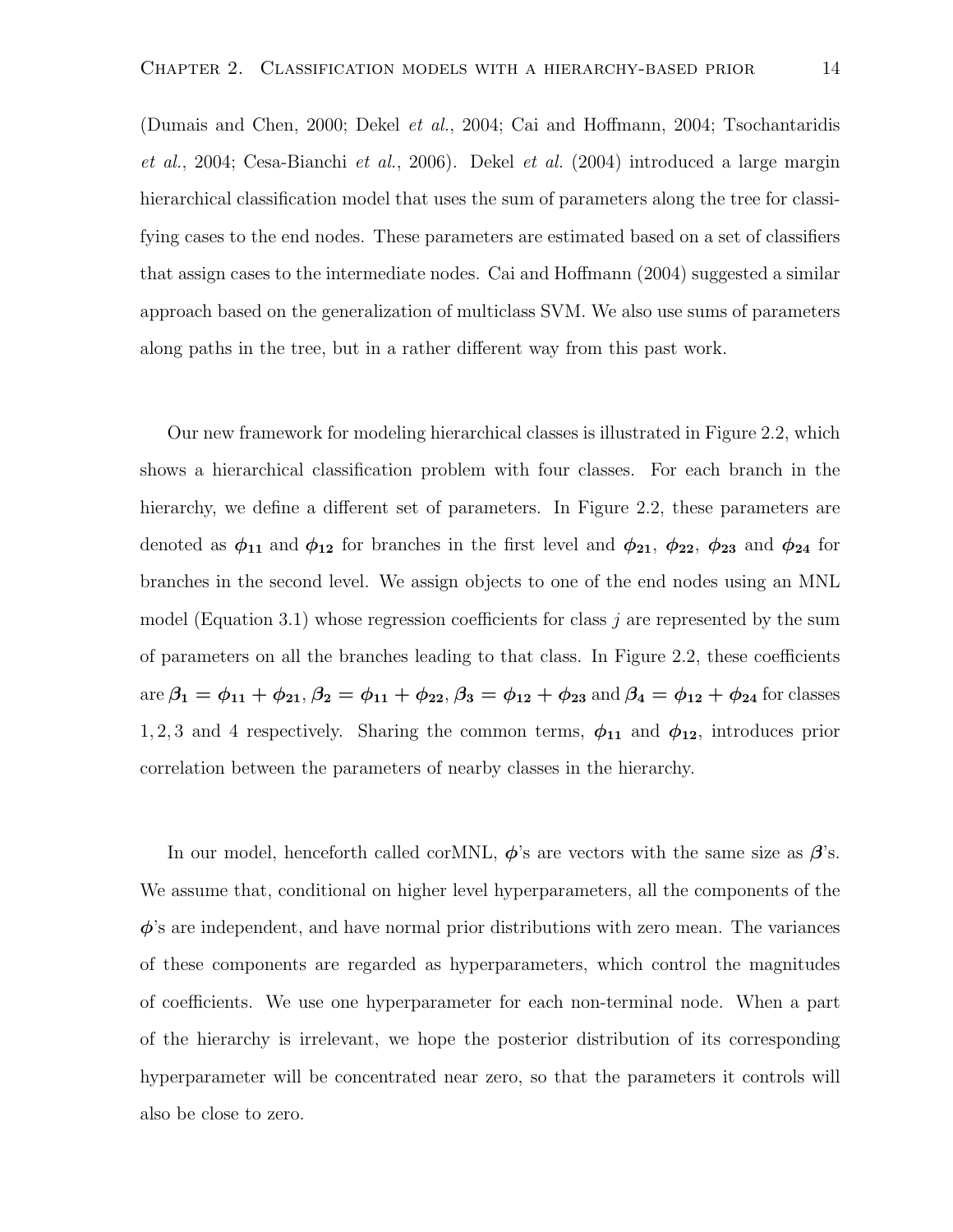In detail, the prior we use is as follows:

$$
\alpha_j |\eta \sim N(0, \eta^2)
$$
  
\n
$$
\phi_{mkl} |\tau_m \sim N(0, \tau_m^2)
$$
  
\n
$$
\eta^{-2} \sim Gamma(v, V)
$$
  
\n
$$
\tau_m^{-2} \sim Gamma(w_m, W_m)
$$

Here,  $j = 1, \ldots, c$  indexes classes, and  $\phi_{mkl}$  refers to the parameter related to covariate  $x_l$  and branch k of node m. The  $\phi$  parameters of all the branches that share the same node are controlled by one hyperparameter,  $\tau_m$ , which controls the degree to which that portion of the hierarchy is active. In Figure 2.2, for example, when the hyperparameters in the first level are small (compared to the hyperparameters in the second level), the model reduces to simple MNL. In contrast, when these hyperparameters are relatively large, the model reinforces our assumption of hierarchical classes.

By introducing prior correlations between parameters for nearby classes, we can better handle situations in which these classes are hard to distinguish. If the hierarchy actually does provide information about how distinguishable classes are, we expect that performance will be improved. This would be especially true when the training set is small and the prior has relatively more influence on the results. Using an inappropriate hierarchy will likely lead to worse performance than a standard MNL model, but since the hyperparameters can adapt to reduce the prior correlations to near zero, the penalty may not be large.

#### 2.3 Results for Synthetic Datasets

So far, we have discussed three alternative models: MNL, treeMNL, and corMNL. We first compare these models using a synthetic four-way classification problem with two covariates. Data are generated from each of these models in turn, and then fit with each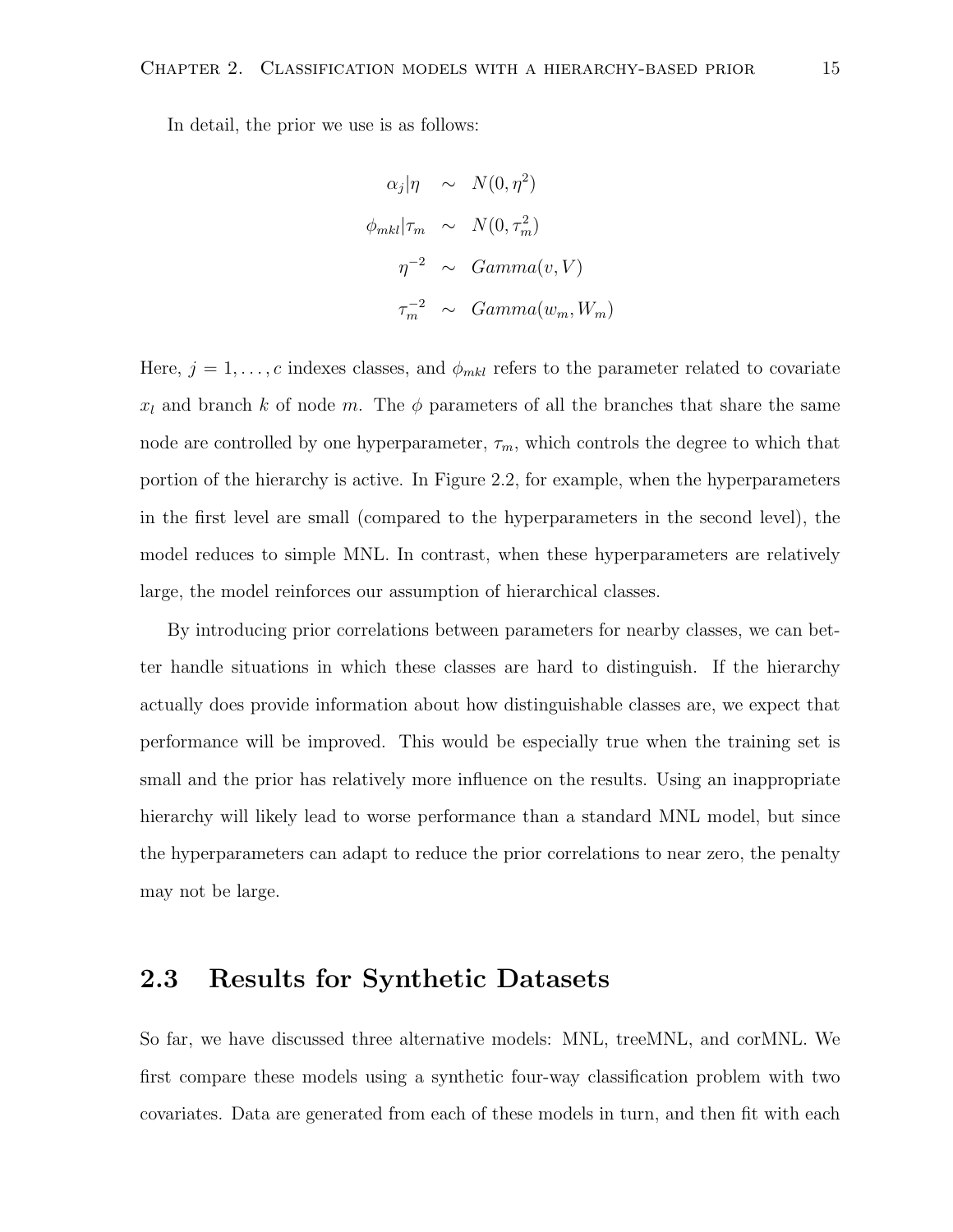model in order to test the robustness of the models when applied to data generated from other models.

All regression parameters are given normal priors with mean zero. For the MNL model, the standard deviation for all the intercepts,  $\eta$ , and the standard deviation for the rest of coefficients,  $\tau$ , have the following priors:

$$
\eta^{-2} \sim Gamma(1, 10) \qquad (0.16, 0.38, 1.98)
$$
  

$$
\tau^{-2} \sim Gamma(1, 1) \qquad (0.52, 1.20, 6.27)
$$

We use the parameterization of the Gamma distribution in which  $Gamma(a, b)$  has density  $f(x|a, b) = [b^a \Gamma(a)]^{-1} x^{a-1} e^{-x/b}$ , for which the mean is ab and the standard deviation is  $a^{1/2}b$ . The 2.5, 50 and 97.5 percentiles of  $\tau$  and  $\eta$  are shown in parenthesis.

For the treeMNL and corMNL models, we assume that classes are arranged in a hierarchical form as shown in Figure 2.2. This hierarchy implies that while it might be easy to distinguish between groups  $\{1, 2\}$  and  $\{3, 4\}$ , further separation of classes might not be as easy. As mentioned above, the treeMNL model for this hierarchy is comprised of three nested logistic models. These models are:  $P(y \in \{1,2\}|\alpha_1,\beta_1,x)$ ,  $P(y = 1 | \alpha_2, \beta_2, x, y \in \{1, 2\})$  and  $P(y = 3 | \alpha_3, \beta_3, x, y \in \{3, 4\})$ . The priors for the treeMNL and corMNL models are discussed in section 2. The variances of the regression parameters,  $\beta$ , in treeMNL and of the  $\phi$ 's in corMNL are regarded as hyperparameters. For these two models, one hyperparameter controls all the parameter emerging from the same node. These hyperparameters are given the following prior distributions:

$$
\eta^{-2} \sim Gamma(1, 10) \qquad (0.16, 0.38, 1.98)
$$
  
\n
$$
\tau_1^{-2} \sim Gamma(1, 5) \qquad (0.23, 0.54, 2.82)
$$
  
\n
$$
\tau_2^{-2} \sim Gamma(1, 20) \qquad (0.05, 0.12, 0.63)
$$
  
\n
$$
\tau_3^{-2} \sim Gamma(1, 20) \qquad (0.05, 0.12, 0.63)
$$

Here,  $\tau_1$ ,  $\tau_2$  and  $\tau_3$  correspond to nodes 1, 2, and 3 respectively (Figure 2.2). These parameters have a narrower prior compared to  $\tau$  in the MNL model. This is to account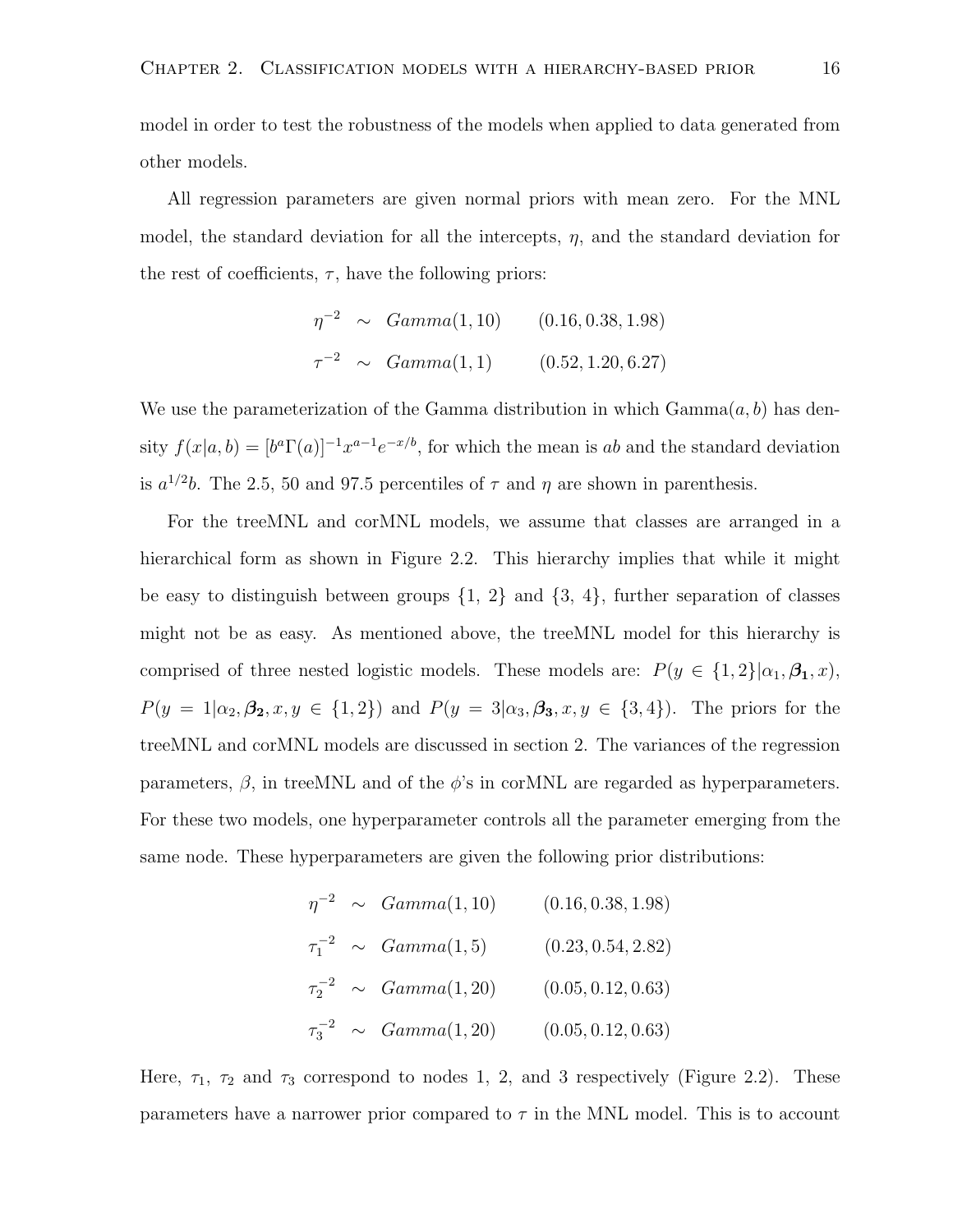

Figure 2.2: The simple model used for the simulation study. The coefficient parameters for each classes are presented as a sum of parameters at different level of hierarchy.

for the fact that the role of  $\beta$  in the MNL model is played by more than one parameter in treeMNL and corMNL. Moreover, the regression parameters in the second level of hierarchy have a relatively smaller standard deviation  $\tau$ . As a result, these parameters tend to be smaller, making separation of class 1 from 2 and class 3 from 4 more difficult.

We do three tests, in which we assume that each of the MNL, treeMNL and corMNL is the correct model. This allows us to see how robust each model is when data actually come from a somewhat different model. For each test, we sample a set of parameters from the prior distribution of the corresponding model. Pairs of data items  $(x^{(i)}, y^{(i)})$  are generated by first drawing 10000 independent samples  $x_1^{(i)}$  $\binom{i}{1}, x_2^{(i)}$  $_2^{(i)}$  from the uniform $(-5, 5)$ distribution and then assigning each data item to one of the four possible classes. The assignment is either based on a multinomial model (for data generated from MNL and corMNL) or based on successive logistic models (for data generated from treeMNL).

All three models were trained on the first 100 data items and tested on the remaining 9900 items. The regression coefficients were sampled from their posterior distribution using MCMC methods with single-variable slice sampling (Neal, 2003), using the "stepping out" procedure to find an interval around the current point, and then the "shrinkage"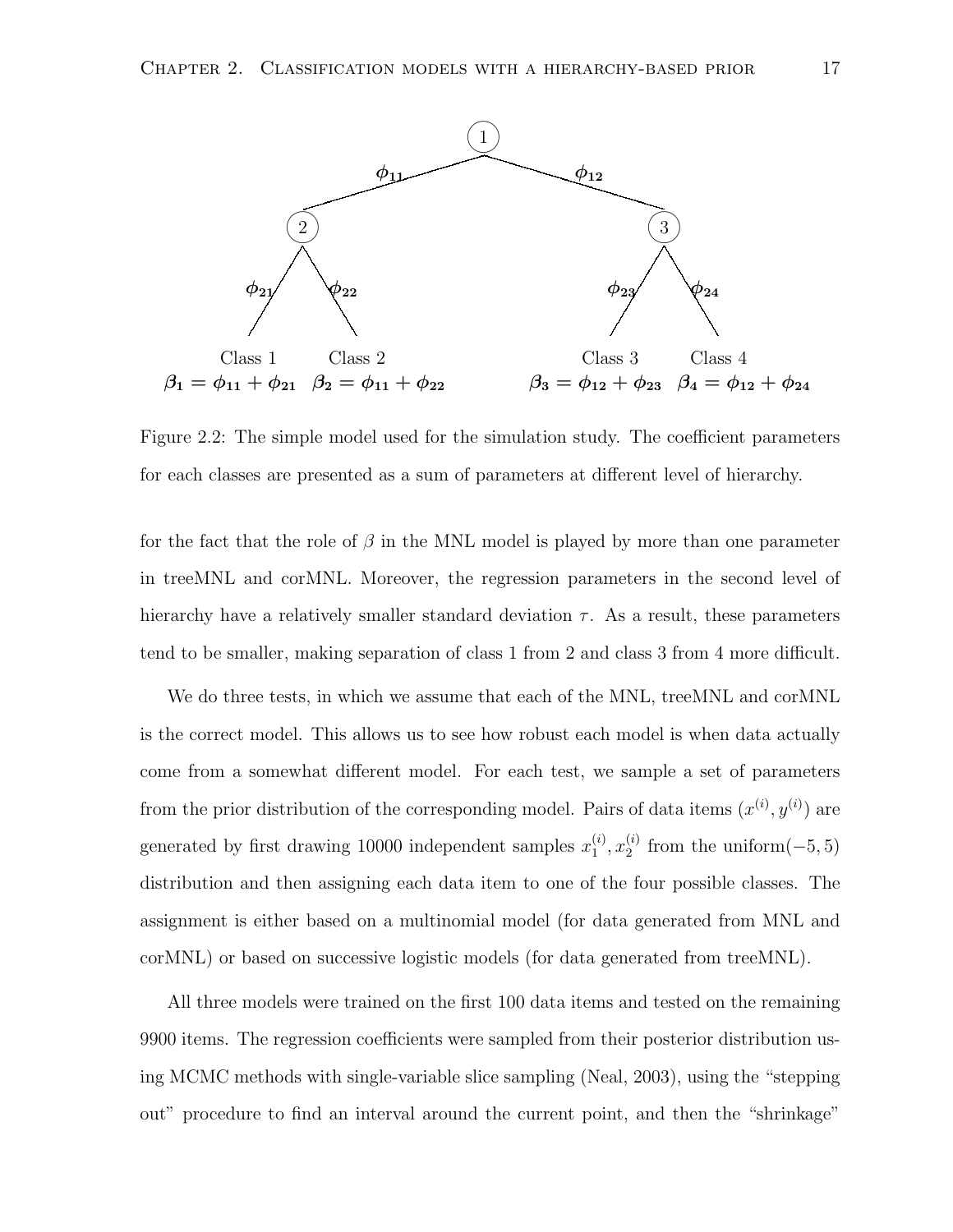| $N = 100$ |            | Data       |      |           |      |           |      |  |
|-----------|------------|------------|------|-----------|------|-----------|------|--|
|           |            | <b>MNL</b> |      | treeMNL   |      | corMNL    |      |  |
|           |            | $log-prob$ | acc  | log-prob  | acc  | log-prob  | acc  |  |
|           | <b>MNL</b> | $-0.7958$  | 67.1 | $-0.8918$ | 58.4 | $-0.9168$ | 59.4 |  |
| Method    | treeMNL    | $-0.8489$  | 65.0 | $-0.8770$ | 58.7 | $-0.9113$ | 59.4 |  |
|           | corMNL     | $-0.7996$  | 67.1 | $-0.8797$ | 58.6 | $-0.9075$ | 59.5 |  |

Table 2.1: Comparison of models on simulated data created based on Figure 2.2. Average log-probability (log-prob) and accuracy rate (acc) are estimated on the test sets.

procedure to sample from this interval. Since the hyperparameters were given conjugate priors, direct Gibbs sampling could be used for them. For all tests we ran 1000 MCMC iterations to sample from the posterior distributions. We discarded the initial 250 samples and used the rest for prediction. Performance on the test set is measured in terms of average log-probability (based on the estimated probability of the correct class) and accuracy rate (defined as the percentage of the times the correct class is predicted). We make predictions based on the posterior predictive probabilities.

The above procedure was repeated 100 times. Each time, new regression parameters were sampled from priors and new pairs of data items were created based on the assumed models. The average results (over 100 repetitions) are presented in Table 2.1. In this table, each column corresponds to the model used for generating the data and each row corresponds to the model used for building the classifier. As we can see, the diagonal elements have the best performance in each column. That is, the model whose functional form matches the data generation mechanism performs significantly better than the other two models (all p-values based on average log-probability are less than 0.01 using a paired t-test with  $n = 100$ . Moreover, the results show that when the samples are generated according to the MNL model (i.e., classes are unrelated), corMNL has a significantly  $(p\text{-value} < 0.001)$  better performance compared to treeMNL. When treeMNL is used to generate data, corMNL performs only slightly worse than treeMNL. The conclusions remain the same when we use different priors and ranges of covariates.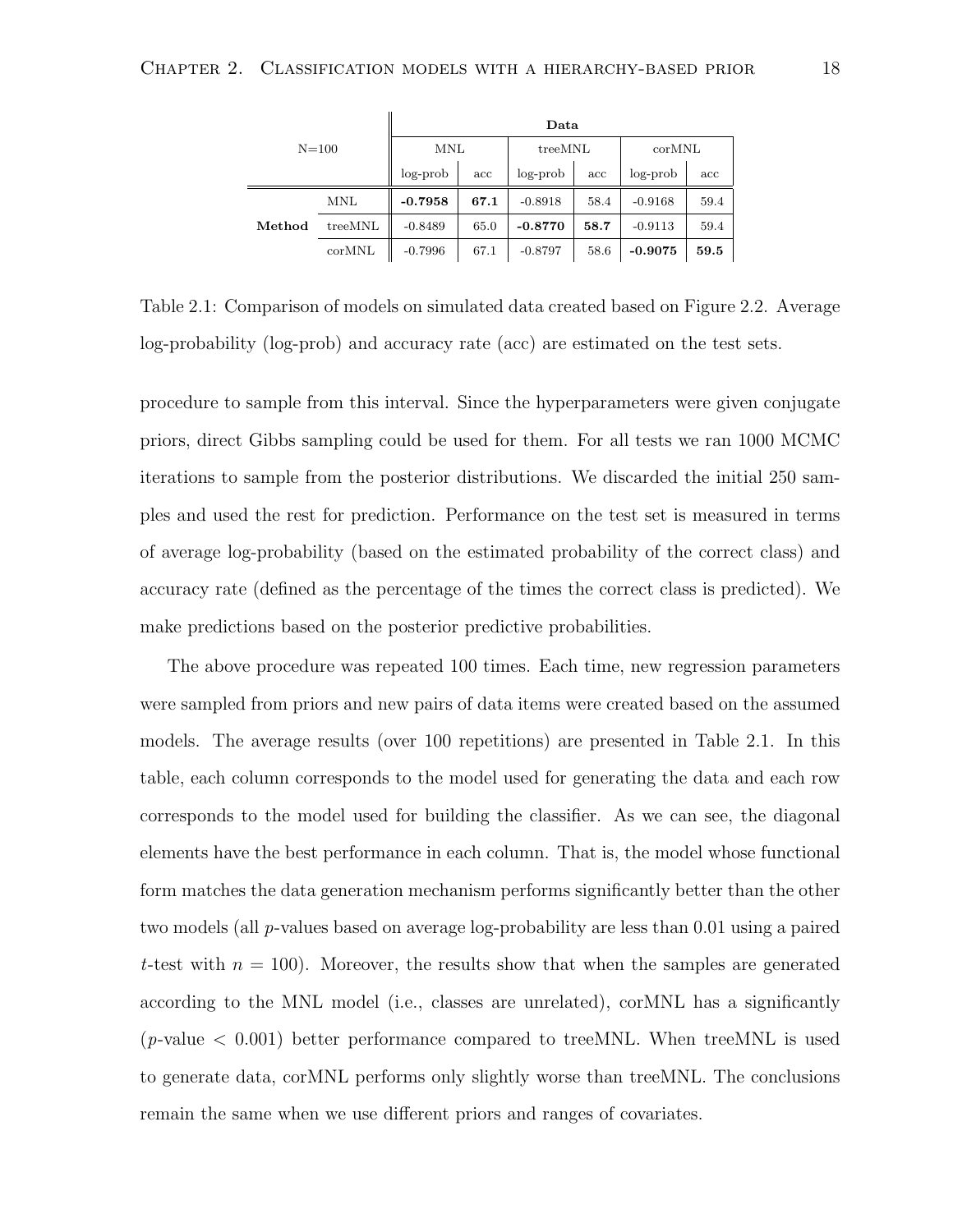

Figure 2.3: A hypothetical hierarchy with a more complex structure.

| $N = 100$ |            | Data       |      |           |      |                 |      |  |
|-----------|------------|------------|------|-----------|------|-----------------|------|--|
|           |            | <b>MNL</b> |      | treeMNL   |      | $_{\rm corMNL}$ |      |  |
|           |            | $log-prob$ | acc  | log-prob  | acc  | log-prob        | acc  |  |
|           | <b>MNL</b> | $-0.2539$  | 89.9 | $-0.3473$ | 87.7 | $-0.3106$       | 88.7 |  |
| Method    | treeMNL    | $-0.6837$  | 76.9 | $-0.2898$ | 90.3 | $-0.3614$       | 87.9 |  |
|           | corMNL     | $-0.2910$  | 89.7 | $-0.2854$ | 90.1 | $-0.2841$       | 90.3 |  |

Table 2.2: Comparison of models on simulated data created based on Figure 2.3. Average log-probability (log-prob) and accuracy rate (acc) are estimated on the test sets.

While statistically significant, the results presented in Table 2.1 might not be significant for some practical purposes. This is mostly due to the simplicity of the hierarchical structure. We repeated the above tests with a more complex hierarchy, shown in Figure 2.3. For this problem we used four covariates randomly generated from the uniform(0, 1) distribution. In all three models, we used the same prior as before for the intercepts. For the MNL model we set  $\tau^{-2} \sim Gamma(1, 1)$ . The hyperparameters of treeMNL and corMNL were given  $Gamma(1, 5)$ ,  $Gamma(1, 20)$  and  $Gamma(1, 100)$  priors for the first, second and third level of the hierarchy respectively.

Table 2.2 shows the average results over 100 datasets for each test. As we can see, the differences between models are more accentuated. When data are generated by other models, corMNL again performs well, being outperformed only by the true model. When data come from treeMNL, the results from corMNL are very close to those of the true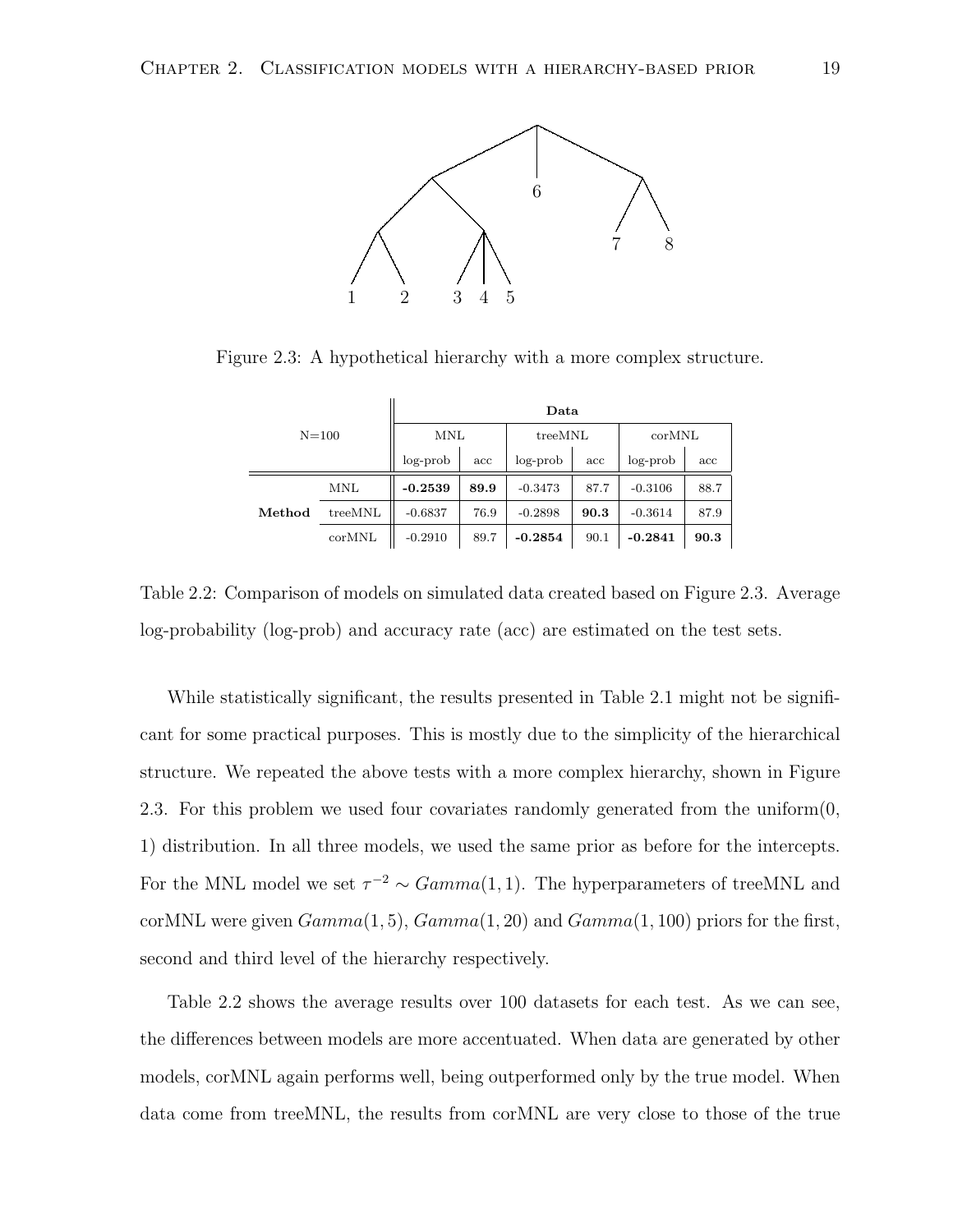model (i.e., treeMNL), and are actually better for log-probability, though this must of course be due to chance, and is not statistically significant. In contrast, treeMNL's performance on data generated by corMNL is substantially worse than corMNL's performance, and is also worse than that of the non-hierarchical MNL model.

#### 2.4 Results for Real Datasets

In this section, we test our approach on two real classification tasks. The first task is labelling the regions of a page using a predefined set of labels. The dataset used for this problem was collected by Laven *et al.* (2005) and is derived from the page images of 58 articles (460 pages) appearing in the proceedings of the Neural Information Processing Systems (NIPS) conference in 2001 and 2002. The second task is classification of documents into different groups based on their contents. For this task we use patent documents released by World Intellectual Property Organization (WIPO). The MATLAB files for MNL, treeMNL and corMNL, along with the NIPS dataset, are available online at http://www.utstat.utoronto.ca/babak.

#### 2.4.1 Performance Measures

To compare the performance of different models, we use average log-probability and accuracy rate as described above. We also employ several other measurements including macroaverage  $F_1$  (van Rijsbergen, 1972), parent accuracy, precision, and taxonomy-based loss (Cai and Hoffmann, 2004).  $F_1$  is a common measurement in document labelling and is defined as:

$$
F_1 = \frac{1}{J} \sum_{j=1}^{J} \frac{2A_j}{2A_j + B_j + C_j}
$$

where  $A_j$  is the number of cases which are correctly assigned to class j,  $B_j$  is the number cases incorrectly assigned to class j, and  $C_j$  is the number of cases which belong to the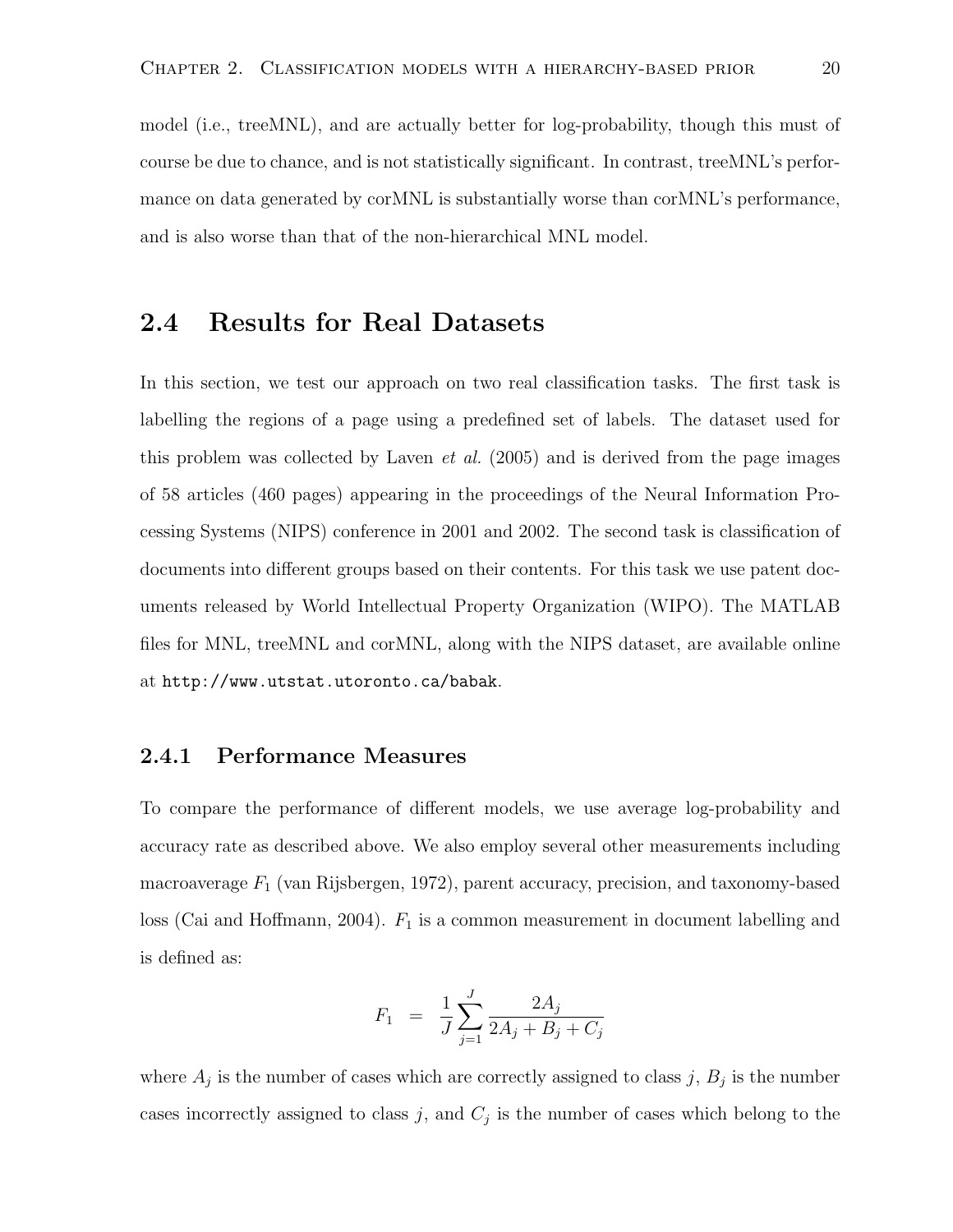class j but are assigned to other classes. The taxonomy-based loss is equal to half the distance between the predicted and the actual class in the tree. Parent accuracy is accuracy after grouping the end nodes with the same parent. While accuracy measurements are based on the top-ranked (based on the posterior predictive probabilities) category only, precision measures the quality of ranking and is defined as follows:

$$
precision = \frac{1}{n} \sum_{i=1}^{n} \left( \frac{1}{|y : P(y|x^{(i)}) \ge P(y^{(i)}|x^{(i)})|} \right)
$$

Here, y ranges over all classes and  $y^{(i)}$  is the correct class of case i. The denominator is, therefore, the number of classes with equal or higher rank compared to the correct class.

Except for average log-probability and precision, all these measurements require that each test case be assigned to one specific class. For this purpose, we assigned each test case to the end node with the highest posterior predictive probability, as would be optimal for a simple 0/1 loss function. It is, of course, possible to tailor predictions to different performance measures. For example, to improve the parent accuracy, we can still use the 0/1 loss function but make prediction based on the posterior predictive probability of parent nodes. For the taxonomy-based loss, we can predict the class that minimizes the expected distance when a case is misclassified. We tried these tailored predictions, but since the improvements were negligible, we report only the results based on classifying to the end node with highest predictive probability.

To provide a baseline for interpreting the results, for each task we present the performance of a model that ignores the covariates and whose likelihood is solely based on the observed frequency of classes. For this model, we use a vague Dirichlet prior with parameter 1 for all classes. This is a conjugate prior for multinomial parameters. The posterior distribution is also a Dirichlet distribution with parameter  $n_j + 1$  for class j. Here,  $n_j$  is the frequency of class j in the training set.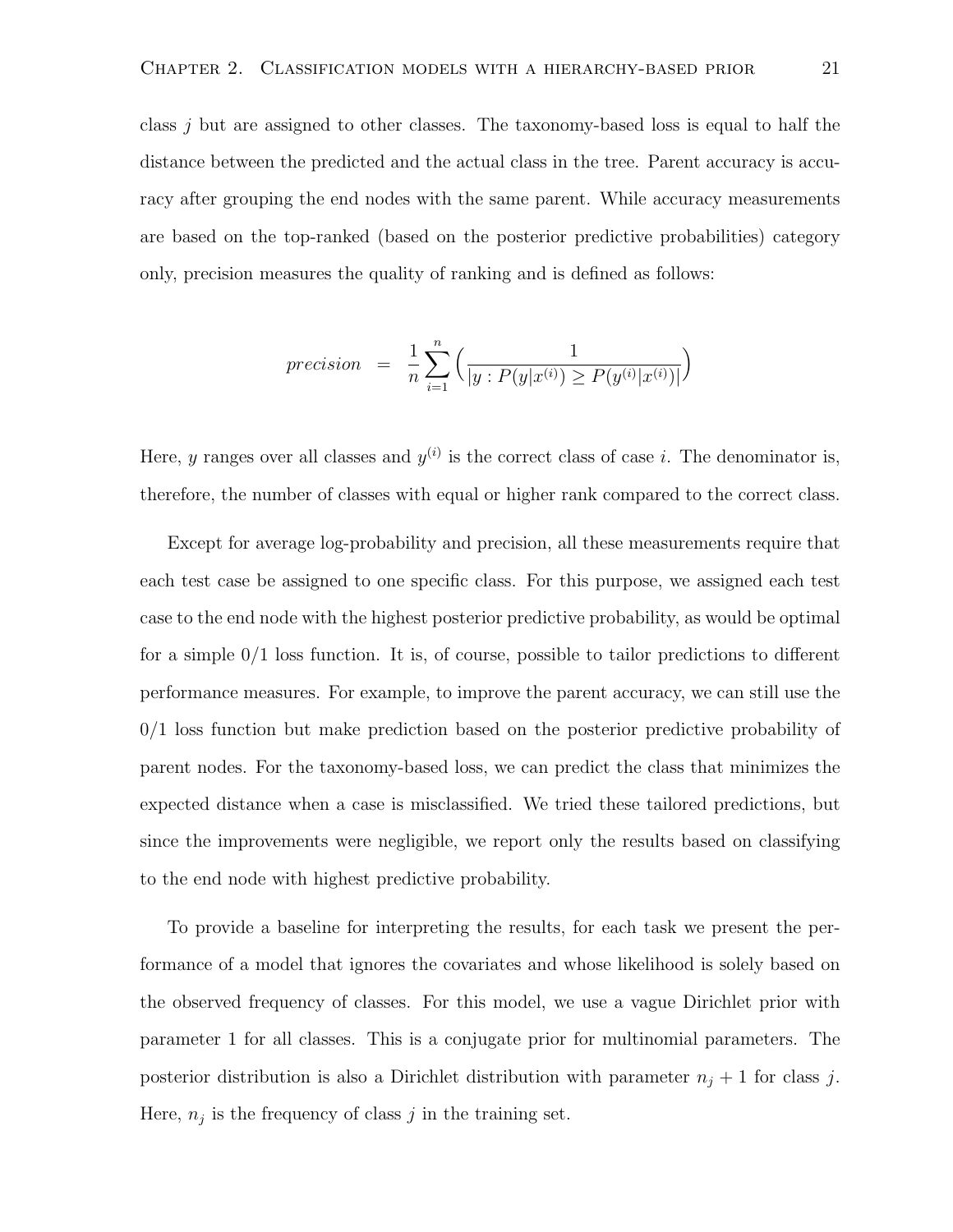

Figure 2.4: Hierarchical structure of document labels.

#### 2.4.2 NIPS Dataset

As mentioned above, the NIPS dataset contains page images of 58 articles. Each page was segmented to several regions, and each region was manually classified to one of 19 possible classes. Figure 2.4 presents these classes in a hierarchical form. The hierarchy is based on our beliefs regarding how difficult it is to separate classes from each other using the available covariates.

The covariates are 59 features such as the location of the region on the page and the density of the ink inside the region. We normalized all features so they have zero mean and standard deviation 1. Laven et al. (2005) considered the items from the same article as independent even though they clearly are not. Although this may cause overfitting problems, we follow the same assumption in order to produce comparable results.

Laven *et al.* (2005) divided the dataset into a training set (3445 regions), and a test set (1473 regions). We also trained our three models (MNL, corMNL and treeMNL) on the same training set and evaluated performance on the test set.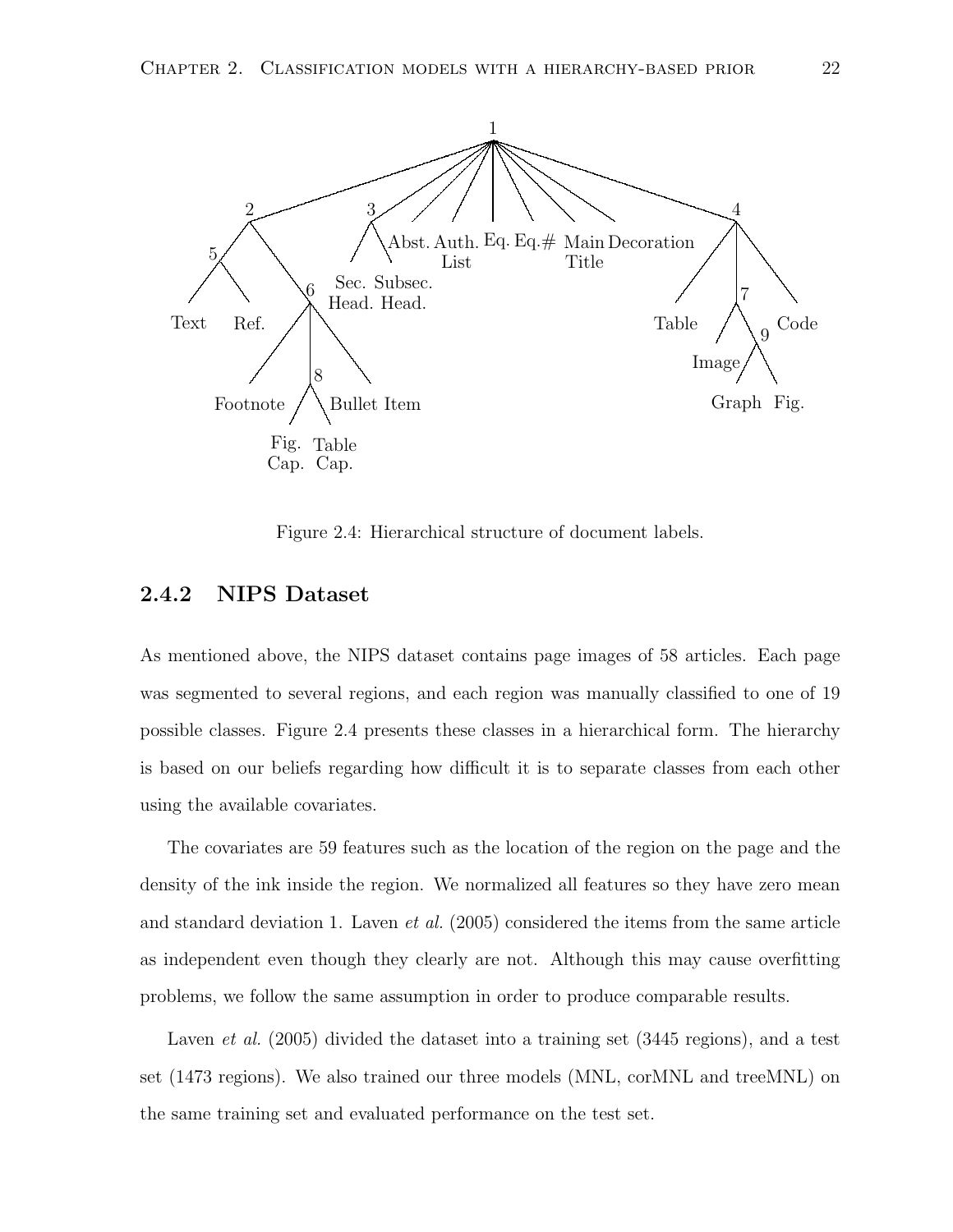The coefficient parameters in the MNL models were given normal priors with mean zero. The variances of these parameters were regarded as hyperparameters. For this problem, since the number of covariates,  $p = 59$ , is relatively large, we use the Automatic Relevance Determination (ARD) method suggested by Neal (1996). ARD employs a hierarchical prior to determine how relevant each covariate is in classification of objects. In this method, one hyperparameter,  $\sigma_l$ , is used to control the variance of all coefficients,  $\beta_{jl}$   $(j = 1, ..., c)$ , for covariate  $x_l$ . If a covariate is irrelevant, its hyperparameter will tend to be small, forcing the coefficients for that covariate be near zero. We also use one hyperparameter,  $\tau$ , to control the overall magnitude of the  $\beta$ 's in the MNL model, so that the the standard deviation of  $\beta_{jl}$  is equal to  $\tau \sigma_l$ . Therefore, while  $\sigma_l$  controls the relevance of covariate  $x_l$  compared to other covariates,  $\tau$ , controls the overall usefulness of all covariates in separating classes. In detail, the prior for the MNL model was as follows:

$$
\alpha_j|\eta \sim N(0, \eta^2) \qquad j = 1, ..., 19
$$
  
\n
$$
\beta_{jl}|\tau, \sigma_l \sim N(0, \tau^2 \sigma_l^2) \qquad l = 1, ..., 59
$$
  
\n
$$
\eta^{-2} \sim Gamma(0.5, 1) \qquad (0.63, 2.09, 46.31)
$$
  
\n
$$
\tau^{-2} \sim Gamma(0.5, 20) \qquad (0.14, 0.47, 10.07)
$$
  
\n
$$
\sigma_l^{-2} \sim Gamma(1, 10) \qquad (0.16, 0.38, 1.98)
$$

Similar priors are used for the parameters of treeMNL and corMNL. For these two models, we again used one hyperparameter,  $\sigma_l^{-2} \sim Gamma(1, 10)$  to control all parameters related to covariate  $x_l$ . We also used one scale parameter  $\tau_m^{-2} \sim Gamma(0.5, 100)$ , with 2.5, 50 and 97.5 percentiles of 0.06, 0.21 and 5.57, for all parameters ( $\beta$ 's in treeMNL,  $\phi$ 's in corMNL) sharing the same node m. The prior for the intercepts was the same as in the MNL model.

We used Hamiltonian dynamics (Neal, 1993) for sampling from the posterior distribution of coefficients. To reduce the random walk aspect of sampling procedure, we use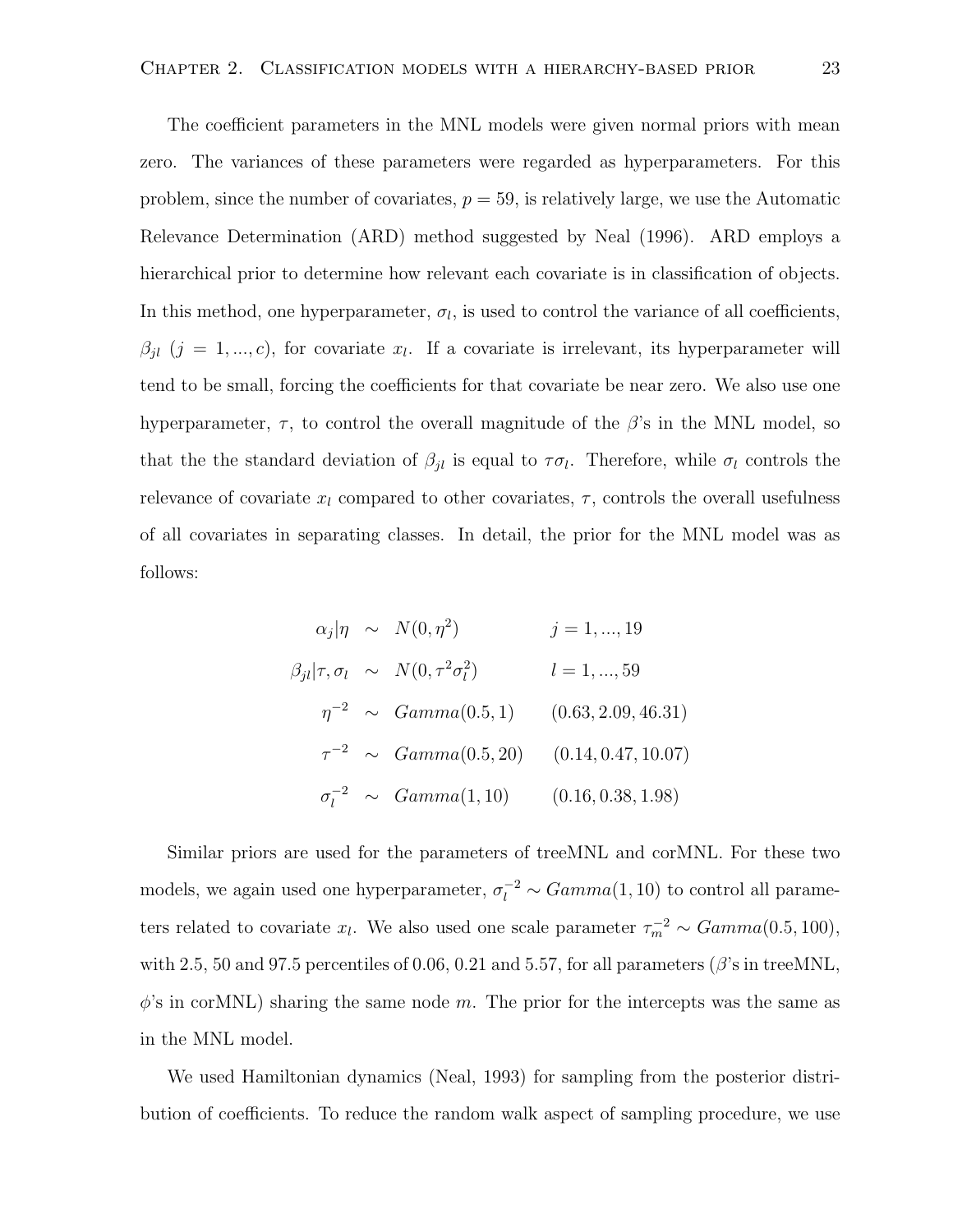

Figure 2.5: Trace plots of the ARD hyperparameters,  $\sigma_l$ , for two covariates of the corMNL model applied to the NIPS dataset.



Figure 2.6: Trace plots of two overall scale hyperparameters,  $\tau_m$ , for two nodes of the corMNL model for two nodes applied to the NIPS dataset.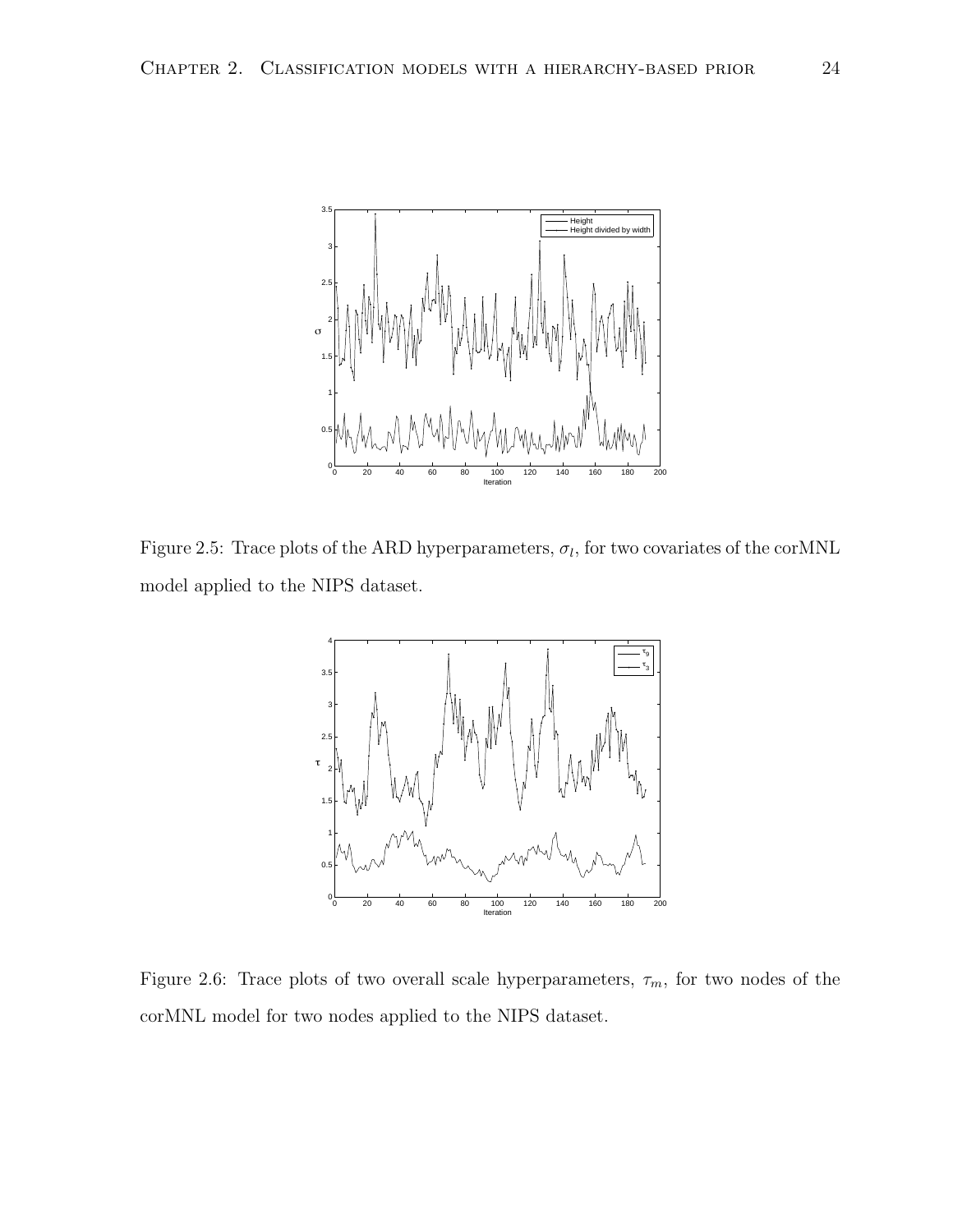|            | $log-prob$ | $\sec(\%)$ | pacc $(\%)$ | precision $(\%)$ | $F_1(%)$ | $\Delta$ -loss |
|------------|------------|------------|-------------|------------------|----------|----------------|
| Baseline   | $-2.38$    | 29.4       | 44.1        | 47.2             | 2.4      | 1.44           |
| $LR$ (ML)  |            | 88.1       |             |                  |          |                |
| <b>MNL</b> | $-0.429$   | 88.8       | 93.0        | 93.1             | 74.6     | 0.22           |
| treeMNL    | $-0.466$   | 87.2       | 91.7        | 92.3             | 68.9     | 0.23           |
| corMNL     | $-0.405$   | 89.5       | 93.6        | 93.5             | 76.0     | 0.20           |

Table 2.3: Performance of models based on NIPS dataset. Here, "acc", "pacc" and "∆ loss" refer to accuracy, parent accuracy and taxonomy-based loss respectively. Larger values are better except for  $\Delta$ -loss.

a reasonably large number of leapfrog steps  $(L = 500)$ . The stepsizes,  $\epsilon$ 's, are set to 0.02 in order to maintain an acceptance rate of about 90%. In the MNL and corMNL models, new values are proposed for all regression parameters simultaneously. Nested MNL models in treeMNL are updated separately since they are regarded as independent models. The coefficient parameters within each nested model, however, are updated at the same time. Gibbs sampling was used for sampling from the posterior distribution of hyperparameters. Convergence of the Markov chain simulations was assessed by plotting the values of hyperparameters and the average log-likelihood (on training cases). We ran each chain for 2500 iterations, of which the first 500 were discarded. Simulating the Markov chain for 10 iterations took about 5 minutes for MNL, 4 minutes for treeMNL and 9 minutes for corMNL, using a MATLAB implementation on an UltraSPARC III machine.

Table 2.3 compares the results from different models. In this table, we present the logistic regression (LR) model (based on maximum likelihood) developed by Laven *et al.* (2005) as the benchmark. As we can see, the corMNL model outperforms all other models. In contrast, treeMNL performs worse than the non-hierarchical MNL model.

To illustrate the effect of hyperparameter  $\sigma$  in identifying relevant features, in Figure 2.5 we show the trace plots of  $\sigma_l$  for two covariates in the corMNL model. These hyperprameters correspond to two features of a region: "height" and "height divided by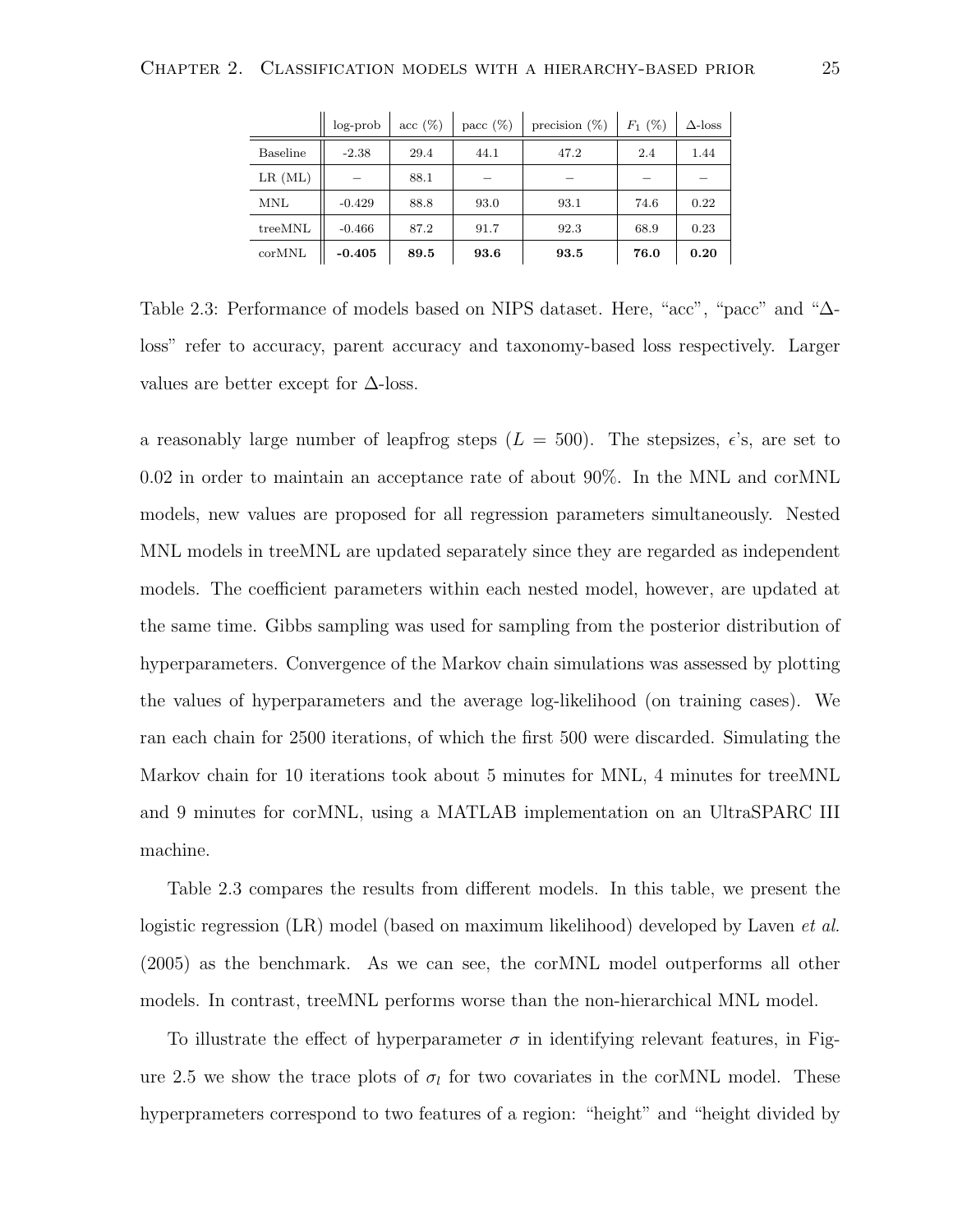width". The latter is clearly a more relevant feature for this task. To show the effects of the  $\tau_m$  hyperparemeters, in Figure 2.6 we present the trace plots of  $\tau_3$  and  $\tau_9$  (i.e., scale parameter of node 3 and node 9 in Figure 2.4). As we can see, the scale parameter in node 3 is large compared to the scale parameter in node 9.

#### 2.4.3 WIPO-alpha Dataset

We also evaluated our models on the WIPO-alpha dataset of patent documents (available at http://www.wipo.int/ibis/datasets). These documents are classified according to a standard taxonomy known as the International Patent Classification (available at http: //www.wipo.int/classifications/en/). The classes in this taxonomy are arranged in a four-level tree structure. At the highest level, documents are divided to 8 sections. For our experiment, we use the documents in section "D" (textile; paper), which has 1710 documents and a total of 160 classes. A pre-processed dataset based on these documents was provided by Cai and Hoffmann (2004). This dataset was generated by indexing the title and claim contents. Document parsing, tokenization, and term normalization were performed using the MindServer retrieval engine. The result is a set of word (i.e., token) counts for each document. Overall, there are 18077 unique words, whose counts are used as covariates. We use a square-root transformation for these covariates in order to emphasize more the occurrence of a word rather than its frequency.

The number of covariates is quite large compared to the number of documents. Cai and Hoffmann (2004) devised a variable selection strategy which provides an optimal solution according to their SVM model. Here, we apply Principal Component Analysis (PCA). We first centred the covariates but did not scale them to have variance one. We then projected the covariates on the 300 principal component directions with the highest variance, and used these 300 principal component scores as covariates for our models, rather than the original covariates. For all models, we use the same priors as discussed in section 4.2, with the exception of ARD hyperparameters,  $\sigma_l$ . For these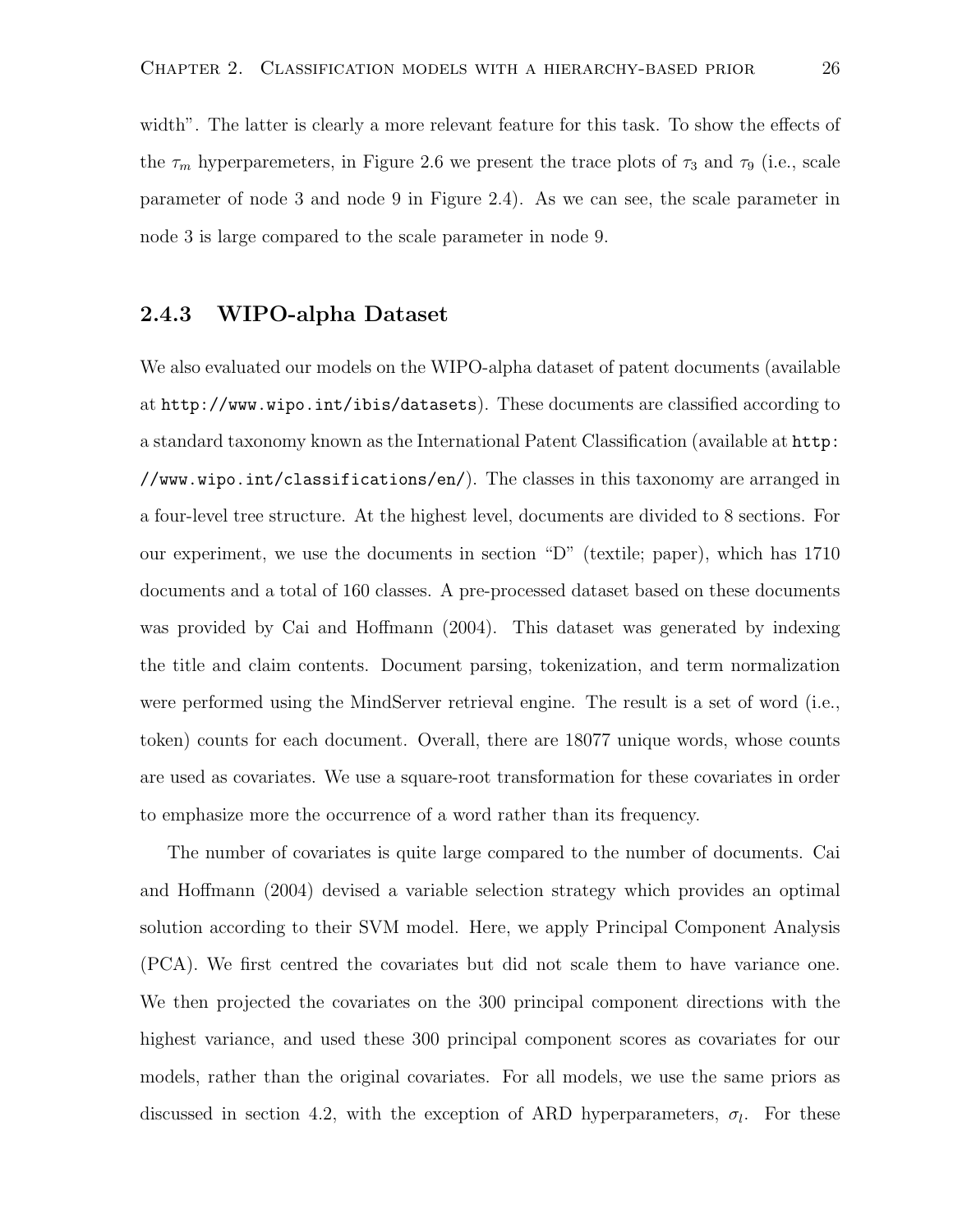hyperparameters, we used  $\sigma_l^{-2} \sim Gamma(2, 1)$ , where  $l = 1, ..., 300$  (2.5, 50 and 97.5) percentiles of  $\sigma_l$  are 0.45, 0.78 and 1.98). Compared to the priors used in section 4.2, these priors are more concentrated close to 1. We used these priors to minimize the effect of the ARD hyperparameters since the task of variable selection and relevance determination are mainly performed through PCA. As before, Hamiltonian dynamics  $(L = 100 \text{ and } \epsilon = 0.005)$  and Gibbs sampling were used for sampling from the posterior distribution of coefficients and hyperparameters respectively. We ran each chain for 3000 iterations and discarded the first 500 iterations. For 10 iterations, the Markov chain simulations took about 6 minutes for MNL, 2 minutes for treeMNL and 10 minutes for corMNL.

Table 2.4 compares the performance of different models. Following Cai and Hoffmann (2004), the results are presented based on a three-fold cross-validation where singular classes (i.e.,  $n_j = 1$ ) appear only in the training set. As we can see, the corMNL model outperforms both MNL and treeMNL. Although the results reported for the corMNL model are better than the hiearchical SVM (hSVM) developed by Cai and Hoffmann (2004), the difference could be due to several factors, such as randomness of crossvalidation, transformation of variables, or the efficiency of variable selection strategy, as well as the different approach to using the hierarchy. For this problem, treeMNL did by most measures improve on the non-hierarchical MNL model, though it was not as good as corMNL.

#### 2.5 Conclusions and Future Directions

In this paper, we have introduced a new approach for modelling hierarchical classes. Our experiments show that when the hierarchy actually does provide information regarding the similarity of classes, our approach outperforms both the simple MNL model and models based on decomposing the hierarchy into nested MNL models.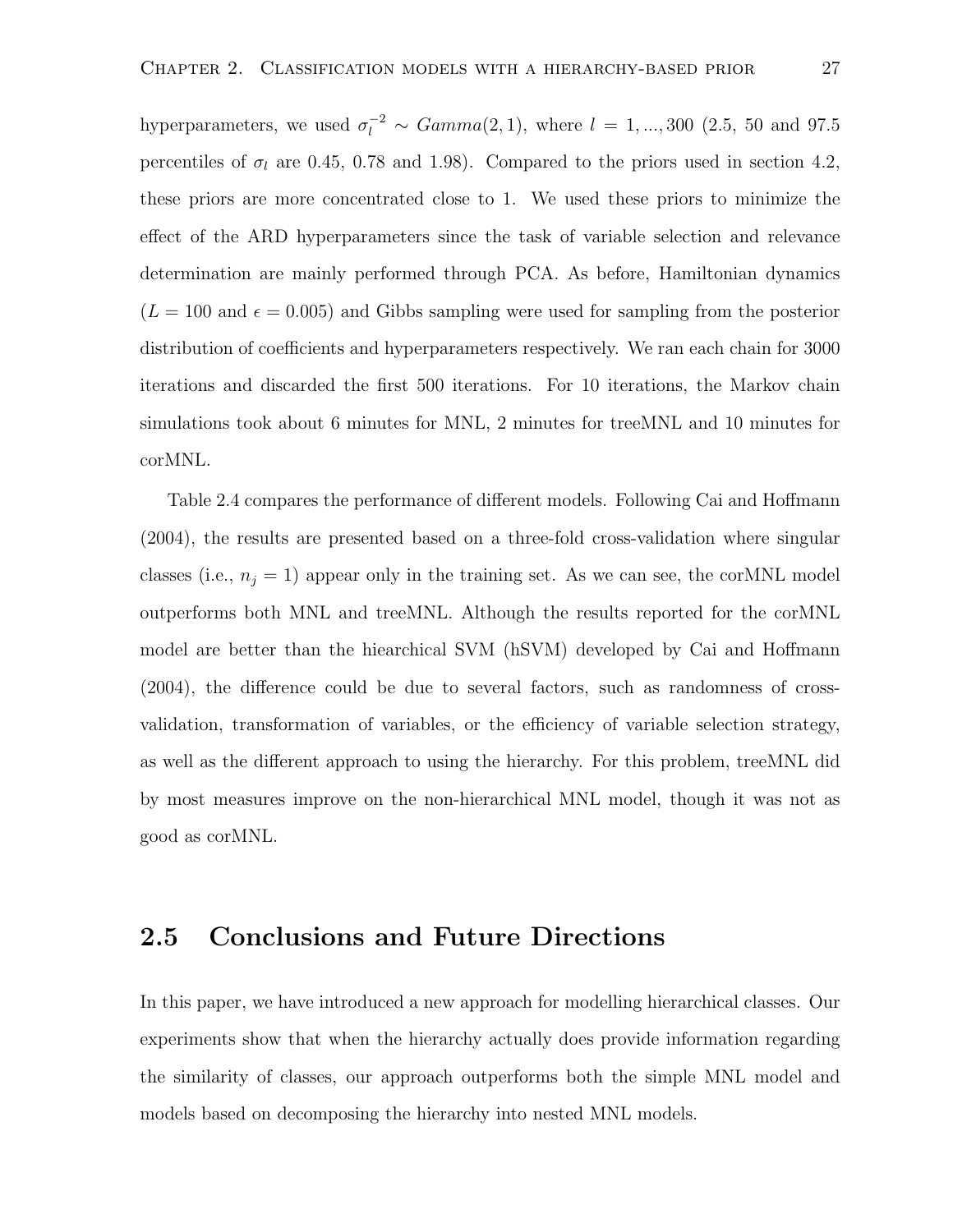|                 | $log$ -prob | $\sec(\%)$ | pacc $(\%)$ | precision $(\%)$ | $F_1$ (%) | $\Delta$ -loss |
|-----------------|-------------|------------|-------------|------------------|-----------|----------------|
| <b>Baseline</b> | $-4.492$    | 3.6        | 13.8        | 12.1             | 0.04      | 2.47           |
| <b>SVM</b>      |             | 41.8       | 65.4        | 52.3             |           | 1.20           |
| hSVM            |             | 42.8       | 69.1        | 54.4             |           | 1.08           |
| MNL             | $-2.622$    | 42.0       | 66.9        | 55.1             | 18.4      | 1.10           |
| treeMNL         | $-2.408$    | 42.3       | 68.7        | 56.0             | 17.7      | 1.05           |
| corMNL          | $-2.397$    | 43.4       | 69.8        | 56.9             | 18.7      | 1.02           |

Table 2.4: Performance of models based on WIPO-alpha dataset, section "D". Here, "acc", "pacc" and "∆-loss" refer to accuracy, parent accuracy and taxonomy-based loss respectively. The SVM and hierarchical SVM (hSVM) are developed by Cai and Hoffmann (2004). Larger values are better except for  $\Delta$ -loss.

Our method can be applied to many classification problems where there is prior knowledge regarding the structure of classes. One such problem, which was our original motivation, is annotation of gene function. Using a prior based on the class hierarchy, we have been able to predict gene function with a higher accuracy (Shahbaba and Neal, 2006). For this problem, we used a more elaborate prior for hyperparameters. We also introduced a new method for combining different data sources, which is a common issue in gene function classification.

More experiments are needed to compare corMNL with other approaches to utilizing the hierarchy, such as hSVM (Cai and Hoffmann, 2004). One difference in our approach is that it is based on a probability model for hierarchical prior information, not on any particular hierarchy-based loss function. If a good probability model is used, the probability distributions obtained should provide the information needed to obtain good performance with any loss function.

So far, we have focused only on simple tree-like structures. There are other hierarchical structures that are more complex than a tree. For example, one of the most commonly used gene annotation schemes, known as Gene Ontology (GO), is implemented as a directed acyclic graph (DAG). In this structure a node can have more than one parent.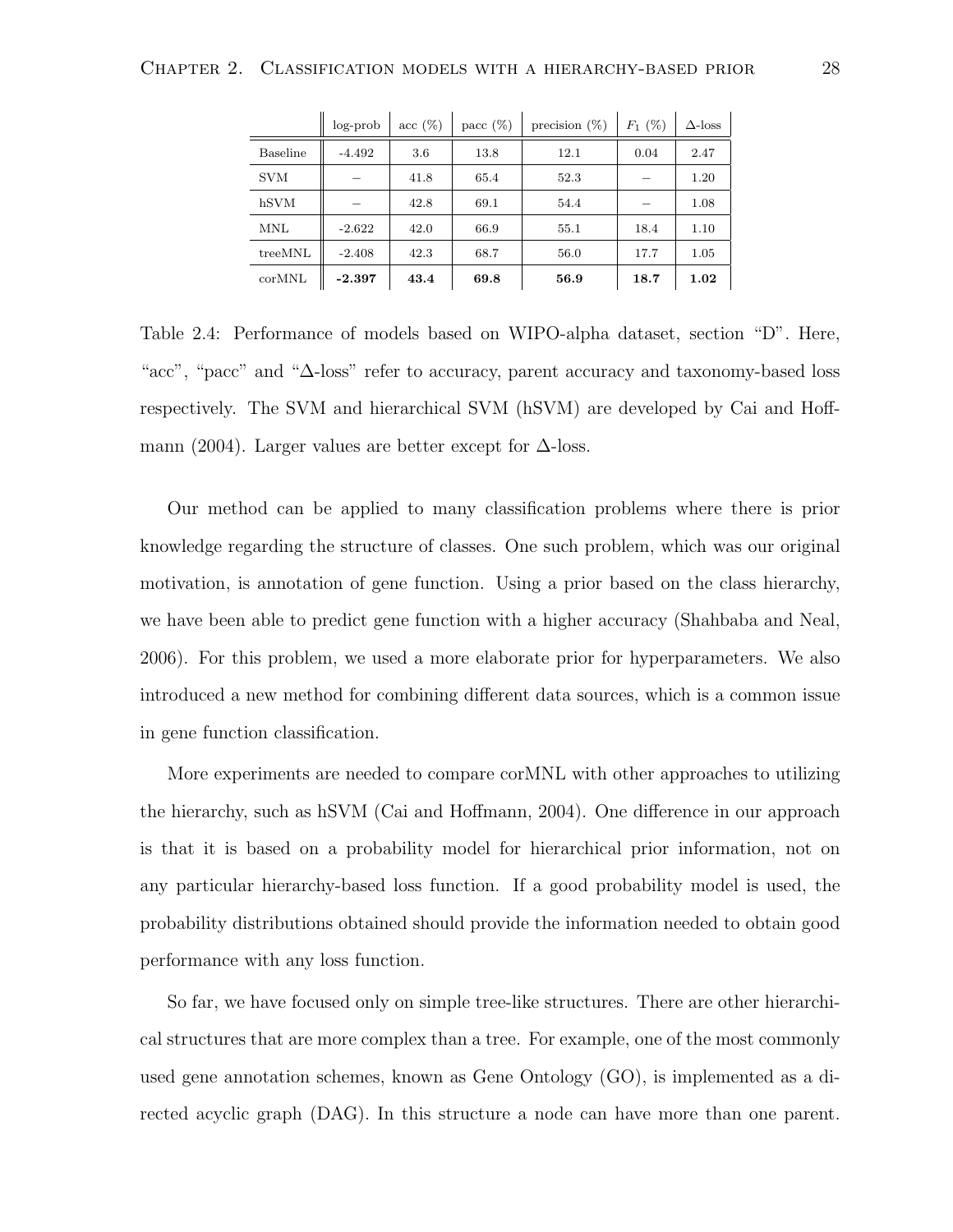Our method, as it is, cannot be applied to these problems, but it should be possible to extend the idea of summing coefficients along a path to the class in order to allow for multiple paths.

In our approach, we considered only one structure for each hierarchical classification problem. However, we might sometimes be able to think of more than one possible class hierarchy. It is possible to generalize our method to multiple hierarchies. As for the generalization to DAG's, it should be possible to sum coefficients along the multiple paths within different hierarchies. We can further use a set of hyperparameters to discover the relevance of each hierarchy. If we have prior knowledge that leads us to prefer some structures over others, we can incorporate that knowledge into the priors for these hyperparameters.

Finally, although the results presented in this paper are for linear models, we expect that a similar approach can be used in non-linear models such as neural networks.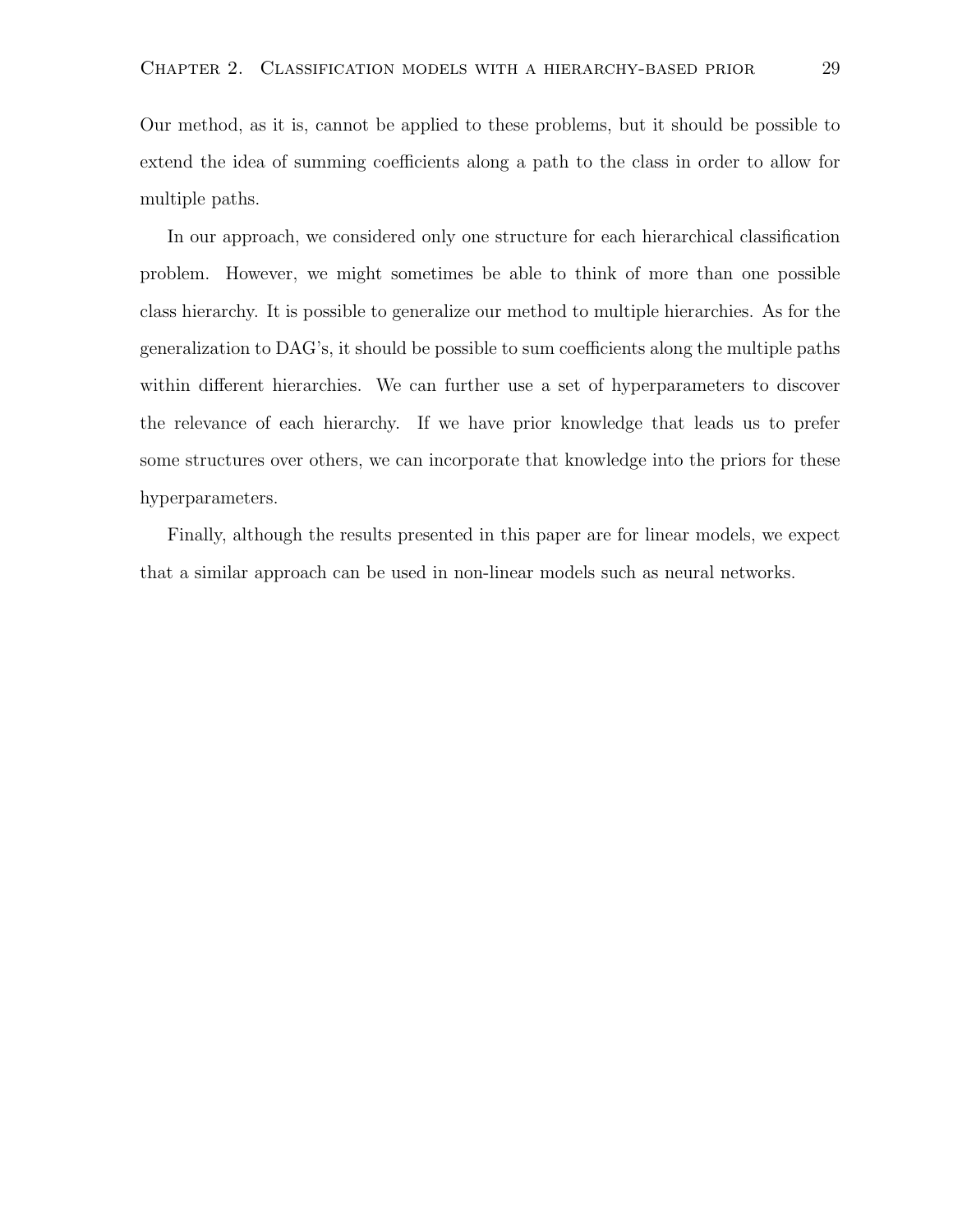## Chapter 3

## Gene function classification

This chapter appears in BMC Bioinformatics, 2006, 7:448.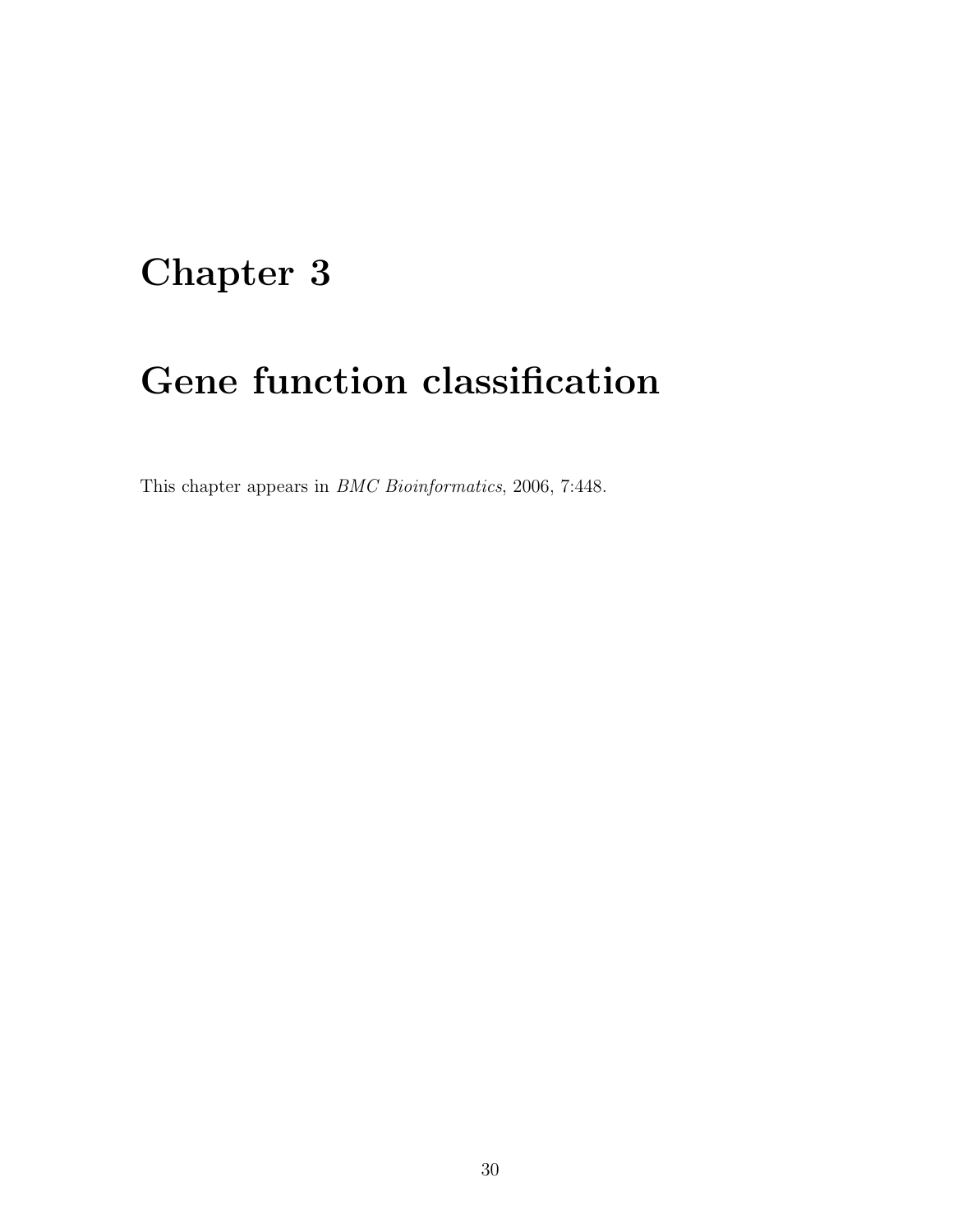#### Abstract

We investigate whether annotation of gene function can be improved using a classification scheme that is aware that functional classes are organized in a hierarchy. The classifiers look at phylogenic descriptors, sequence based attributes, and predicted secondary structure. We discuss three Bayesian models and compare their performance in terms of predictive accuracy. These models are the ordinary multinomial logit (MNL) model, a hierarchical model based on a set of nested MNL models, and an MNL model with a prior that introduces correlations between the parameters for classes that are nearby in the hierarchy. We also provide a new scheme for combining different sources of information. We use these models to predict the functional class of Open Reading Frames (ORFs) from the E. coli genome. The results from all three models show substantial improvement over previous methods, which were based on the C5 decision tree algorithm. The MNL model using a prior based on the hierarchy outperforms both the non-hierarchical MNL model and the nested MNL model. In contrast to previous attempts at combining the three sources of information in this dataset, our new approach to combining data sources produces a higher accuracy rate than applying our models to each data source alone. Together, these results show that gene function can be predicted with higher accuracy than previously achieved, using Bayesian models that incorporate suitable prior information.

#### 3.1 Background

Annotating genes with respect to the function of their proteins is essential for understanding the wealth of genomic information now available. A direct approach to identifying gene function is to eliminate or inhibit expression of a gene and observe any alteration in the phenotype. However, analysis of all genes for all possible functions is not feasible at present. Statistical methods have therefore been employed for this purpose. One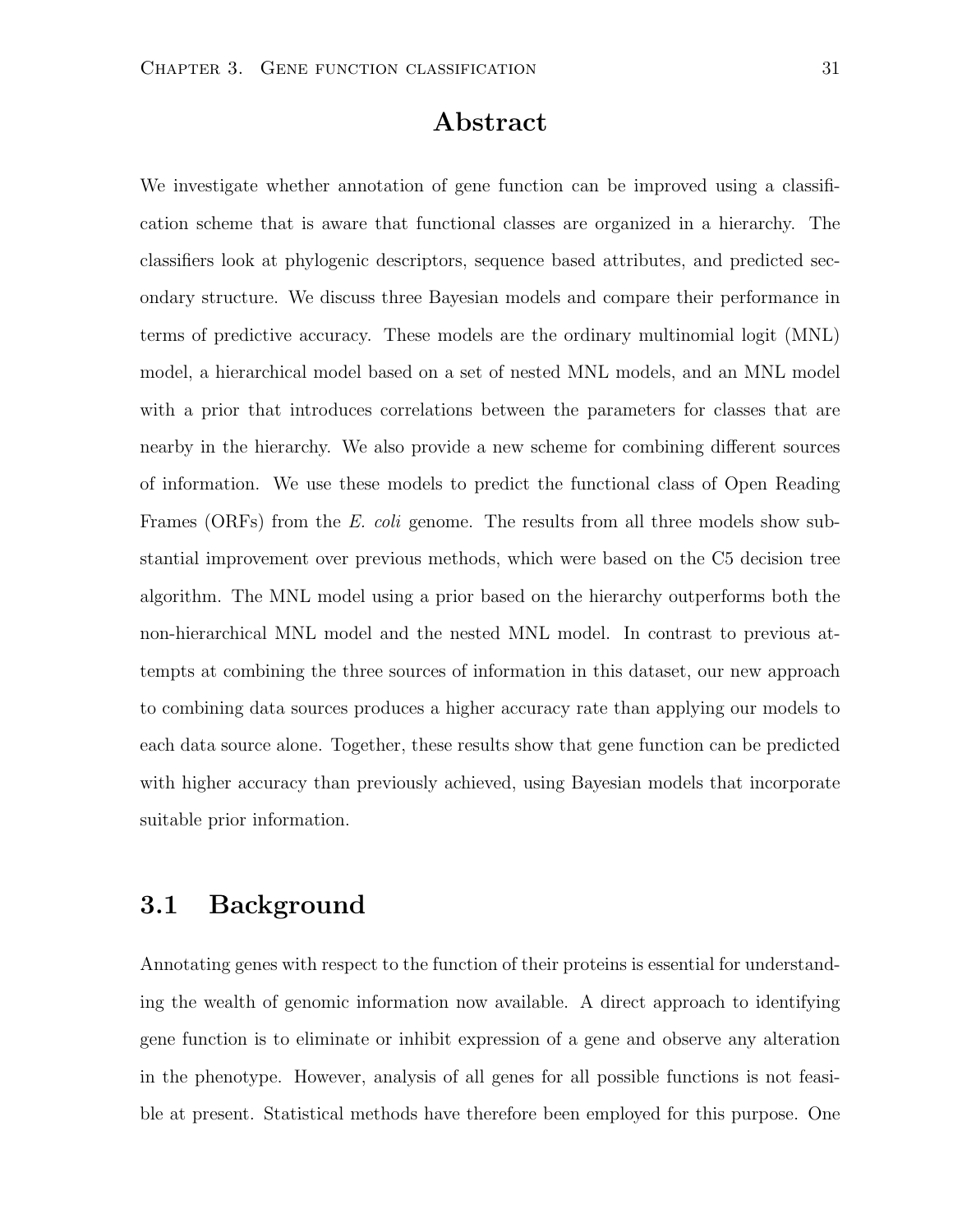statistical approach attempts to predict the functional class of a gene based on similar sequences for which the function is known. The similarity measures used for this task are produced by computer algorithms that compare the sequence of interest against all other sequences with known function. Two commonly used algorithms are BLAST (Altschul et al., 1997) and FASTA (Pearson and Lipman, 1988).

A problem with using such similarity measures is that a gene's function cannot be predicted when no homologous gene of known function exists. To improve the quality and coverage of prediction, other sources of information can be used. For example, King et al. (2001) used a variety of protein sequence descriptors, such as residue frequency and the predicted secondary structure (the structure of hydrogen bonding between different residues within a single polypeptide chain). DeRisi *et al.* (1997), Eisen *et al.* (1998) and Brown *et al.* (2000) used gene expression data, on the assumption that similarly expressed genes are likely to have similar function. Marcotte et al. (1999) recommended an alternative sequence-based approach that regards two genes as similar if they are together in another genome. Deng *et al.* (2003) predict the function of genes from their network of physical interactions. To address some of the problems associated with similaritybased methods, such as their non-robustness to variable mutation rates Eisen (1998); Rost (2002), annotation of protein sequences using phylogenetic information has been suggested by some authors (e.g., Eisen *et al.*, 1998; Sjölander, 2004; Engelhardt *et al.*, 2005). In this approach, the evolutionary history of a specific protein, captured by a phylogenetic tree, is used for annotating that protein Eisen et al. (1998).

The above-mentioned sources of data can be used separately, or as proposed by several authors (e.g., King *et al.*, 2001; Pavlidis and Weston, 2001; Deng *et al.*, 2004), they can be combined within a predictive model. A variety of statistical and machine learning techniques for making such predictions have been used in functional genomics. These include neighbourhood-count methods (Schoikowski et al., 2000), support vector machines (Brown *et al.*, 2000), and Markov random fields (Deng *et al.*, 2003). A common feature of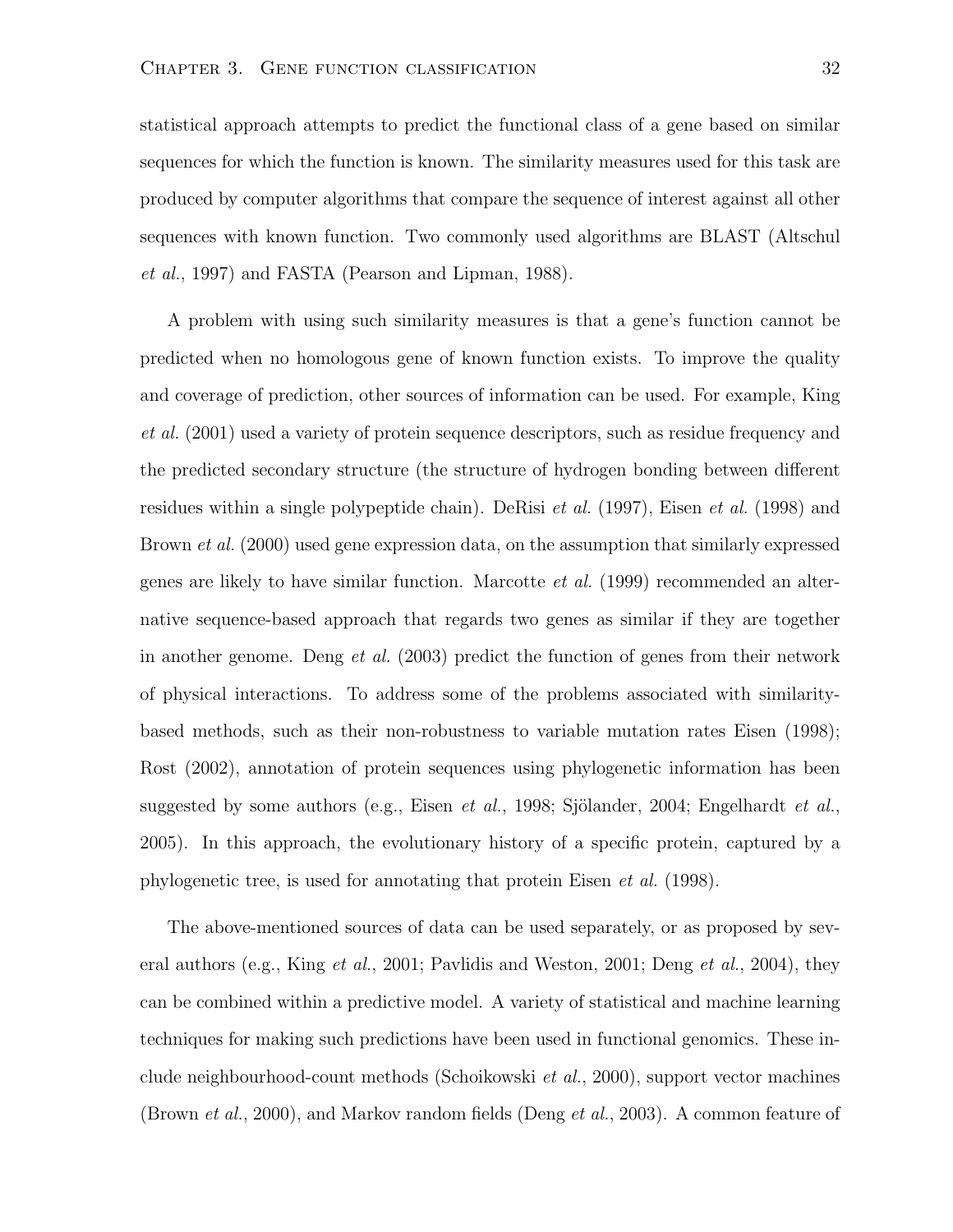these models is that they treat classes as unrelated entities without any specific structure.

The assumption of unrelated classes is not always realistic. As argued by Rison *et al.* (2000), in order to understand the overall mechanism of the whole genome, the functional classes of genes need to be organized according to the biological processes they perform. For this purpose, many functional classification schemes have been proposed for gene products. The first such scheme was recommended by Riley (1993) to catalogue the proteins of *Escherichia coli.* Since then, there have been many attempts to provide a standardized functional annotation scheme with terms that are not limited to certain types of proteins or to specific species. These schemes usually have a hierarchical structure, which starts with very general classes and becomes more specific in lower levels of the hierarchy. In some classification hierarchies, such as the Enzyme Commission (EC) scheme (IUBMB, 1992), levels have semantic values (Rison *et al.*, 2000). For example, the first level of the EC scheme represents the major activities of enzyme like "transferaces" or "hydrolases". In some other schemes, like the ones considered here, the levels do not have any uniform meaning. Instead, each division is specific to the parent nodes. For instance, if the parent includes "metabolism" functions, the child nodes could be the metabolism of "large" or "small" molecules. Rison *et al.* (2000) surveyed a number of these structures and compared them with respect to their resolution (total number of function nodes), depth (potential of the scheme for division into subsets) and breadth (number of nodes at the top level).

All these hierarchies provide additional information that can be incorporated into the classification model. The importance of using the hierarchy in classification models has been emphasized by many authors (e.g., Sattath and Tversky, 1977; Fox, 1997; Koller and Sahami, 1997). One approach for modelling hierarchical classes is to decompose the classification model into nested models, one for each node of the hierarchy. Goodman (2001) showed that using nested models can significantly reduce the training time of maximum entropy-based language models and results in slightly lower perplexities. He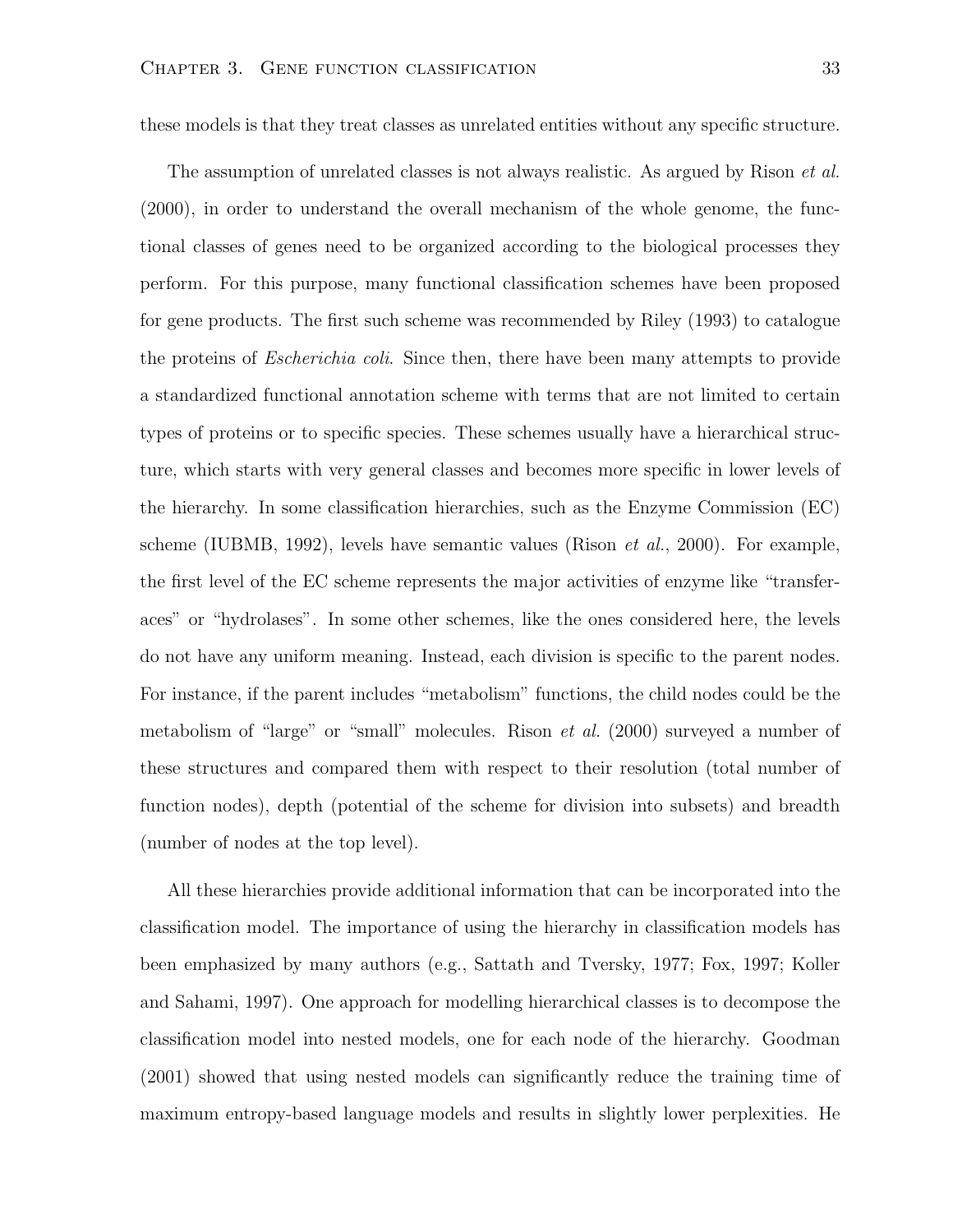illustrated his approach using a word labelling problem, and recommended that instead of predicting words directly, we first predict the class to which the word belongs, and then predict the word itself. Weigend et al. (1999) also used a two-level hierarchical model for document classification. They evaluated their model on the Reuters-22173 corpus and showed significant improvement, especially for rare classes. For text classification, McCallum et al. (1998) proposed a hierarchical naive Bayes model that smoothes parameter estimates of a child node by shrinking toward its parents in order to obtain more robust parameter estimates. More recently, new hierarchical classification models based on large margin principles, specifically support vector machines (SVM), have been proposed (Dumais and Chen, 2000; Dekel et al., 2004; Cai and Hoffmann, 2004; Tsochantaridis et al., 2004; Cesa-Bianchi et al., 2006). Dekel et al. (2004) introduced a large margin hierarchical classification model that uses the sum of parameters along the tree for classifying cases to the end nodes. These parameters are estimated based on a set of classifiers that assign cases to the intermediate nodes. Cai and Hoffmann (2004) suggested a similar approach based on the generalization of multiclass SVM.

Many approaches to using the hierarchy of gene functions have been proposed. Eisner et al. (2005) build multiple binary classifiers with training sets modified according to Gene Ontology (GO). For each classifier associated with a node, they regard a gene as a positive example if it belongs to that node, and as a negative example if it does not belong to the node, or to the node's ancestors and descendants. Barutcuoglu *et al.* (2006) also use a set of independent classifiers, whose predictions are combined using a Bayes network defined based on the GO hierarchy. In the methods recommended by both Eisner *et al.* (2005) and Barutcuoglu *et al.* (2006), the individual classifiers are built independently. Although the classifiers are modified to become consistent, it is more natural to model classes simultaneously. Many authors have shown that learning a set of related tasks at the same time will improve the performance of models (e.g., Caruana, 1997; Zhang et al., 2005). King et al.  $(2001)$  attempted to use the additional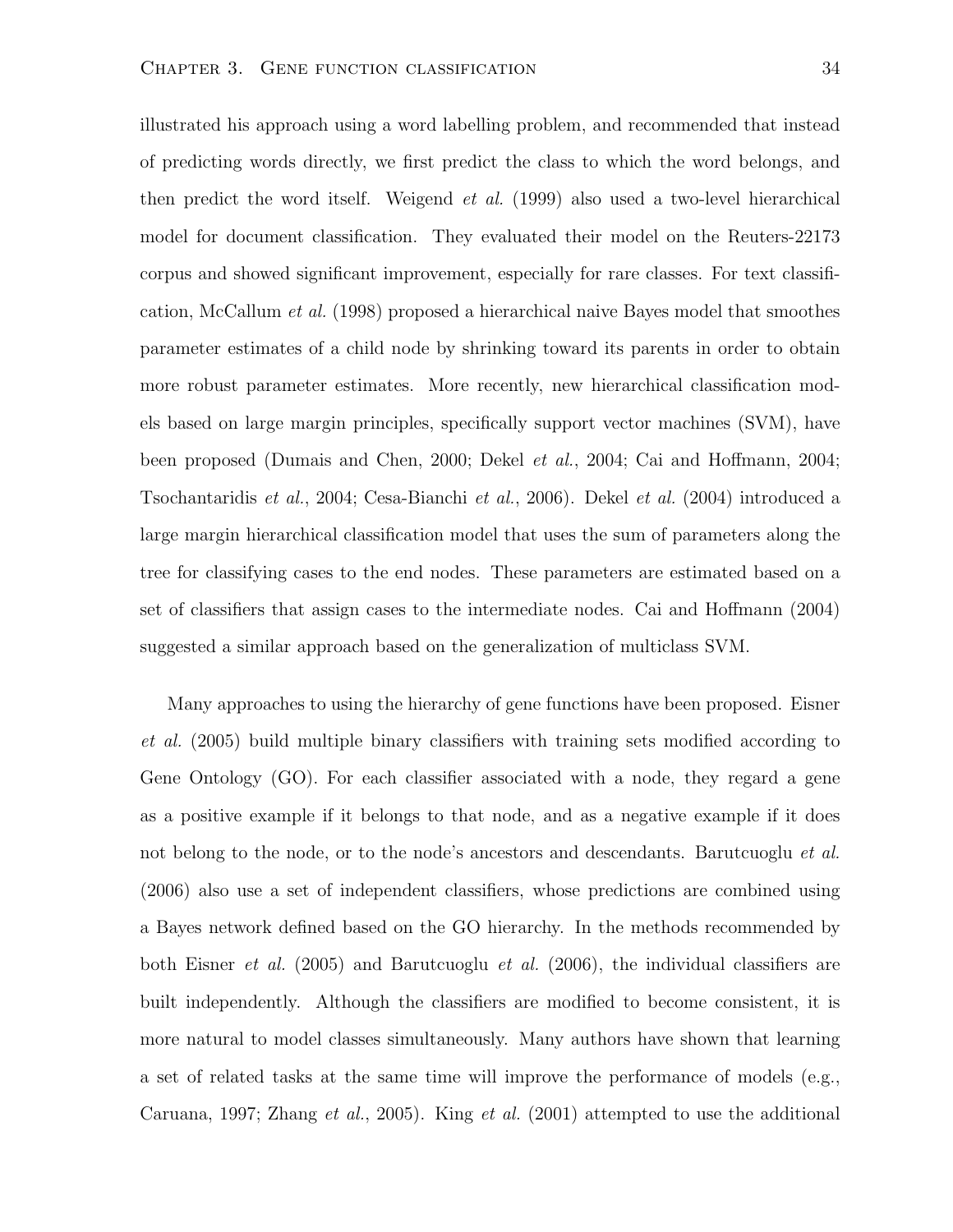information from the hierarchical structure of gene functional classes by simply using different decision tree models for each level of the hierarchy. Clare and King (2003) investigated a modified decision tree model, in which assignment of a functional class to a node in the decision tree implies membership of all its parent classes. They evaluated this method based on *Saccharomyces cerevisiae* data and found that the modified version is sometimes better than the non-hierarchical model and sometimes worse. Blockeel *et al.* (2002) suggested an alternative modification of decision trees for hierarchical classification models. Their model uses a distance-based measure, where distances are derived from the hierarchy. Struyf *et al.* (2005) followed the same idea but advocated a different distance measure, which is easier to interpret and is guaranteed to be positive. They evaluated their approach based on different datasets available for Saccharomyces cerevisiae, and showed that their model has better precision than the hierarchical C4.5 model proposed by Clare and King (2003).

In a previous paper (Shahbaba and Neal, 2007), we introduced an alternative Bayesian framework for modelling hierarchical classes. This method, henceforth called corMNL, uses a Bayesian form of the multinomial logit model (MNL), with a prior that introduces correlations between the parameters for classes that are nearby in the tree. We also discussed an alternative hierarchical model that uses the hierarchy to define a set of nested multinomial logit models, which we refer to as treeMNL. In this paper, we apply these methods (described further below in the methods section) to the gene function classification problem.

#### 3.2 Results and Discussion

We used our Bayesian MNL, treeMNL and corMNL models to predict the functional class of Open Reading Frames (ORFs) from the E. coli genome. E. coli is a good organism for testing our method since many of its gene functions have been identified through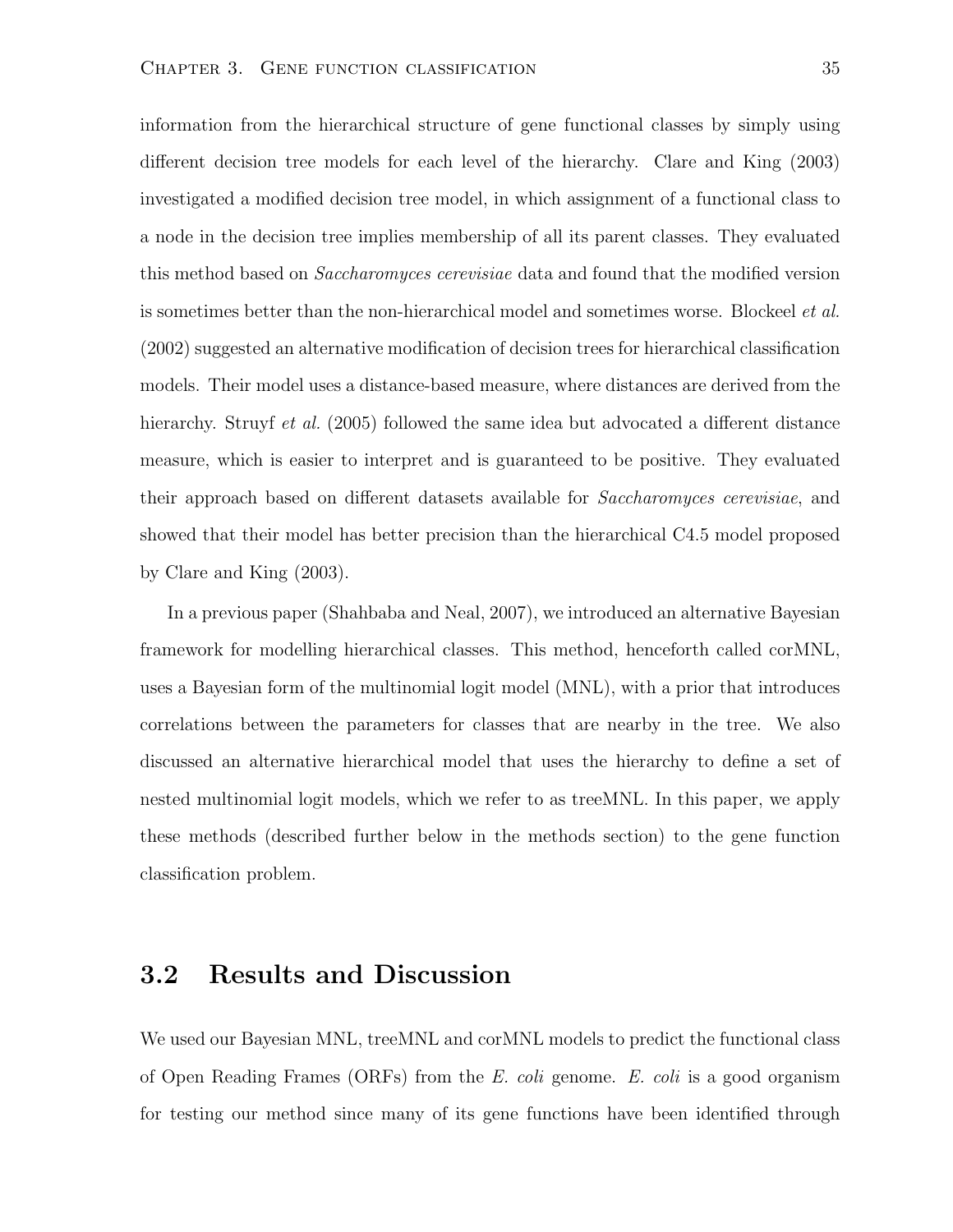direct experiments. We used the pre-processed data provided by King *et al.* (2001). This dataset contains 4289 ORFs identified by Blattner *et al.* (1997). Only 2122 of these ORFs, for which the function was known in 2001, are used in our analysis. The functional hierarchy for these proteins is provided by Riley and Labedan (1996). This hierarchy has three levels, with the most general classes at level 1 and the most specific classes at level 3. For example, lipoate-protein ligase A (lplA) belongs to class 'Macromolecule metabolism' at level 1, to class 'Macromolecule synthesis, modification' at level 2, and to class 'Lipoprotein' at level 3. After excluding categories 0 and 7 at level 1, the data we used had 6 level 1 categories, 20 level 2 categories, and 146 level 3 categories.

Since 2001 many additional gene functions have been determined by direct experiment (see King *et al.*, 2004). However, we use the same dataset as King *et al.* (2001), with the same split of data into the training set (1410 ORFs) and test set (712 ORFs), in order to produce comparable results. King  $et$  al. (2001) further divided the training set into two subsets and used one subset as validation data to select a subset of rules from those produced by the C5 algorithm based on the other part of the training set. Our Bayesian methods do not require a validation set, so we did not subdivided the training set.

The covariates are based on three different sources of information: phylogenic descriptors, sequence based attributes, and predicted secondary structure. Following King et al. (2001), we refer to these three sources of data as SIM, SEQ and STR respectively. Attributes in SEQ are largely based on composition of residues (i.e., the number of residues of type  $R$ ) and of pairs of residues (i.e., the number of residue pairs of types R and S) in a sequence. There are 933 such attributes (see Table 1 in King *et al.*  $(2001)$ ). Information in SIM (see Table 2 in King *et al.*  $(2001)$ ) and STR (see Table 3 in King et al. (2001)) is derived based on a PSI-BLAST (position-specific iterative BLAST) search with parameters  $e = 10$ ,  $h = 0.0005$ ,  $j = 20$  from NRProt 05/10/99 database. King et al. (2001) used the Inductive Logic Programming (ILP) algorithm known as Warmr (Dehaspe *et al.*, 1998) to produce binary attributes based on the iden-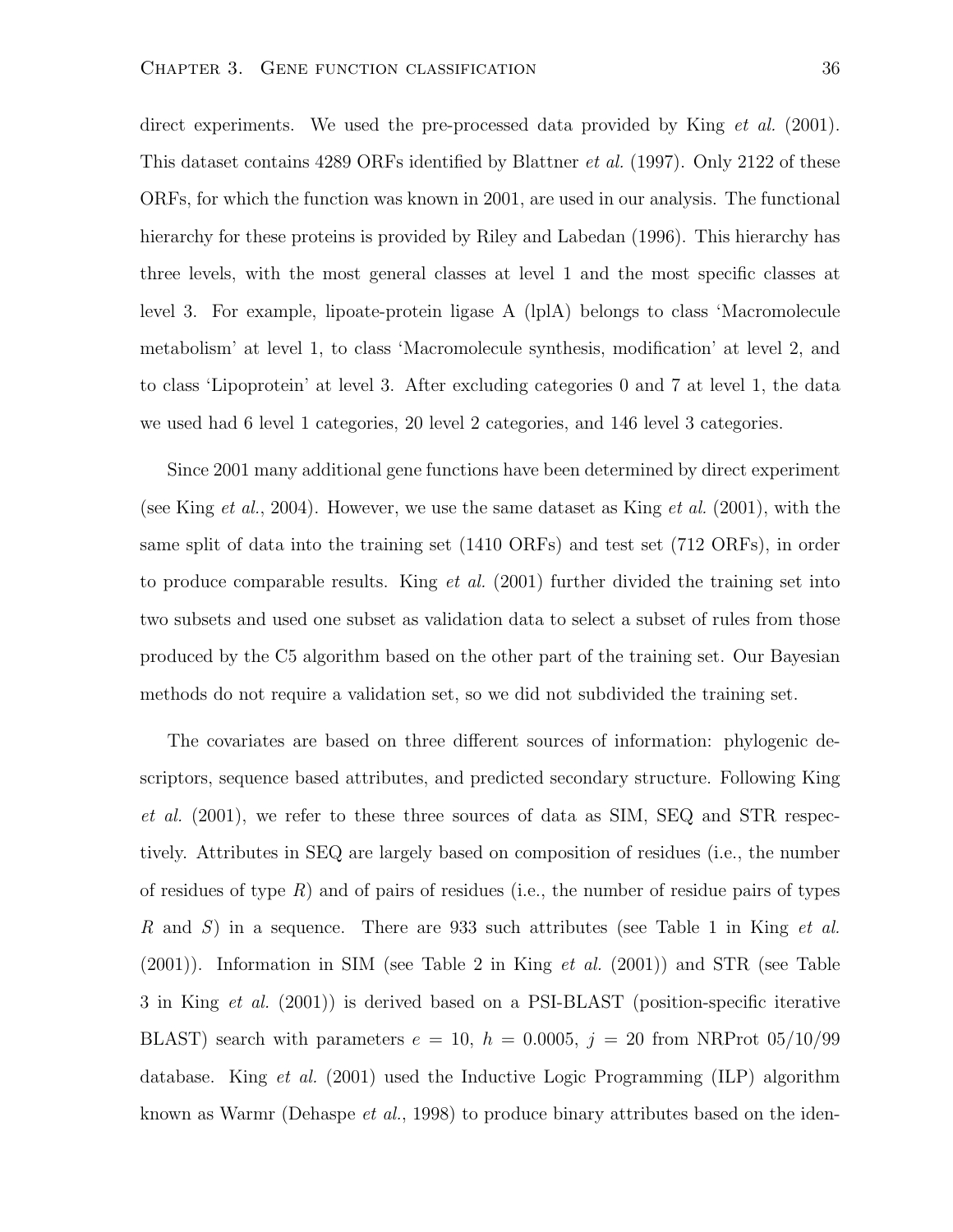| Accuracy $(\%)$ | <b>SEQ</b> |         | <b>STR</b> |         |         | <b>SIM</b> |         |         |         |
|-----------------|------------|---------|------------|---------|---------|------------|---------|---------|---------|
|                 | Level 1    | Level 2 | Level 3    | Level 1 | Level 2 | Level 3    | Level 1 | Level 2 | Level 3 |
| Baseline        | 42.56      | 21.21   | 8.15       | 42.56   | 21.21   | 8.15       | 42.56   | 21.21   | 8.15    |
| <b>MNL</b>      | 60.25      | 33.99   | 20.93      | 50.98   | 25.14   | 15.87      | 69.10   | 45.79   | 30.76   |
| treeMNL         | 59.27      | 34.13   | 18.26      | 52.67   | 27.39   | 16.29      | 67.70   | 45.93   | 30.34   |
| corMNL          | 61.10      | 35.96   | 21.21      | 52.81   | 27.95   | 16.71      | 70.51   | 47.19   | 30.90   |

Table 3.1: Comparison of models based on their predictive accuracy (%) using each data source separately.

tified frequent patterns (1 if the pattern is present and 0 otherwise) in SIM and STR data. The rules created by Warmr and their corresponding attributes can be found at http://www.aber.ac.uk/<sup>∼</sup>dcswww/Research/bio/ProteinFunction. There are 13799 such attributes generated for SIM and 18342 attributes for STR. As described below in the methods section, we reduced the dimensionality for each dataset using Principal Component Analysis (PCA). We used 100 components for SEQ, 100 components for STR, and 150 components for SIM.

Table 3.1 compares the three models with respect to their accuracy of prediction at each level of the hierarchy. In this table, level 1 corresponds to the top level of the hierarchy, while level 3 refers to the most detailed classes (i.e., the end nodes). For level 3, we use a simple 0/1 loss function and minimize the expected loss by assigning each test case to the end node with the highest posterior predictive probability. We could use the same predictions for measuring the accuracy at levels 1 and 2, but to improve accuracy, we instead make predictions based on the total posterior predictive probability of nodes at level 1 and level 2.

To provide a baseline for interpreting the results, for each task we present the performance of a model that ignores the covariates and simply assigns genes to the most common category at the given level in the training set.

As we can see in Table 3.1, corMNL outperforms all other models. For the SEQ dataset, MNL performs better than treeMNL. Compared to MNL, the corMNL model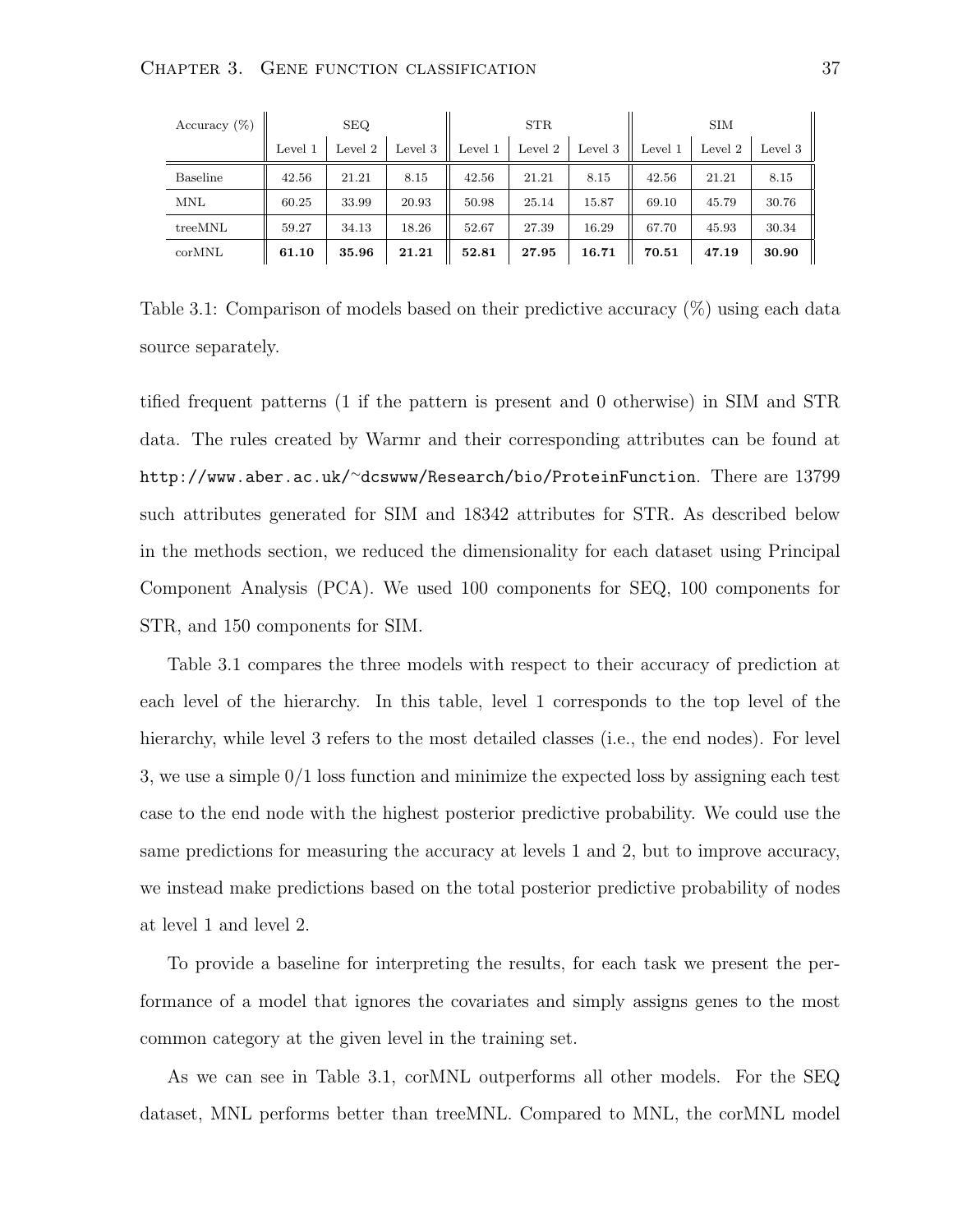achieves a slightly better accuracy at level 3 and more marked improvements at level 1 and level 2. For the STR dataset, both hierarchical models (i.e., treeMNL and corMNL) outperform the non-hierarchical MNL. For this dataset, corMNL has a slightly better performance than treeMNL. For the SIM dataset, the advantage of using the corMNL model is more apparent in the first and second levels.

For analysing these datasets, King et al. (2001) used a decision tree model based on the C5 algorithm. They selected sets of rules that had an accuracy of at least 50% with the coverage of at least two correct examples in the validation set. In Table 3.2, we compare the accuracy of our models to those of King  $et \ al.$  (2001). In order to make the results comparable, we used the same coverage values as they used. Coverage is defined as the percentage of test cases for which we make a confident prediction. In a decision tree model, these test cases can be chosen by selecting rules that lead to a specific class with high confidence. For our models, we base confidence on posterior predictive probability, which is defined as the expected probability of each class with regard to the posterior distribution of model parameters. We assign each test case to a class with the maximum posterior predictive probability. The higher this probability, the more confident we are in classifying the case. We rank the test cases based on how high the highest probability is, and for a coverage of  $g$ , we classify only the top  $g$  percent of genes. In Table 3.2, the coverage values are given in parenthesis. All three of our models discussed here substantially outperform the decision tree model. Overall, corMNL has better performance than MNL and treeMNL.

In an attempt to improve predictive accuracy, King et al. (2001) combined the three datasets (SEQ, STR and SIM). Although one would expect to obtain better predictions by combining several sources of information, their results showed no additional benefit compared to using the SIM dataset alone. We also tried combining datasets in order to obtain better results. Initially, we used the principal components which we found individually for each dataset, and kept the number of covariates contributed from each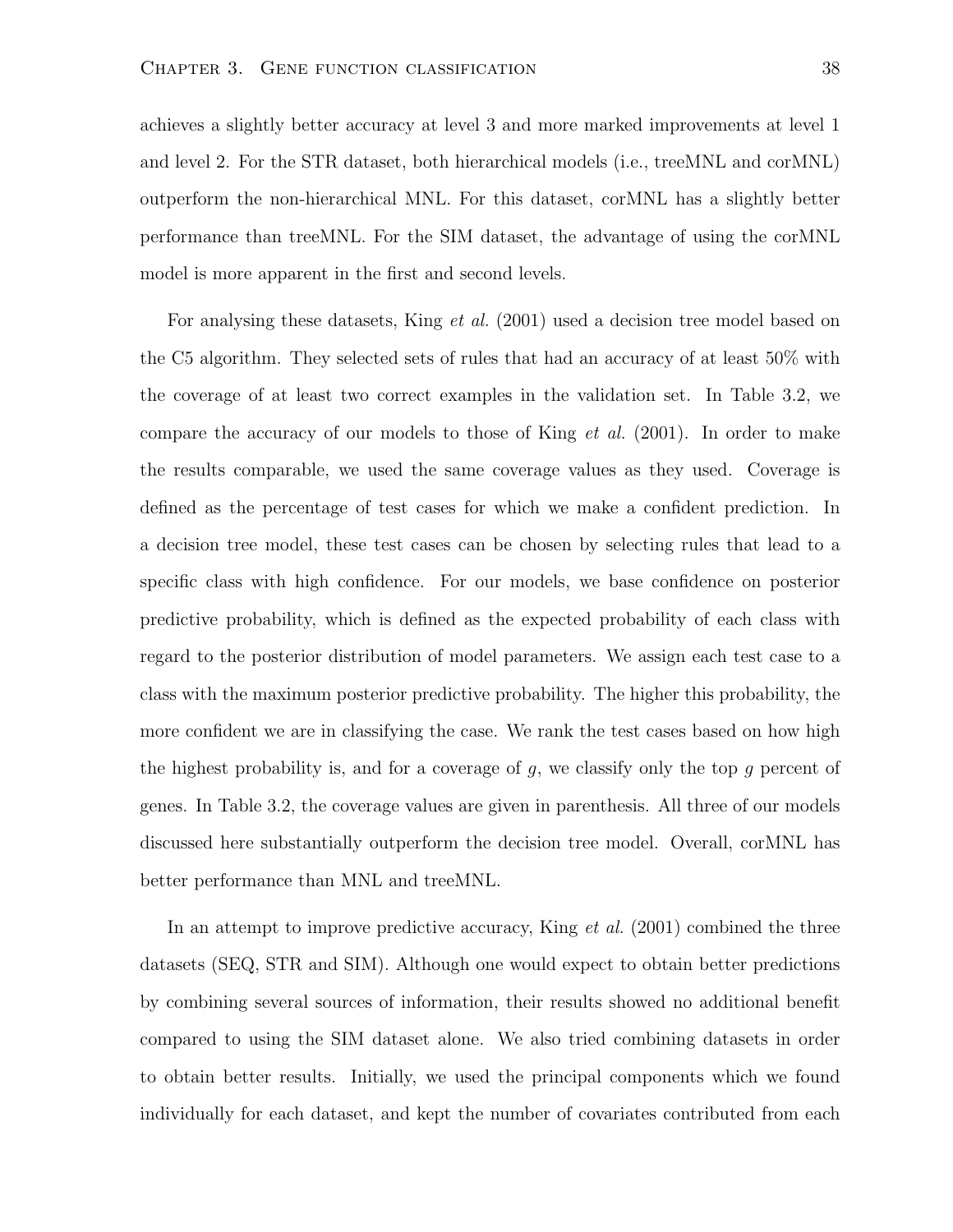| Accuracy $(\%)$ | <b>SEQ</b> |         |                  |         | <b>STR</b> |         |         | <b>SIM</b> |         |  |
|-----------------|------------|---------|------------------|---------|------------|---------|---------|------------|---------|--|
|                 | Level 1    | Level 2 | Level 3          | Level 1 | Level 2    | Level 3 | Level 1 | Level 2    | Level 3 |  |
|                 | (20)       | (18)    | $\left(4\right)$ | (10)    | $^{(1)}$   | (5)     | (29)    | (26)       | (16)    |  |
| C5              | 64         | 63      | 41               | 59      | 44         | 17      | 75      | 74         | 69      |  |
| MNL             | 81         | 79      | 88               | 83      | 100        | 67      | 96      | 90         | 84      |  |
| treeMNL         | 81         | 76      | 70               | 70      | 86         | 69      | 95      | 87         | 84      |  |
| corMNL          | 84         | 82      | 89               | 83      | 100        | 73      | 97      | 90         | 82      |  |

Table 3.2: Comparison of models based on their predictive accuracy  $(\%)$  for specific coverage (%) provided in parenthesis. The C5 results and the coverage values are from King et al. (2001).

data source the same as before. Principal components from each dataset were scaled so that the standard deviation of the first principal component was 1. We did this to make the scale of variables from different data sources comparable while preserving the relative importance of principal components within a dataset.

Using the combined dataset, all our models provided better predictions, although the improvement was only marginal for some predictions. We speculated that some of the covariates may become redundant after combining the data (i.e., are providing the same information). One may often obtain better results by removing redundancy and reducing the number of covariates. To examine this idea, we kept the number of principal components from SIM as before (i.e., 150) but only used the first 25 principal components from SEQ and STR. The total number of covariates was therefore 200. Reducing the number of covariates from SEQ and STR may also prevent them from overwhelming the covariates from SIM, which is the most useful single source. This strategy led to even higher accuracy rates compared to when we used the SIM dataset alone. The results are shown in Table 3.3 (middle section). It is worth noting that when SEQ and STR are used alone, using 25 principal components (rather than 100 before) results in lower accuracy (results not shown).

To improve the models even further, we tried an alternative strategy in which different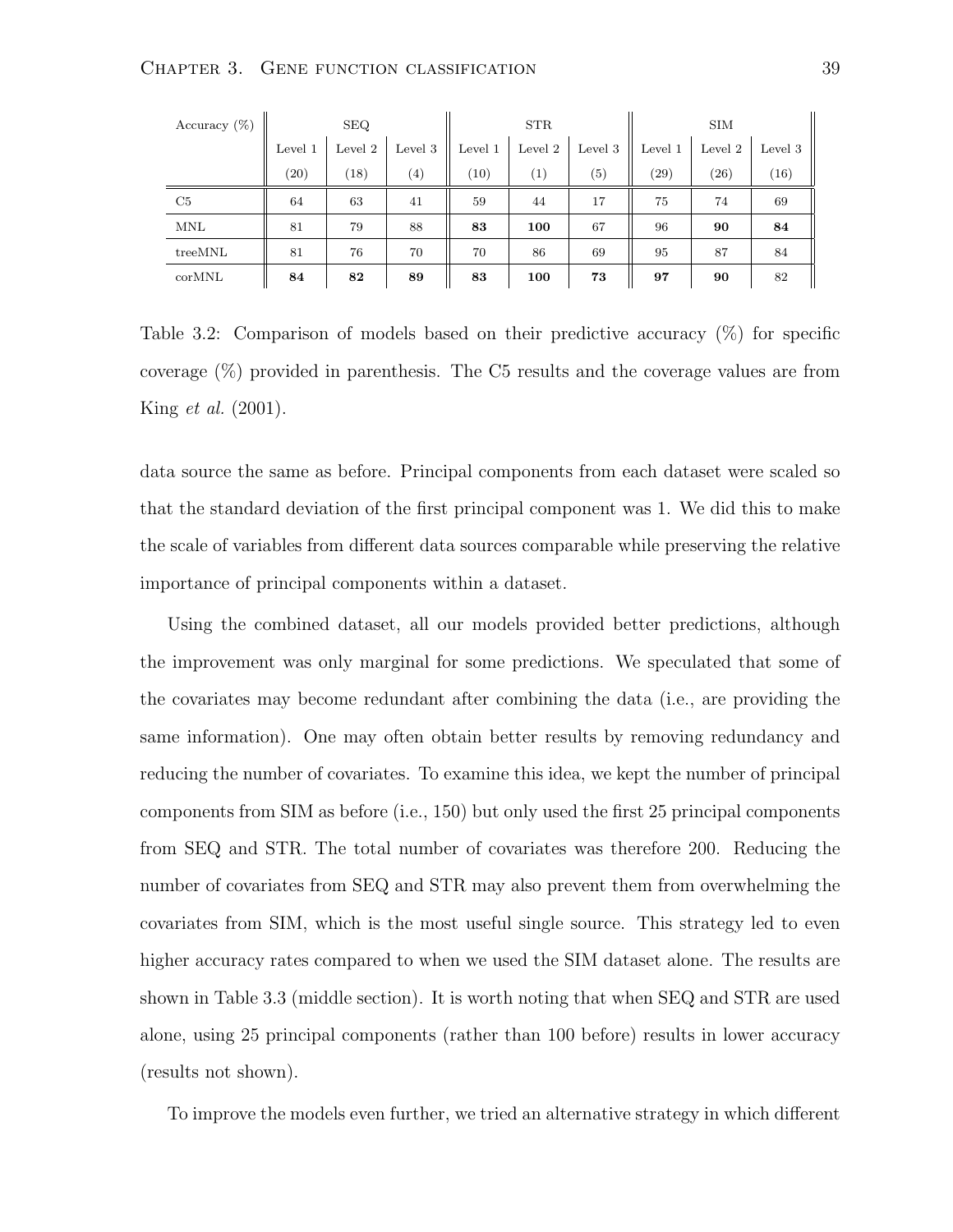| Accuracy $(\%)$ | SIM only |         | Combined dataset       |         |         | Combined dataset          |         |         |         |
|-----------------|----------|---------|------------------------|---------|---------|---------------------------|---------|---------|---------|
|                 |          |         | single scale parameter |         |         | separate scale parameters |         |         |         |
|                 |          |         |                        |         |         |                           |         |         |         |
|                 | Level 1  | Level 2 | Level 3                | Level 1 | Level 2 | Level 3                   | Level 1 | Level 2 | Level 3 |
| <b>MNL</b>      | 69.10    | 45.79   | 30.76                  | 69.66   | 48.88   | 32.02                     | 70.65   | 49.16   | 33.71   |
| treeMNL         | 67.70    | 45.93   | 30.34                  | 68.26   | 46.63   | 30.34                     | 68.82   | 46.63   | 31.74   |
| corMNL          | 70.51    | 47.19   | 30.90                  | 71.49   | 49.30   | 32.87                     | 72.75   | 49.16   | 34.41   |

Table 3.3: Accuracy (%) of models on the combined dataset with and without separate scale parameters. Results using SIM alone are provided for comparison.

| Accuracy $(\%)$ | Coverage $(\%)$ |    |    |    |    |     |  |
|-----------------|-----------------|----|----|----|----|-----|--|
|                 | 5               | 10 | 20 | 50 | 90 | 100 |  |
| Level 1         | 100             | 98 | 96 | 92 | 76 | 73  |  |
| Level 2         | 100             | 98 | 96 | 71 | 53 | 49  |  |
| Level 3         | 100             | 97 | 80 | 52 | 36 | 34  |  |

Table 3.4: Predictive accuracy  $(\%)$  for different coverage values  $(\%)$  of the corMNL model using all three sources with separate scale parameters.

sources of data are combined such that their relative weights are automatically adjusted. As we can see in Table 3.3 (right section), this strategy, which is described in more detail in the methodology section, resulted in further improvements in the performance of the models. We also examined this approach with larger numbers of covariates. We found that when we increased the number of principal components for SEQ and STR back to the original 100, the accuracy of predictions mostly remained the same, though a few dropped slightly.

In practice, we might be most interested in genes whose function can be predicted with high confidence. There is a trade-off between predictive accuracy and the percentage of the genes we select for prediction (i.e., coverage). Table 3.4 shows this trade-off for results on the test set from the corMNL model applied to the combined dataset. In this table, the accuracy rates for different coverage values are provided. As we can see, our model can almost perfectly classify 10% of the genes in the test set.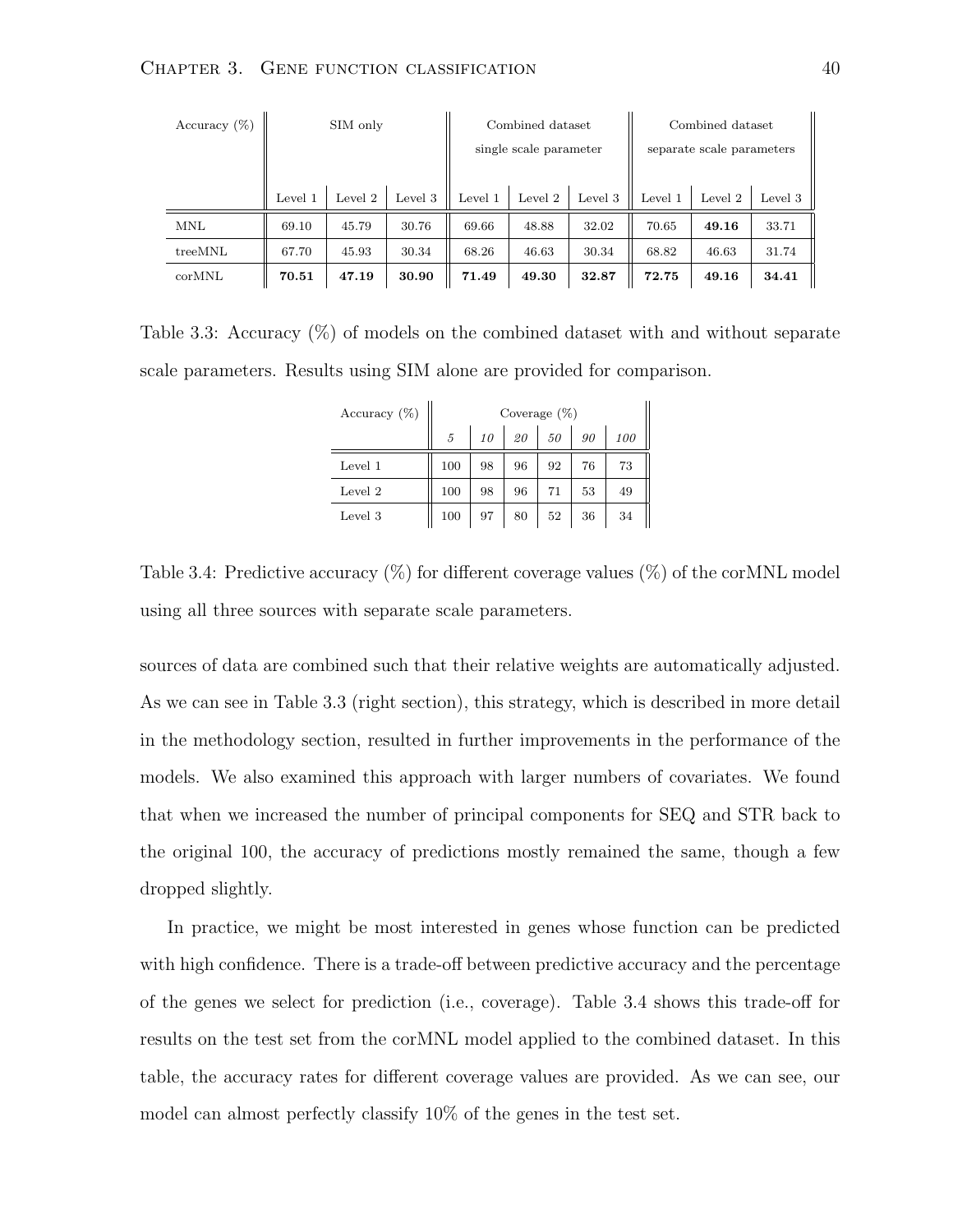Finally, we trained the corMNL model on all ORFs with known function to annotate the function of unknown ORFs. Many of these ORFs, whose function was previously unknown, have been recently annotated using direct biological experiments. However, since the functional ontology of E. coli genome (provided by the Riley group) has changed over time, it is not possible to compare our results directly. King  $et \ al.$  (2004) also faced this problem. They evaluated their predictions manually for a subset of ORFs. We present our predictions for the same set of ORFs (see Appendix C). We use the MultiFun Classification System (http://genprotec.mbl.edu/) to obtain the function(s) associated with each ORF through direct experiments.

For many of these ORFs, our prediction is closely related to the confirmed function. For example, we classified  $yojH$  (b2210) hierarchically as "Metabolism of small molecules" at the first level, "Degradation of small molecules" at the second level, and "Carbon compounds" at the third level. Through a direct experiment, the function of this gene was classified as "Metabolism", "Energy metabolism (carbon)", and "Tricarboxylic acid cycle", at levels 1, 2, and 3 respectively. In some cases, such as  $y b h O$  (b0789), there is an exact match between our prediction (Macromolecule metabolism : Macromolecule synthesis : Phospholipids) and the function provided by MultiFun (Metabolism : Macromolecule (cellular constituent) biosynthesis : Phospholipid). For some other cases, although our prediction does not exactly match the functions provided by Multi-Fun Classification System, the results are comparable up to the first or second level of the hierarchy. For example, we predicted that  $ydeD$  (b1533) is "Transport/binding proteins" and belongs to "ABC superfamily". Direct experiment also show that in fact this gene does belongs to the "Transport" group, however, it is more specifically in the "Major Facilitator Superfamily" (MFS) class instead of ABC. The comparison of our predictions with MultiFun Classification System is not always as straightforward as the examples provided above. For instance, we predicted bfd (b3337) to be in the "Metabolism of small molecules : Energy metabolism, carbon : Anaerobic respiration" categories. The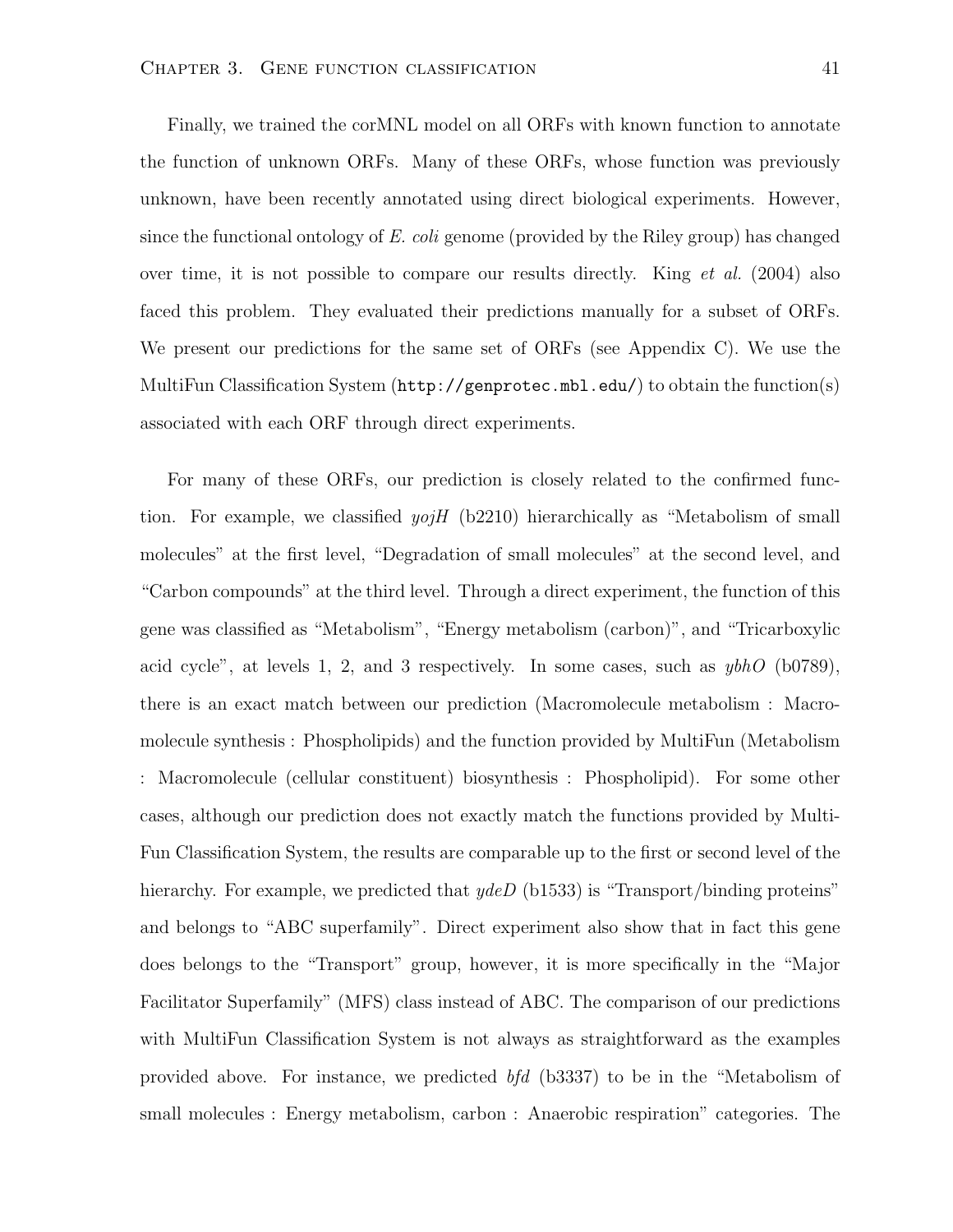hierarchical function provided by MultiFun is "Cell processes : Adaptation to stress : Fe aquisition". At the first glance, these two seem to be unrelated. However, it is known that oxygen induces stress and results in enormous changes in E. coli (Spiro and Guest, 1991; Guest *et al.*, 1996). E. coli adapts to this environmental change by switching from aerobic respiration (which is its preferred metabolic mode) to anaerobic respiration. More detailed examination of these predictions will be needed to definitively evaluate performance.

Our predictions for ORFs of unknown function (in 2001) are available online at http: //www.utstat.utoronto.ca/<sup>∼</sup>babak. In this website, we also provide the combined dataset for E. coli, and the MATLAB programs for MNL, treeMNL and corMNL along with their respective outputs for the test set.

#### 3.3 Conclusions

In this paper, we investigated the use of hierarchical classification schemes to perform functional annotation of genes. If the hierarchy provides any information regarding the structure of gene function, we would expect this additional information to lead to better prediction of classes. To examine this idea, we compared three Bayesian models: a non-hierarchical MNL model, a hierarchical model based on nested MNL, referred to as treeMNL, and our new corMNL model, which is a form of the multinomial logit model with a prior that introduces correlations between the parameters of nearby classes. We found corMNL provided better predictions in most cases. Moreover, we introduced a new approach for combining different sources of data. In this method, we use separate scale parameters for each data source in order to allow their corresponding coefficients have appropriately different variances. This approach provided better predictions compared to other methods.

While our emphasis in this paper was on the importance of using hierarchical schemes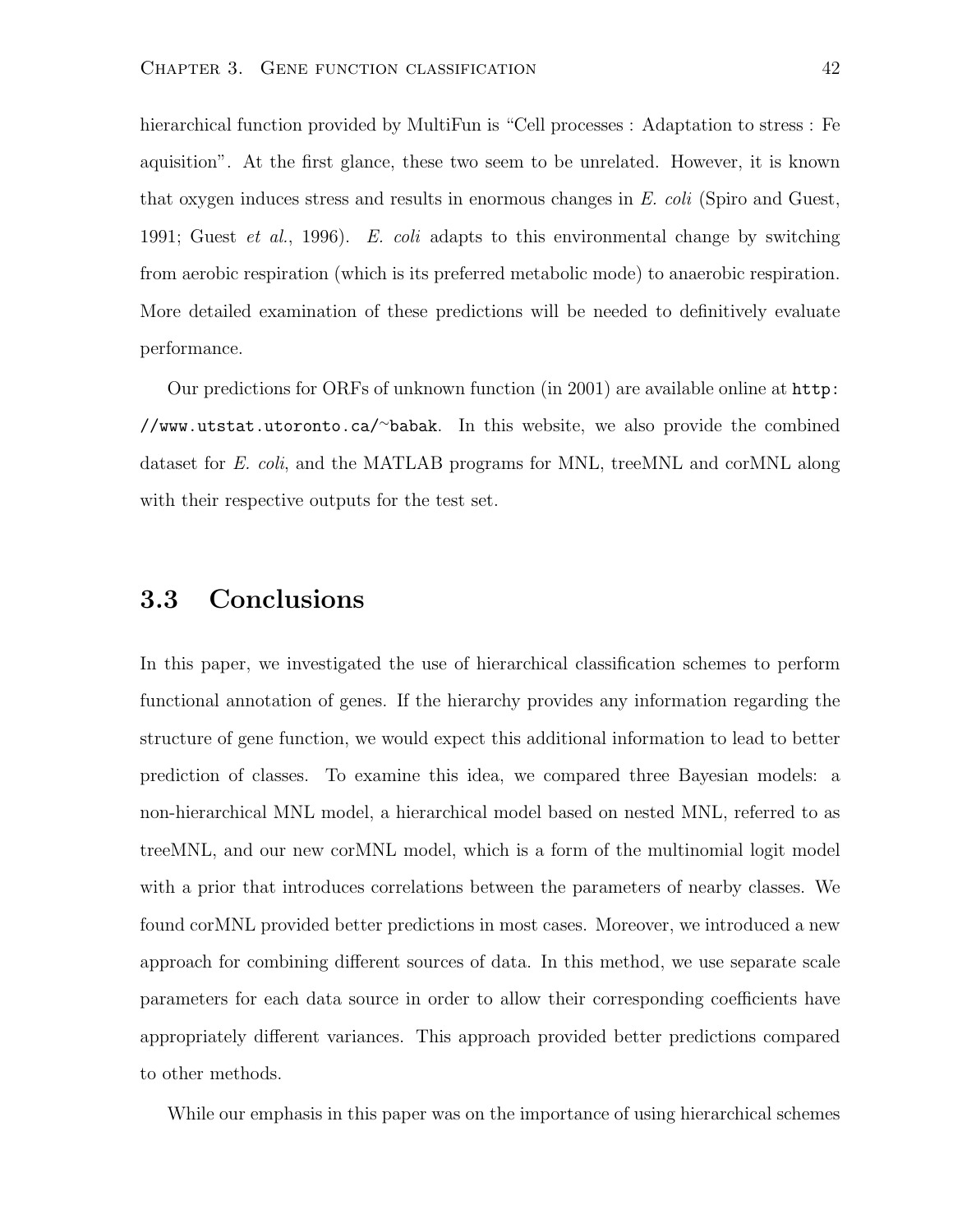in gene classification, we also showed that even the non-hierarchical Bayesian MNL model outperforms previous methods that used the C5 algorithm. Overall, our results are encouraging for the prospect of accurate gene function annotation, and also illustrate the utility of a Bayesian approach with problem-specific priors. For our experiments, we used the pre-processed datasets provided by King  $et \, al.$  (2001), who used the Warmr (Dehaspe et al., 1998) algorithm to generate binary attributes. It is conceivable that the accuracy of predictions can be further improved by using other data processing methods. Similarly, it is possible that a method other than our use of PCA might be better for reducing dimensionally before doing classification.

In the E. coli dataset we used here, each ORF was assigned to only one function. In the more recent classification system provided by Riley's group (http://genprotec.mbl. edu/), ORFs may belong to more than one class. For such problems, one can modify the likelihood part of the models described here so that if a training case belongs to several classes, its contribution to the likelihood is calculated based on the sum of probabilities of those classes.

The functional hierarchies considered here are simple tree-like structures. There are other hierarchical structures that are more complex than a tree. For example, one of the most commonly used gene annotation schemes, known as Gene Ontology (GO), is implemented as a directed acyclic graph (DAG). In this structure a node can have more than one parent. Our method, as it is, cannot be applied to these problems, but it should be possible to extend the idea of summing coefficients along the path to the class in order to allow for multiple paths.

Our approach can also be generalized to problems where the relationship among classes can be described by more than one hierarchical structure. For these problems, different hyperparameters can be used for each hierarchy and predictions can be made by summing the parameters in branches from all these hierarchies.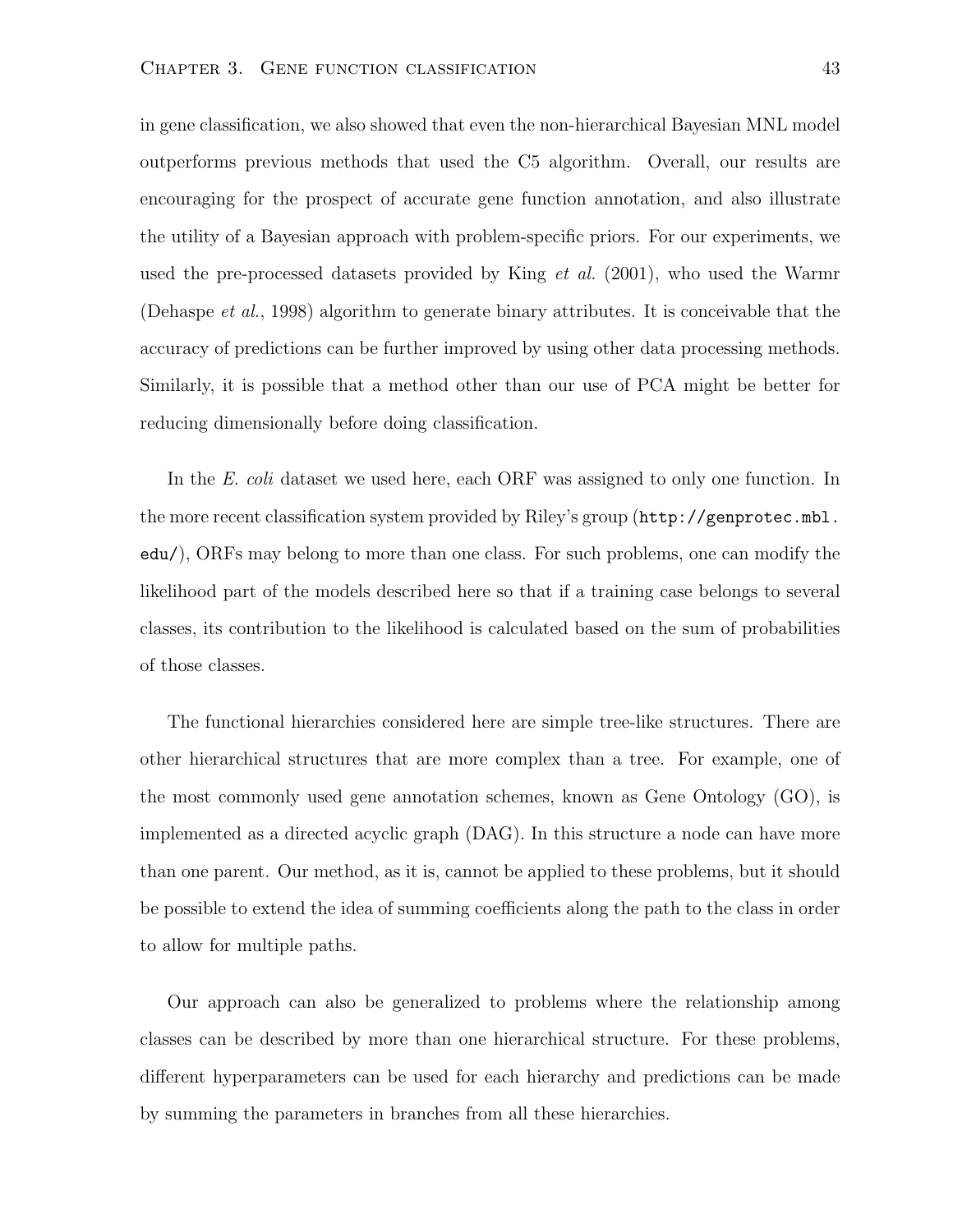#### 3.4 Methods

In this section, we first explain our models using a simple hierarchy for illustration. Consider Figure 3.1, which shows a hierarchical classification problem with four classes. By ignoring the hierarchy, a simple multinomial logit (MNL) can be used for classifying cases to one of the four classes. If the class for a case is denoted by  $y$ , and the covariates for this case are  $x$ , then the MNL model is

$$
P(y = j|x, \alpha, \beta) = \frac{\exp(\alpha_j + x\beta_j)}{\sum_{j'=1}^4 \exp(\alpha_{j'} + x\beta_{j'})}
$$

For each class j (for  $j = 1, ..., 4$ ), there is an intercept  $\alpha_j$  and a vector of p unknown parameters  $\beta_j$ , where p is the number of covariates in x. The inner product of these parameters with the covariate vector is shown as  $x\beta_j$ .

Alternatively, we can use the hierarchy to decompose the classification model into nested models (e.g., MNL). For example, in Figure 3.1, class 1 can be modeled as the product of two independent MNL models:

$$
P(y = 1|x) = P(y \in \{1, 2\}|x) \times P(y \in \{1\}|y \in \{1, 2\}, x)
$$

We refer to models in which the tree structure is used to define a set of nested MNL models as treeMNL.

For modelling hierarchical classes, we propose a Bayesian MNL with a prior that introduces correlations between the parameters of nearby classes. Our model, called corMNL, includes a vector of parameters,  $\phi$ , for each branch in the hierarchy (Figure 3.1). We assign objects to one of the end nodes using an MNL model whose regression coefficients for class  $j$  are represented by the sum of the parameters for all the branches leading to that class. Sharing of common parameters (from common branches) introduces prior correlations between the parameters of nearby classes in the hierarchy. This way, we can better handle situations in which these classes are hard to distinguish. In Figure 3.1, parameter vectors denoted as  $\phi_{11}$  and  $\phi_{12}$  are associated with branches in the first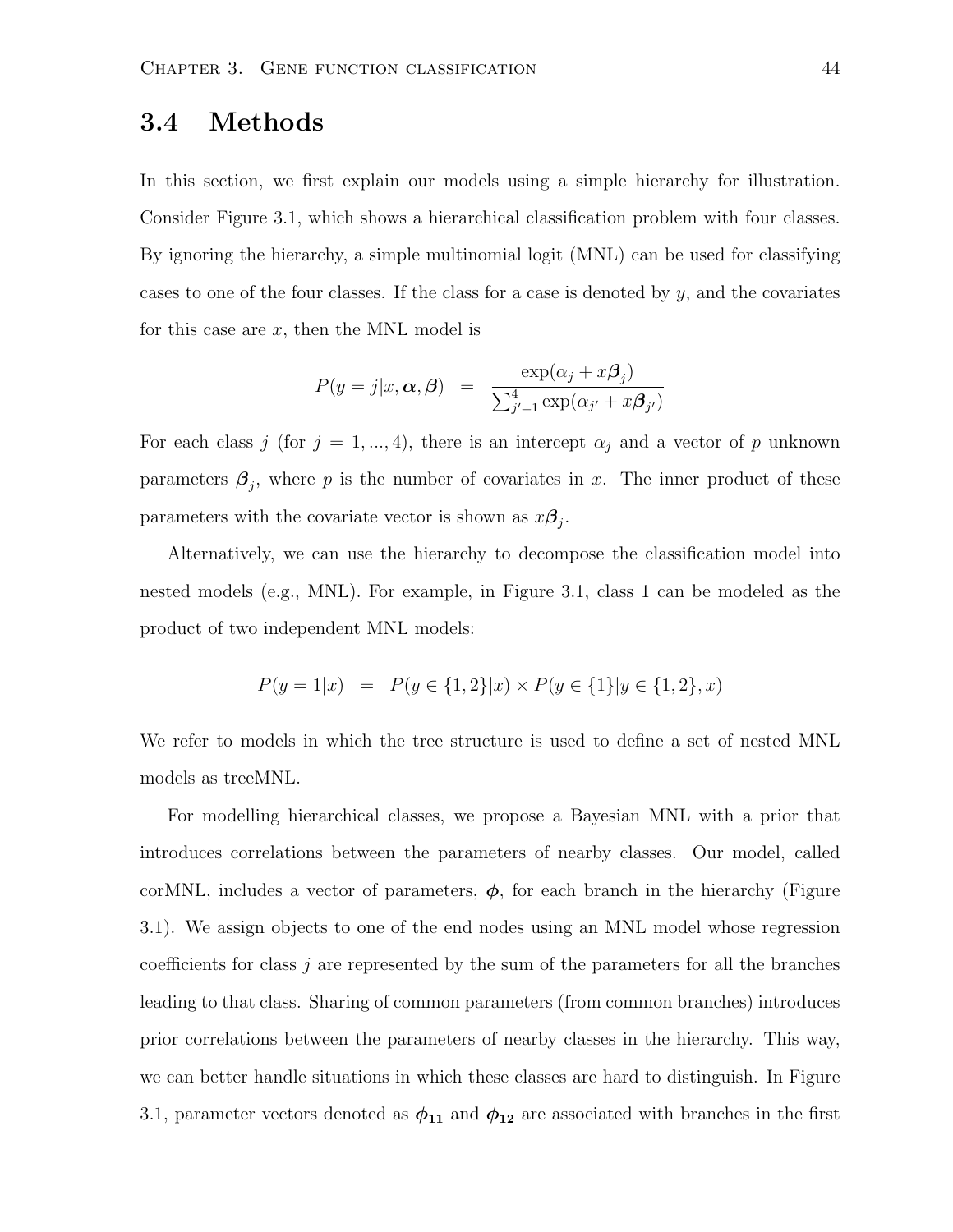

Figure 3.1: A simple representation of the corMNL model.

level, and  $\phi_{21}, \phi_{22}, \phi_{31}$  and  $\phi_{32}$  with branches in the second level. We assign objects to one of the end nodes using an MNL model with regression coefficients  $\beta_1 = \phi_{11} + \phi_{21}$ ,  $\beta_2 = \phi_{11} + \phi_{22}, \beta_3 = \phi_{12} + \phi_{31}$  and  $\beta_4 = \phi_{12} + \phi_{32}$  for classes 1, 2, 3 and 4 respectively. Note that the intercept parameters,  $\alpha_j$ , are not treated hierarchically.

We first used these models (i.e., MNL, treeMNL and corMNL) to predict gene function using each data source (SIM, STR and SEQ) separately. Since the numbers of covariates in these datasets are large, we applied Principal Component Analysis (PCA). Prior to applying PCA, the variables were centred to have mean zero, but they were not rescaled to have variance one. We selected the first  $p$  components with the highest eigenvalues. The cutt-off, p, was set based on the plot of eigenvalues against PCs (i.e., the scree plot). Since there was not a clear cut-off point at which the magnitude of eigenvalues drops sharply, the plots could only help us to narrow down the appropriate values for  $p$ . We decided to choose a value at the upper end of the range suggested by the scree plot. We selected 100 components from SEQ, 100 components from STR, and 150 components from SIM.

Principal components are derived solely based on the input space and do not necessarily provide the best set of variables for predicting the response variable. In order to find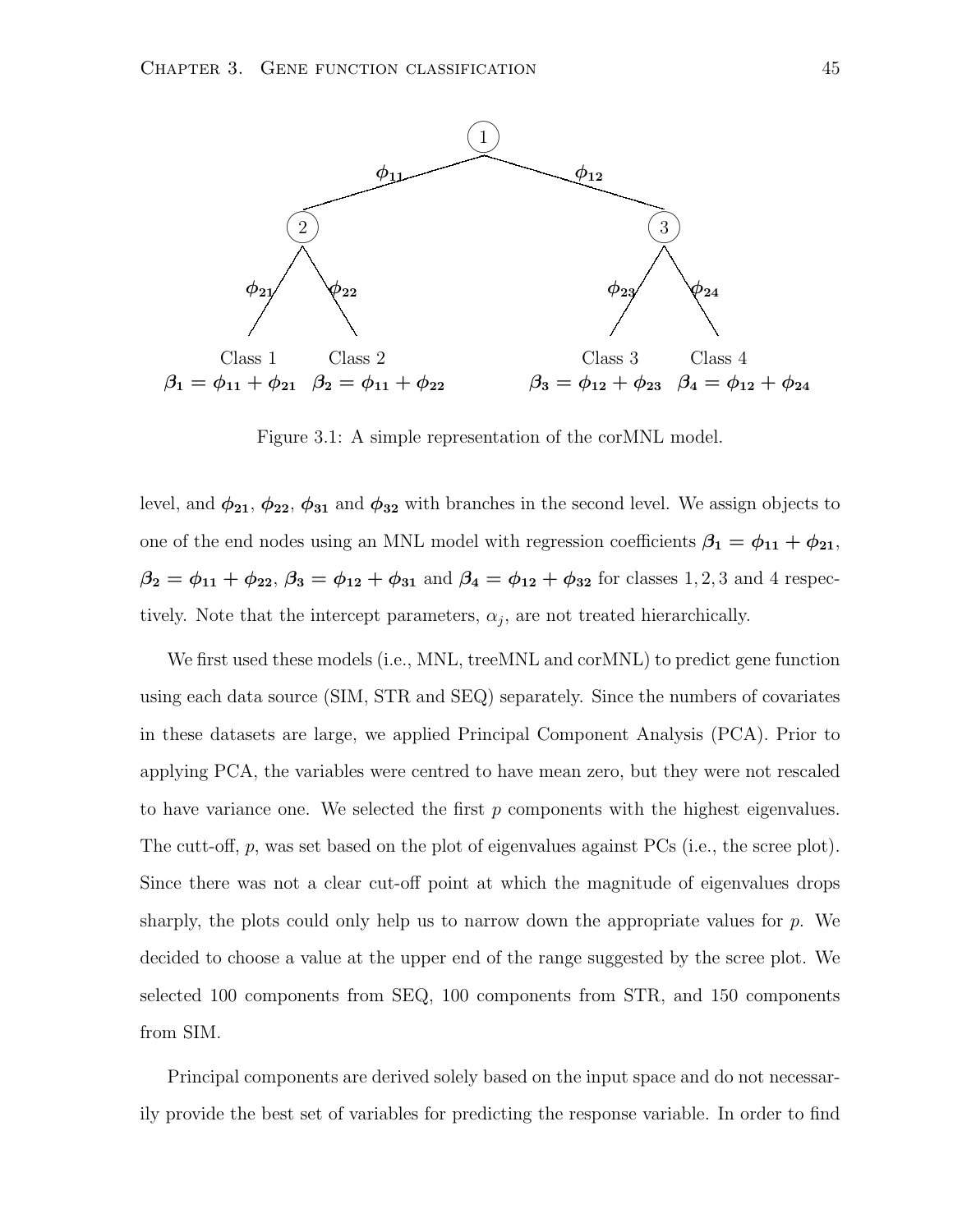the relevant variables (among the principal components) for the classification task, we use the Automatic Relevance Determination (ARD) method suggested by Neal (1996). ARD employs a hierarchical prior to determine how relevant each covariate is to classification. In the MNL model, for example, one hyperparameter,  $\sigma_l$ , is used to control the variance of all coefficients,  $\beta_{jl}$   $(j = 1, ..., c)$ , for covariate  $x_l$ . If a covariate is irrelevant, its hyperparameter will tend to be small, forcing the coefficients for that covariate to be near zero. We also use a set of hyperparameters,  $\tau_j$ , to control the magnitude of the β's for each class. We use a third hypeparameter,  $\xi$ , to control the overall magnitude of all  $\beta$ 's. This way,  $\sigma_l$  controls the relevance of covariate  $x_l$  compared to other covariates,  $\tau_j$  controls the usefulness of covariates in identifying class j, and  $\xi$  controls the overall usefulness of all covariates in separating all classes. The standard deviation of  $\beta_{jl}$  is therefore equal to  $\xi \tau_j \sigma_l$ .

For the MNL model we used the following priors:

$$
\alpha_j |\eta \sim N(0, \eta^2)
$$
  
\n
$$
\beta_{jl} |\xi, \sigma_l, \tau_j \sim N(0, \xi^2 \tau_j^2 \sigma_l^2)
$$
  
\n
$$
log(\eta) \sim N(0, 1)
$$
  
\n
$$
log(\xi) \sim N(-3, 2^2)
$$
  
\n
$$
log(\tau_j) \sim N(-1, 0.5^2)
$$
  
\n
$$
log(\sigma_l) \sim N(0, 0.3^2)
$$

Since the task of variable selection is mainly performed through PCA, the ARD hyperparameters,  $\sigma$ 's, are given priors with fairly small standard deviation. The priors for  $\tau$ 's are set such that both small values (i.e., close to zero) and large values (i.e., close to 1) are possible. The overall scale of these hyperparameters is controlled by  $\xi$ , which has a broader prior. Note that since these hyperparameters are used only in the combination  $\xi \tau_j \sigma_l$ , only the sum of the means for  $log(\xi)$ ,  $log(\tau_j)$ , and  $log(\sigma_l)$  really matters.

Similar priors are used for the parameters of treeMNL and corMNL. For these two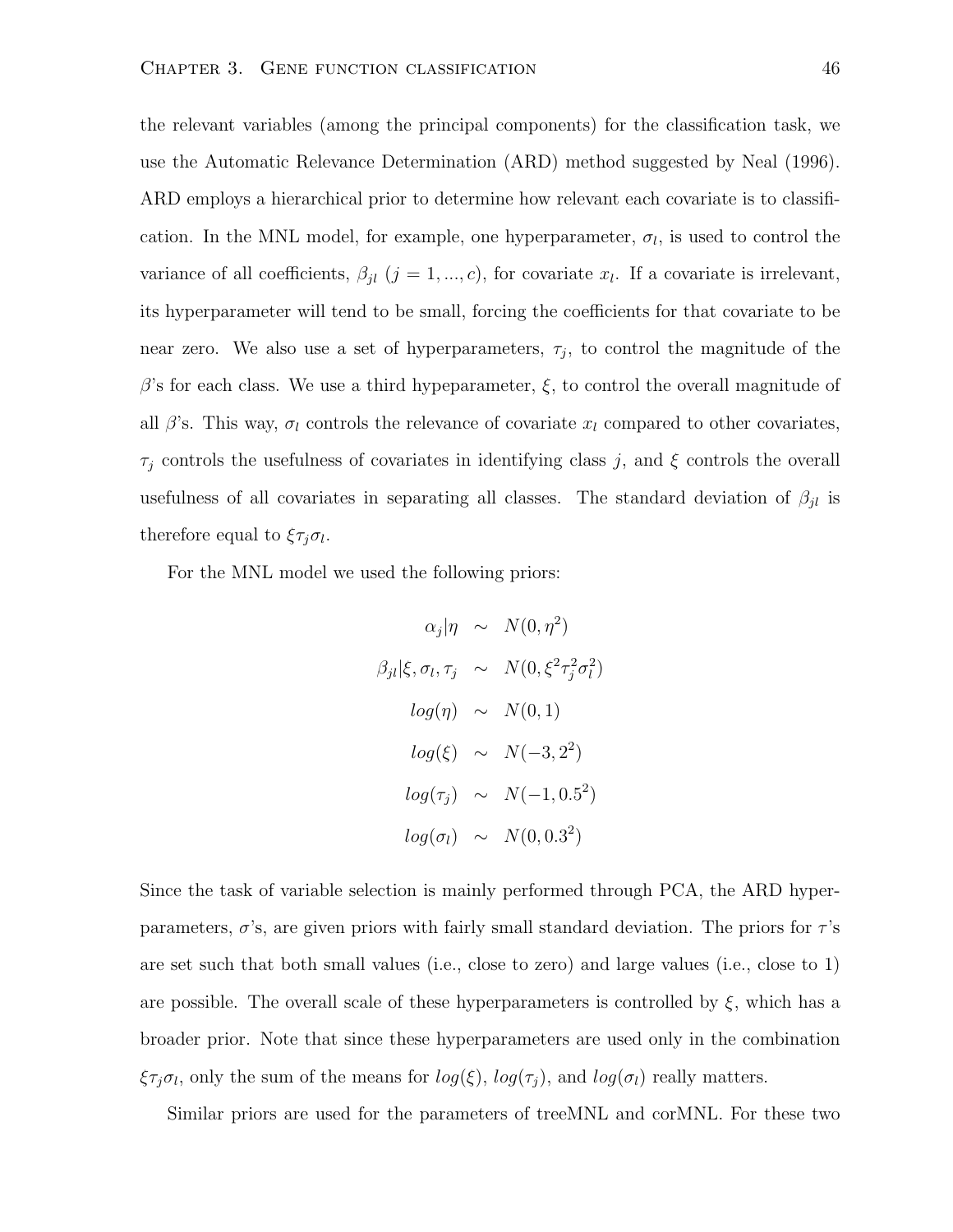models, we again used one hyperparamter,  $\sigma_l$ , to control all parameters ( $\beta$ 's in treeMNL,  $\phi$ 's in corMNL) related to covariate  $x_l$ . We also used one scale parameter  $\tau_k$  for all parameters related to branch k of the hierarchy. The overall scale of all parameters is controlled by one hyperparameter  $\xi$ . When we combine different sources of information, we sometimes used separate scale parameters,  $\xi$ , for each data source. This allows the coefficients from different sourcecs of data to have appropriately different variances in the model. This is additional to what ARD hyperparameters provide.

The setting of priors described in this paper is different from what we used in a previous paper (Shahbaba and Neal, 2007), where we used one hyperparameter to control all the coefficients (regardless of their corresponding class) in the MNL model, and we used one hyperparameter to control the parameters of all the branches that share the same node in treeMNL and corMNL. The scheme used in this paper provides an additional flexibility to control  $\beta$ 's. In this paper, the hyperparameters are given log-normal distributions instead of the gamma distributions used in Shahbaba and Neal (2007). Using gamma priors has the advantage of conjugacy and, therefore, easier MCMC sampling. However, we prefer log-normal distributions since they are more convenient for formalizing our prior beliefs.

#### 3.4.1 Implementation

These models are implemented using Markov chain Monte Carlo (Neal, 1993). We use Hamiltonian dynamics (Neal, 1993) for sampling from the posterior distribution of coefficients (with hyperparameters temporarily fixed). The number of leapfrog steps was set to 50. The stepsizes were set dynamically at each iteration, based on the current values of the hyperparameters (Neal, 1996). In the MNL and corMNL models, new values are proposed for all regression parameters simultaneously. Nested MNL models in treeMNL are updated separately since they are regarded as independent models. The coefficient parameters within each nested model, however, are updated at the same time.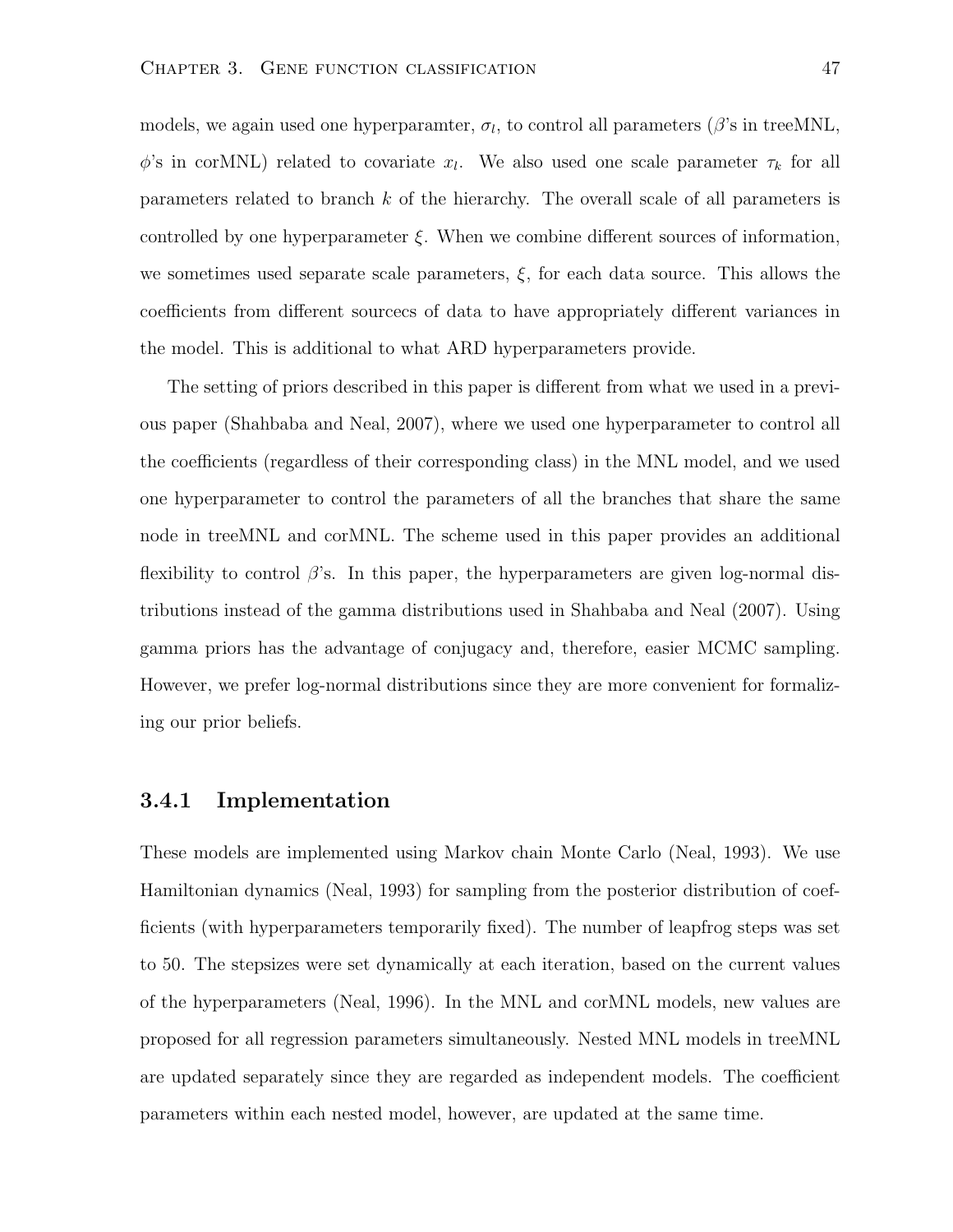We use single-variable slice sampling (Neal, 2003) to sample from the posterior distribution of hyperparameters. At each iteration, we use the "stepping out" procedure to find the interval around the current point and the "shrinkage" procedure for sampling from the interval. The initial values of the ARD hyperprameters,  $\sigma$ 's, were set to the inverse of the standard deviation of their corresponding covariates. The initial values of  $\tau$ 's and  $\xi$  were set to 1.

Convergence of the Markov chain simulations was assessed from trace plots of hyperparameters. We ran each chain for 5000 iterations, of which the first 1000 were discarded. Simulating the Markov chain for 10 iterations took about 2 minutes for MNL, 1 minute for treeMNL, and 3 minutes for corMNL, using a MATLAB implementation on an UltraSPARC III machine.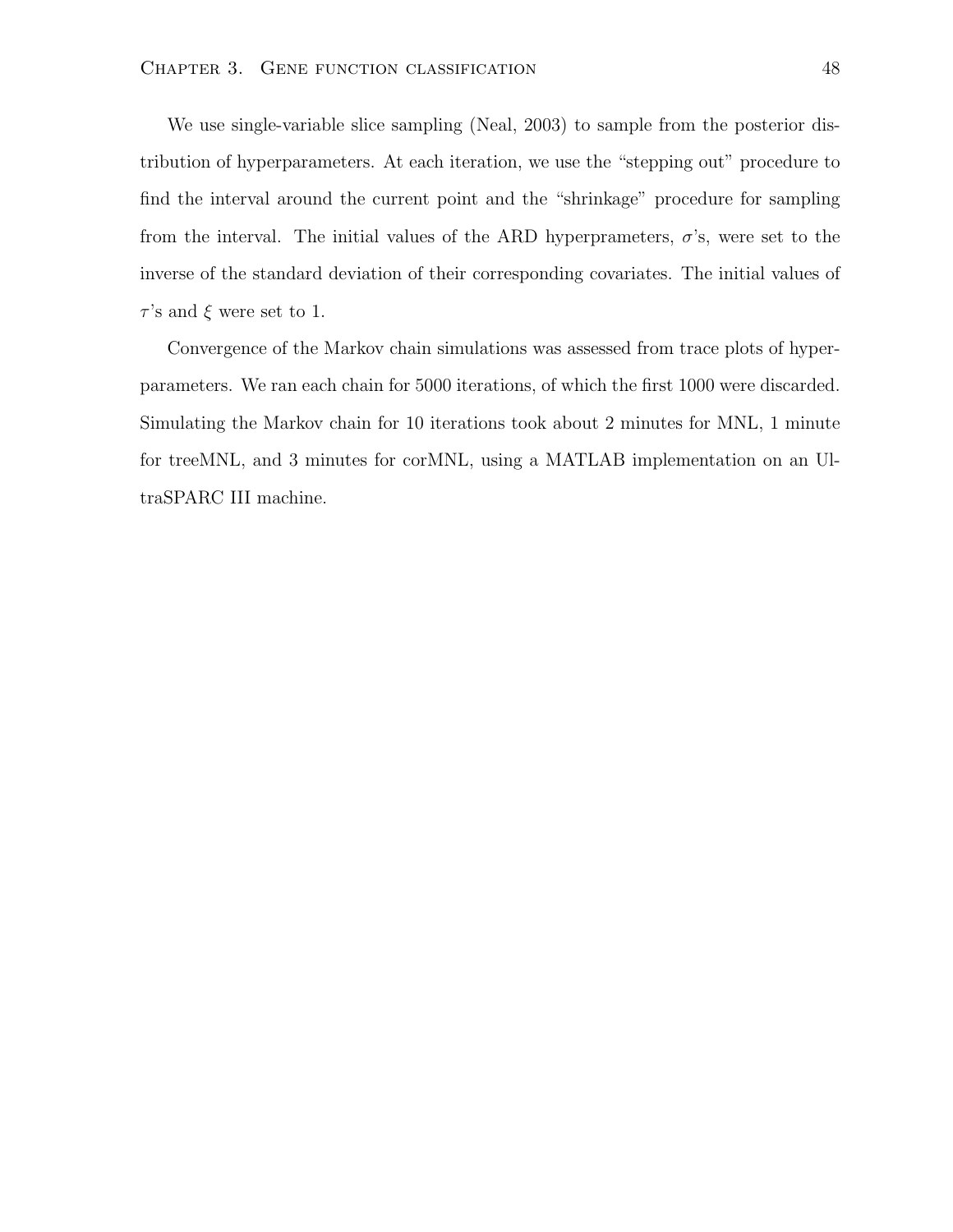### Chapter 4

# Nonlinear classification using Dirichlet process mixtures

This chapter will be published as a technical report in the department of Statistics, University of Toronto.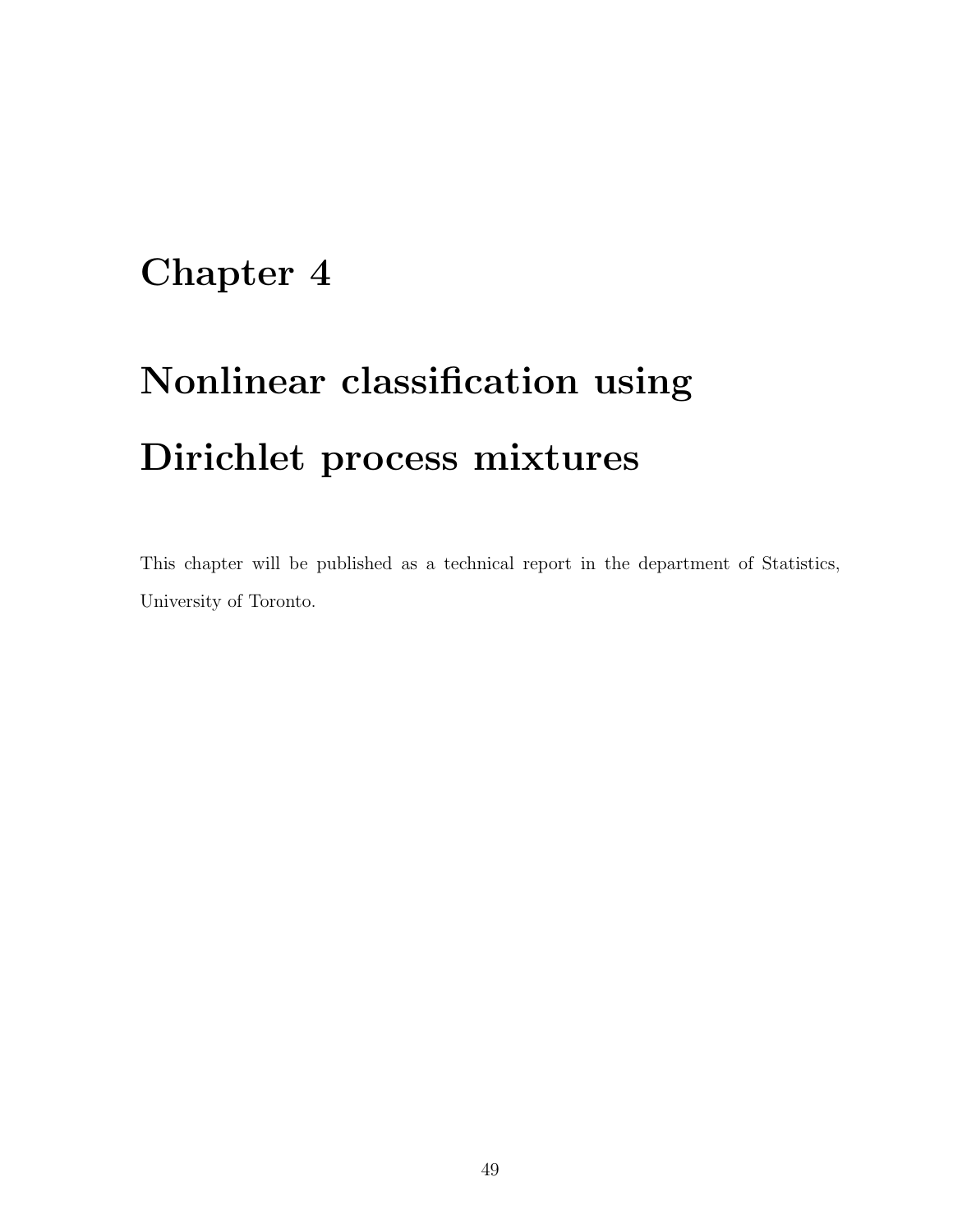#### Abstract

We introduce a new nonlinear model for classification, in which we model the joint distribution of response variable,  $y$ , and covariates,  $x$ , non-parametrically using Dirichlet process mixtures. We keep the relationship between  $y$  and  $x$  linear within each component of the mixture. The overall relationship becomes nonlinear if the mixture contains more than one component. We use simulated data to compare the performance of this new approach to a simple multinomial logit (MNL) model, an MNL model with quadratic terms, and a decision tree model. We also evaluate our approach on a protein fold classification problem, and find that our model provides substantial improvement over previous methods, which were based on Neural Networks (NN) and Support Vector Machines (SVM). Folding classes of protein have a hierarchical structure. We extend our method to classification problems where a class hierarchy is available. We find that using the prior information regarding the hierarchical structure of protein folds can result in higher predictive accuracy.

#### 4.1 Introduction

In regression and classification models, estimation of parameters and interpretation of results are easier if we assume a simple distributional form (e.g., normality) and regard the relationship between response variable and covariates as linear. However, the performance of the model obtained depends on the appropriateness of these assumptions. Poor performance may result from assuming wrong distributions, or regarding relationships as linear when they are not. In this paper, we introduce a new model based on a Dirichlet process mixture of simple distributions, which is more flexible to capture nonlinear relationships.

A Dirichlet process,  $\mathcal{D}(G_0, \gamma)$ , with baseline distribution  $G_0$  and scale parameter  $\gamma$ , is a distribution over distributions. Ferguson (1973) introduced the Dirichlet process as a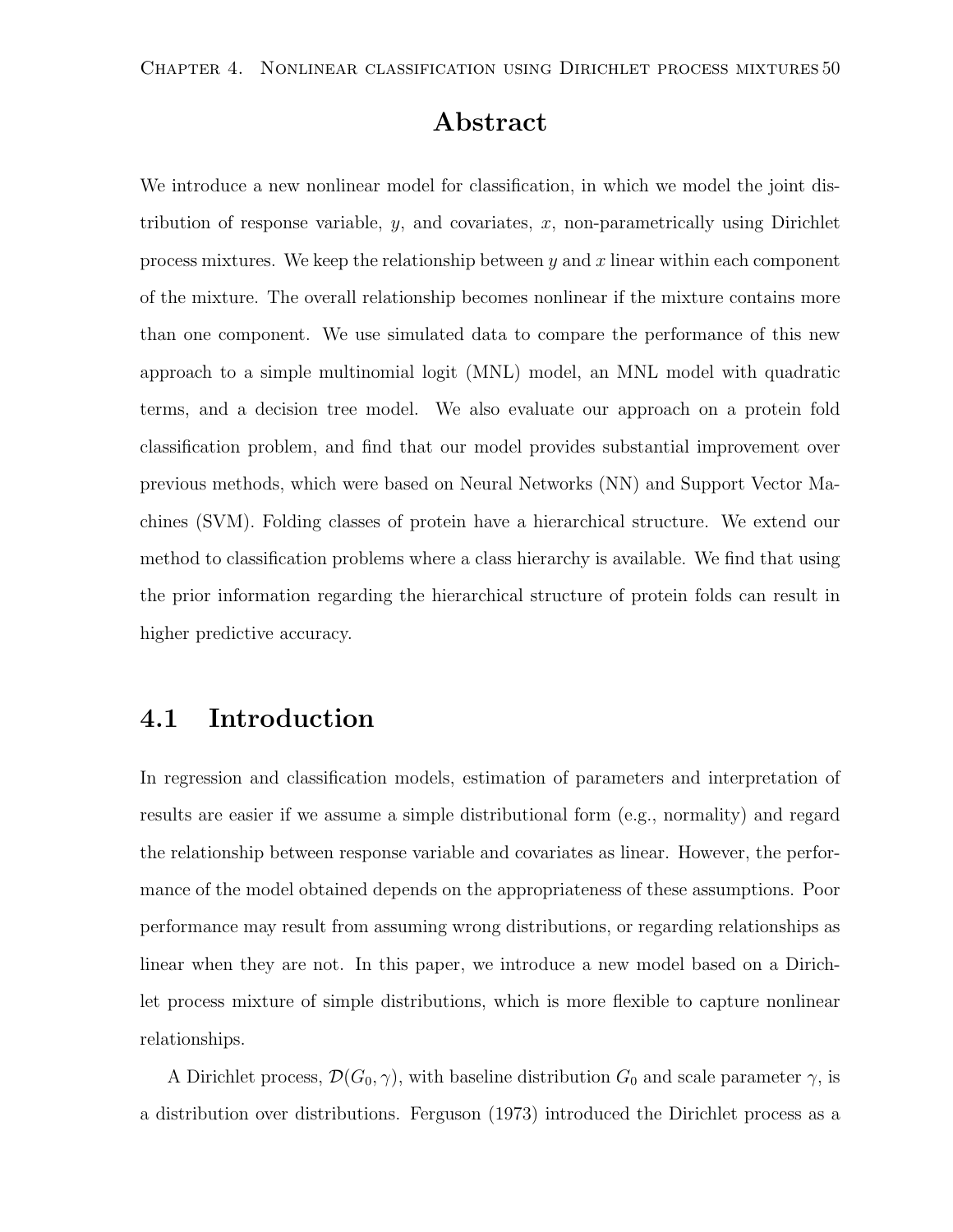class of prior distributions for which the support is large, and the posterior distribution is manageable anlytically. Using the Polya urn scheme, Blackwell and MacQueen (1973) showed that the distributions sampled from a Dirichlet process are discrete almost surely. The idea of using a Dirichlet process as the prior for the mixing proportions of a simple distribution (e.g., Gaussian) was first introduced by Antoniak (1974).

We will describe the Dirichlet process mixture model as a limit of finite mixture model (see Neal (2000) for further description). Suppose  $y_1, ..., y_n$  are drawn independently from some unknown distribution. We can model the distribution of  $y$  as a mixture of simple distributions such that:

$$
P(y) = \sum_{c=1}^{C} p_c f(y | \phi_c)
$$

Here,  $p_c$  are the mixing proportions, and  $f$  is a simple class of distributions, such as normal with  $\phi = (\mu, \sigma)$ . We first assume that the number of mixing components, C, is finite. In this case, a common prior for  $p_c$  is a symmetric Dirichlet distribution:

$$
P(p_1, ..., p_C) = \frac{\Gamma(\gamma)}{\Gamma(\gamma/C)^C} \prod_{c=1}^C p_c^{(\gamma/C)-1}
$$

where  $p_c \geq 0$  and  $\sum p_c = 1$ . Parameters  $\phi_c$  are assumed to be independent under the prior with distribution  $G_0$ . We can use mixture identifiers,  $c_i$ , and represent the above mixture model as follows (Neal, 2000):

$$
y_i|c_i, \phi \sim F(\phi_{c_i})
$$
  
\n
$$
c_i|p_1, ..., p_C \sim Discrete(p_1, ..., p_C)
$$
  
\n
$$
p_1, ..., p_C \sim Dirichlet(\gamma/C, ..., \gamma/C)
$$
  
\n
$$
\phi_c \sim G_0
$$
\n(4.1)

By integrating over the Dirichlet prior, we can eliminate mixing proportions,  $p_c$ , and obtain the following conditional distribution for  $c_i$ :

 $\epsilon$ 

$$
P(c_i = c | c_1, ..., c_{i-1}) = \frac{n_{ic} + \gamma / C}{i - 1 + \gamma}
$$
\n(4.2)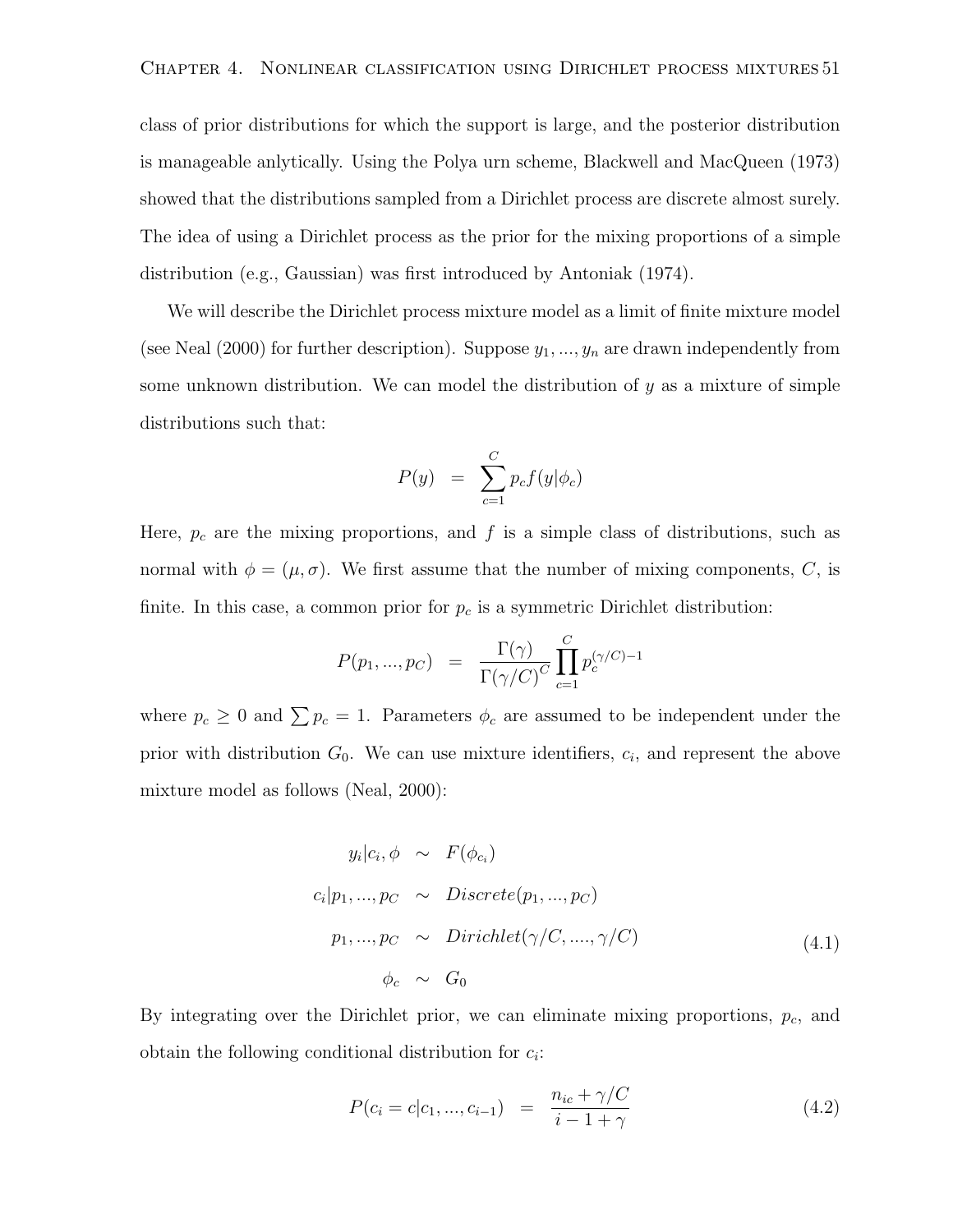Here,  $n_{ic}$  represents the number of data points previously (i.e., before the  $i^{th}$ ) assigned to component c. The probability of assigning each component to the first data point is  $1/C$ . As we proceed, this probability becomes higher for components with larger numbers of samples (i.e., larger  $n_{ic}$ ).

When C goes to infinity, the conditional probabilities  $(4.2)$  reach the following limits:

$$
P(c_i = c | c_1, ..., c_{i-1}) \rightarrow \frac{n_{ic}}{i - 1 + \gamma}
$$

$$
P(c_i \neq c_j \forall j < i | c_1, ..., c_{i-1}) \rightarrow \frac{\gamma}{i - 1 + \gamma}
$$
(4.3)

As a result, the conditional probability for  $\theta_i$ , where  $\theta_i = \phi_{c_i}$ , becomes

$$
\theta_i | \theta_1, ..., \theta_{i-1} \sim \frac{1}{i-1+\gamma} \sum_{j < i} \delta(\theta_j) + \frac{\gamma}{i-1+\gamma} G_0 \tag{4.4}
$$

where  $\delta(\theta)$  is a point mass distribution at  $\theta$ . This is equivalent to the conditional probabilities implied by the Dirichlet process mixture model, which has the following form:

$$
y_i|\theta_i \sim F(\theta_i)
$$
  
\n
$$
\theta_i|G \sim G
$$
  
\n
$$
G \sim \mathcal{D}(G_0, \gamma)
$$
\n(4.5)

That is, the limit of the finite mixture model (4.1) is equivalent to the Dirichlet process mixture model  $(4.5)$  as the number of components goes to infinity. G is the distribution over  $\theta$ 's, and has a Dirichlet process prior,  $\mathcal{D}$ . The parameters of the Dirichlet process prior are  $G_0$ , a distribution from which  $\theta$ 's are sampled, and  $\gamma$ , a positive scale parameter that controls the number of components in the mixture, such that a larger  $\gamma$  results in a larger number of components. Phrased this way, each data point, i, has its own parameters,  $\theta_i$ , drawn from a distribution that is drawn from a Dirichlet process prior. But since distributions drawn from a Dirichlet process are discrete (almost surely), the  $\theta_i$  for different data points may be the same.

Bush and MacEachern (1996), Escobar and West (1995), MacEachern and Müller (1998), and Neal  $(2000)$  have used this method for density estimation. Müller *et al.*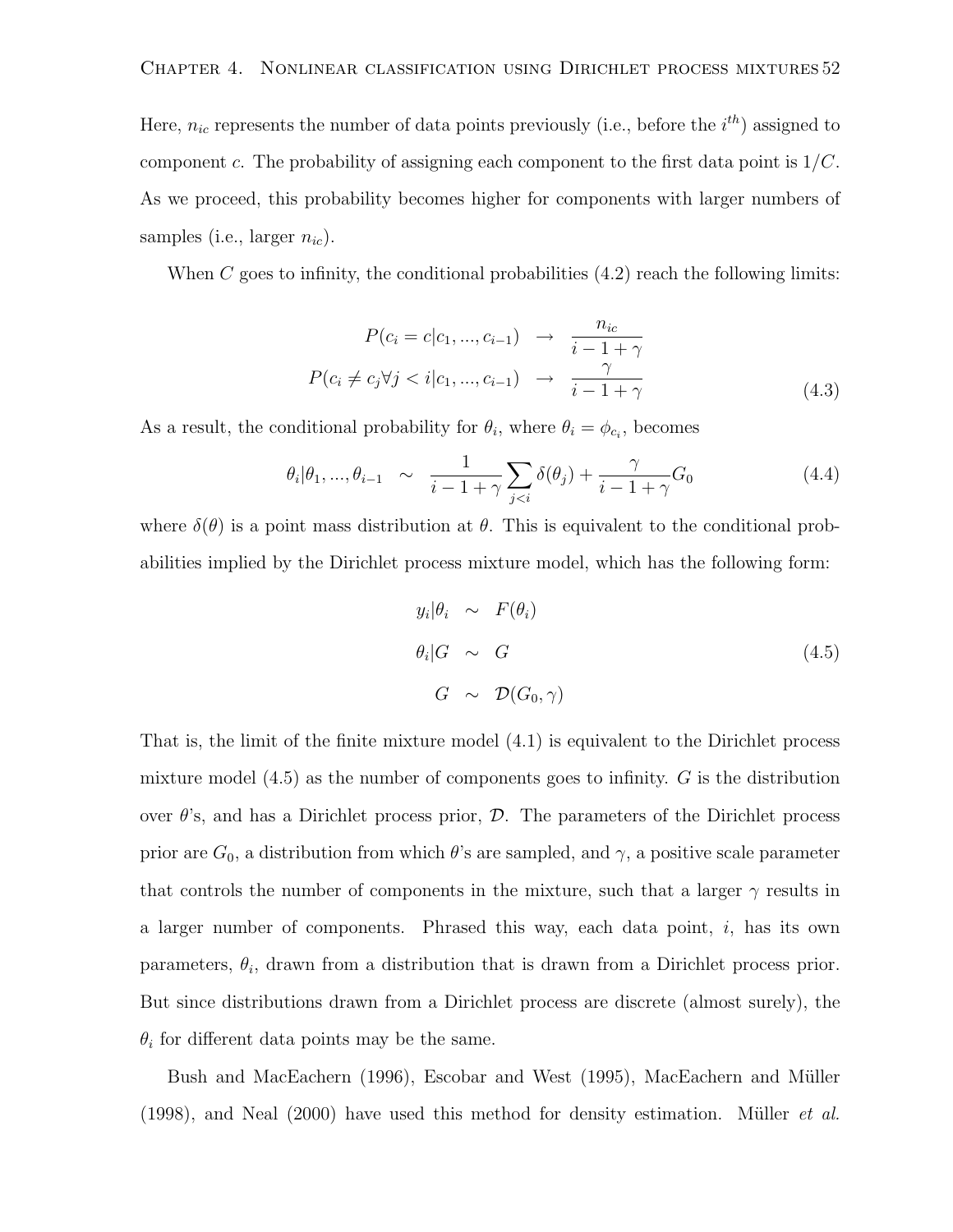(1996) used Dirichlet process mixtures for curve fitting. They model the joint distribution of data pairs  $(x_i, y_i)$  as a Dirichlet process mixture of multivariate normals. The conditional distribution,  $P(y|x)$ , and the expected value,  $E(y|x)$ , are estimated based on this distribution for a grid of x's (with interpolation) to obtain a nonparametric curve. The application of this approach (as presented by Müller *et al.*, 1996) is restricted to continuous variables. Moreover, this model is feasible only for problems with a small number of covariates, p. For data with moderate to large dimensionality, estimation of the joint distribution is very difficult both statistically and computationally. This is mostly due to the difficulties that arise when simulating from the posterior distribution of large full covariance matrices. In this approach, if a mixture model has C components, the set of full covariance matrices have  $Cp(p+1)/2$  parameters. For large p, the computational burden of estimating these parameters might be overwhelming. Estimating full covariance matrices can also cause statistical difficulties since we need to assure that covariance matrices are positive semidefinite. Conjugate priors based the inverse Wishart distribution satisfy this requirement, but they lack flexibility (Daniels and Kass, 1999). Flat priors may not be suitable either, since they can lead to improper posterior distributions, and they can be unintentionally informative (Daniels and Kass, 1999). A common approach to address these issues is to use decomposition methods in specifying priors for full covariance matrices (see for example, Daniels and Kass, 1999; Cai and Dunson, 2006). Although this approach has demonstrated some computational advantages over direct estimation of full covariance matrices, it is not yet feasible for high-dimensional variables. For example, Cai and Dunson (2006) recommend their approach only for problems with less than 20 covariates.

We introduce a new nonlinear Bayesian model, which also non-parametrically estimates the joint distribution of the response variable,  $y$ , and covariates,  $x$ , using Dirichlet process mixtures. Within each component, we assume the covariates are independent, and model the dependence between  $y$  and  $x$  using a linear model. Therefore, unlike the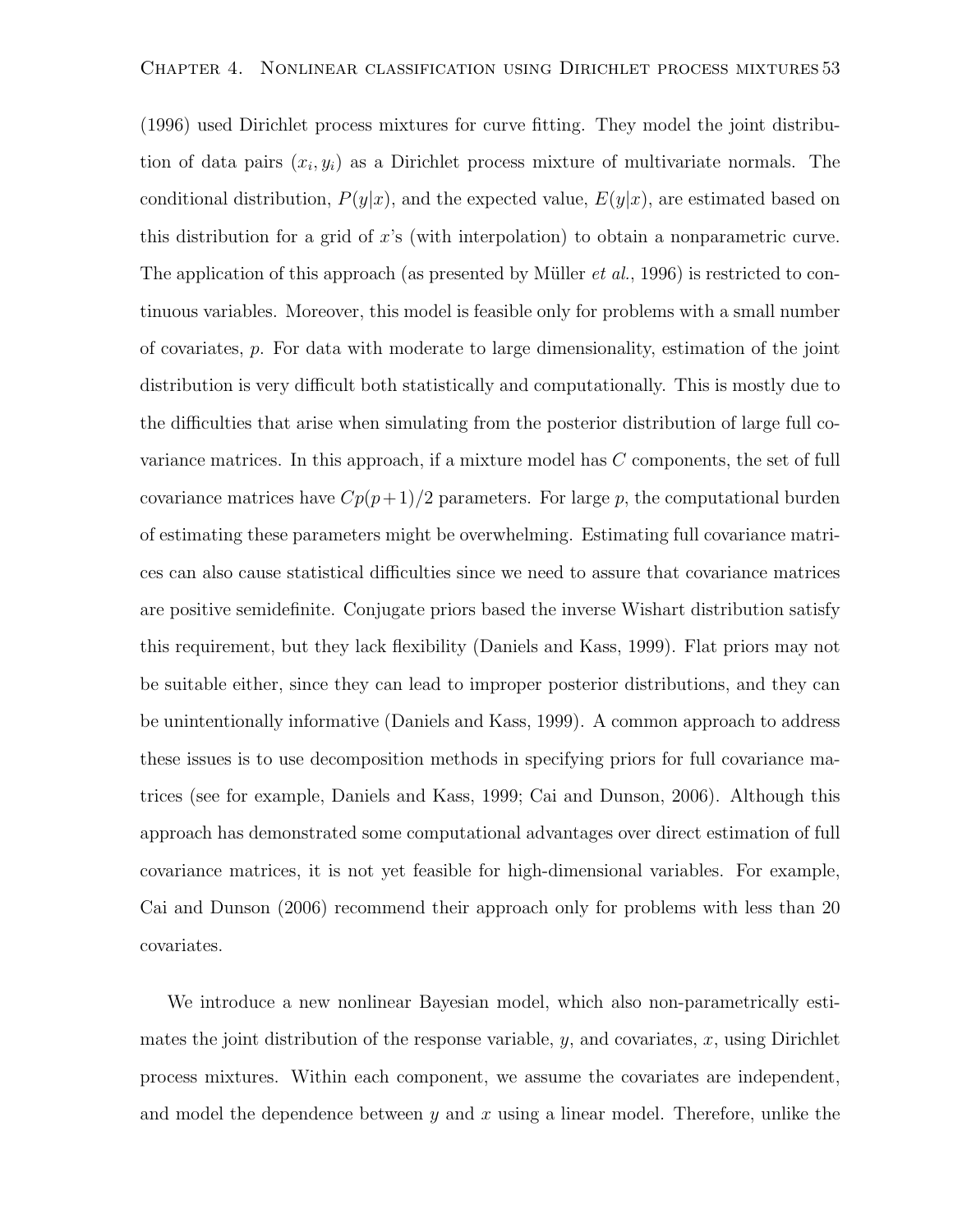method of Müller *et al.* (1996), our approach can be used for modeling data with a large number of covariates, since the covariance matrix for one mixture component is highly restricted. Moreover, this method can be used for categorical as well as continuous response variables by using a generalized linear model instead of the linear model of each component.

Our focus in this paper is on classification models with a multi-category response. We also show how our method can be extended to classification problems where classes have a hierarchical structure, and to problems with multiple sources of information. The next section describes our methodology. In Section 4.3, we illustrate our approach and evaluate its performance based on simulated data. In Section 4.4, we present the results of applying our model to an actual classification problem, which attempts to identify the folding class of a protein sequence based on the composition of its amino acids. Folding classes of protein have a hierarchical structure. In Section 4.5, we extend our approach to classification problems of this sort where a class hierarchy is available, and evaluate the performance of this new model on the protein fold recognition dataset. Section 4.6 shows how this approach can be used for multiple sources of information. Finally, Section 4.7 is devoted to discussion, future directions and limitations of the proposed method.

#### 4.2 Methodology

Consider a classification problem with continuous covariates,  $x = (x_1, ..., x_p)$ , and a categorical response variable,  $y$ , with  $J$  classes. To model the relationship between  $y$  and x, we model the joint distribution of  $y$  and x non-parametrically using Dirichlet process mixtures. Within each component of the mixture, the relationship between  $y$  and  $x$  is assumed to be linear. The overall relationship becomes nonlinear if the mixture contains more than one component. This way, while we relax the assumption of linearity, the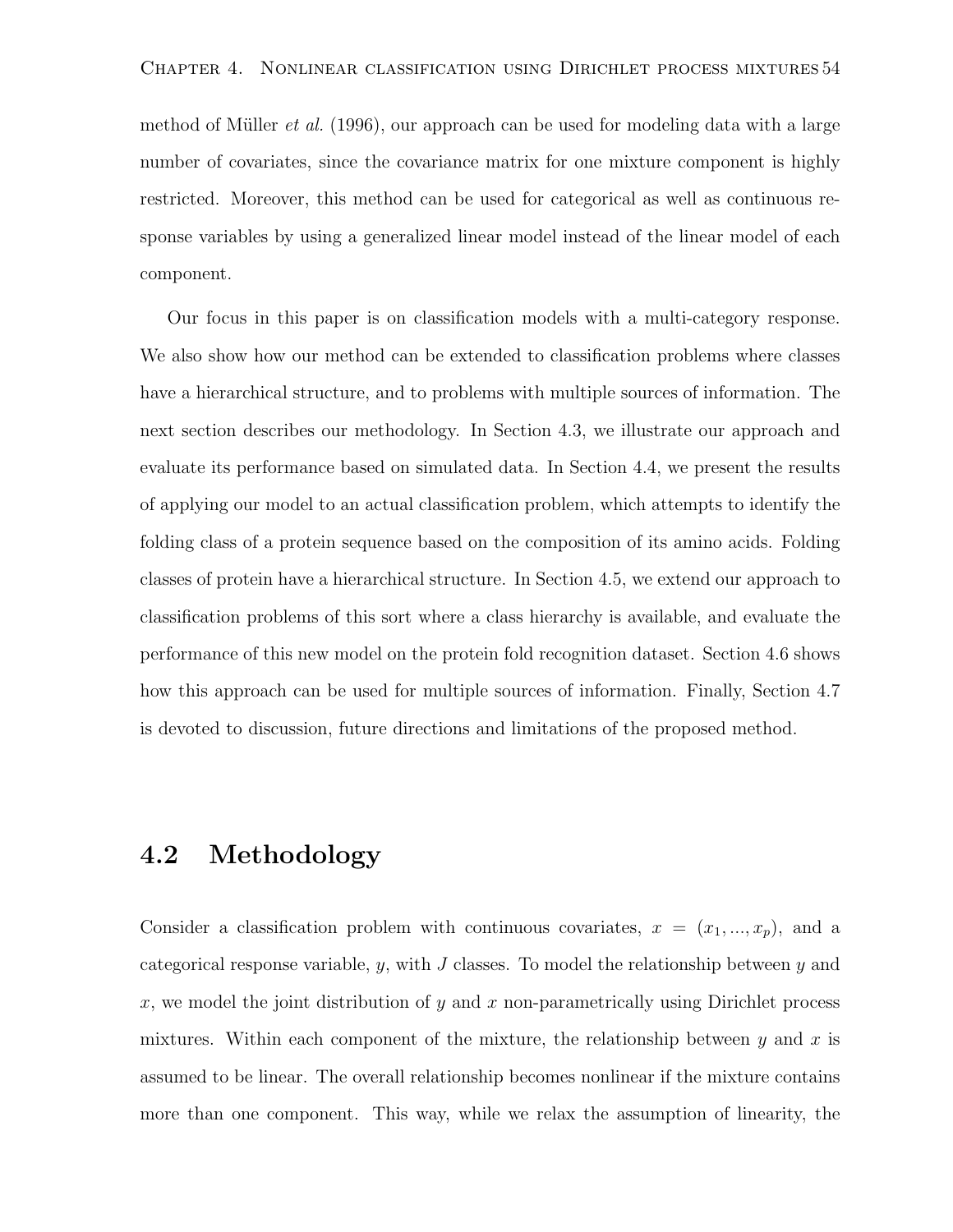flexibility of the relationship is controlled. Our model has the following form:

$$
y_i, x_{i1}, ..., x_{ip} | \theta_i \sim F(\theta_i)
$$

$$
\theta_i | G \sim G
$$

$$
G \sim \mathcal{D}(G_0, \gamma)
$$

where  $i = 1, ..., n$  indexes the observations, and  $l = 1, ..., p$  indexes the covariates. In our model,  $\theta = (\mu, \sigma, \alpha, \beta)$ , and the component distributions,  $F(\theta)$ , are defined based on  $P(y, x) = P(x)P(y|x)$  as follows:

$$
x_{il} \sim N(\mu_l, \sigma_l^2)
$$

$$
P(y_i = j | x_i, \alpha, \beta) = \frac{\exp(\alpha_j + x_i \beta_j)}{\sum_{j'=1}^J \exp(\alpha_{j'} + x_i \beta_{j'})}
$$

Here, the parameters  $\mu = (\mu_1, ..., \mu_p)$  and  $\sigma = (\sigma_1, ..., \sigma_p)$  are the means and standard deviations of covariates in each component. The component index,  $c$ , is omitted for simplicity. Within a component,  $\alpha = (\alpha_1, ..., \alpha_J)$ , and  $\boldsymbol{\beta} = (\beta_1, ..., \beta_J)$  are the parameters of the multinomial logit (MNL) model, and  $J$  is the number of classes. The entire set of regression coefficients,  $\beta$ , can be presented as a  $p \times J$  matrix. This representation is redundant, since one of the  $\beta_j$ 's (where  $j = 1, ..., J$ ) can be set to zero without changing the set of relationships expressible with the model, but removing this redundancy would make it difficult to specify a prior that treats all classes symmetrically. In this parameterization, what matters is the difference between the parameters of different classes.

Although the covariates in each component are assumed to be independent with normal priors, this independence of covariates exists only locally (within a component). Their global (over all components) dependency is modeled by assigning data to different components (i.e., clustering). The relationship between  $y$  and  $x$  within a component is captured using an MNL model. Therefore, the relationship is linear locally, but nonlinear globally.

We could assume that  $y$  and  $x$  are independent within components, and capture the dependence between the response and the covariates by clustering too. However, this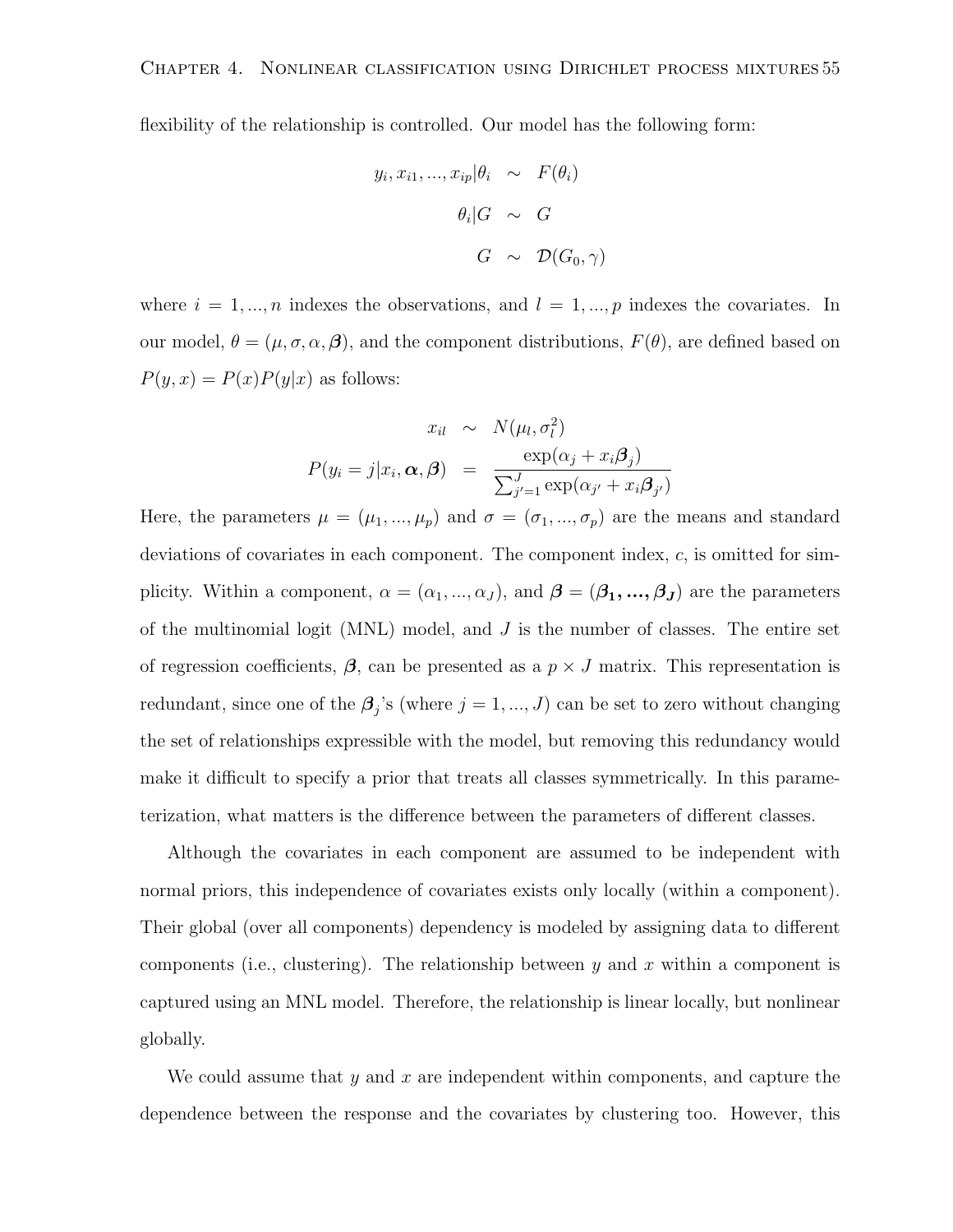may lead to poor performance (e.g., when predicting the response for new observations) if the dependence of y on x is difficult to capture using clustering alone. Alternatively, we could also assume that the covariates are dependent within a component. For continuous response variables, this becomes equivalent to the model proposed by Müller *et al.* (1996). However, as we discussed above, this approach may be practically infeasible for problems with a moderate to large number of covariates. We believe that our method is an appropriate compromise between these two alternatives.

We define  $G_0$  as follows:

$$
\mu_l | \mu_0, \sigma_0 \sim N(\mu_0, \sigma_0^2)
$$
  

$$
\log(\sigma_l^2) | M_{\sigma}, V_{\sigma} \sim N(M_{\sigma}, V_{\sigma}^2)
$$
  

$$
\alpha_j | \tau \sim N(0, \tau^2)
$$
  

$$
\beta_{jl} | \nu \sim N(0, \nu^2)
$$

The parameters of  $G_0$  may in turn depend on higher level hyperparameters. For example, we can regard the variances of coefficients as hyperparameters with the following priors:

$$
\log(\tau^2)|M_{\tau}, V_{\tau} \sim N(M_{\tau}, V_{\tau}^2)
$$
  

$$
\log(\nu^2)|M_{\nu}, V_{\nu} \sim N(M_{\nu}, V_{\nu}^2)
$$

We use MCMC algorithms for posterior sampling. Samples simulated from the posterior distribution are used to estimate posterior predictive probabilities. We predict the response values for new cases based on these probabilites. For a new case with covariates  $x'$ , the posterior predictive probability of response variable,  $y'$ , is estimated as follows:

$$
P(y' = j|x') = \frac{P(y' = j, x')}{P(x')}
$$

where

$$
P(y'=j, x') = \frac{1}{S} \sum_{s=1}^{S} P(y'=j, x'|G_0, \theta^{(s)})
$$

$$
P(x') = \frac{1}{S} \sum_{s=1}^{S} P(x'|G_0, \theta^{(s)})
$$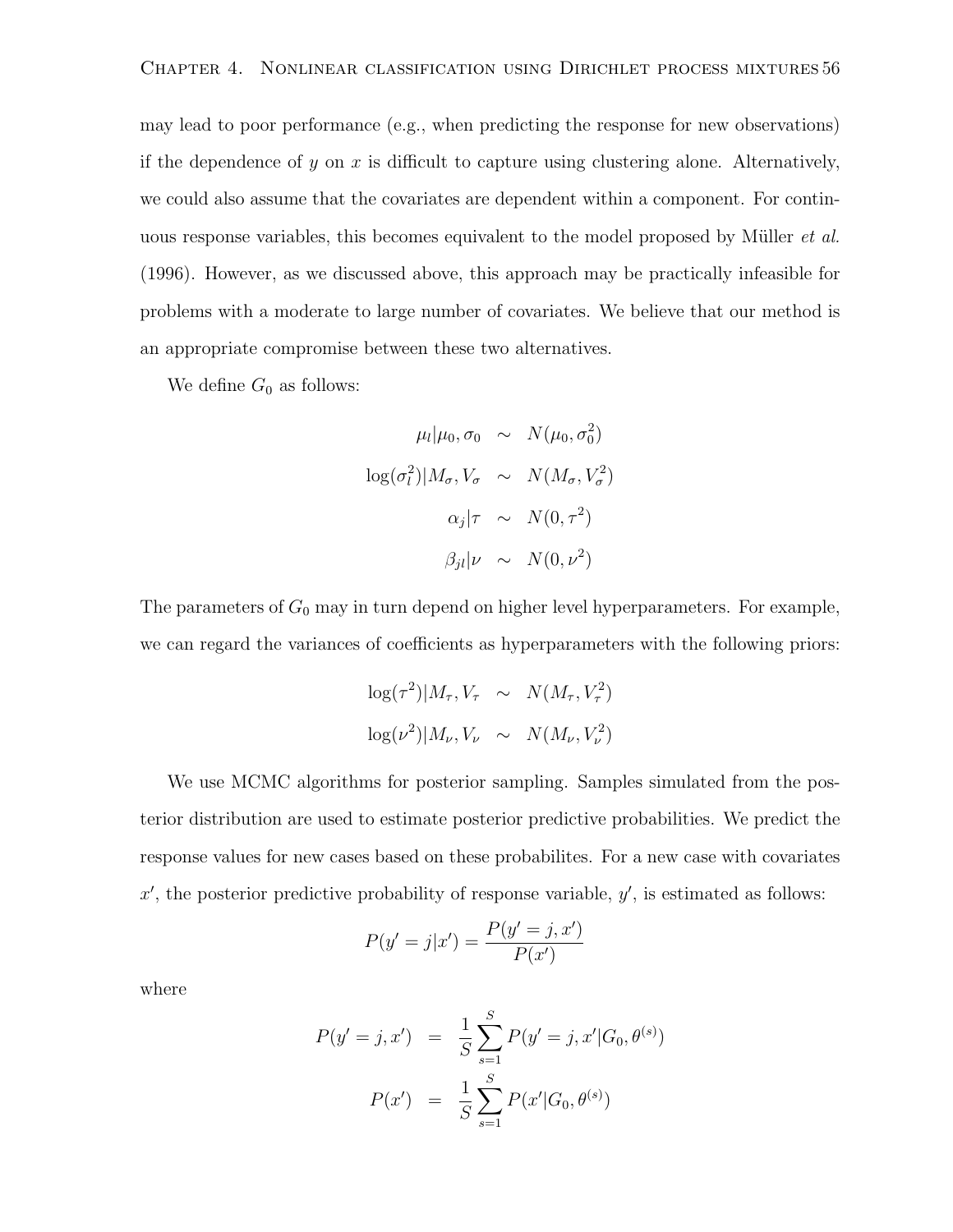Here, S is the number of post-convergence samples from MCMC, and  $\theta^{(s)}$  represents the set of parameters obtained at iteration s.

Neal (2000) presented several possible algorithms for sampling from the posterior distribution of Dirichlet process mixtures. In this research, we use Gibbs sampling with auxiliary parameters (Neal's algorithm 8). This approach is similar to the algorithm proposed by MacEachern and Müller (1998), with a difference that the auxiliary parameters exist only temporarily. To improve the MCMC sampling, after each update using auxiliary variables, we update the component parameters using their corresponding data points. For a complete description of this method, see the paper by Neal (2000). All our models are coded in MATLAB and are available online at http://www.utstat.utoronto.ca/<sup>∼</sup>babak.

In Figure 4.1, we show a state from an MCMC simulation for our model in which there are two covariates and the response variable is binary. In this iteration, our model has identified two components (circles and squares). Within a component, two classes (stars and crosses) are separated using an MNL model. Note, the decision boundaries shown are component specific. The overall decision boundary, which is a smooth function, is not shown in this figure. In our approach, division of the data into components and fitting of MNL models are performed simultaneously.

#### 4.3 Results for synthetic data

In this section, we illustrate our approach, henceforth called dpMNL, using synthetic data. We compare our model to a simple MNL model, an MNL model with quadratic terms (i.e.,  $x_l x_k$ , where  $l = 1, ..., p$  and  $k = 1, ..., p$ ), referred to as qMNL, and a decision tree model (Breiman *et al.*, 1993) that uses 10-fold cross-validation for pruning. For the simple MNL model, we use both Bayesian and maximum likelihood estimation. The models are compared with respect to their accuracy rate and the  $F_1$  measure. Accuracy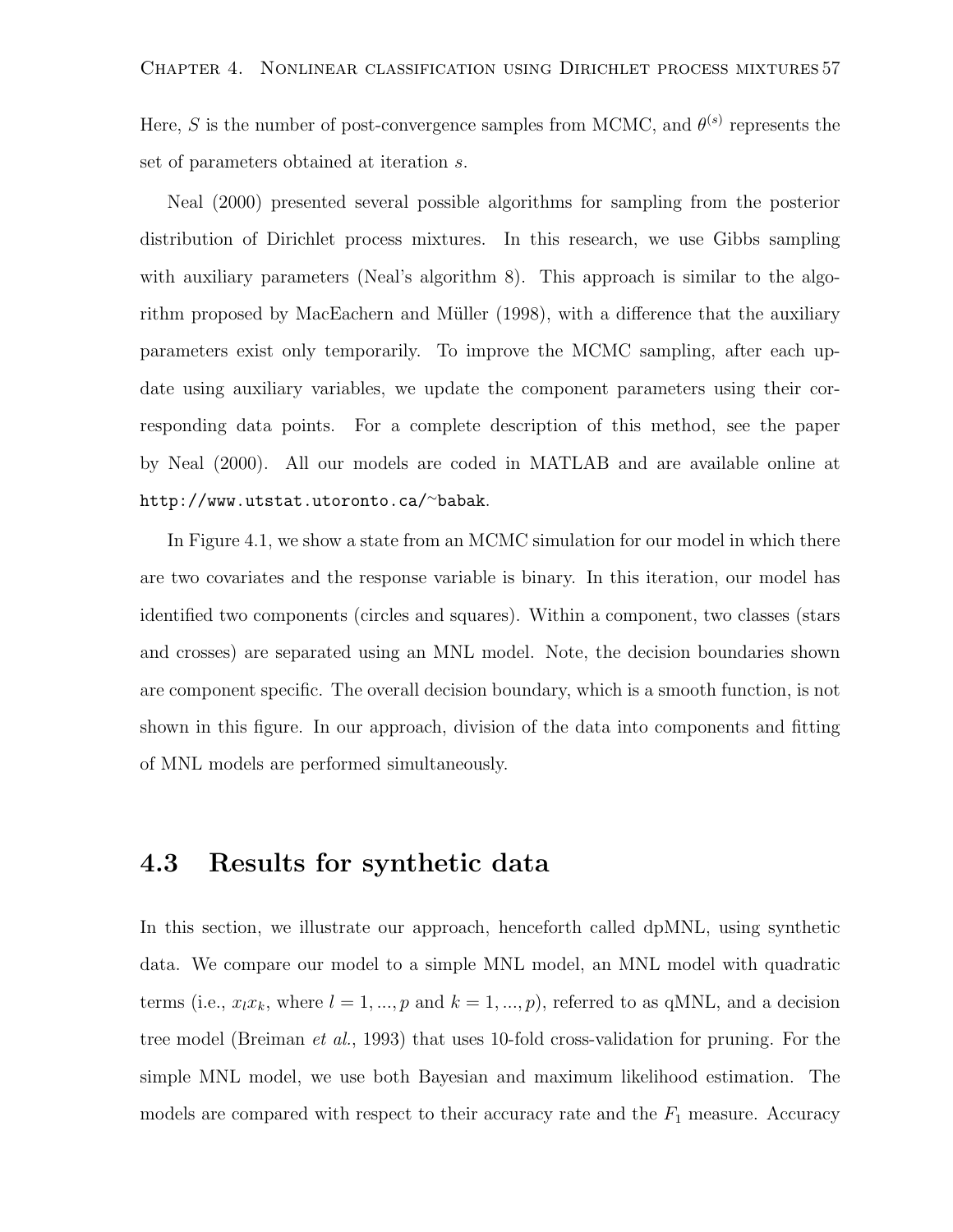

Figure 4.1: An illustration of our model for a binary (black and white) classification problem with two covariates. Here, the mixture has two components, which are shown with circles and squares. In each component, an MNL model separates the two classes into "black" or "white" with a linear decision boundary.

rate is defined as the percentage of the times the correct class is predicted.  $F_1$  is a common measurement in machine learning and is defined as:

$$
F_1 = \frac{1}{J} \sum_{j=1}^{J} \frac{2A_j}{2A_j + B_j + C_j}
$$

where  $A_j$  is the number of cases which are correctly assigned to class j,  $B_j$  is the number cases incorrectly assigned to class j, and  $C_j$  is the number of cases which belong to the class j but are assigned to other classes.

We do two tests. In the first test, we generate data according to the dpMNL model. Our objective is to evaluate the performance of our model when the distribution of data is comprised of multiple components. In the second test, we generate data using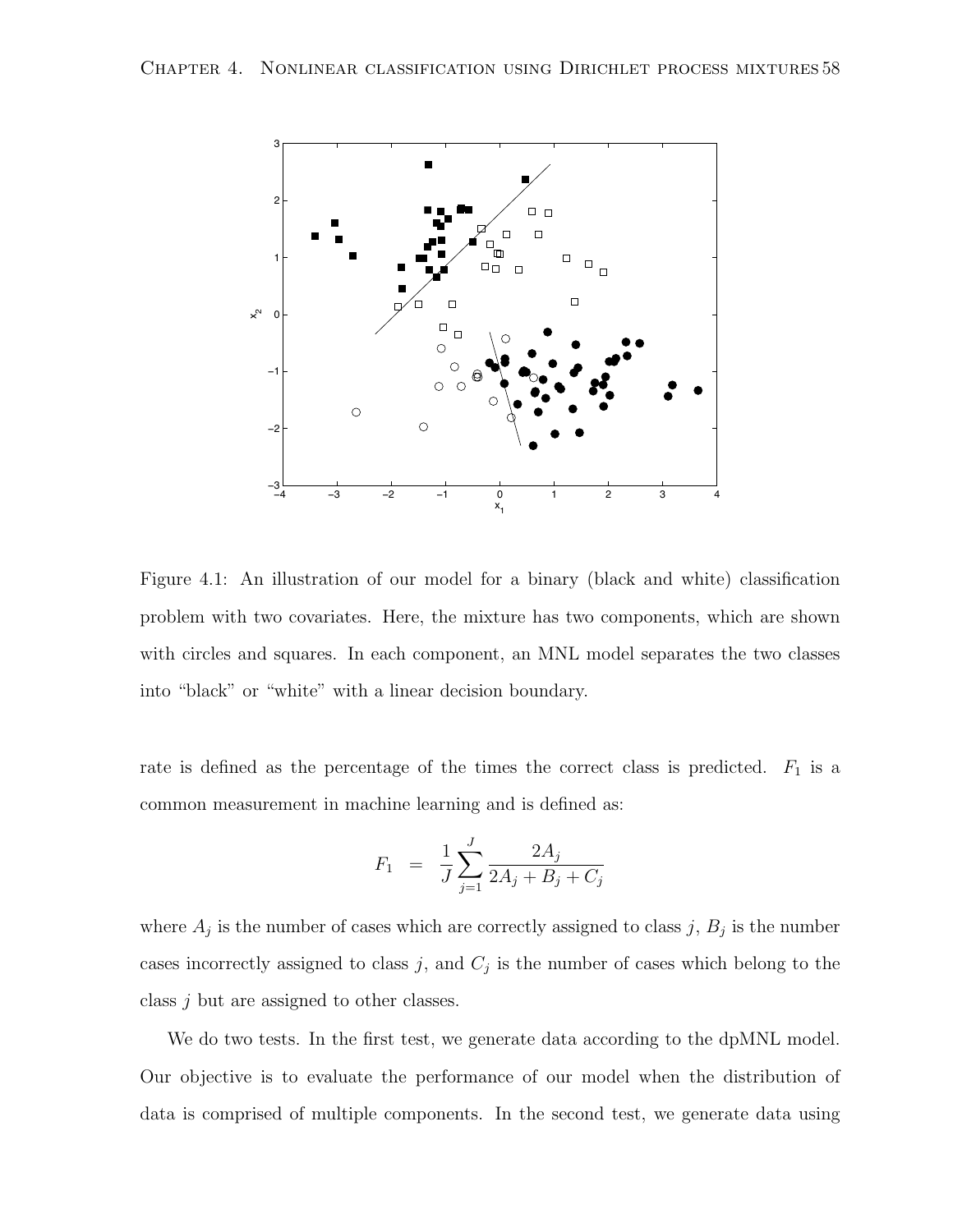a smooth nonlinear function. Our goal is to evaluate the robustness of our model when data actually come from a different model.

For the first test, we compare the models using a synthetic four-way classification problem with 5 covariates. Data are generated according to our model with  $G_0$  being the following prior:

$$
\mu_l \sim N(0, 1)
$$
  

$$
\log(\sigma_l^2) \sim N(0, 2^2)
$$
  

$$
\log(\tau^2) \sim N(0, 0.1^2)
$$
  

$$
\log(\nu^2) \sim N(0, 2^2)
$$

Note that  $\alpha_j|\tau \sim N(0, \tau^2)$ , and  $\beta_{jl}|\nu \sim N(0, \nu^2)$ , where  $l = 1, ..., 5$  and  $j = 1, ..., 4$ . From the above baseline prior, we sample two components,  $\theta_1$  and  $\theta_2$ , where  $\theta =$  $(\mu, \sigma, \eta, \nu, \alpha, \beta)$ . For each  $\theta$ , we generate 5000 data points by first drawing  $x_{il} \sim N(\mu_l, \sigma_l)$ and then sampling  $y$  using the following MNL model:

$$
P(y = j | x, \alpha, \beta) = \frac{\exp(\alpha_j + x\beta_j)}{\sum_{j'=1}^{J} \exp(\alpha_{j'} + x\beta_{j'})}
$$

The overall sample size is 10000. We randomly split the data to the training set, with 100 data points, and test set, with 9900 data points. We use the training set to fit the models, and use the independent test set to evaluate their performance. The regression parameters of the Bayesian MNL model with Bayesian estimation and the qMNL model have the following priors:

$$
\alpha_j|\tau \sim N(0, \tau^2)
$$
  

$$
\beta_{jl}|\nu \sim N(0, \nu^2)
$$
  

$$
\log(\eta) \sim N(0, 1^2)
$$
  

$$
\log(\nu) \sim N(0, 2^2)
$$

To fit the decision tree models (Breiman et al., 1993), we used the available functions in MATLAB. These functions are treefit, treetest (for cross-validation) and treeprune.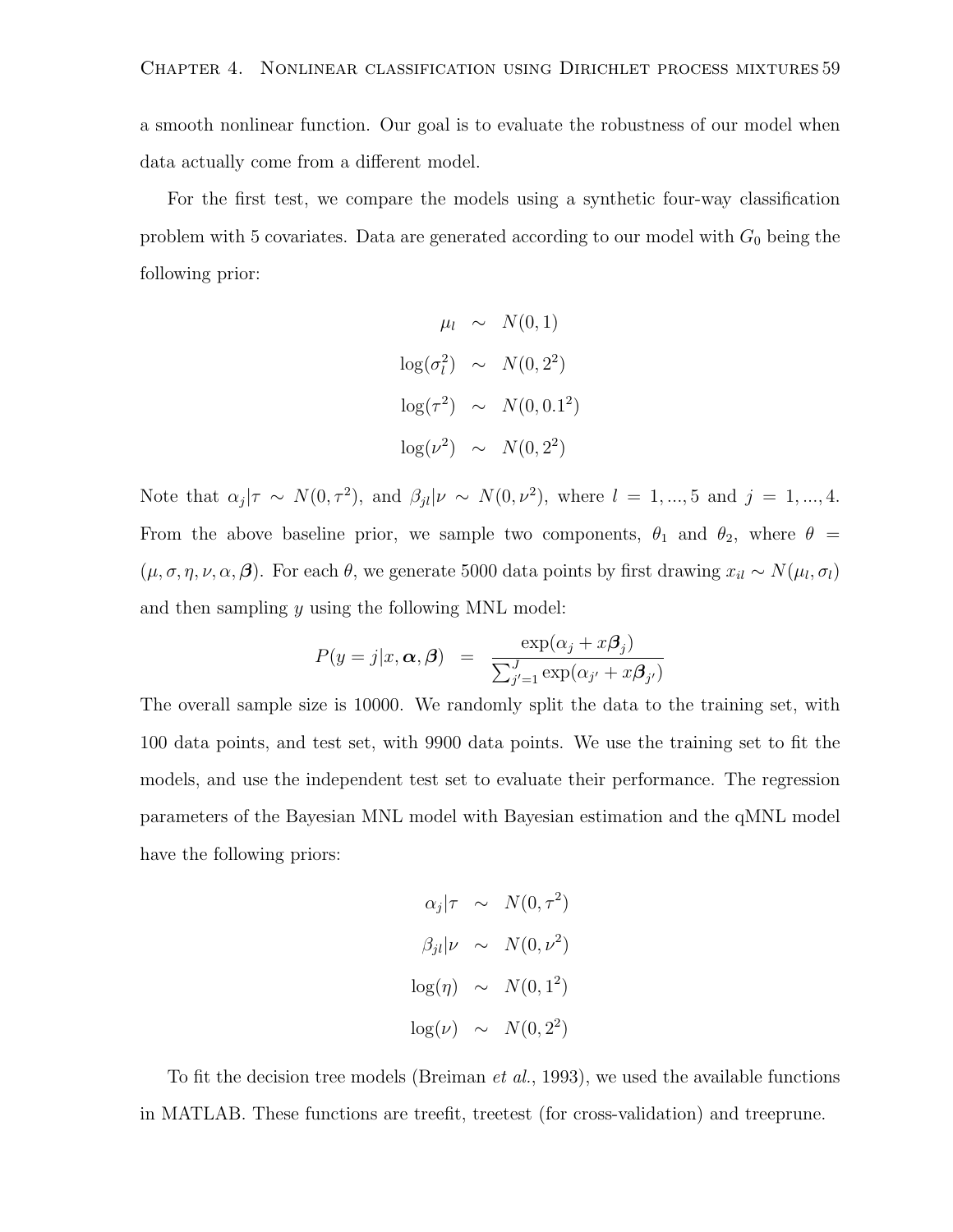| Model                    | Accuracy $(\%)$ | $F_1(%)$ |
|--------------------------|-----------------|----------|
| Baseline                 | 45.57           | 15.48    |
| MNL (Maximum Likelihood) | 77.30           | 66.65    |
| <b>MNL</b>               | 78.39           | 66.52    |
| qMNL                     | 83.60           | 74.16    |
| Tree (Cross Validation)  | 70.87           | 55.82    |
| dpMNL                    | 89.21           | 81.00    |

Table 4.1: Simulation 1: the average performance of models based on 50 simulated datasets. The Baseline model assigns test cases to the class with the highest frequency in the training set.

The above procedure was repeated 50 times. Each time, new  $\theta_1$  and  $\theta_2$  were sampled from the prior, and a new dataset was created based on these  $\theta$ 's. We used Hamiltonian dynamics (Neal, 1993) for updating the regression parameters,  $\alpha$ 's and  $\beta$ 's. For all other parameters, we used single-variable slice sampling (Neal, 2003) with the "stepping out" procedure to find an interval around the current point, and then the "shrinkage" procedure to sample from this interval. We also used slice sampling for updating the concentration parameter  $\gamma$ , where  $log(\gamma) \sim N(-3, 2^2)$ . This prior encourages smaller values of  $\gamma$ , which results in smaller number of components. Note that the likelihood for  $\gamma$  depends only on C, the number of unique components (Neal, 2000; Escobar and West, 1995). For all models we ran 5000 MCMC iterations to sample from the posterior distributions. We discarded the initial 500 samples and used the rest for prediction.

The average results (over 50 repetitions) are presented in Table 4.1. As we can see, our dpMNL model provides better results compared to all other models. The improvements are statistically significant (p-values  $< 0.001$  based accuracy rates) using a paired t-test with  $n = 50$ .

Since the data were generated according to the dpMNL model, it is not surprising that this model had the best performance compared to other models. In fact, as we increase the number of components, the amount of improvement using our model becomes more and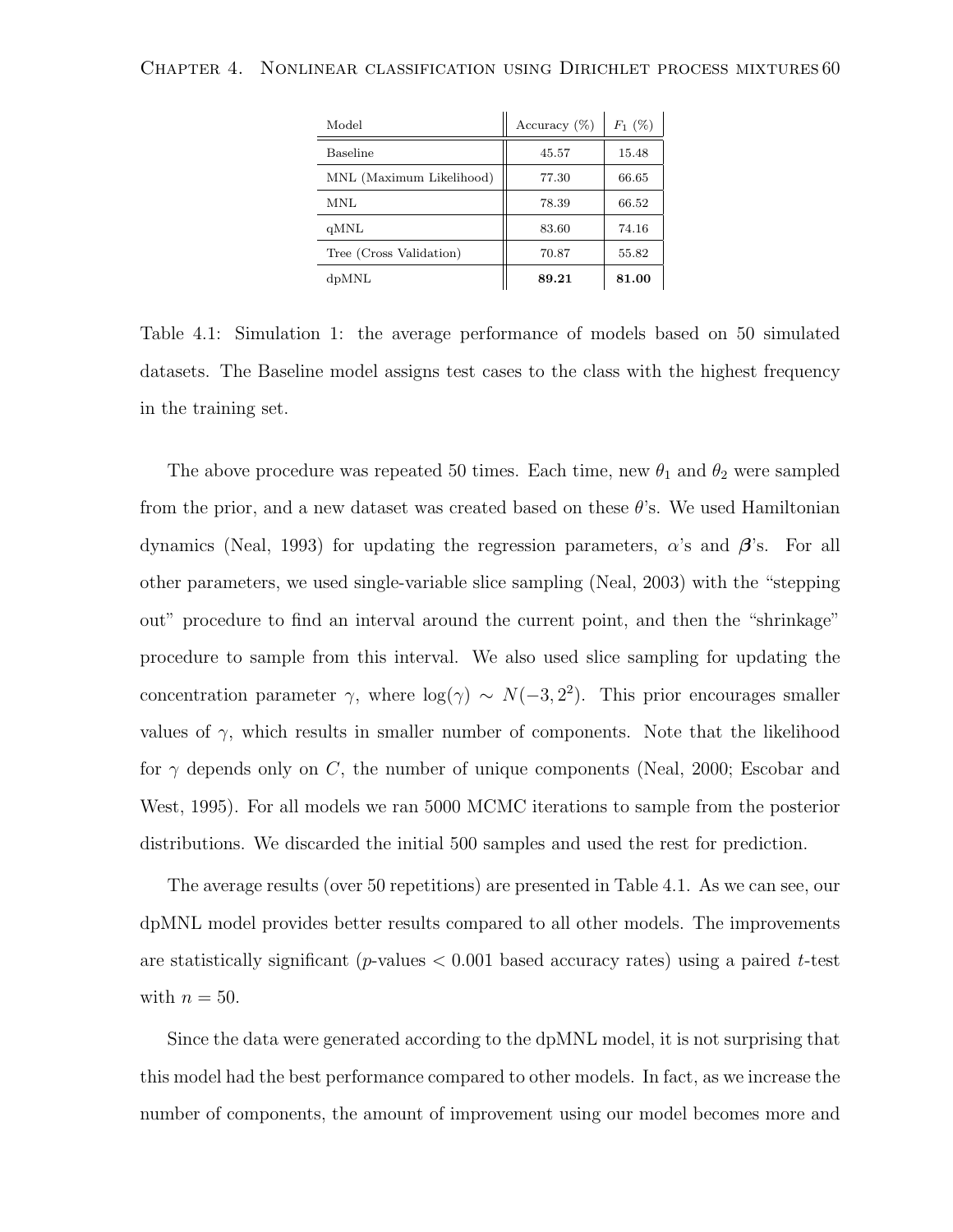

Figure 4.2: A random sample generated according to Simulation 2 with  $a_3 = 0$ . The dotted line is the optimal boundary function.

more substantial (results not shown). To evaluate the robustness of the dpMNL model, we performed another test. This time, we generated  $x_{i1}, x_{i2}, x_{i3}$  (where  $i = 1, ..., 10000$ ) from the  $Uniform(0, 5)$  distribution, and generated a binary response variable,  $y_i$ , according the following model:

$$
P(y = 1|x) = \frac{1}{1 + \exp[a_1 \sin(x_1^{1.04} + 1.2) + x_1 \cos(a_2 x_2 + 0.7) + a_3 x_3 - 2]}
$$

where  $a_1$ ,  $a_2$  and  $a_3$  are randomly sampled from  $N(1, 0.5^2)$ . The function used to generate y is a smooth nonlinear function of covariates. The covariates are not clustered, so the generated data do not conform with the assumptions of our model. Moreover, this function includes a completely arbitrary set of constants to ensure the results are generalizable. Figure 4.2 shows a random sample from this model for  $a_3 = 0$ . In this figure, the dotted line is the optimal decision boundary.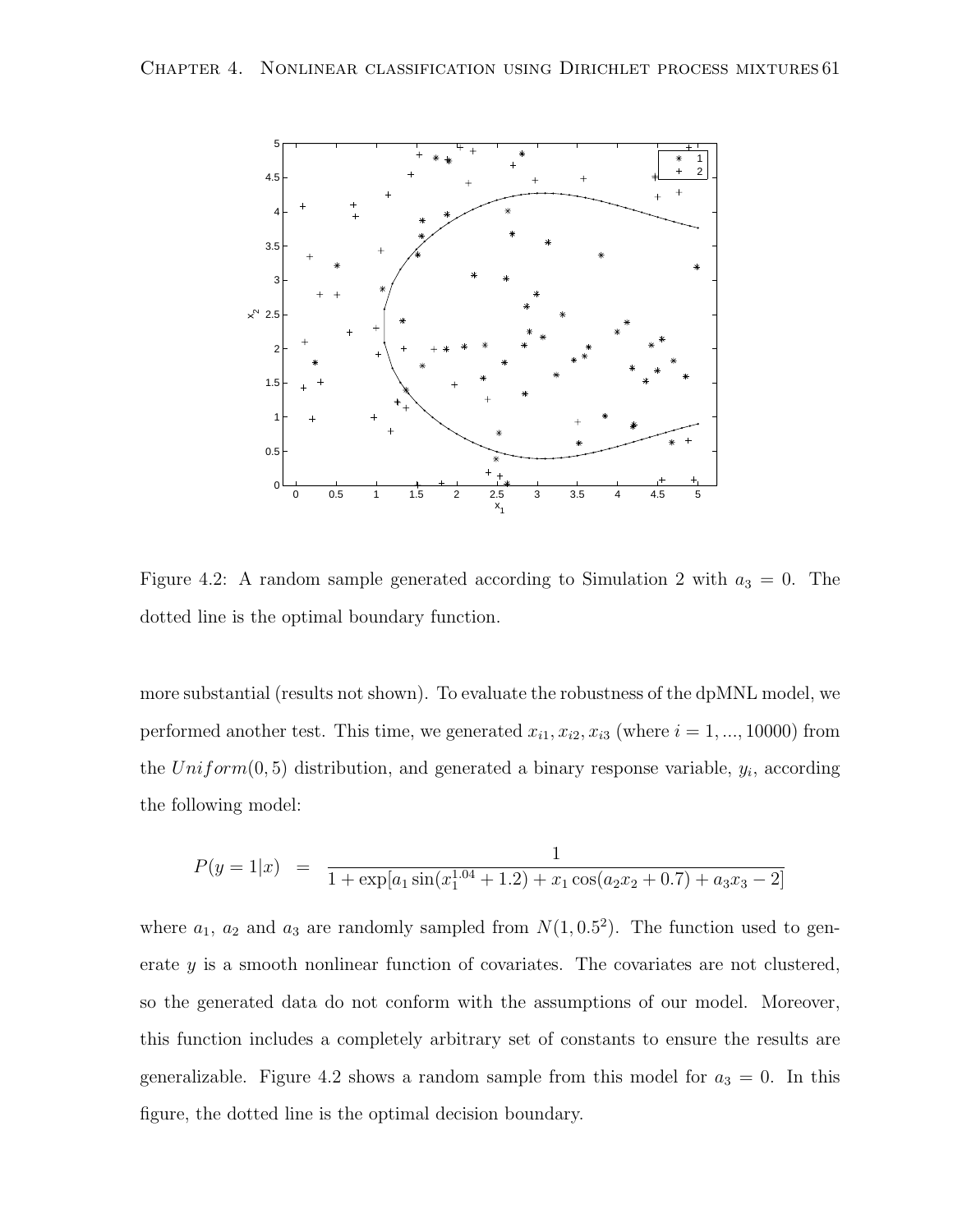| Model                    | Accuracy $(\%)$ | $F_1(%)$ |
|--------------------------|-----------------|----------|
| Baseline                 | 61.96           | 37.99    |
| MNL (Maximum Likelihood) | 73.58           | 68.33    |
| MNL                      | 73.58           | 67.92    |
| qMNL                     | 75.60           | 70.12    |
| Tree (Cross Validation)  | 73.47           | 66.94    |
| dpMNL                    | 77.80           | 73.13    |

Table 4.2: Simulation 2: the average performance of models based on 50 simulated datasets. The Baseline model assigns test cases to the class with the highest frequency in the training set.

We generated 50 datasets ( $n = 10000$ ) using the above model. Each time, we sampled new covariates, x, new constant values,  $a_1, a_2, a_3$ , and new response variable, y. As before, models were trained on 100 data points, and tested on the remaining samples. The average results over 50 datasets are presented in Table 4.2. As before, the dpMNL model provides significantly (all p-values are smaller than 0.001) better performance compared to all other models. This time, however, the performance of the qMNL model is closer to the results from the dpMNL model.

### 4.4 Results for protein fold classification

In this section, we consider the problem of predicting a protein's 3D structure (i.e., folding class) based on its sequence. For this problem, it is common to presume that the number of possible folds is fixed, and use a classification model to assign a protein to one of the folding classes. There are more than 600 folding patterns identified in the SCOP (Structural Classification of Proteins) database (Lo Conte et al., 2000). In this database, proteins are considered to have the same folding class if they have the same major secondary structure in the same arrangement with the same topological connections.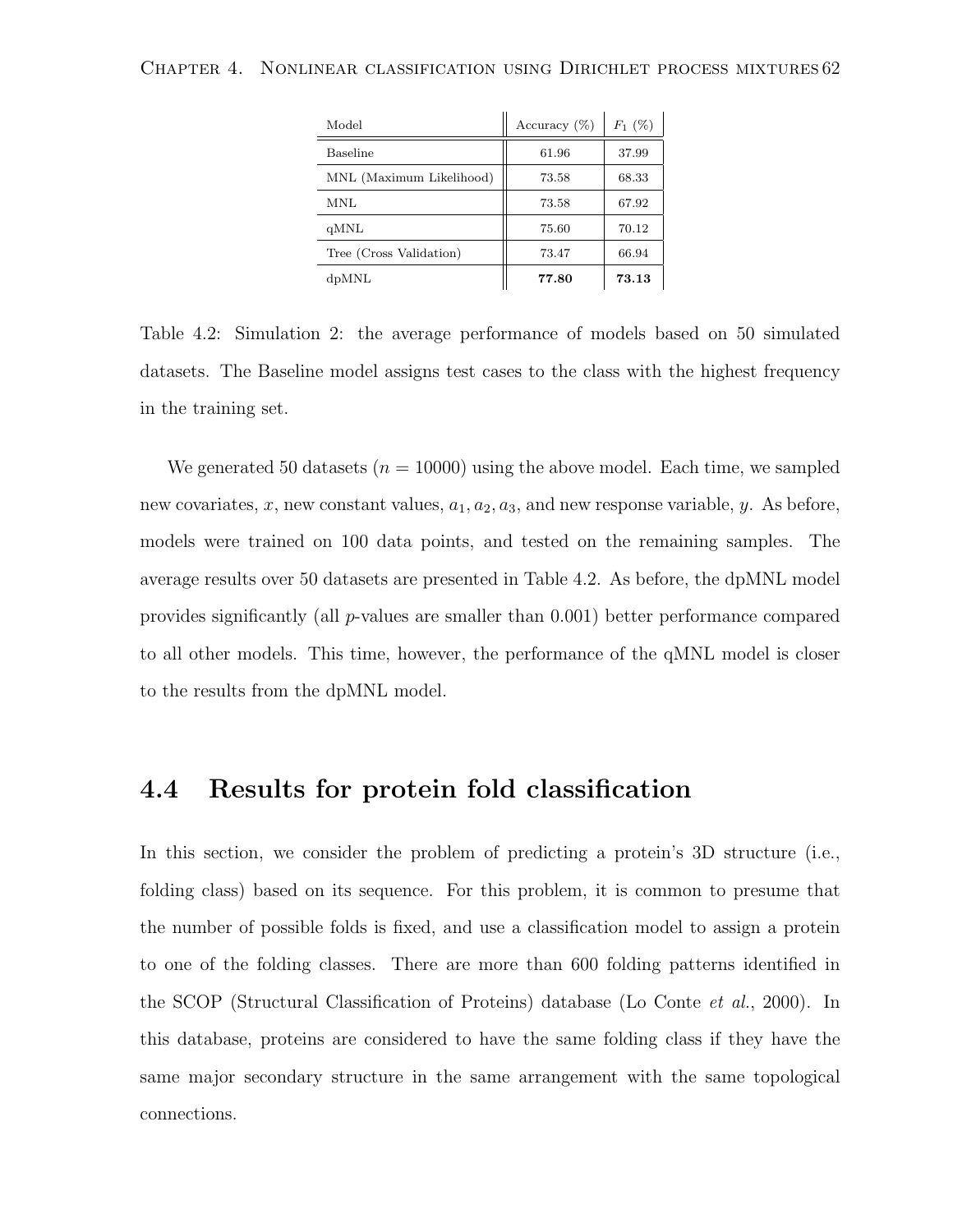We apply our model to a protein fold recognition dataset provided by Ding and Dubchak (2001). The proteins in this dataset are obtained from the PDB select database (Hobohm et al., 1992; Hobohm and Sander, 1994) such that two proteins have no more than 35% of the sequence identity for aligned subsequences larger than 80 residues. Originally, the resulting dataset included 128 unique folds. However, Ding and Dubchak (2001) selected only 27 most populated folds (311 proteins) for their analysis. They evaluated their models based on an independent sample (i.e., test set) obtained from PDB-40D Lo Conte *et al.* (2000). PDB-40D contains the SCOP sequences with less than 40% identity with each other. Ding and Dubchak (2001) selected 383 representatives of the same 27 folds in the training set with no more than 35% identity to the training sequences. The training and test datasets are available online at http://crd.lbl.gov/ <sup>∼</sup>cding/protein/. These datasets include the length of protein sequences, and 20 other covariates based on the percentage composition of different amino acids. For a detail description of data, see Dubchak et al. (1995).

Ding and Dubchak (2001) trained several Support Vector Machines (SVM) with nonlinear kernel functions, and Neural Networks (NN) with different architecture on this dataset. They also tried different classification schemes, namely, one versus others (OvO), unique one versus others  $(uOvO)$ , and all versus all  $(AvA)$ . The details for these methods can be found in their paper. The performance of these models on the test set is presented in Table 4.3.

We first centered the covariates so they have mean 0. We trained our MNL and dpMNL on the training set, and evaluated their performance on the test set. For these models, we used similar priors as the ones used in the previous section. However, the hyperparameters for the variances of regression parameters are more elaborate. We used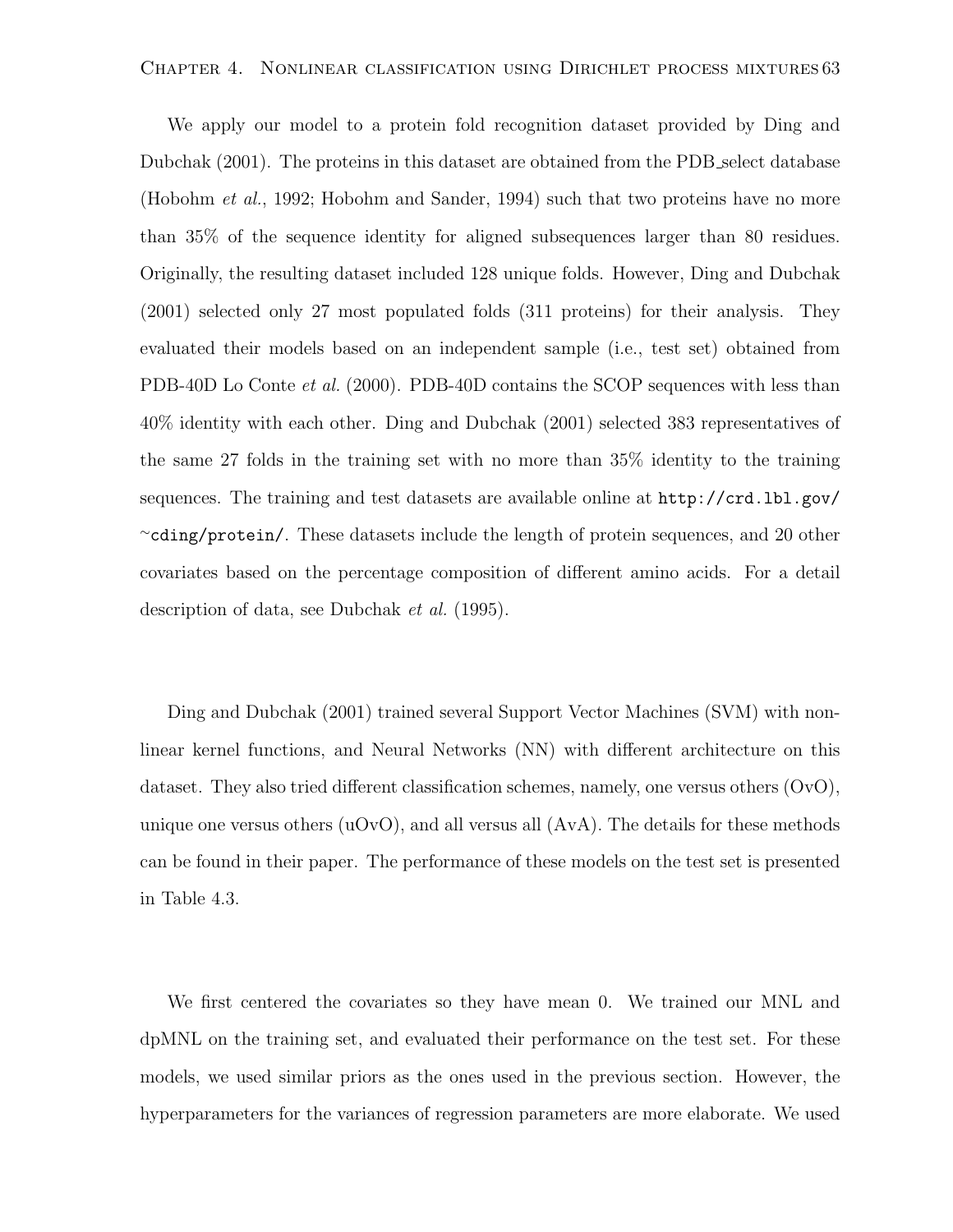the following priors for the MNL model:

$$
\alpha_j |\eta \sim N(0, \eta^2)
$$
  
\n
$$
\log(\eta^2) \sim N(0, 2^2)
$$
  
\n
$$
\beta_{jl} |\xi, \sigma_l \sim N(0, \xi^2 \sigma_l^2)
$$
  
\n
$$
\log(\xi^2) \sim N(0, 1)
$$
  
\n
$$
\log(\sigma_l^2) \sim N(-3, 4^2)
$$

Here, one hyperparameter,  $\sigma_l$ , is used to control the variance of all coefficients,  $\beta_{jl}$  (where  $j = 1, ..., J$ , for covariate  $x_l$ . If a covariate is irrelevant, its hyperparameter will tend to be small, forcing the coefficients for that covariate to be near zero. This method is called Automatic Relevance Determination (ARD), and was suggested by Neal (1996). We also used another hyperparameter,  $\xi$ , to control the overall magnitude of all  $\beta$ 's. This way,  $\sigma_l$  controls the relevance of covariate  $x_l$  compared to other covariates, and  $\xi$  controls the overall usefulness of all covariates in separating all classes. The standard deviation of  $\beta_{jl}$ is therefore equal to  $\xi \sigma_l$ .

We used the same scheme for the MNL models in dpMNL. Note that, in this model one  $\sigma_l$  controls all  $\beta_{jlc}$ , where  $j = 1, ..., J$  indexes classes, and  $c = 1, ..., C$  indexes the unique components in the mixture. Therefore, the standard deviation of  $\beta_{jlc}$  is  $\xi \sigma_l \nu_c$ . Here,  $\nu_c$  is specific to each component c, and controls the overall effect of coefficients in that component. That is, while  $\sigma$  and  $\xi$  are global hyperparameters common between all components,  $\nu_c$  is a local hyperparameter within a component. Similarly, the standard deviation of intercepts,  $\alpha_{jc}$  in component c is  $\eta\tau_c$ . We used  $N(0, 1)$  as the prior for  $\nu_c$ and  $\tau_c$ .

We also needed to specify priors for  $\mu_l$  and  $\sigma_l$ , the mean and standard deviation of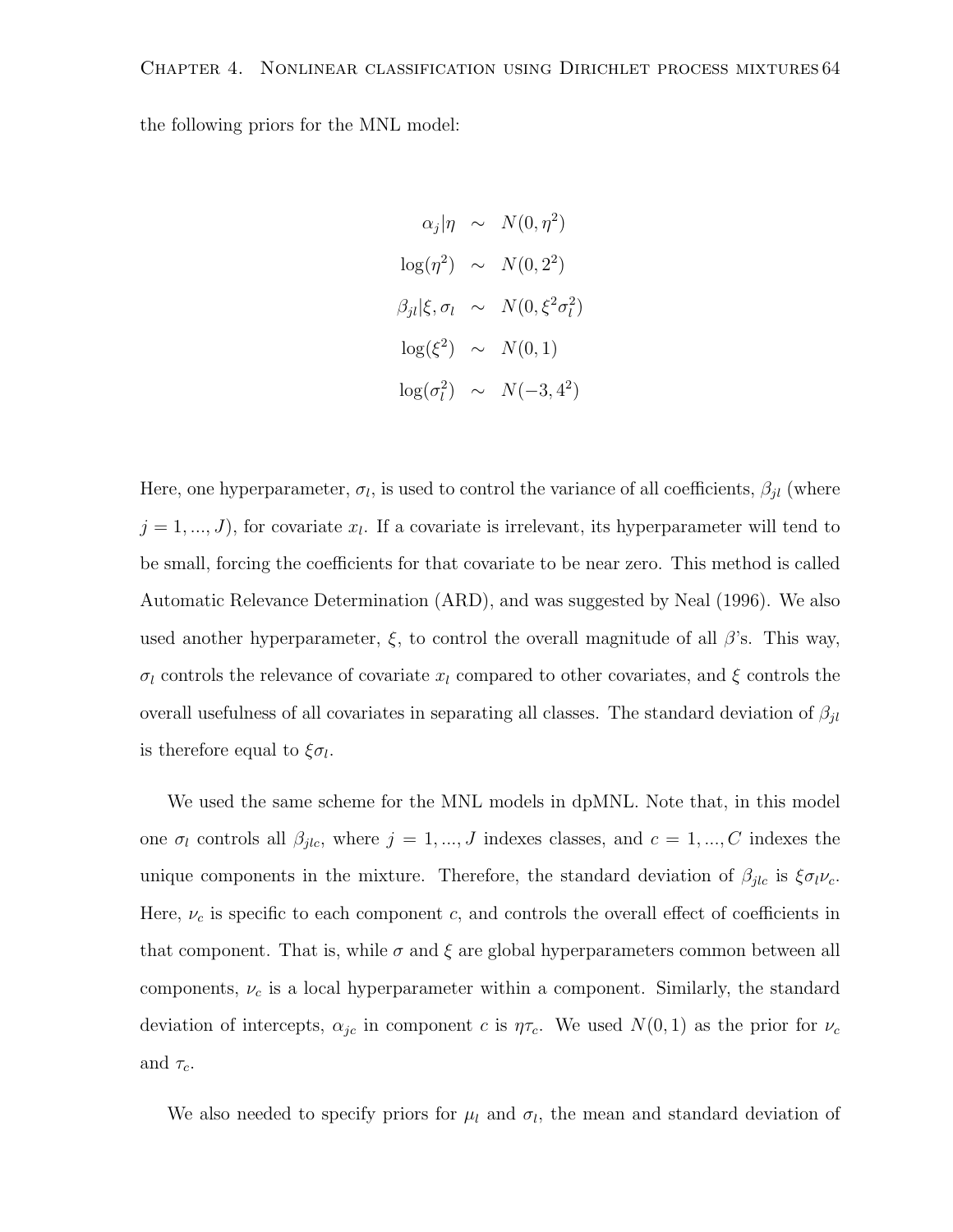covariate  $x_l$ , where  $l = 1, ..., p$ . For these parameters, we used the following priors:

$$
\mu_{lc}|\mu_{0,l}, \sigma_{0,l} \sim N(\mu_{0,l}, \sigma_{0,l}^2)
$$

$$
\mu_{0,l} \sim N(0, 5^2)
$$

$$
\log(\sigma_{0,l}^2) \sim N(0, 2^2)
$$

$$
\log(\sigma_{lc}^2)|M_{\sigma,l}, V_{\sigma,l} \sim N(M_{\sigma,l}, V_{\sigma,l}^2)
$$

$$
M_{\sigma,l} \sim N(0, 1^2)
$$

$$
\log(V_{\sigma,l}^2) \sim N(0, 2^2)
$$

As we can see, the priors depend on higher level hyperparameters. This provides a more flexible scheme. If, for example, the components are not different with respect to covariate  $x_l$ , the corresponding variance,  $\sigma_{0,l}^2$ , becomes small, forcing  $\mu_{lc}$  close to their overall mean,  $\mu_{0,l}$ .

For each of our Bayesian models discussed in this section (and also in the following sections), we performed four simultaneous MCMC simulations each of size 10000. The chains have different starting values. We discarded the first 1000 samples from each chain and used the remaining samples for predictions. For this problem, running multiple chains results in faster and more efficient sampling. Simulating the Markov chain for 10 iterations took about half a minute for MNL, and about 3 minutes for dpMNL, using a MATLAB implementation on an UltraSPARC III machine.

The results for MNL and dpMNL models are presented in Table 4.3. As a benchmark, we also present the results for the SVM and NN models developed by Ding and Dubchak (2001) on the exact same dataset. As we can see, our linear MNL model provides better accuracy rate compared to the SVM and NN models developed by Ding and Dubchak (2001). Our dpMNL model provides an additional improvement over the MNL model. This shows that there is in fact a nonlinear relationship between folding classes and the composition of amino acids, and our nonlinear model could successfully identify this relationship.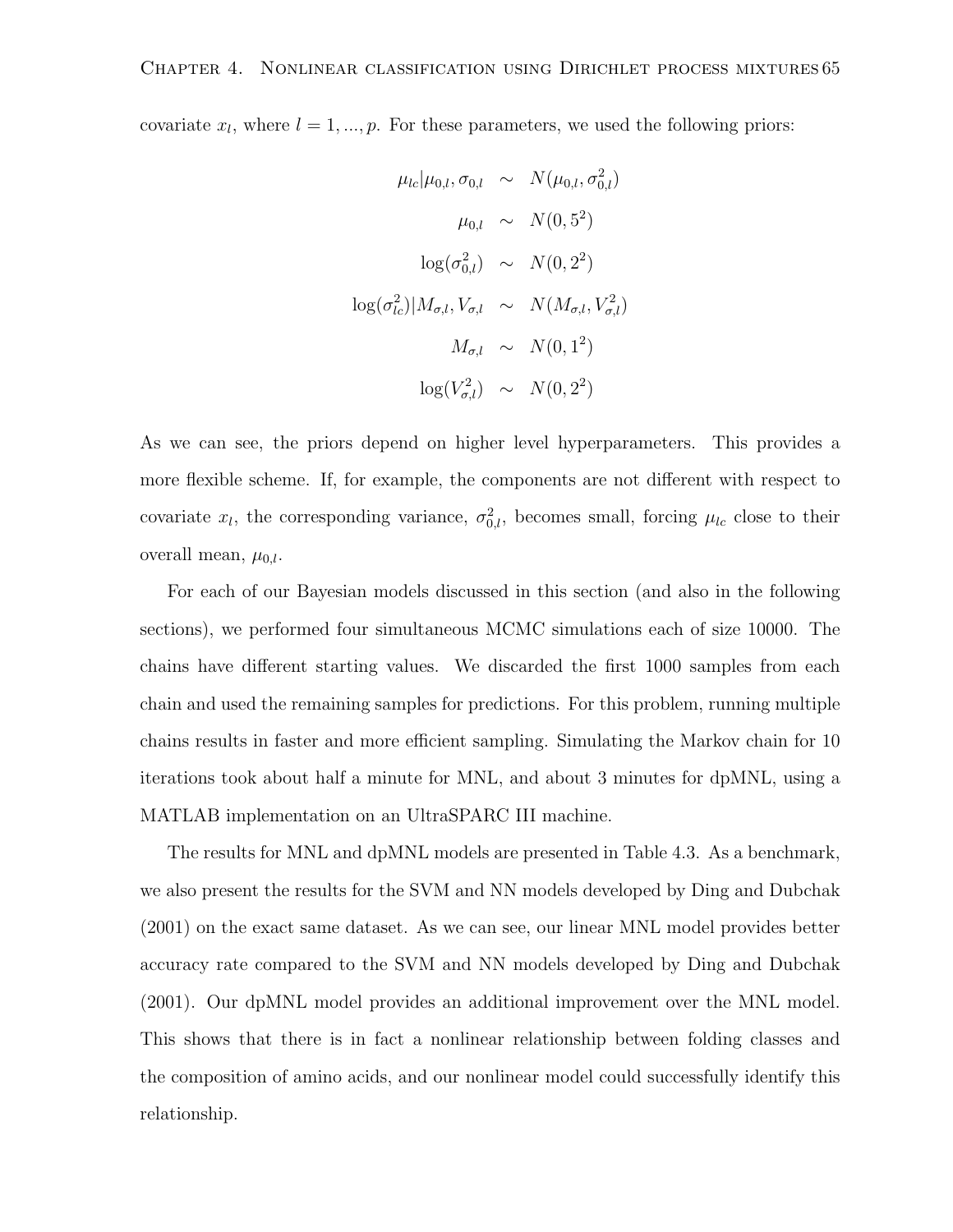| Model      | Accuracy $(\%)$ | $F_1(%)$ |
|------------|-----------------|----------|
| $NN-OvO$   | 20.5            |          |
| SVM-OvO    | 43.5            |          |
| $SVM-uOvO$ | 49.4            |          |
| SVM-AvA    | 44.9            |          |
| <b>MNL</b> | 50.0            | 41.2     |
| dpMNL      | 58.6            | 53.0     |

Table 4.3: Performance of models based on protein fold classification data. NN and SVM use maximum likelihood estimation, and are developed by Ding and Dubchak (2001).

It is worth noting the performance of the NN models is influenced by many design choices, and by model assumptions. We found that Bayesian neural networks model (Neal, 1996) had better performance than the NN model of Ding and Dubchak (2001). Our NN model performs very similarly to the performance of the dpMNL model.

### 4.5 Extension to hierarchical classes

In the previous section, we modeled the folding classes as a set of unrelated entities. However, these classes are not completely unrelated, and can be grouped into four major structural classes known as  $\alpha$ ,  $\beta$ ,  $\alpha/\beta$ , and  $\alpha + \beta$ . Ding and Dubchak (2001) show the corresponding hierarchical scheme (Table 1 in their paper). We have previously introduced a new approach for modeling hierarchical classes (Shahbaba and Neal, 2006, 2007). In this approach, we use a Bayesian form of the multinomial logit model, with a prior that introduces correlations between the parameters for classes that are nearby in the hierarchy.

Figure 4.3 illustrates this approach using a simple hierarchical structure. For each branch in the hierarchy, we define a different set of parameters,  $\phi$ . Our model classifies objects to one of the end nodes using an MNL model whose regression coefficients for class  $j$  are represented by the sum of the parameters for all the branches leading to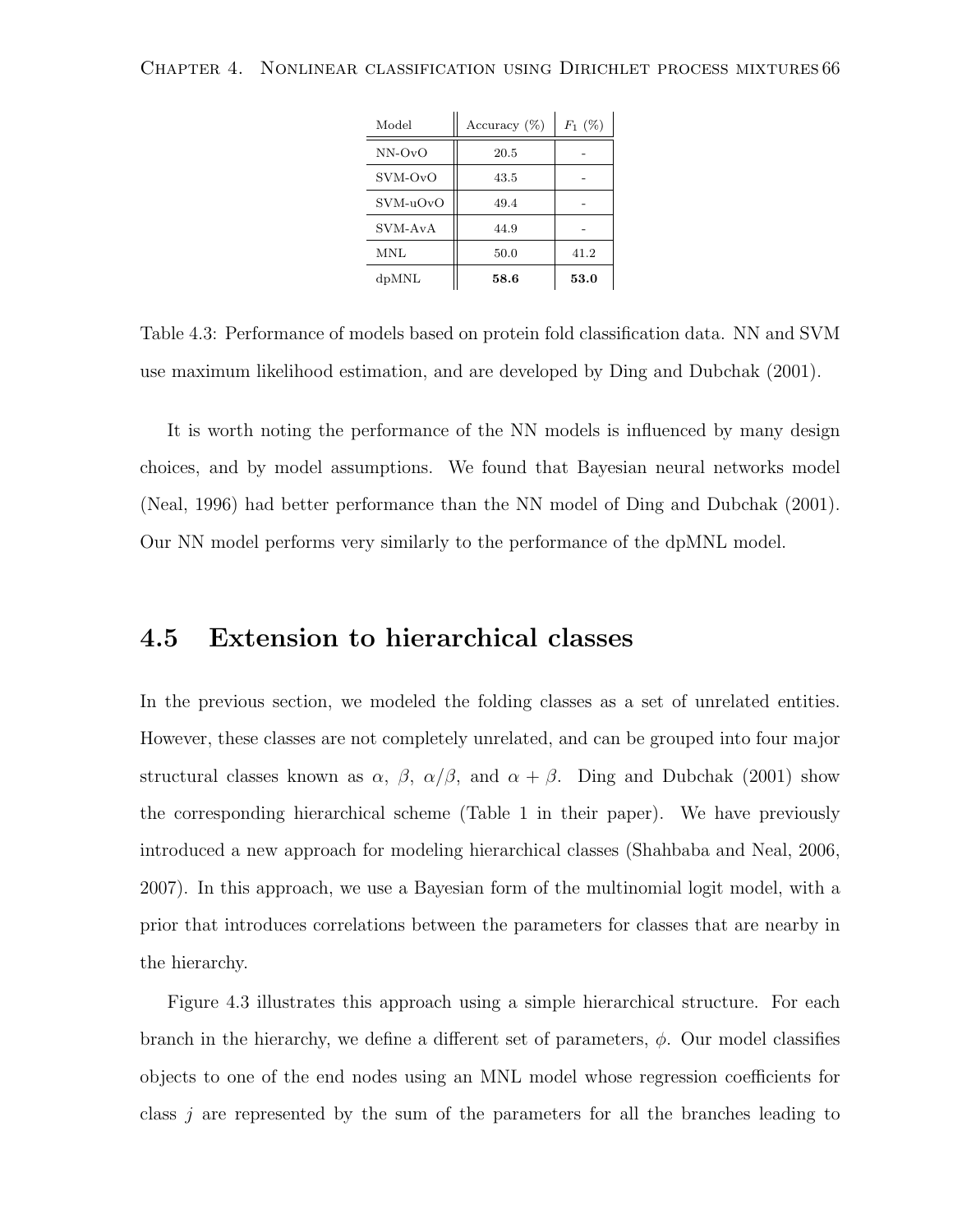

Figure 4.3: A simple representation of our hierarchical classification model.

that class. Sharing of common parameters (from common branches) introduces prior correlations between the parameters of nearby classes in the hierarchy. We refer to this model as corMNL.

In this section, we extend our nonlinear model to classification problems where classes have a hierarchical structure. For this purpose, we use a corMNL model, instead of MNL, to capture the relationship between the covariates,  $x$ , and the response variable,  $y$ , within each component. The results is a nonlinear model which takes the hierarchical structure of classes into account. We refer to this models as dpCorMNL.

Table 4.4 presents the results for the two linear models (with and without hierarchybase priors), and two nonlinear models (with and without hierarchy-based priors). In this table, "parent accuracy" refers to the accuracy of models based on the four major structural classes, namely  $\alpha$ ,  $\beta$ ,  $\alpha/\beta$ . When comparing the hierarchical models to their non-hierarchical counterparts, the advantage of using the hierarchy is apparent only for some measures (i.e., parent accuracy rate for corMNL, and the  $F_1$  measure for dpCorMNL). As we can see, however, the dpCorMNL model provides a substantial improvement over corMNL.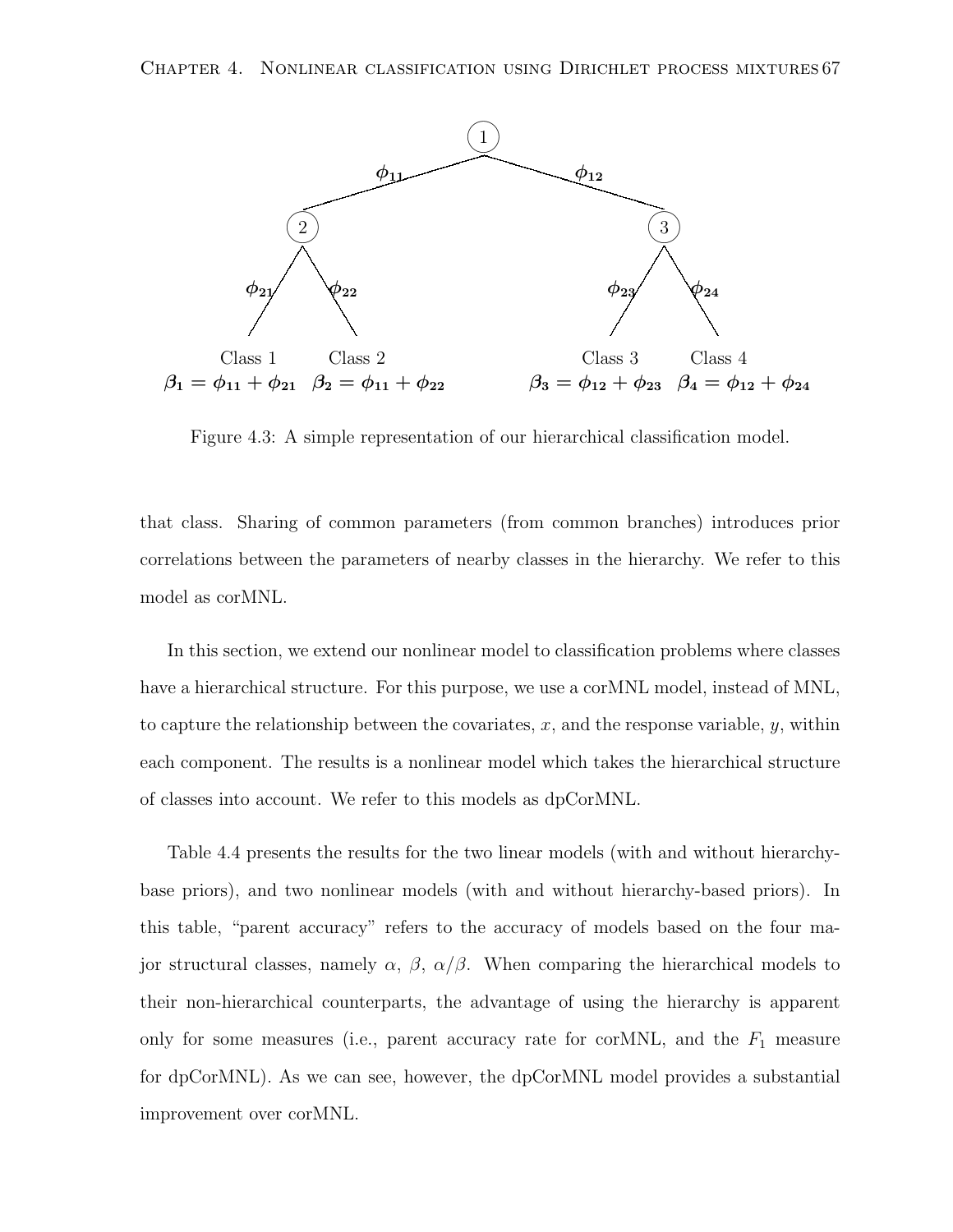| Model    | Accuracy $(\%)$ | Parent accuracy $(\%)$ | $F_1$ (%) |
|----------|-----------------|------------------------|-----------|
| MNL      | 50.0            | 76.5                   | 41.2      |
| corMNL   | 49.5            | 77.9                   | 41.4      |
| dpMNL    | 58.6            | 79.9                   | 53.0      |
| dpCorMNL | 59.1            | 79.4                   | 55.2      |

Table 4.4: Comparison of hierarchical models (linear and nonlinear) with non-hierarchical models (linear and nonlinear) based on protein fold classification data.

### 4.6 Extension to multiple datasets

In order to improve the prediction of folding classes for proteins, Ding and Dubchak (2001) combined the feature set based on amino acid compositions with 5 other feature sets, which were independently extracted based on various physico-chemical and structural properties of amino acids in the sequence. The additional features predicted secondary structure, hydrophobicity, normalized varn der Waals volume, polarity, and polarizability. Each data source has 21 covariates. For a detailed description of these features, see Dubchak et al. (1995). Ding and Dubchak (2001) added the above 5 datasets sequentially to the amino acid composition dataset. For prediction, they used a majority voting system, in which the votes obtained from models based on different features sets are combined, and the class with the most votes is regarded as predicted fold. Their results show that adding additional feature sets can improve the performance in some cases and can result in lower performance in some other cases. One main issue with this method is that it gives equal weights to votes based on different data sources. The underlying assumption, therefore, is that the quality of predictions is the same for all sources of information. This is, of course, not a realistic assumption for many real problems. In our previous paper (Shahbaba and Neal, 2006), we provided a new scheme for combining different sources of information. In this approach, we use separate scale parameters,  $\xi$ , for each data source in order to adjust their relative weights automatically. This allows the coefficients from different sourcecs of data to have appropriately different variances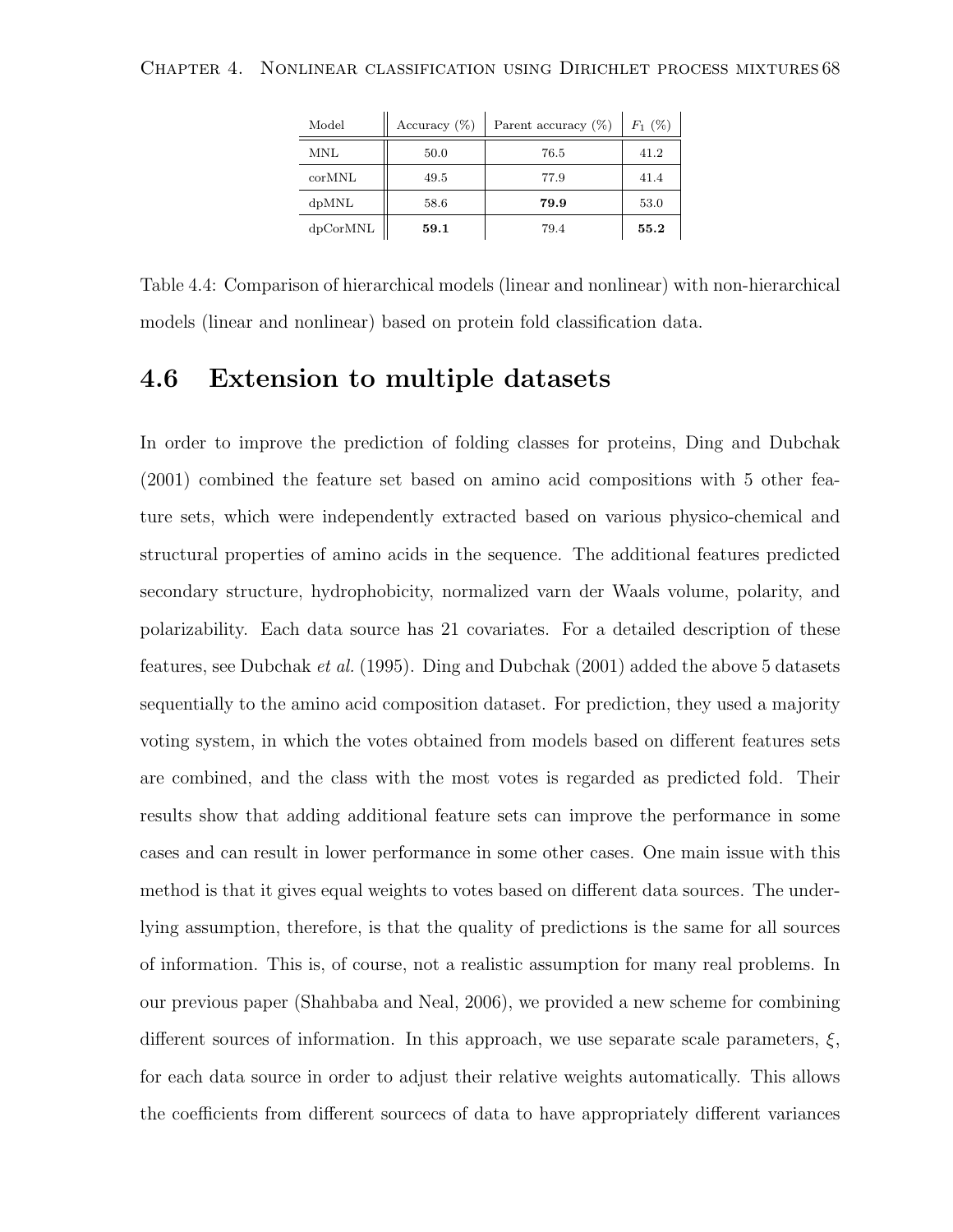| Model      | Accuracy $(\%)$ | Parent accuracy $(\%)$ | $F_1(%)$ |
|------------|-----------------|------------------------|----------|
| $NN-OvO$   | 41.4            |                        |          |
| SVM-OvO    | 43.2            |                        |          |
| $SVM-uOvO$ | 49.4            |                        |          |
| SVM-AvA    | 56.5            |                        |          |
| MNL        | 56.5            | 80.4                   | 51.4     |
| corMNL     | 59.6            | 83.3                   | 54.6     |
| dpMNL      | 60.4            | 82.0                   | 55.9     |
| dpCorMNL   | 61.4            | 83.8                   | 57.8     |

Table 4.5: Comparison of hierarchical models (linear and nonlinear) with non-hierarchical models (linear and nonlinear) based on protein fold classification data. The covariates are obtained from four different feature sets: composition of amino acids, predicted secondary structure, hydrophobicity, and normalized varn der Waals volume.

in the model.

For models developed by Ding and Dubchak (2001), the highest accuracy rate, 56.5, was achieved only when they combined the covariates based on the composition of amino acids, secondary structure, hydrophobicity, and polarity. We also used these four datasets, and applied our models to the combined data. We used a different scale parameters,  $\xi$ , for each dataset. The results from our models are presented in Table 4.5. For comparison, we also present the results obtained by Ding and Dubchak (2001) based on the same datasets. As we can see, this time, using the hierarchy results in more substantial improvements. Moreover, nonlinear models provided better performance compared to their corresponding linear models.

### 4.7 Conclusions and future directions

We introduced a new nonlinear classification model, which uses Dirichlet process mixtures to model the joint distribution of the response variable,  $y$ , and the covariates,  $x$ , non-parametrically. We compared our model to several linear and nonlinear alterna-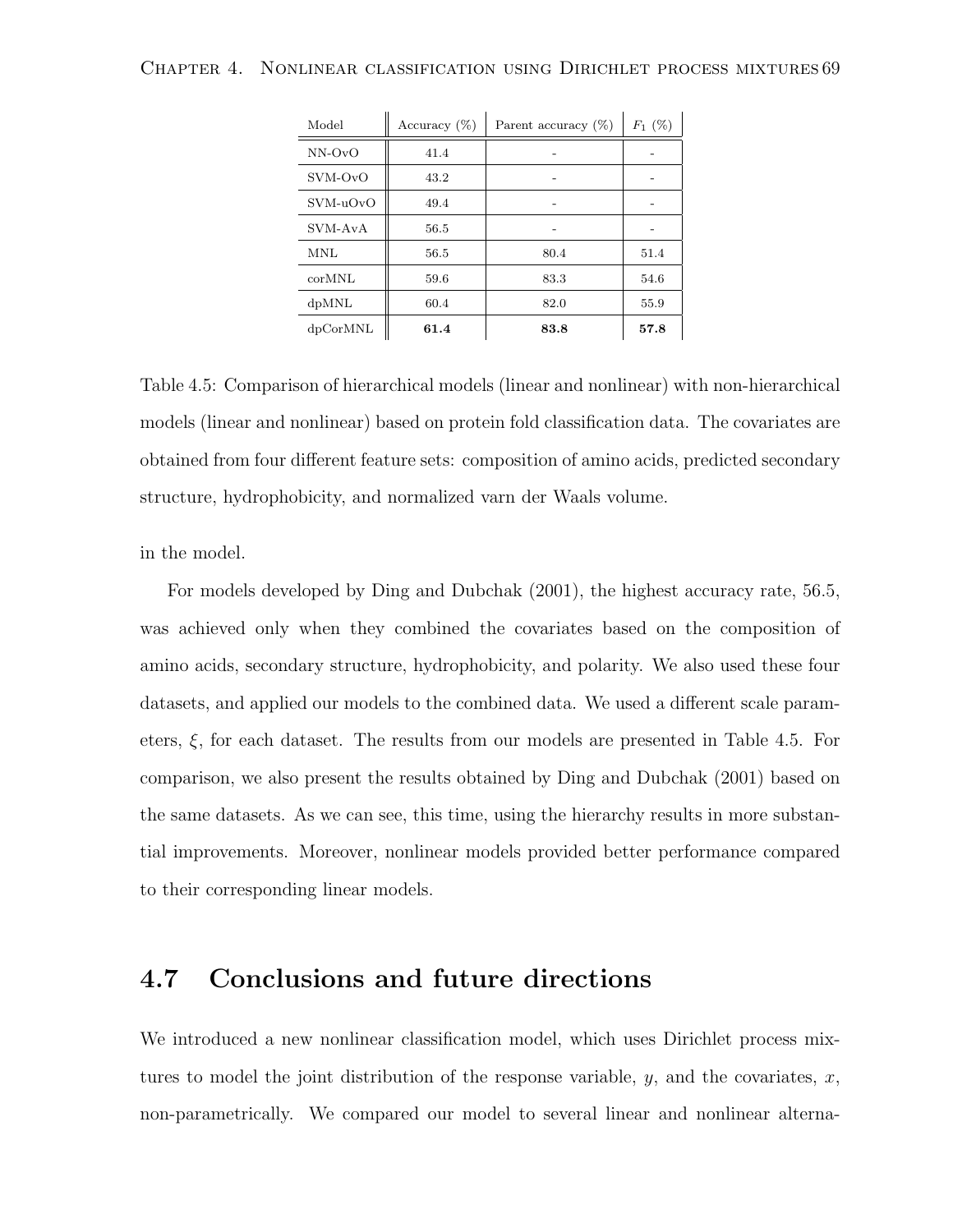#### Chapter 4. Nonlinear classification using Dirichlet process mixtures 70

tive methods using both simulated and real data. We found that when the relationship between y and x is nonlinear, our approach provides substantial improvement over alternative methods. One advantage of this approach is that if the relationship is in fact linear, the model can easily reduce to a linear model by using only one component in the mixture. This way, it avoids overfitting, which is a common challenge in many nonlinear models.

We believe our model can provide more interpretable results. In many real problems, the identified components may correspond to a meaningful segmentation of data. Since the relationship between  $y$  and  $x$  remains linear in each segment, the results of our model can be expressed as a set of linear patterns for different segments of data.

As mentioned above, for sampling from the posterior distribution, we used multiple chains which appeared to be sampling different regions of the posterior space. Ideally, we prefer to have one chain that can efficiently sample from the whole posterior distribution. In future, we intend to improve our MCMC sampling. For this purpose, we can use more efficient methods, such as the "split-merge" approach introduced by Jain and Neal (2007) and the short-cut Metropolis method introduced by Neal (2005).

In this paper, we considered only continuous covariates. Our approach can be easily extended to situations where the covariate are categorical. For these problems, we need to replace the normal distribution in the baseline,  $G_0$ , with a more appropriate distribution. For example, when the covariate x is binary, we can assume  $x \sim Bernoulli(\mu)$ , and specify an appropriate prior distribution (e.g.,  $Beta$  distribution) for  $\mu$ . Alternatively, we can use a continuous latent variable, z, such that  $\mu = \exp(z)/\{1 + \exp(z)\}\.$  This way, we can still model the distribution of z as a mixture of normals. For covariates with multinomial distribution, we can either extend the Bernoulli distribution by using  $(\mu_1, ..., \mu_K)$ , where K is the number of categories in x, or use K continuous latent variables,  $z_1, ..., z_K$ , and set  $\theta_j = \exp(z_j) / \sum_{j'}^{K} \exp(z'_j)$ .

Our model can also be extended to problems where the response variable is not multi-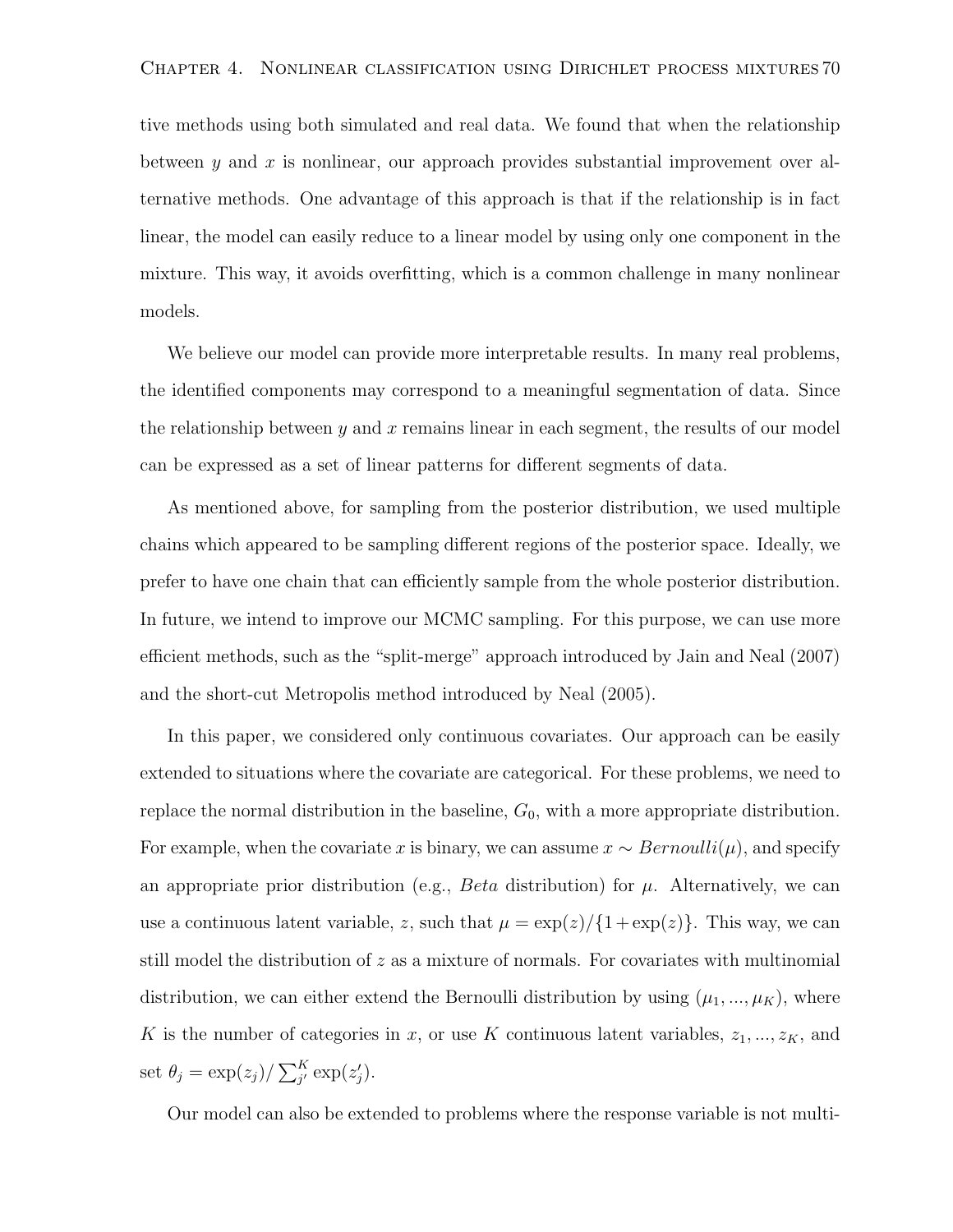nomial. For example, we can use this approach for regression problems with continuous response,  $y$ . The distribution of  $y$  can be assumed normal within a component. We model the mean of this normal distribution as a linear function of covariates for cases that belong to that component. Other types of response variables (i.e., with Poisson distribution) can be handled in a similar way.

Finally, our approach provides a convenient framework for semi-supervised learning, in which both labeled and unlabeled data are used in the learning process. In our approach, unlabeled data can contribute to modeling the distribution of covariates,  $x$ , while only labeled data are used to identify the dependence between  $y$  and  $x$ . This is a quite useful approach for problems where the response variable is known for a limited number of cases, but a large amount of unlabeled data can be generated. One such problem is classification of web documents. In future, we will examine the application of our approach for these problems.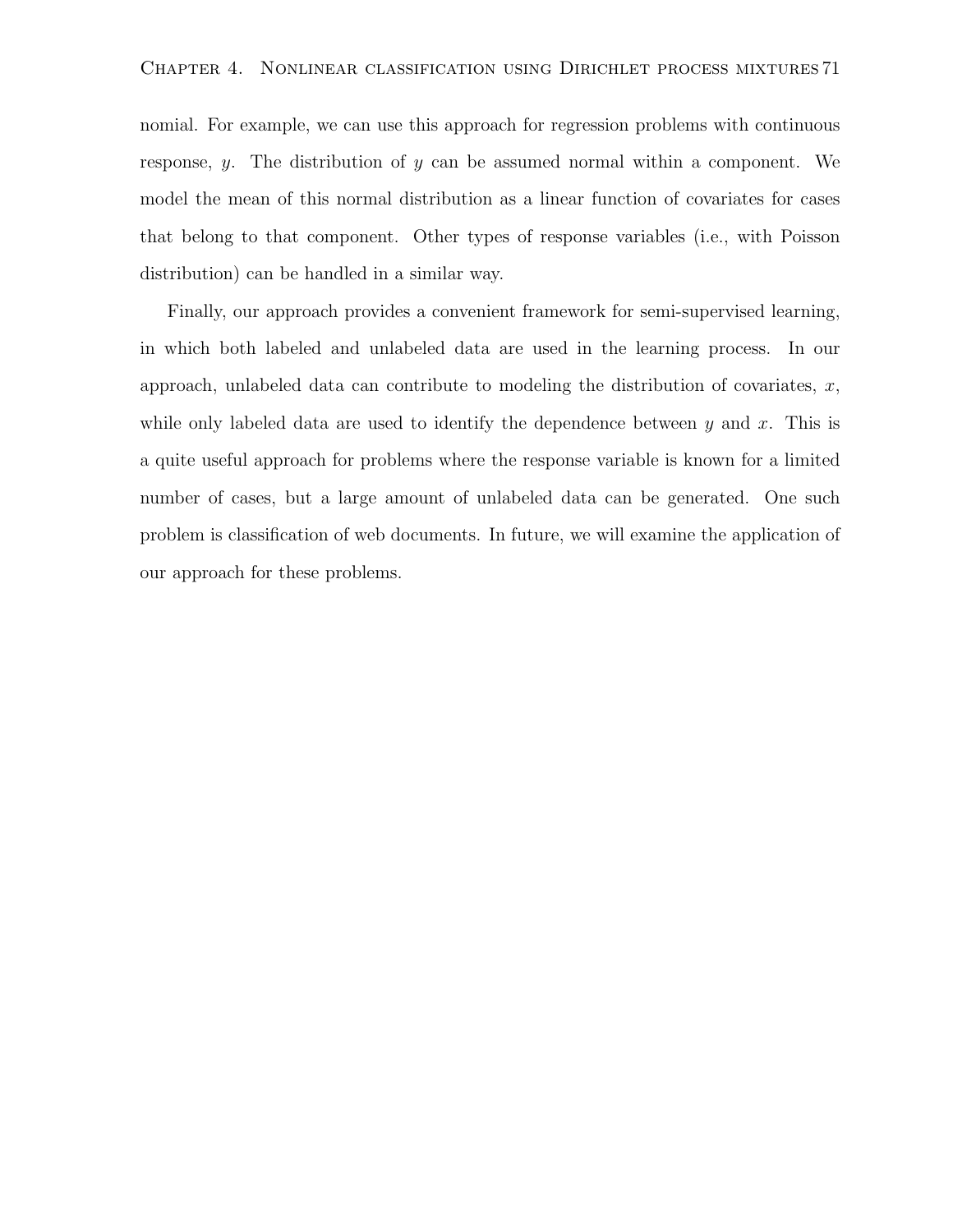# Chapter 5

Overall discussion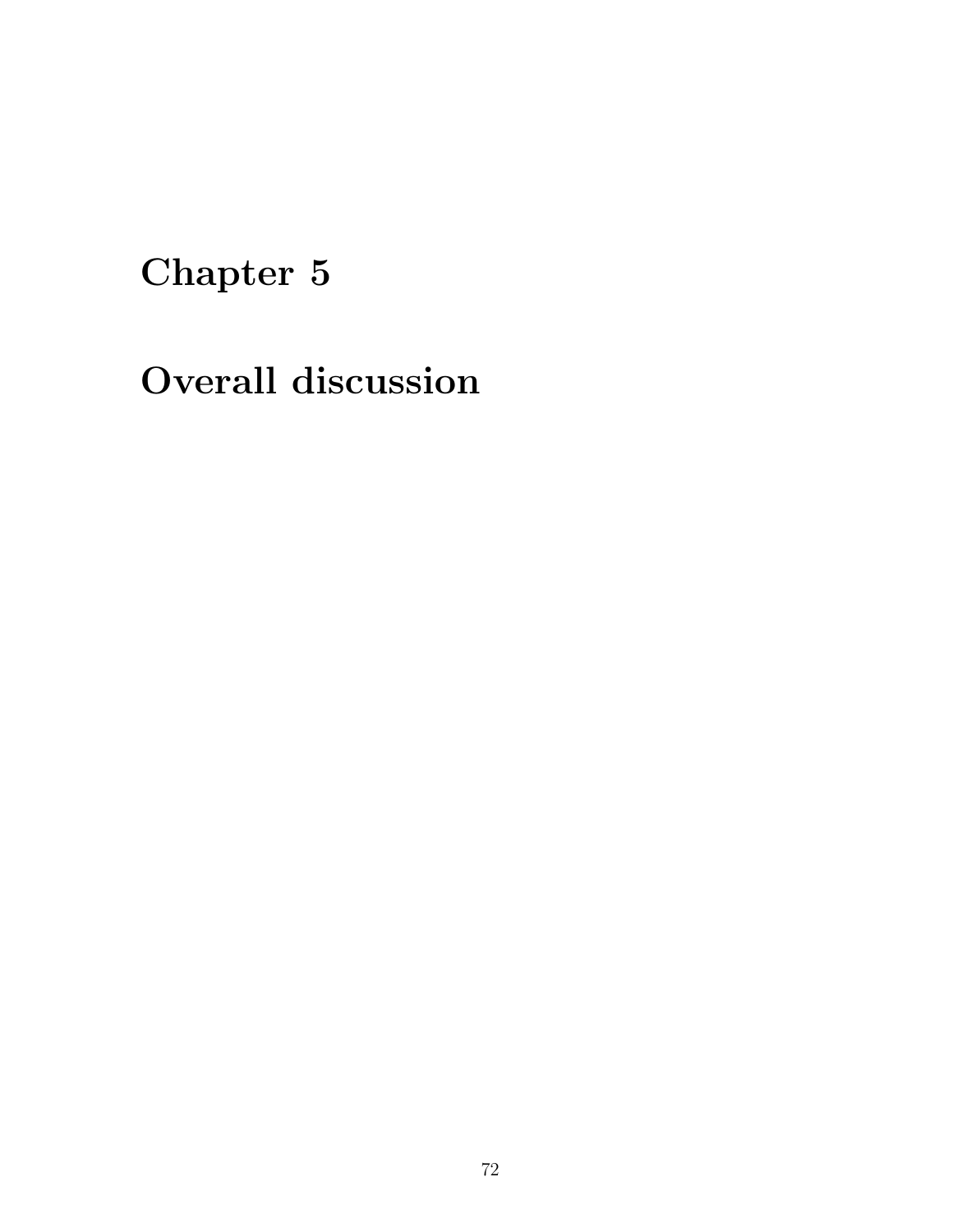In this thesis, we showed how classification models can be improved using Bayesian methods that incorporate suitable prior information. Mainly, we discussed classification models where classes have a hierarchical structure. This hierarchy reflects our prior opinion regarding the similarity of classes. Using several simulation studies and real datasets, we showed that if such information is used properly, it can result in a higher prediction accuracy.

One specific problem, namely, gene function classification, was of main interest. We used our approach to predict the cellular function of genes in the E. coli genome. Our model provided a substantially higher predictive accuracy compared to previous methods based on C5 decision trees models. We also presented a new approach for combining different sources of information for gene function classification.

Having useful prior information can help to improve the results. However, it is also important to use appropriate models. Some of the common assumptions in statistics, such as normality of distributions and linearity of dependencies, may result in a poor performance (i.e., when predicting the response value for new cases). In this thesis, we proposed a more flexible model based on Dirichlet process mixtures. Using simulation studies we showed that our model can provide better results compared to some alternative linear models and several nonlinear ones. We also discussed the application of our model for protein fold identification, which is an important step in predicting cellular function of genes, and found that our model provided better predictive accuracy compared to previous models based on Neural Networks and Support Vector Machines.

Our methods can be applied to a variety of problems, of which only few were discussed here. Another possible application is cancer prediction using microarray gene expression data. Our dpMNL model could be used to improve predictive accuracies. Cancer types can sometimes be arranged on a hierarchy starting with general types and dividing each type to its sub-groups. Our corMNL and dpCorMNL models could therefore be used for these problems. Moreover, the information from microarray analysis can be combined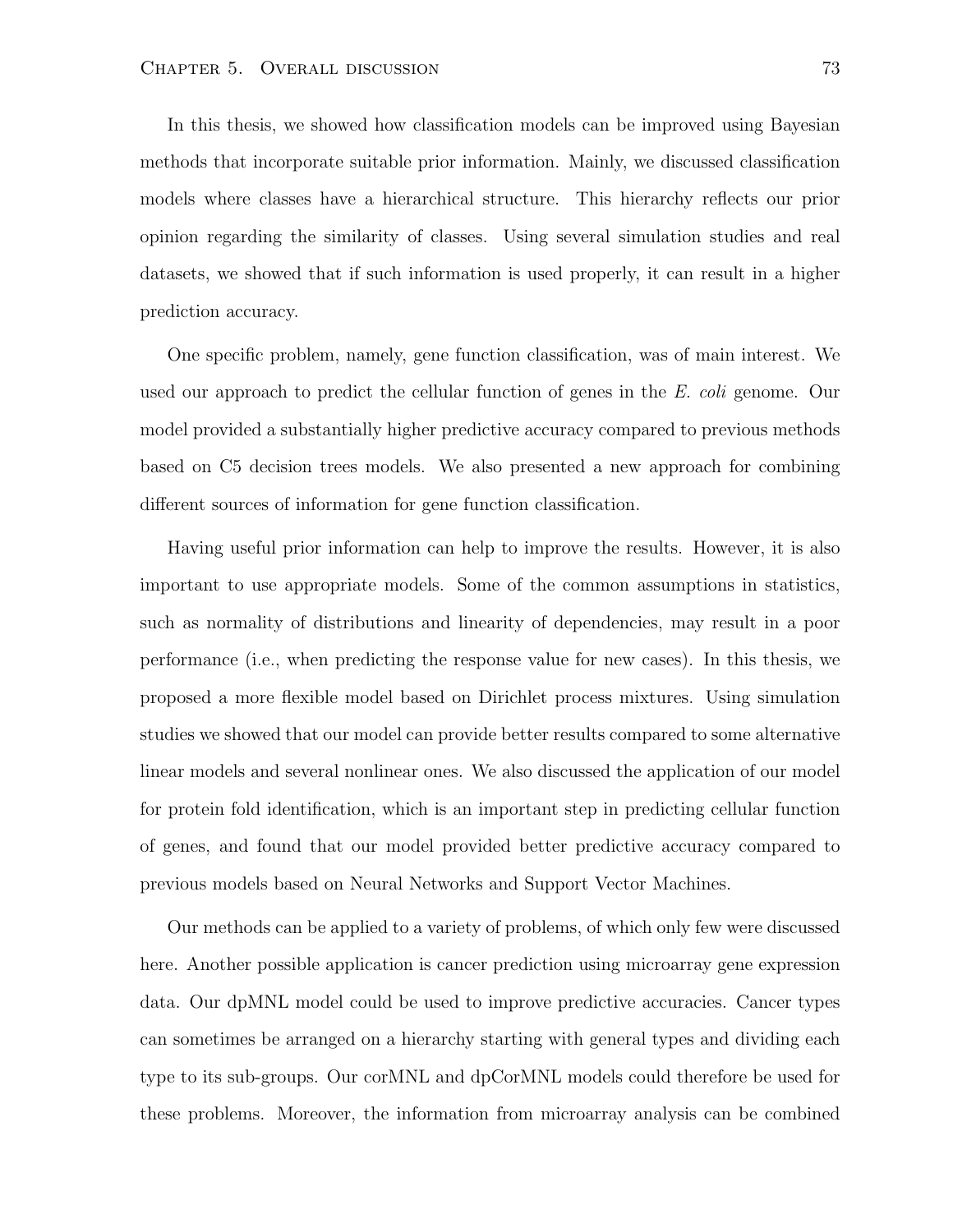with other sources of information. For such situations, our approach for combining multiple data sources could be used.

The methods discussed in this thesis can be extended in several ways. For example, we only discussed simple tree-like hierarchies. Our approach for summing parameters along the hierarchy, presented in Chapter 2, can be easily extended to more complex structures such as Directed Acyclic Graphs (DAGs). The idea of summing coefficients along a path to the class can be generalized in order to allow for multiple paths. Similarly, we can also generalize our method to multiple hierarchies. That is, we can sum coefficients along the paths (single or multiple) within different hierarchies.

The hierarchical classification model introduced in this thesis was mainly intended to improve prediction in classification models. We believe our corMNL model could also be used for inference regarding our choice of hierarchy. The posterior distribution obtained from the corMNL model might provide insight on whether the assumed hierarchy was appropriate. For example, consider the simple hierarchy presented in Figure 2.2. If the posterior distribution of  $\phi_{11}$  is tightly concentrated around zero (i.e., the associate variance hyperparameter is small), the posterior correlation between the parameters of Class 1 and Class 2 will be small, which in turn means that the similarity of these two classes assumed in prior might not exist in reality.

We extended our nonlinear model (based on Dirichlet process mixtures) to classification problems where a class hierarchy exists. Alternatively, we could modify other nonlinear models (e.g., Neural Networks, Support Vector Machines, and Gaussian process models) to relax the linearity assumption in our corMNL model. For example, consider a Gaussian process model for non-hierarchical classes. As suggested by Neal (1998), such model can be defined using J "latent values",  $z_{i1},..., z_{iJ}$ , each associated with one class. Class probabilities for this model can be defined as follows:

$$
P(y_i = j) = \exp(z_{ij}) / \sum_{j'=1}^{J} \exp(z_{ij'})
$$

To extend this model to hierarchical classes, we can use a different latent value for each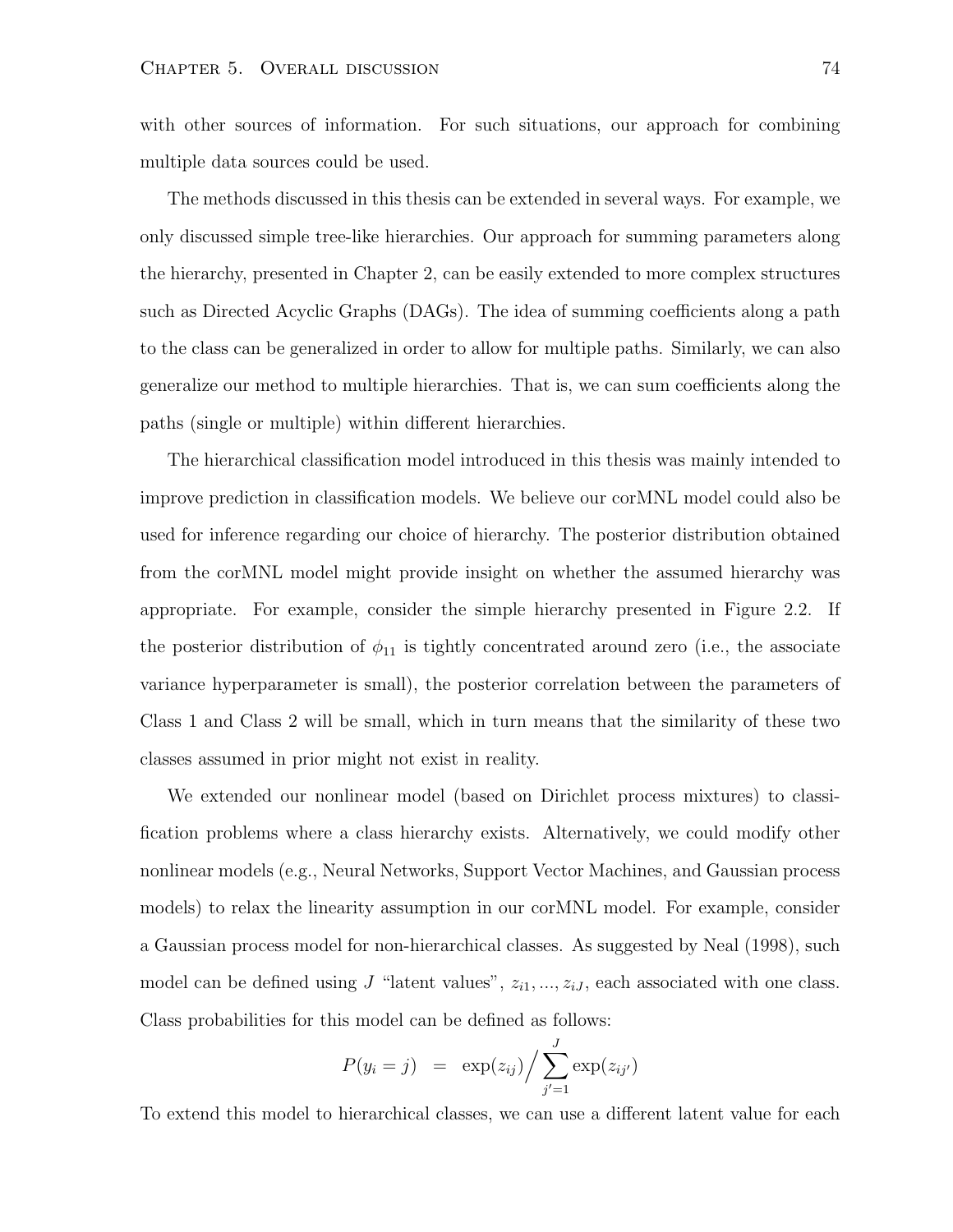branch of the hierarchy, and represent the final latent value for each class by the sum of the latent values for all the branches leading to that class.

The nonlinear method presented here provides a convenient framework for semisupervised learning, in which both labeled and unlabeled data are used in the learning process. In our approach, unlabeled data can contribute to modeling the distribution of covariates, x, while only labeled data are used to identify the dependence between  $\gamma$  and x. This is a quite useful approach for problems where the response variable is known for a limited number of cases, but a large amount of unlabeled data can be generated. For example, while me might identify a large number of genes from an organism's genome, the biological function might be known only for a small subset of those genes. Supervised learning methods use only those genes for which the function is known. Semi-supervised methods, on the other hand, use all genes. This way, the unlabeled part of the data might provide additional information, which could be useful for the classification task.

Although, we focused on classification problems with hierarchical classes, some of the proposed methods can be used beyond hierarchical classification models. For example, our approach for combining multiple datasets can be used for regression models, where the response variable is continuous. Moreover, the nonlinear model introduced in Chapter 4 can be easily extended to all generalized linear models. To do this, we need to replace MNL with a more appropriate model for the response variable. For example, if the response variable measures counts, we can use a Poisson model to capture the dependency between the response and the covariates within each component.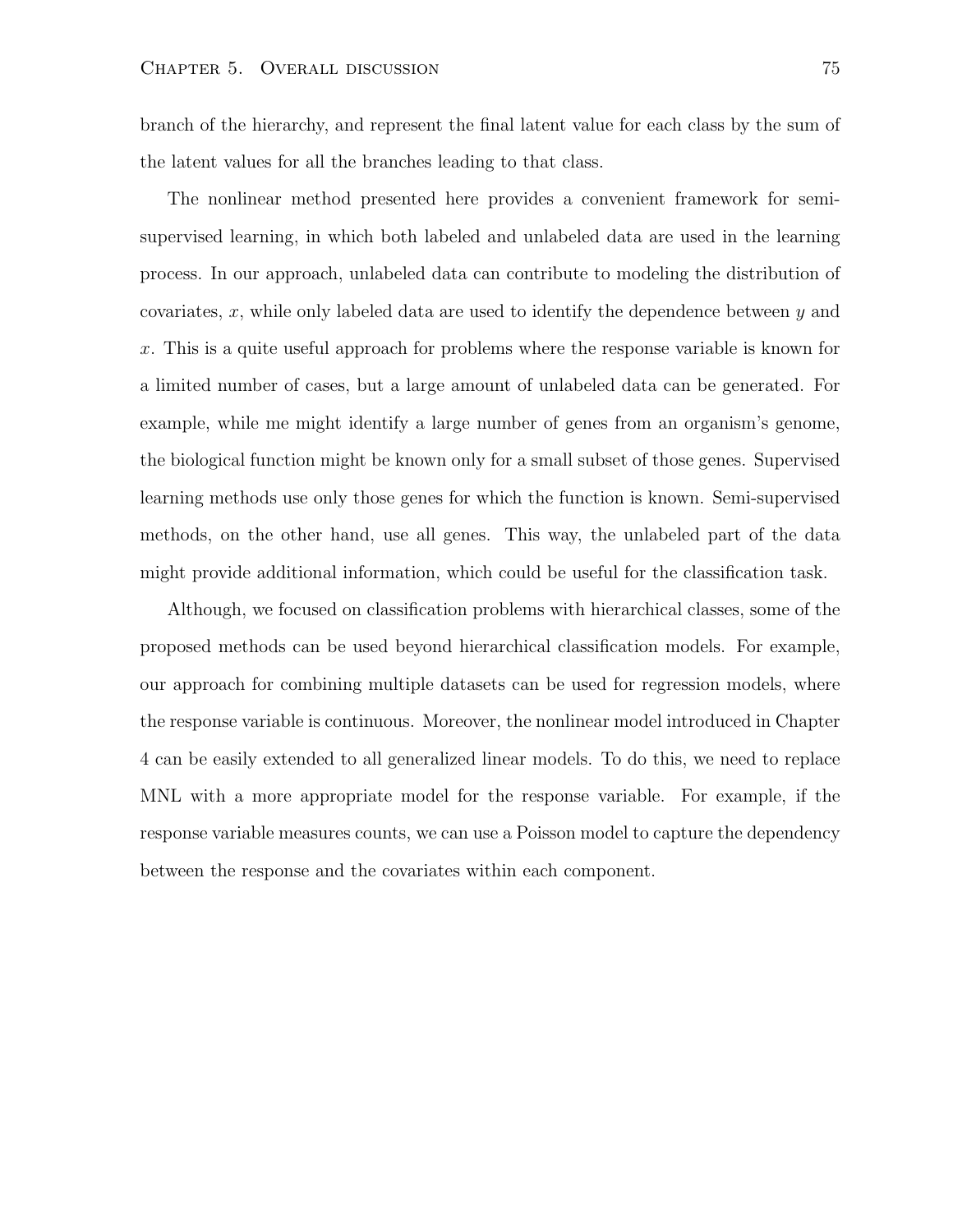## Appendix A

In Chapters 2 and 3, we discussed an alternative hierarchical classification model, referred to as treeMNL, in which the tree structure is decomposed into nested MNL models. The resulting nested models are statistically independent, conditioned on the upper levels. The likelihood can therefore be written as the product of the likelihoods for all models. Here, we discuss this model in more detail, and show how it differs from the ordinary MNL model.

Consider a three-way classification problem in which classes 1 and 2 are hard to distinguish on the basis of available information, but they both can be easily separated from class 3. We can model these classes using two nested MNL models. The first model combines class 1 and 2, and classifies cases to class  $\{1, 2\}$  or class 3. Since this is a binary split, we can use logistic regression, which is a special form MNL. The second model attempts to separate class 1 from class 2, knowing that cases belong to either 1 or 2. These two models are therefore as follows:

$$
P(y=3|x,\alpha_1,\beta_1) = \frac{\exp(\alpha_1 + x\beta_1)}{1 + \exp(\alpha_1 + x\beta_1)}
$$

$$
P(y=2|y \in \{1,2\}, x, \alpha_2, \beta_2) = \frac{\exp(\alpha_2 + x\beta_2)}{1 + \exp(\alpha_2 + x\beta_2)}
$$

From the first model, we have

$$
P(y \in \{1, 2\}|x, \alpha_1, \beta_1) = \frac{1}{1 + \exp(\alpha_1 + x\beta_1)}
$$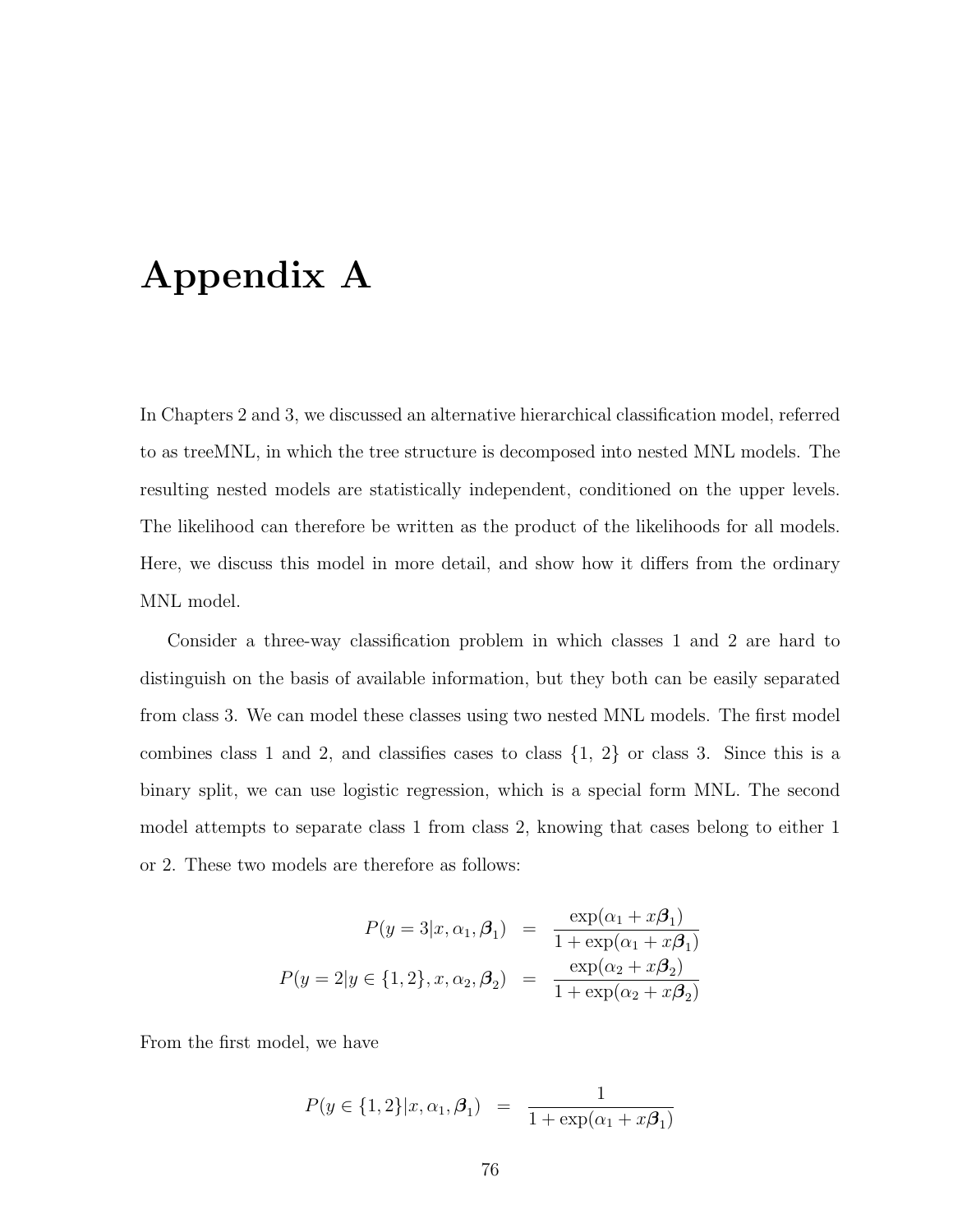Therefore, the final probabilities for class 1 and class 2 are as follows:

$$
P(y = 1|x, \alpha_1, \beta_1, \alpha_2, \beta_2) = \frac{1}{1 + \exp(\alpha_1 + x\beta_1)} \times \frac{1}{1 + \exp(\alpha_2 + x\beta_2)}
$$
  

$$
P(y = 2|x, \alpha_1, \beta_1, \alpha_2, \beta_2) = \frac{1}{1 + \exp(\alpha_1 + x\beta_1)} \times \frac{\exp(\alpha_2 + x\beta_2)}{1 + \exp(\alpha_2 + x\beta_2)}
$$

In the ordinary MNL model, the boundary lines between classes are linear. Figure A.1 shows these boundaries for a simulated sample. In the treeMNL model above, the boundary line between class 1 and class 2 is also linear, and is defined by  $\alpha_2 + x\beta_2 = 0$ . However, the boundary lines that separate class 3 from class 1 and class 2 will not be linear in general. These lines are defined according to the following equations:

$$
d_{13} : \alpha_1 + x\beta_1 + \log\{1 + \exp(\alpha_2 + x\beta_2)\} = 0
$$
  

$$
d_{23} : (\alpha_1 - \alpha_2) + x(\beta_1 - \beta_2) + \log\{1 + \exp(\alpha_2 + x\beta_2)\} = 0
$$

where  $d_{13}$  represents the boundary line between class 1 and class 3, and  $d_{23}$  represents the boundary line between class 2 and class 3. Figure A.2 shows these boundaries for the the same simulated data as in Figure A.1.

Note that the difference between the corMNL model introduced in this thesis and the ordinary MNL is only in their priors. That is, the corMNL model has the same form as the the MNL model. Therefore, similar to the ordinary MNL model, the decision boundaries for the corMNL model are linear.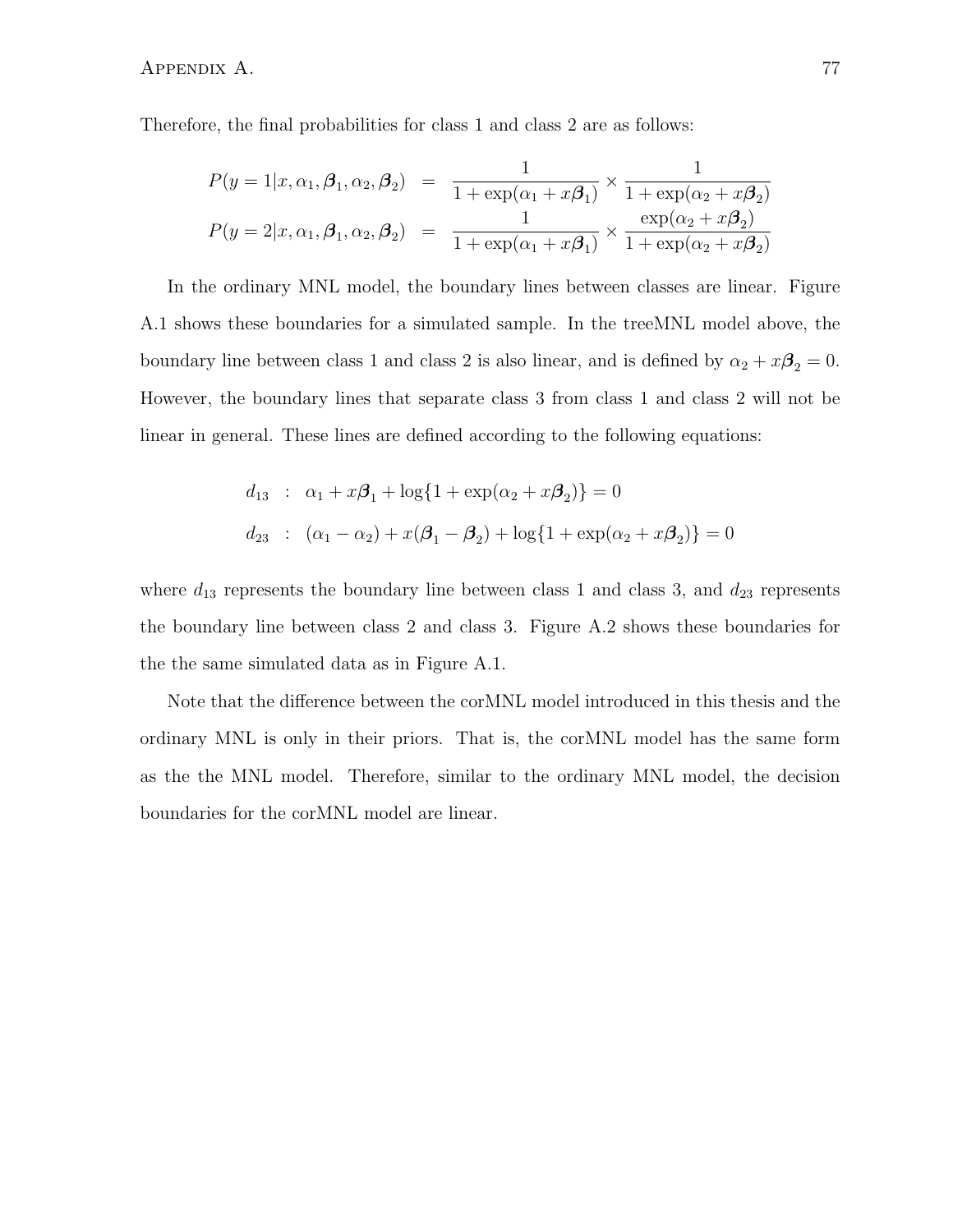

Figure A.1: The boundary lines obtained by the MNL model for a simulated three-way classification problem. As we can see, class 1 and class 2 are relatively more difficult to distinguish.



Figure A.2: The boundary lines obtained by the treeMNL model for a simulated threeway classification problem. The boundaries are not linear between classes 1 and 3, and between classes 2 and 3.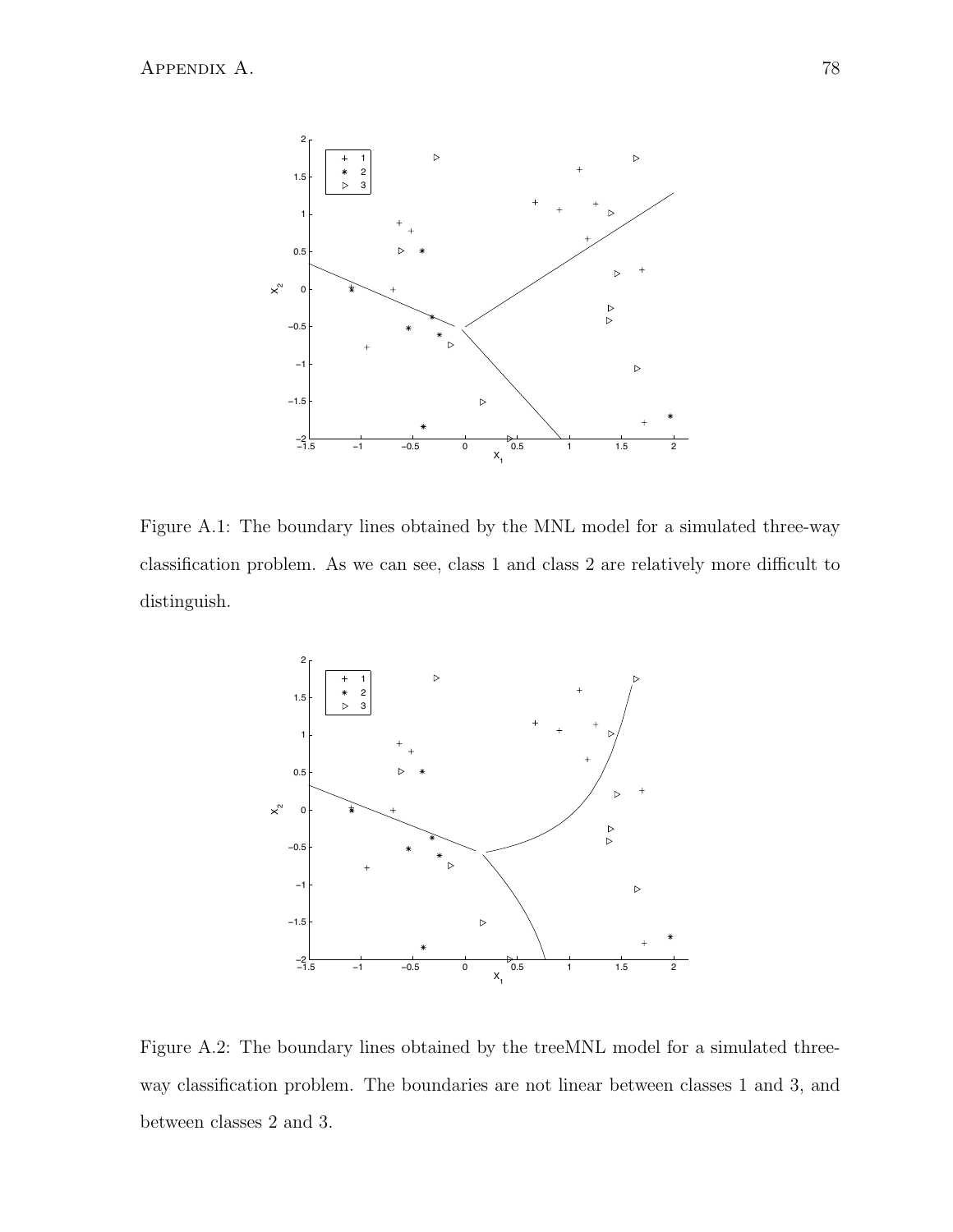## Appendix B

Throughout this thesis, we used a variety of computational techniques in order to obtain posterior distributions. For simple distributions, where a conjugate prior is available, posterior distributions have a closed form, and can be used directly for inference. However, for more complex problems, such as those discussed in this paper, it may not be possible to obtain a closed form for posterior distribuitons. A general approach for such problems is to use a Markov chain to obtain samples which come (approximately) from the posterior distribution,  $\pi$ , and use the *Monte Carlo* method for estimation. The Markov chain must have  $\pi$  as its invariant distribution, and must converge (asymptotically) to  $\pi$ . To ensure convergence, the chain needs to be ergodic and converge quickly. This requires the use of appropriate transition probabilities (or densities),  $T(\theta'|\theta)$  (i.e., from  $\theta$  to  $\theta'$ ), for the Markov chain. Here, we describe several Markov chain Monte Carlo (MCMC) algorithms that are used in this thesis, and explain our strategies for choosing appropriate transition probabilities.

### B.1 The Gibbs sampler

Although it might not be possible to use a conjugate prior for a multidimensional posterior distribution, it is sometimes possible to assume a conjugate prior for a subset of parameters conditional on the remaining parameters. The Gibbs sampler (Geman and Geman, 1984) is a very useful technique for such problems. We first need to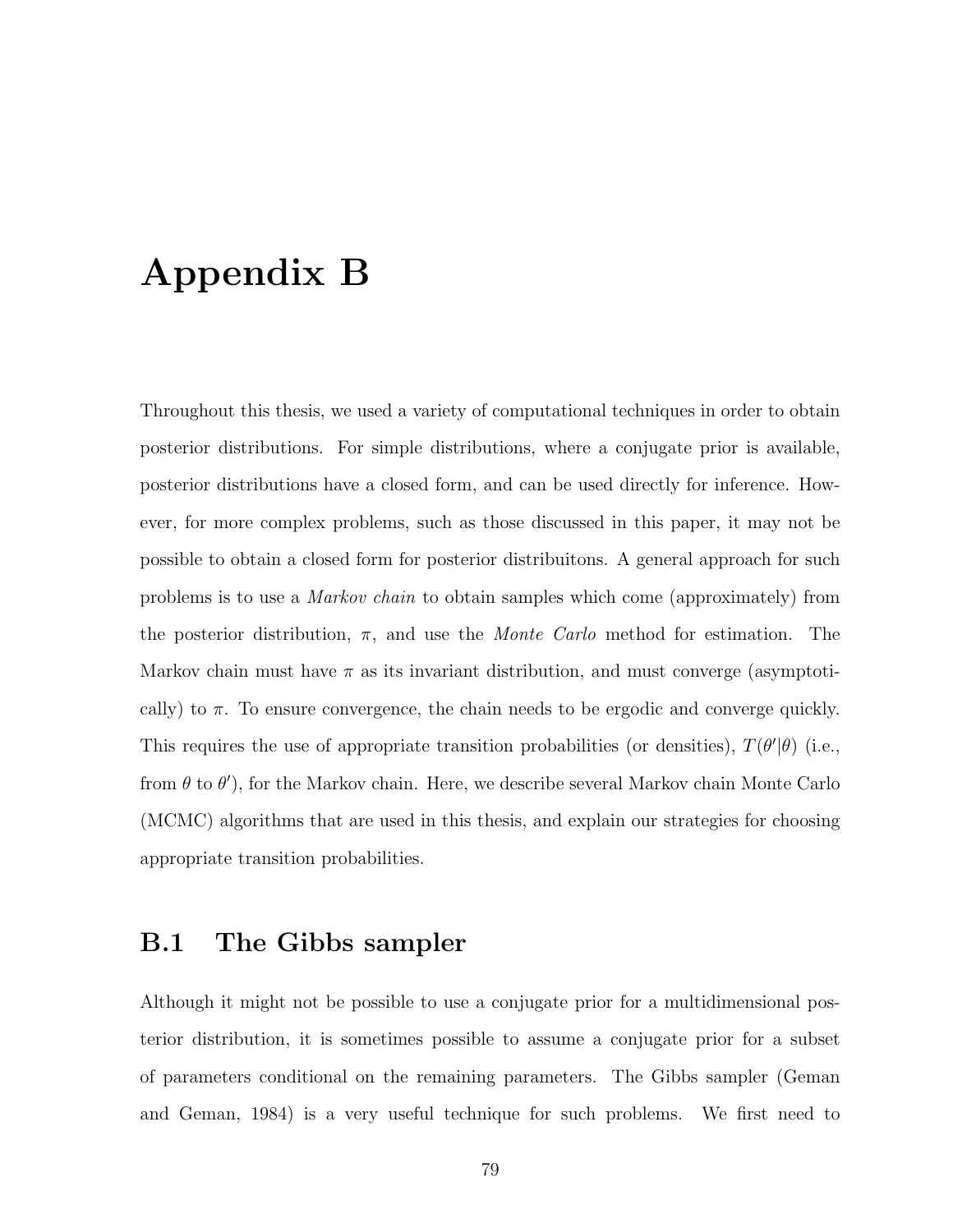divide the parameter vector,  $\theta$ , into smaller components,  $\theta = (\theta_1, ..., \theta_d)$ . At each iteration, s, the Gibbs sampler cycles through these components, and samples from  $\pi(\theta_j|y, \theta_1^s, ..., \theta_{j-1}^s, \theta_{j+1}^{s-1}, ..., \theta_d^{s-1}),$  the conditional distribution of  $\theta_j$  given the current value of  $\theta_k$  for  $k \neq j$  (where  $j = 1, ..., d$ ). Here, y is the observed data.

We use normal priors for the regression parameters in all models discussed in this thesis. The variances of these normals are regarded as hyperparameters. In Chapter 2, we assumed inverse-Gamma distributions as the prior for these hyperparameters. Inverse-Gamma in this case is a conjugate prior (conditional on other parameters), so the conditional posterior distribution has itself an inverse-Gamma distribution. For example, if  $\beta_i \sim N(0, \sigma^2)$ , where  $i = 1, ..., n$ , and  $\sigma^{-2} \sim Gamma(a, b)$ , we have

$$
\sigma^{-2}|a, b, \beta_1, ..., \beta_n \sim Gamma(a_n, b_n)
$$

$$
a_n = a + \frac{n}{2}
$$

$$
b_n = \frac{1}{1/b + \sum_{i=1}^n \beta_i^2/2}
$$

Note that throughout this thesis we use the parameterization of the Gamma distribution in which Gamma $(a, b)$  has density  $f(x|a, b) = [b^a \Gamma(a)]^{-1} x^{a-1} e^{-x/b}$ , for which the mean is ab and the standard deviation is  $a^{1/2}b$ 

### B.2 The Metropolis algorithm

The Metropolis algorithm (Metropolis et al., 1953) provides a general method for Markov chain sampling. In this approach, given the current state of the chain,  $\theta$ , a new candidate,  $\theta^*$ , is proposed according to some probabilities  $S(\theta^*|\theta)$  such that the symmetry condition  $S(\theta|\theta^*) = S(\theta^*|\theta)$  is satisfied. We accept this new candidate as the next state (i.e.,  $\theta' = \theta^*$  with probability

$$
\min\left[1,\pi(\theta^*)/\pi(\theta)\right]
$$

If we do not accept  $\theta^*$ , we set  $\theta' = \theta$ .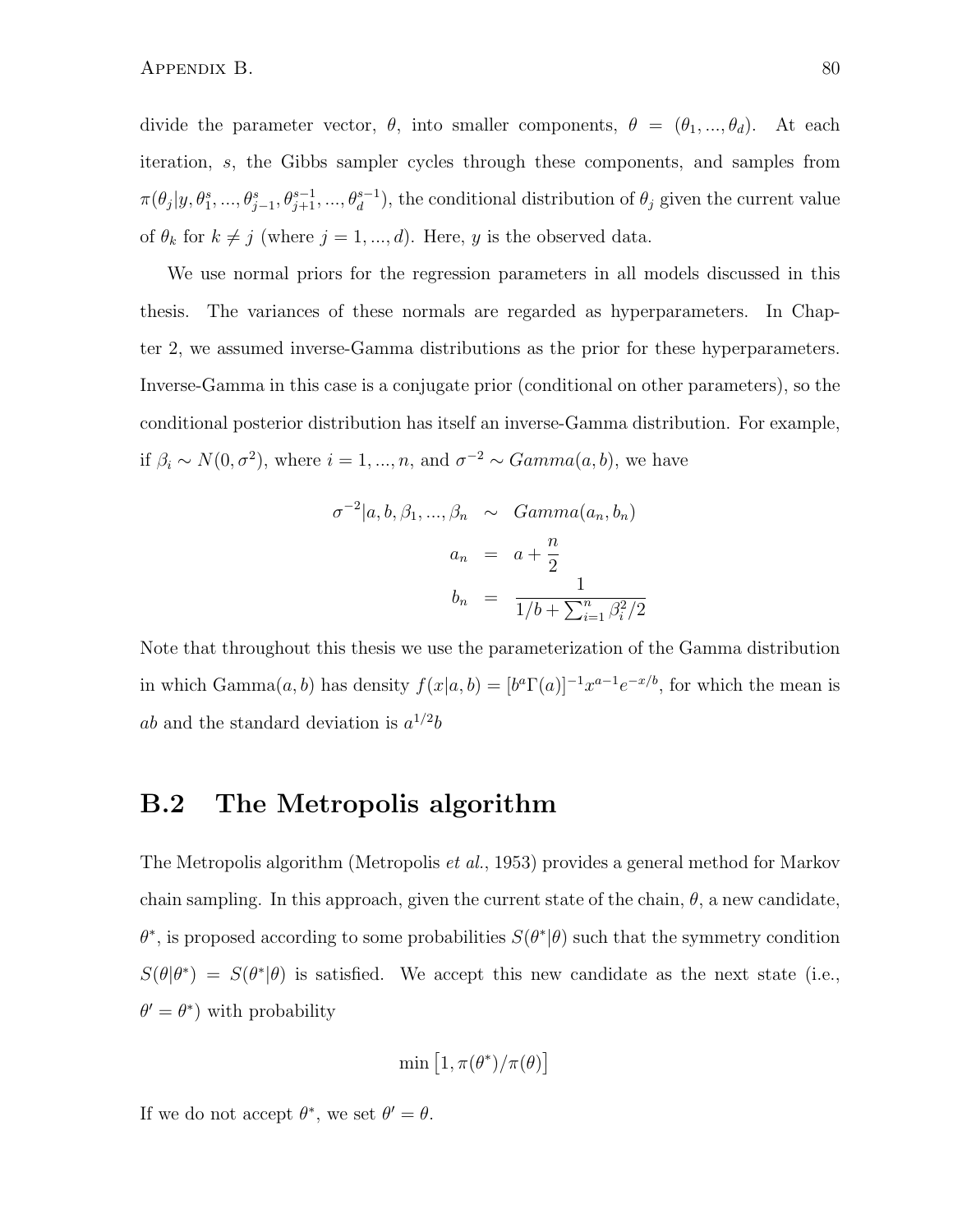A useful generalization of this approach, known as the Metropolis-Hastings (MH) algorithm (Hastings, 1970), relaxes the symmetry requirement for the transitions. The acceptance probability is instead as follows:

$$
\min\big[1,\frac{\pi(\theta^*)/S(\theta^*|\theta)}{\pi(\theta)/S(\theta|\theta^*)}\big]
$$

A common transition probability is  $N(\theta, \delta^2)$ .  $\delta$  is selected such that a good convergence rate is achieved. Large values for  $\delta$  may result in low probabilities of acceptance, whereas small values can slow down the convergence rate. Neal (1993) has a thorough discussion on how to improve the convergence rate of Metropolis methods. In this thesis, we use one specific variation of the MH algorithm based on the Hamiltonian dynamics, which avoids the random walk behavior with simple  $N(\theta, \delta^2)$  proposals. To use this method, we need to evaluate the gradient of the target posterior distribution with respect to parameters of interest. The new proposal is obtained by taking a series of steps in directions indicated by the gradient. This way, the Markov chain finds states with higher probability more rapidly.

In physics, the Hamiltonian,  $H$ , represents the overall energy of a physical system as the sum of potential and kinetic energy. Similarly, we define the Hamiltonian for a parameter  $\theta$  as follows:

$$
H(\theta, p) = E(\theta) + K(p)
$$

where  $E(\theta)$  is the negative log-probability (or differs from it up to a constant), and  $K(p)$  is the kinetic energy, which is a function of a momentum variable  $p$ . The momentum variable is independent of  $\theta$  with standard normal distribution, and is included to augment the state space  $\theta$ . Note that  $\theta$  and  $p$  can be vectors in general.

The algorithm involves two main steps. First, an initial momentum is drawn randomly from the standard normal distribution. Second, the state of the Markov chain, θ, is changed according to this momentum (i.e.,  $\Delta \theta = \epsilon p$ , where  $\epsilon$  is a small "stepsize" parameter), and the gradient of  $E(x)$  determines how the momentum p will change (i.e.,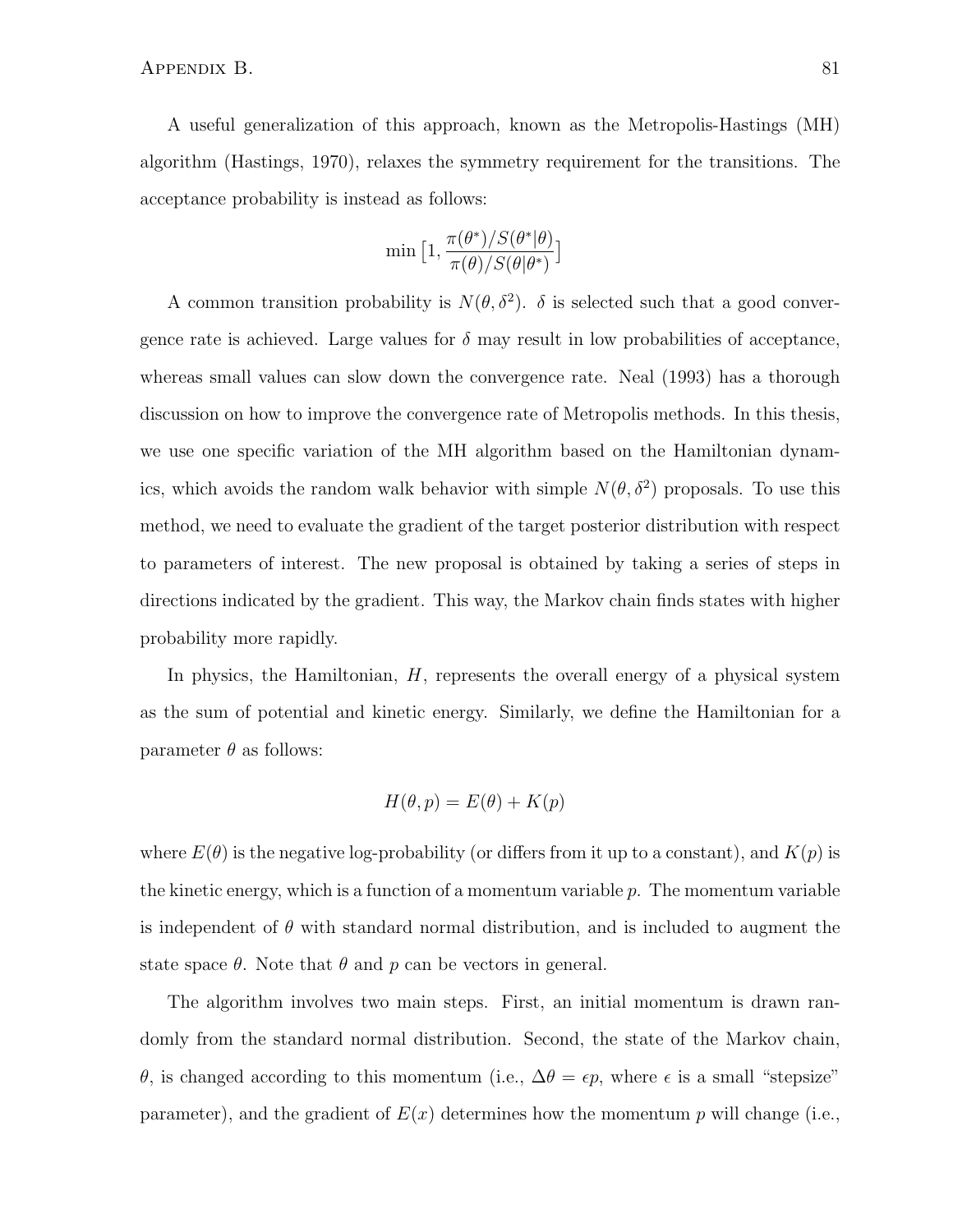$\Delta p = \epsilon \frac{-\partial E(\theta)}{\partial \theta}$ . The algorithm alternates between these two steps for a predefined number of iterations until it reaches a new state,  $(\theta^*, p^*)$ . This state is accepted or rejected according to the Metropolis acceptance probability. We discard the momentum variables at the end of each iteration, and keep only the new states for  $\theta$ . For a more detail description of this approach see Neal (1993) or MacKay (2003).

We used Hamiltonian dynamics for sampling from the posterior distribution of regression coefficients in all Bayesian models discussed in this thesis. The gradient of the posterior distribution with respect to regression parameters can be easily obtained. We used a sufficiently large numbers of steps to propose new states that are far from the current state. However, it is essential to use an appropriate step size so that such proposed states are accepted with high probability, but also do not take too much time to compute. Although the step size can be the same for all parameters. high efficiency can be obtained if the step size is considered a function of the current variance for each coefficient (Neal, 1993). For example, if  $\beta_j \sim N(0, \sigma_j^2)$ , and  $\left[\sigma_j^{(s)}\right]$  $\binom{s}{j}^2$  is the current value of the variance for the  $j<sup>th</sup>$  coefficient at iteration s, we set:

$$
\epsilon_j = \frac{\epsilon_0}{\sqrt{1/\left[\sigma_j^{(s)}\right]^2 + n/4}}
$$

Here,  $\epsilon_0$  is a small positive number which remains constant for all coefficients. To find an appropriate value for this parameter, we perform several preliminary runs with different values for  $\epsilon_0$ , and choose the value that provides around 90% acceptance rate.

### B.3 Slice sampling

Slice sampling, introduced by Neal (2003), is another approach to improve the efficiency of the Metropolis algorithms. This method is based on the idea in order to sample from a distribution, we can sample uniformly from the region under the corresponding density function,  $f(\theta)$ . For this purpose, Neal (2003) suggested to alternate between two steps. Given the current state of the Markov chain,  $\theta$ , we uniformly sample a new point, z, from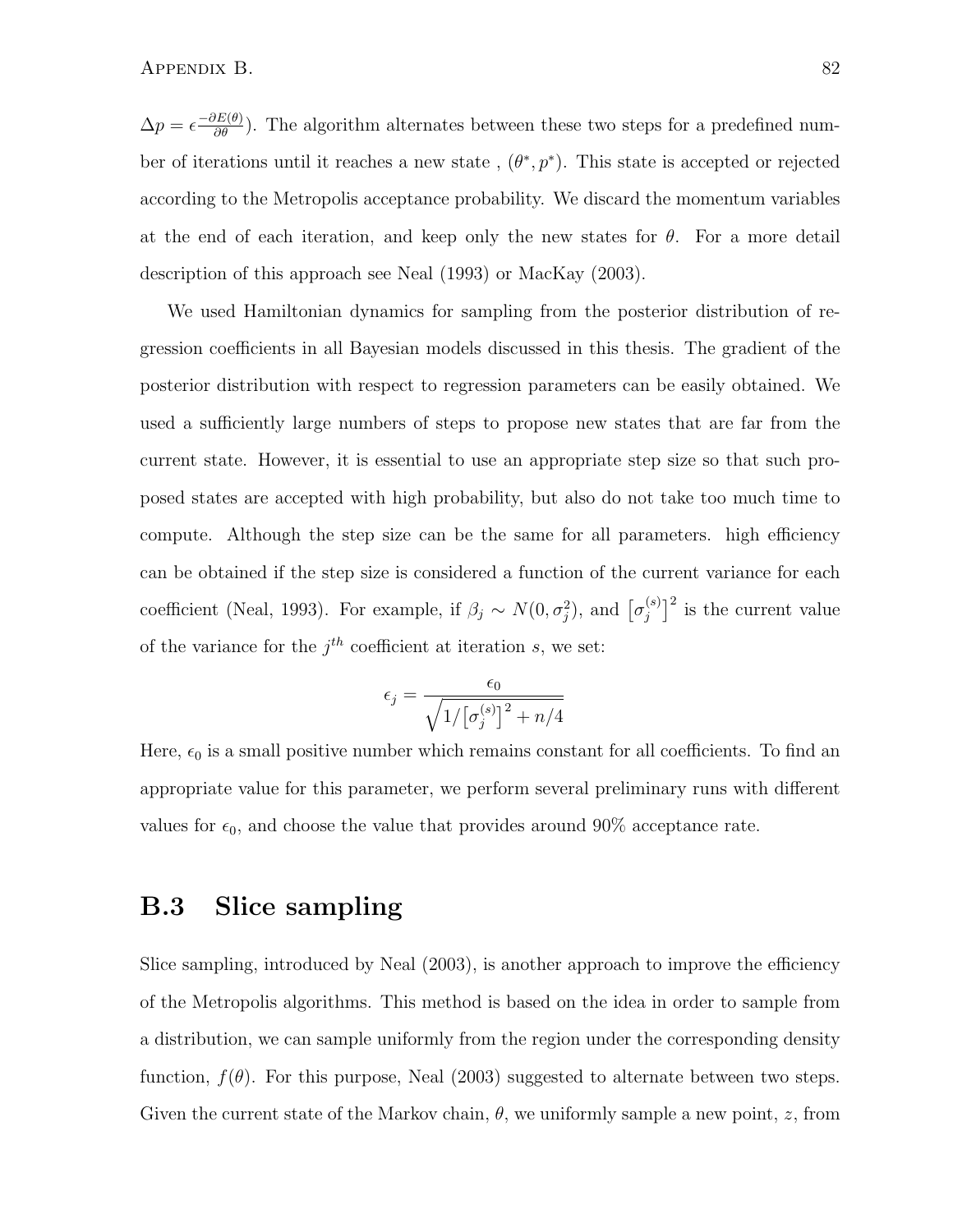the interval  $(0, f(\theta))$ . Next, given the current value of z, we uniformly sample from the region  $S = \{ \theta : z < f(\theta) \}$ , which is referred to as the "slice" defined by z. Since sampling an independent point uniformly from  $S$  might be difficult, we can substitute this step by any update that leaves the uniform distribution over S invariant. Neal (2003) proposed several methods to perform this task. Here, we use the "stepping-out" procedure for finding an interval around the current point, and use the "shrinkage" procedure for sampling from the interval obtained. For a detail description of these methods see Neal (2003).

In this thesis, we used the slice sampling method for the simulation studies in Chapter 2, since the number of parameters was small. We also used slice sampling to obtain samples from the posterior distribution of hyperparameters, when non-conjugate priors (e.g., log-Normal distribution for variances of regression parameters) were used. To use slice sampling efficiently, we need to choose an appropriate step size,  $w$ , in the steppingout procedure, and the maximum number of steps,  $m$ . The size of a slice is limited to mw. However, unlike the Metroloplis method, the choice of step size is not very critical to the rate of progress, since in slice sampling the step size is self-tuning MacKay (2003). We chose w and m such that the amount of time the algorithm spends on stepping out and shrinkage to the right interval size is small.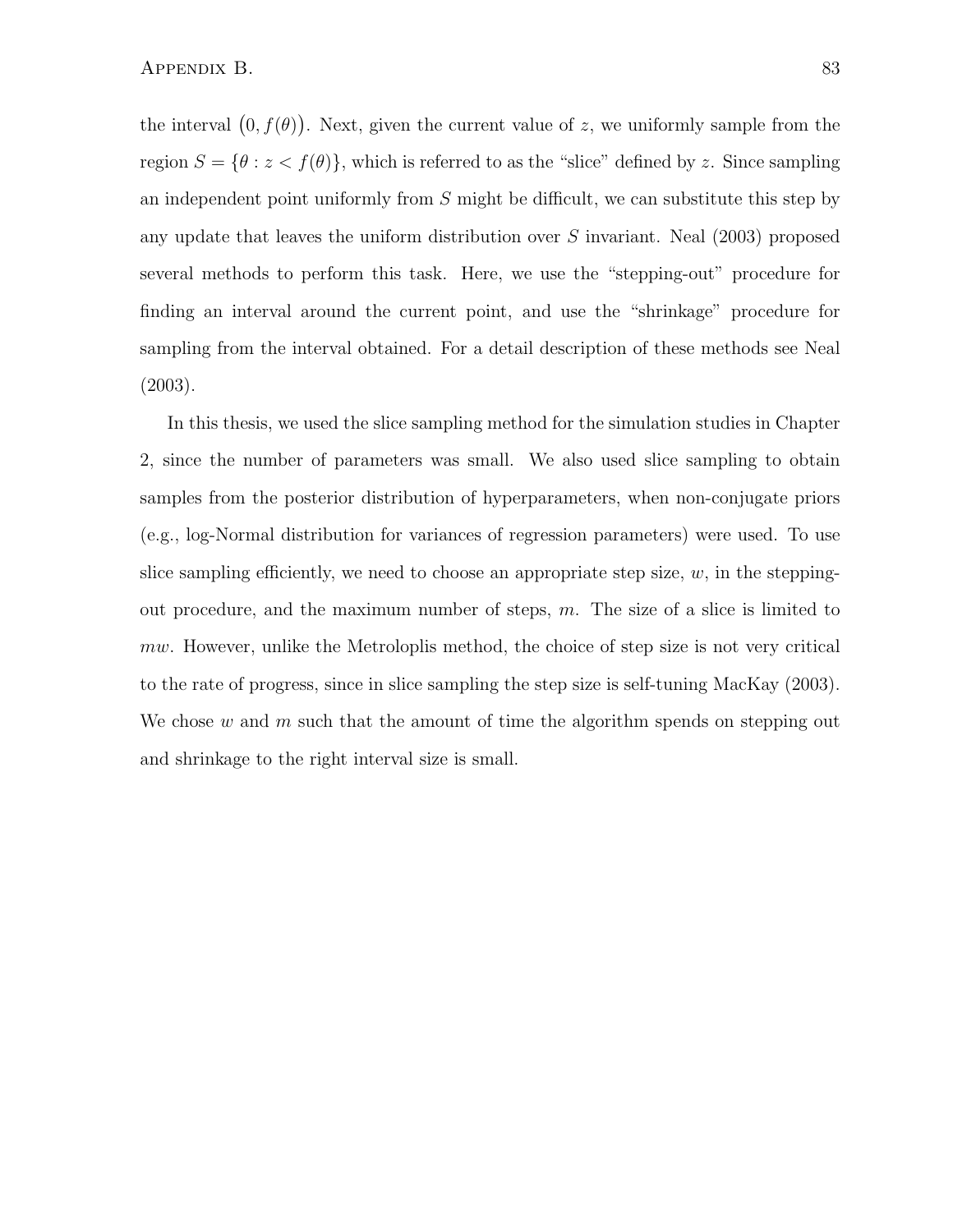## Appendix C

In this appendix, we compare the gene annotation results based on our corMNL model and the results from direct biological experiments for a subset of ORFs. This subset was selected by King et al. (2001). For each ORF, we provide its Blattner number, predicted hierarchical class (based on the older hierarchy of E. coli), and the corresponding class labels in the first line. The subsequent lines show the recent annotation of each ORF based on direct experiment. Here,  $SE =$  "Some Evidence" and  $NE =$  "No Evidence".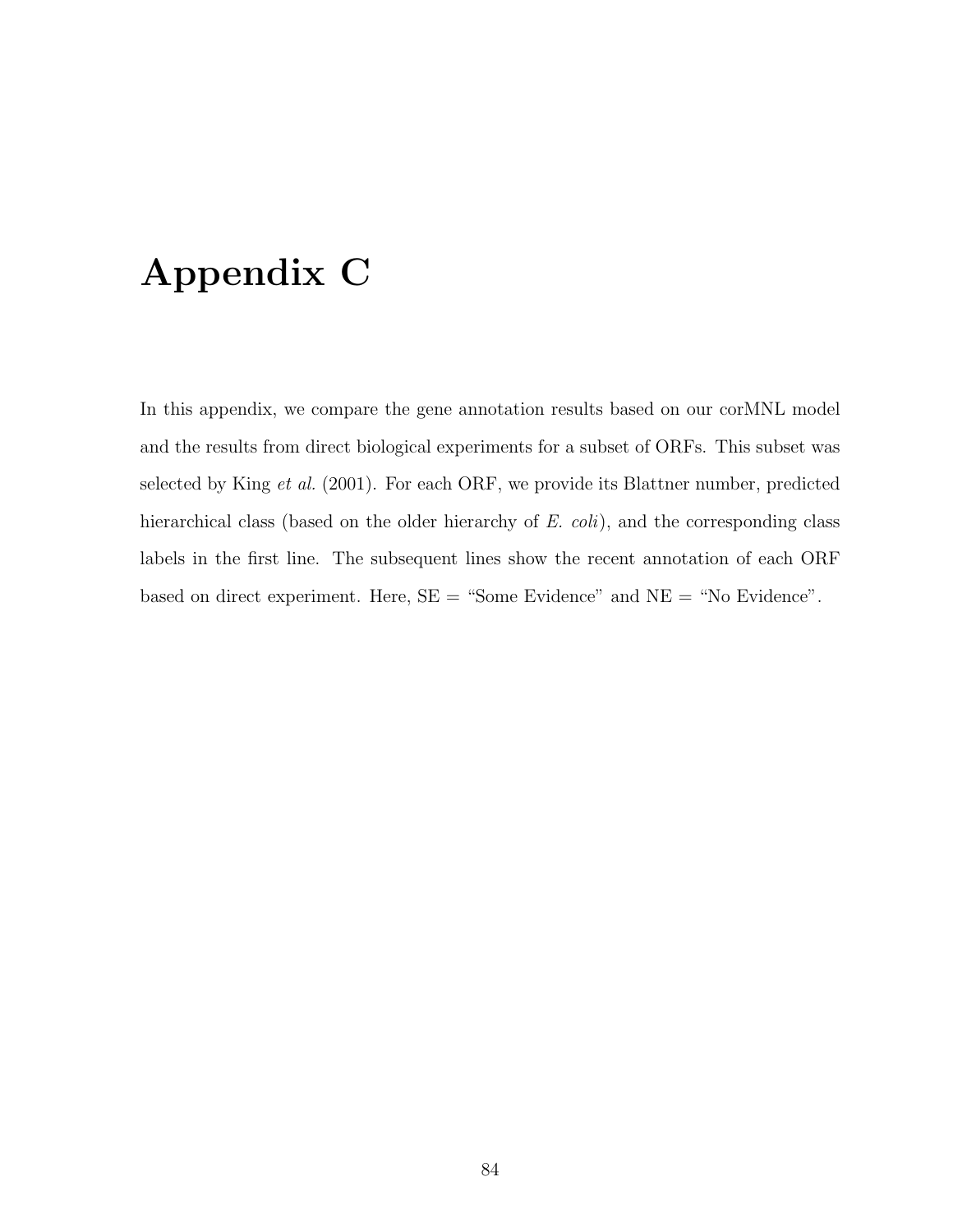| Evidence | bNumber      | Class                       | Class description                                                                                |
|----------|--------------|-----------------------------|--------------------------------------------------------------------------------------------------|
| SE       | <b>b0805</b> | 4.1.3                       | Structural elements $\ge$ Cell envelop $\ge$ Outer membrane constituents                         |
|          |              | Cell structure $>$ Membrane |                                                                                                  |
|          |              |                             | Location of gene products $>$ Outer membrane                                                     |
| SЕ       | b1519        | 3.2.8                       | Metabolism of small molecules $>$ Biosynthesis of cofactors $>$ Menaquinone, ubiquinone          |
|          |              |                             | Metabolism $\geq$ Central intermediary metabolism $\geq$ Unassigned reversible reactions         |
| SE       | <b>b1533</b> | 1.5.2                       | Cell processes $\geq$ Transport/binding proteins $\geq$ ABC superfamily (membrane)               |
|          |              |                             | Transport $\geq$ Electrochemical potential driven transporters $\geq$ Porters $\geq$ MFS         |
|          |              |                             | Cell structure $>$ Membrane                                                                      |
| SE       | b1981        | 1.5.21                      | Cell processes $\geq$ Transport/binding proteins $\geq$ MFS                                      |
|          |              |                             | Transport $\geq$ Electrochemical potential driven transporters $\geq$ Porters $\geq$ MFS         |
| SE       | <b>b2210</b> | 3.4.3                       | Metabolism of small molecules $\geq$ Degradation of small molecules $\geq$ Carbon compounds      |
|          |              |                             | $Metabolism > Energy metabolism (carbon) > Tricarboxylic acid cycle$                             |
| SE       | <b>b3839</b> | 1.5.2                       | Cell processes $\geq$ Transport/binding proteins $\geq$ ABC superfamily (membrane)               |
|          |              |                             | $Transport > Cell Substrate transported > Protein$                                               |
|          |              |                             | Cell structure $>$ Membrane                                                                      |
| SE       | b1822        | 2.2.1                       | Macromolecule metabolism $\geq$ Macromolecule synthesis, modification $\geq$ Amino acyl tRNA syn |
|          |              |                             | Information transfer $\geq$ RNA related $\geq$ Modification                                      |
| SE       | <b>b3223</b> | 3.4.3                       | Metabolism of small molecules $>$ Degradation of small molecules $>$ Carbon compounds            |
|          |              |                             | Metabolism $\geq$ Central intermediary metabolism $\geq$ Amino sugar conversions                 |
| SE       | <b>b3337</b> | 3.5.2                       | Metabolism of small molecules $\geq$ Energy metabolism, carbon $\geq$ Anaerobic respiration      |
|          |              |                             | Cell processes $>$ Adaptation to stress $>$ Fe aquisition                                        |
| SЕ       | <b>b3569</b> | 3.4.3                       | Metabolism of small molecules $>$ Degradation of small molecules $>$ Carbon compounds            |
|          |              |                             | $Metabolism > Carbon compound utilization > Carbonbydrate degradation$                           |
| SE       | <b>b3955</b> | 4.1.3                       | Structural elements $\ge$ Cell envelop $\ge$ Outer membrane constituents                         |
|          |              |                             | Cell structure $>$ Membrane                                                                      |
| SE       | <b>b3222</b> | 3.4.3                       | Metabolism of small molecules $\geq$ Degradation of small molecules $\geq$ Carbon compounds      |
|          |              |                             | $Metabolism > Central$ intermediary metabolism $\geq$ Amino sugar conversions                    |
| SЕ       | <b>b0570</b> | 6.1.1                       | $Global functions > Global regulatory functions$                                                 |
|          |              |                             | $Regularion > Type of regulation > Transcriptional level$                                        |
| SE       | b0619        | 6.1.1                       | $Global$ functions $\gt$ $Global$ regulatory functions                                           |
|          |              |                             | $Regularion > Type of regulation > Transcriptional level$                                        |
| SE       | b2219        | 6.1.1                       | $Global$ functions $\gt$ $Global$ regulatory functions                                           |
|          |              |                             | $Regularion > Type of regulation > Transcriptional level$                                        |
| SE       | <b>b0505</b> | 3.3.15                      | Metabolism of small molecules $>$ Central metabolism $>$ Conversions of intermed. met-m          |
|          |              |                             | $Metabolism > Central$ intermediary metabolism $>$ Allantoin assimilation                        |
| SE       | <b>b0508</b> | 3.4.3                       | Metabolism of small molecules $\geq$ Degradation of small molecules $\geq$ Carbon compounds      |
|          |              |                             | $Metabolism > Central$ intermediary metabolism                                                   |
| SЕ       | b0662        | 3.5.2                       | Metabolism of small molecules $>$ Energy metabolism, carbon $>$ Anaerobic respiration            |
|          |              |                             | $Metabolism > Energy metabolism (carbon) > Aerobic respiration$                                  |
| SE       | <b>b0789</b> | 2.2.7                       | $\text{Macromolecule}$ metabolism $\text{> Macromolecule}$ synthesis $\text{> Phospholipids}$    |
|          |              |                             | $Metabolism > Macromolecule (cellular constituent) biosynthesis > Phospholipid$                  |
| SЕ       | b2924        | 4.1.2                       | Structural elements $\ge$ Cell envelop $\geq$ Murein sacculus, peptidoglycan                     |
|          |              |                             | Cell structure $>$ Membrane                                                                      |
| SE       | <b>b2052</b> | 3.3.18                      | Metabolism of small molecules $\geq$ Central metabolism $\geq$ Sugar-nucleotide biosynthesis     |
|          |              |                             | $Metabolism > Macromolecule biosynthesis > Colanic acid (M antigen)$                             |
| SE       | <b>b2889</b> | 2.2.3                       | Macromolecule metabolism $\geq$ Macromolecule synthesis $\geq$ DNA - replication, repair         |

 $\operatorname{Metabolism}$   $>$  Building block biosynthesis  $>$  Cofactor, small molecule carrier biosynthesis

Table C.1: Comparison of direct functional annotation of several ORFs (whose function was unknown in 2001) with predicted functions using our corMNL model. In this table, we only present genes for which there is a close match between our predictions and the results from direct biological experiments.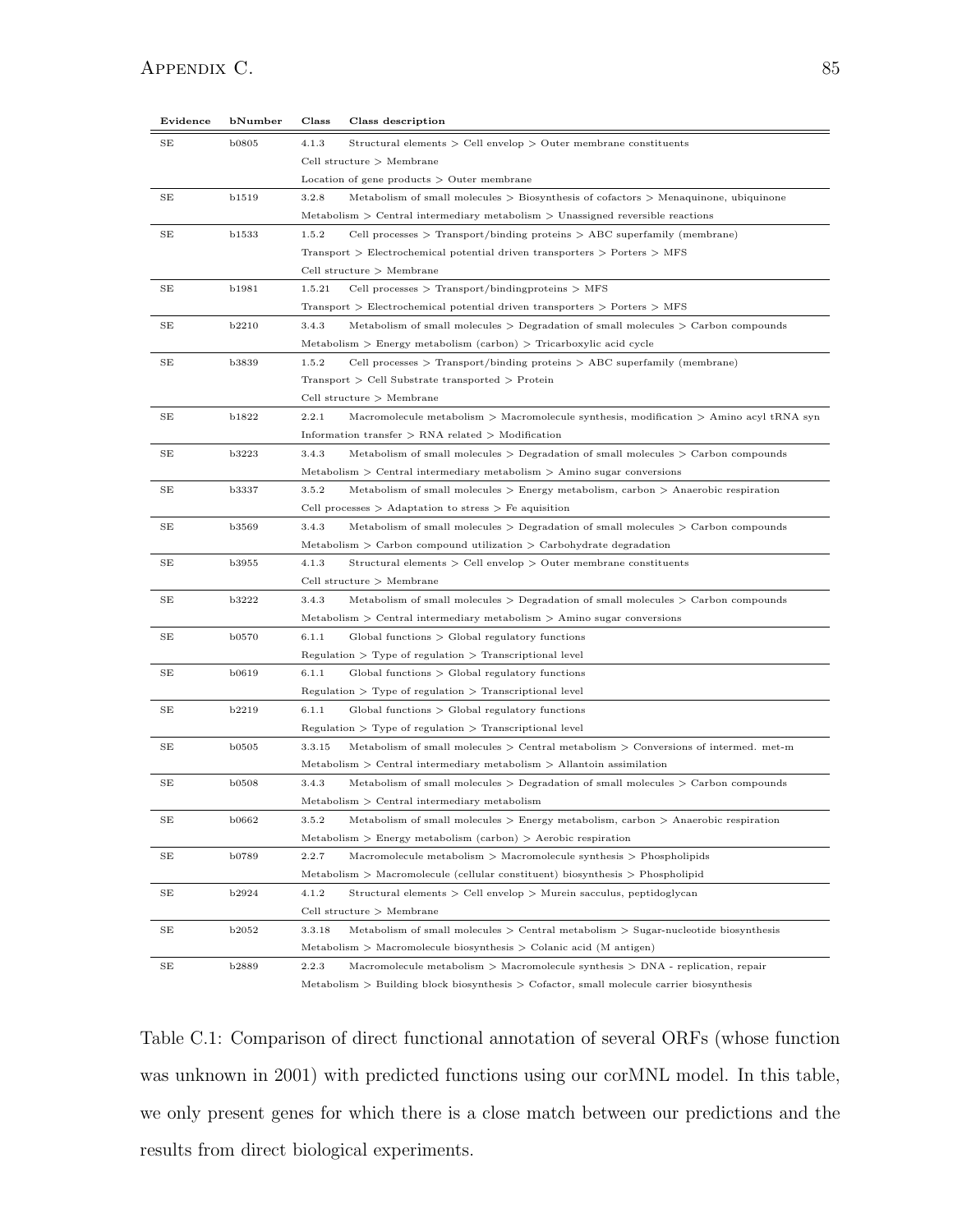| Evidence | bNumber      | Class                                                                 | Class description                                                                              |
|----------|--------------|-----------------------------------------------------------------------|------------------------------------------------------------------------------------------------|
| NE       | b2392        | 3.5.2                                                                 | Metabolism of small molecules $\geq$ Energy metabolism, carbon $\geq$ Anaerobic respiration    |
|          |              |                                                                       | Transport $>$ Substrate transported $>$ Mn+/H                                                  |
| NΕ       | <b>b0103</b> | 1.5.1                                                                 | Cell processes $\geq$ Transport/binding proteins $\geq$ ABC superfamily (atp-bind)             |
|          |              |                                                                       | Metabolism $>$ Building block biosynthesis $>$ Small molecule carrier $>$ Coenzyme A           |
| NE       | <b>b2530</b> | 3.3.15                                                                | Metabolism of small molecules $>$ Central metabolism $>$ Conversions of intermed. met-m        |
|          |              |                                                                       | Information transfer $\geq$ Protein related $\geq$ Posttranslational modification              |
| NΕ       | b0162        | 3.5.2                                                                 | Metabolism of small molecules $\geq$ Energy metabolism, carbon $\geq$ Anaerobic respiration    |
|          |              |                                                                       | $Regularion > Genetic unit regulated > Regular$                                                |
| NΕ       | <b>b0613</b> | 3.4.3                                                                 | Metabolism of small molecules $\geq$ Degradation of small molecules $\geq$ Carbon compounds    |
|          |              |                                                                       | Information transfer $\Rightarrow$ Protein related                                             |
| NΕ       | b2972        | 3.4.3                                                                 | Metabolism of small molecules $\geq$ Degradation of small molecules $\geq$ Carbon compounds    |
|          |              |                                                                       | Information transfer $\geq$ Protein related $\geq$ Export, signal peptide cleavage             |
| NE       | <b>b0053</b> | 2.1.1                                                                 | Macromolecule metabolism $>$ Macromolecule degradation $>$ Degradation of DNA                  |
|          |              | Information transfer $\geq$ Protein related $\geq$ Chaperone, folding |                                                                                                |
| NE       | b0441        | 1.7.1                                                                 | Cell processes $\ge$ Cell division                                                             |
|          |              | Information transfer $\geq$ Protein related $\geq$ Chaperone, folding |                                                                                                |
| NE       | b1199        | 1.5.23                                                                | Cell processes $\geq$ Transport/binding proteins $\geq$ Mechanism not stated                   |
|          |              |                                                                       | Metabolism $\geq$ Central intermediary metabolism $\geq$ Unassigned reversible reactions       |
| NE       | <b>b3836</b> | 4.2.2                                                                 | Structural elements $>$ Ribosome constituents $>$ Ribosomal proteins - synthesis, modification |
|          |              |                                                                       | Cell structure $>$ Membrane                                                                    |
|          |              |                                                                       | Location of gene products $>$ Inner membrane                                                   |
| NE       | <b>b3838</b> | 5.1.2                                                                 | Extrachromosomal > Laterally acquirred elements > Phage-related functions and prophages        |
|          |              | Cell structure $>$ Membrane                                           |                                                                                                |
|          |              | Location of gene products $>$ Inner membrane                          |                                                                                                |

Table C.2: Comparison of direct functional annotation of several ORFs (whose function was unknown in 2001) with predicted functions using our corMNL model. In this table, we only present genes for which there is not a close match between our predictions and the results from direct biological experiments.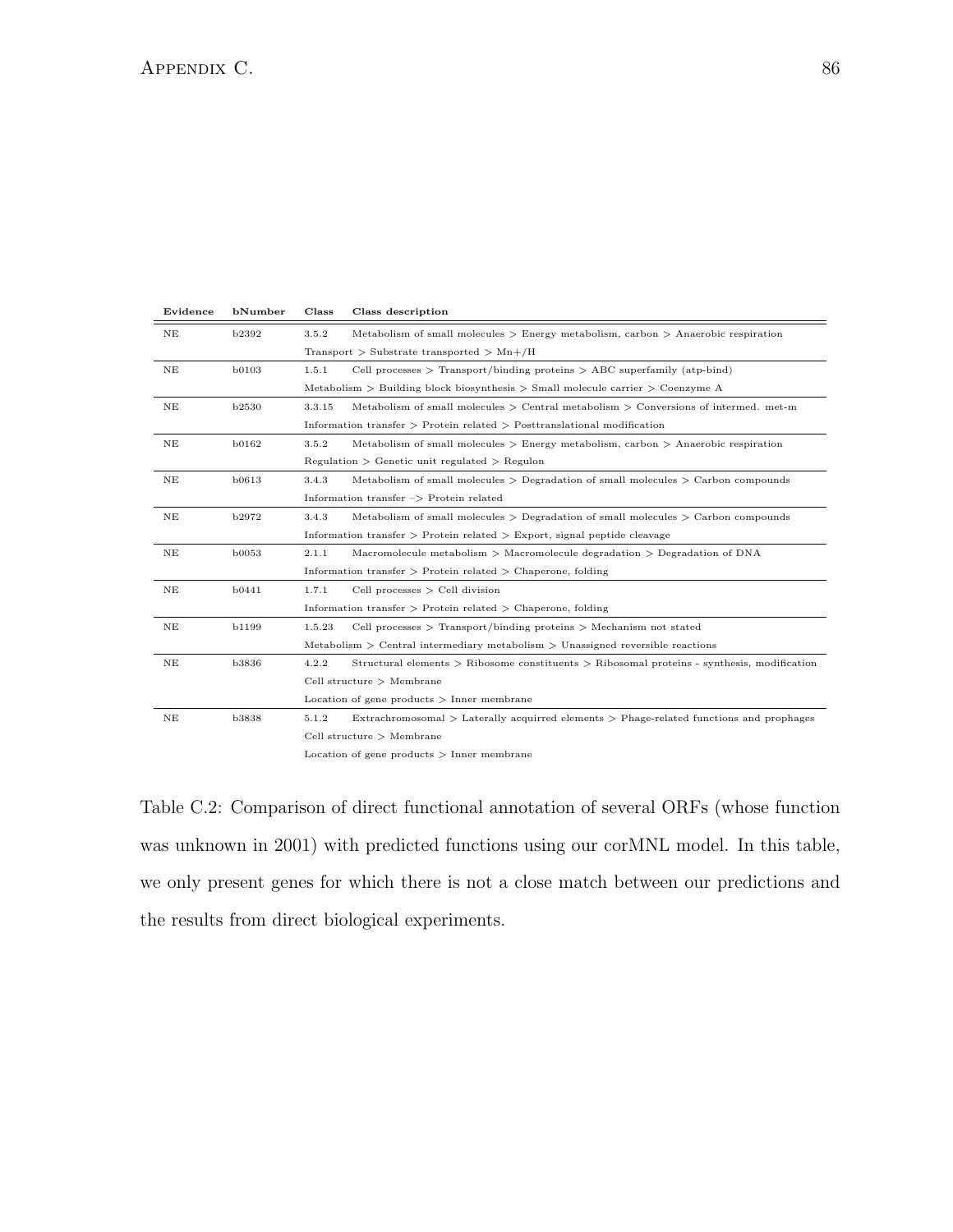## Appendix D

Chapter 2 of this dissertation is published in Bayesian Analysis (http://ba.stat.cmu. edu), and Chapter 3 is published in BMC Bioinformatics (http://www.biomedcentral. com/bmcbioinformatics). According to the copyright and license rules of both these journals, the authors are the copyright holders, and have the right to use, reproduce or disseminate their article. In this appendix, we provide the published version of our papers.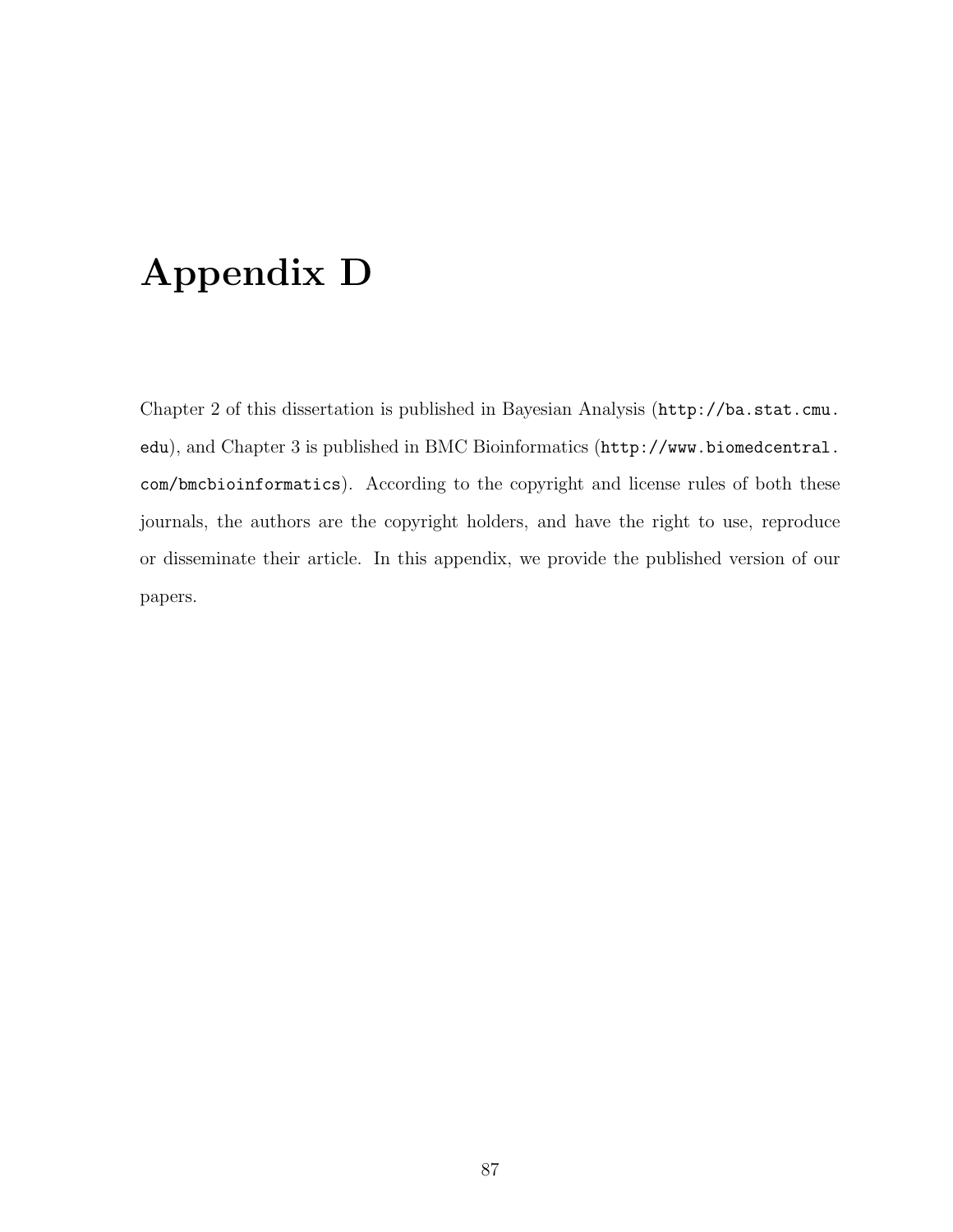## Bibliography

- Agresti A (2002). Categorical Data Analysis. John Willey and Son, Hoboken, New Jersy.
- Altschul SF, Madden TL, Schaffer AA, Zhang J, Zhang Z, Miller W, Lipman DJ (1997). "Gapped BLAST and PSI-BLAST: a new generation of protein database search programs." Nucleic Acids Research, 25, 3389–3402.
- Antoniak CE (1974). "Mixture of Dirichlet process with applications to Bayesian nonparamteric problems." Annals of Statistics, 273(5281), 1152–1174.
- Barutcuoglu Z, Schapire RE, Troyanskaya OG (2006). "Hierarchical multi-label prediction of gene function." Bioinformatics, 22, 830–836.
- Blackwell D, MacQueen JB (1973). "Ferguson distributions via Polya urn scheme." Annals of Statistics, 1, 353–355.
- Blattner FR, Plunkett Gr, Bloch CA, Perna NT, Burland V, Riley M, Collado-Vides J, Glasner JD, Rode CK, Mayhew GF, Gregor J, Davis NW, Kirkpatrick HA, Goeden M, Rose DJ, Mau B, Shao Y (1997). "The complete genome sequence of Escherichia coli K-12." Science, 277, 1453–1474.
- Blockeel H, Bruynooghe M, Dzeroski S, Ramon J, Struyf J (2002). "Hierarchical multiclassification with predictive clustering trees in functional genomics." In "Proceedings of the ACM SIGKDD 2002 Workshop on Multi- Relational Data Mining (MRDM 2002)," pp. 21–35.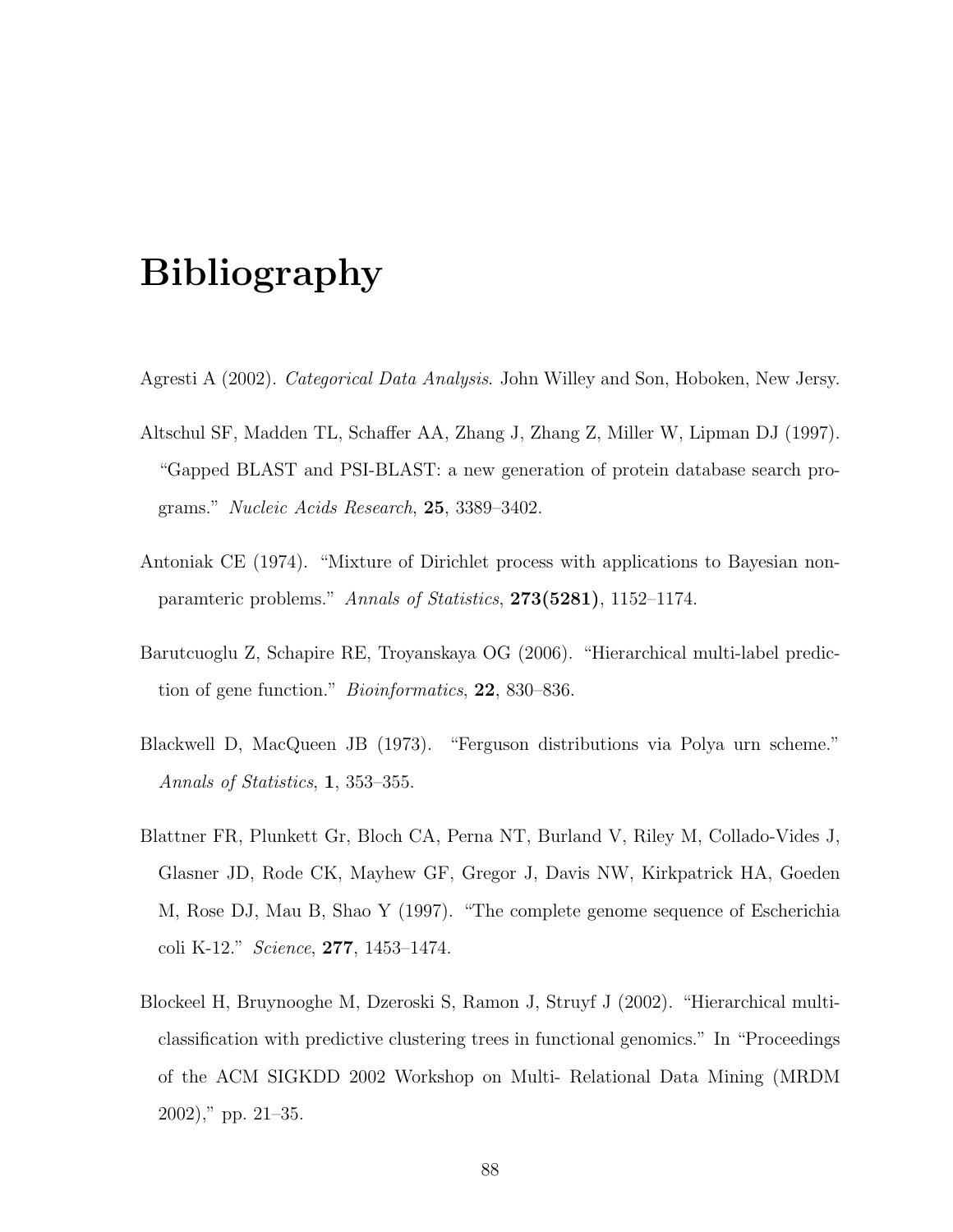- Breiman L, Friedman J, Olshen RA, Stone CJ (1993). Classification and Regression Trees. Chapman and Hall, Boca Raton.
- Brown M, Nobel GW, Lin D, Cristianini N, Walsh SC, Furey T, Ares MJ, Haussler D (2000). "Knowledge-based analysis of microarray gene expression data by using support vector machines." Proceedings of the National Academy of Sciences (USA),  $97(1), 262 - 267.$
- Bush CA, MacEachern SN (1996). "A semi-parametric Bayesian model for randomized block designs." Biometrika, 83, 275–286.
- Cai B, Dunson DB (2006). "Bayesian covariance selection in generalized linear mixed models." Biometrics, 62, 446–457.
- Cai L, Hoffmann T (2004). "Hierarchical document categorization with Support Vector Machines." ACM 13th Conference on Information and Knowledge Management.
- Caruana R (1997). "Multitask Learning." Machine Learning, 28, 41–75.
- Cesa-Bianchi N, Gentile C, Zaniboni L (2006). "Incremental Algorithms for Hierarchical Classification." Journal of Machine Learning Research, 7, 31–54.
- Clare A, King RD (2003). "Predicting gene function in Saccharomyces cerevisiae." In "Proceedings of the European Conference on Computational Biology (ECCB 2003), September 27-30, 2003, Paris, France," pp. 42–49.
- Daniels MJ, Kass RE (1999). "Nonconjugate Bayesian estimation of covariance matrices and its use in hierarchical models." Journal of the American Statistical Association, 94(448), 1254–1263.
- Dehaspe L, Toivonen H, King RD (1998). "Finding frequent substructures in chemical compounds." In R Agrawl, P Stolorez, G Piatetsky-Shapiro (eds.), "Proceedings of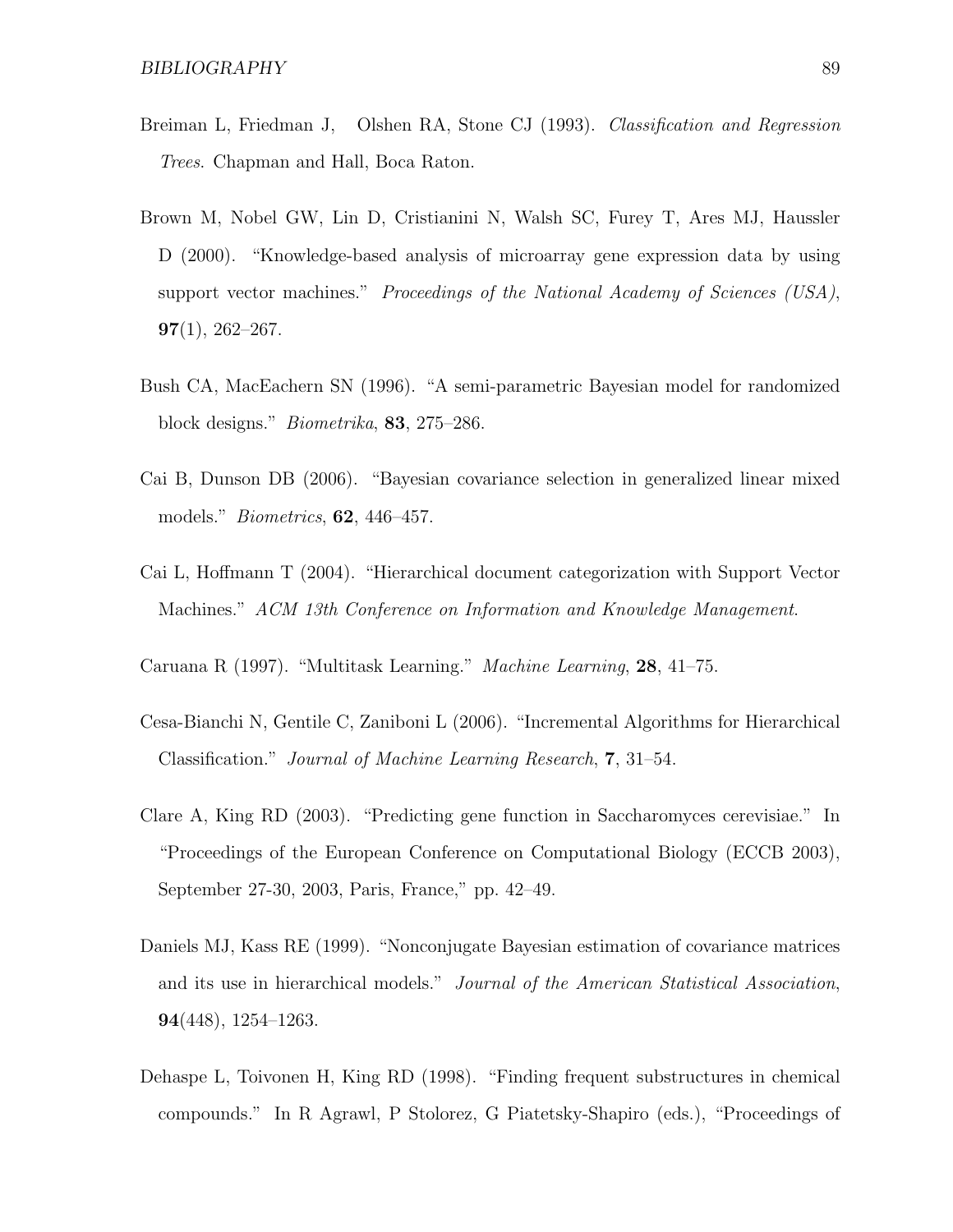the Fourth International Conference on Knowledge Discovery and Data Minging," pp. 30–36. AAAI Press, Menlo Park, CA.

- Dekel O, Keshet J, Singer Y (2004). "Large margin hierarchical classification." In "Proceedings of the 21st International Conference on Machine Learning (ICML)," .
- Deng M, Chen T, Sun F (2004). "An integrated probabilistic model for functional prediction of proteins." *Journal of Computational Biology*, **11**(2-3), 463–475.
- Deng M, Zhang K, Mehta S, Chen T, Sun F (2003). "Prediction of protein function using protein-protein interaction data." Journal of Computational Biology, 10(6), 947–960.
- DeRisi J, Iyer V, Brown P (1997). "Exploring the metabolic and genetic control of gene expression on a genomic scale." Science, 278, 680–686.
- Ding C, Dubchak I (2001). "Multi-class protein fold recognision using support vector machines and neural networks." *Bioinformatics*, 17(4), 349–358.
- Dubchak I, Muchnik J, Holbrook S, Kim S (1995). "Prediction of protein folding class using global description of amino acid sequence." *Proceedings of the National Academy* of Sciences (USA), 92, 8700–8704.
- Dumais ST, Chen H (2000). "Hierachical classification of Web content." In "Proceedings of the 23rd ACM International Conference on Research and Development in Information Retrieval (SIGIR)," pp. 256–263.
- Eisen JA (1998). "Phylogenomics: Improving functional prediction for uncharacterized genes by evolutationary analysis." Genome Research, 8, 163–167.
- Eisen M, Spellman P, Brown P, Botstein D (1998). "Cluster analysis and display of genome-wide expression patterns." Proceedings of the National Academy of Sciences  $(USA),$  95, 14863-14868.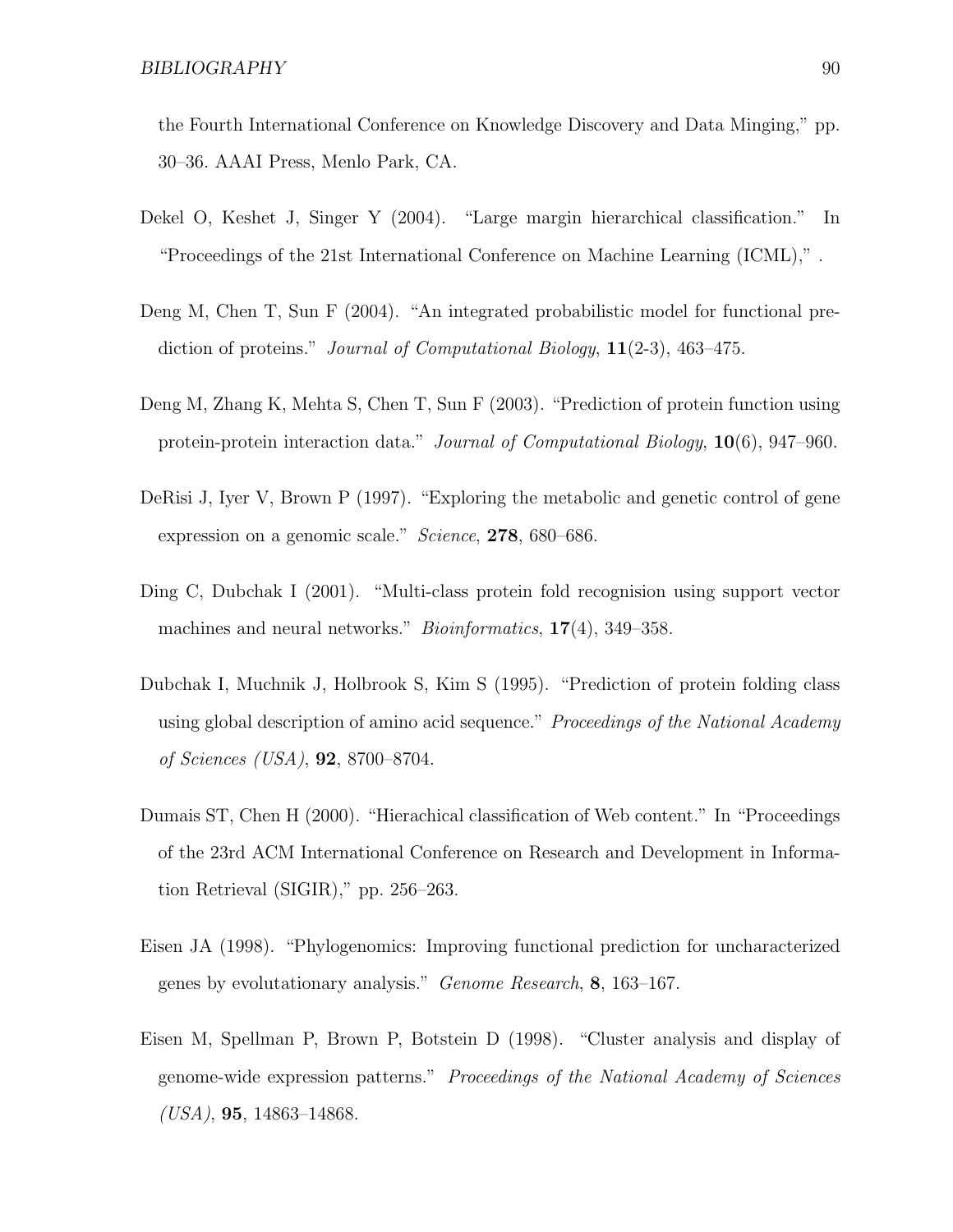- Eisner R, Poulin B, Szafron D, Lu P, R G (2005). "Improving Protein Function Prediction using the Hierarchical Structure of the Gene Ontology." IEEE Symposium on Computational Intelligence in Bioinformatics and Computational Biology.
- Engelhardt BE, Jordan MI, Muratore KE, Brenner SE (2005). "Protein molecular function prediction by Bayesian phylogenomics." PLoS Computational Biology,  $1(5)$ , 432– 445.
- Escobar MD, West M (1995). "Bayesian density estimation and inference usinng mixtures." Journal of American Statistical Society, 90, 577–588.
- Ferguson TS (1973). "A Bayesian analysis of some nonparamteric problems." Annas of Statistics, 1, 209–230.
- Fox J (1997). Applied Regression Analysis, Linear Models and Related Methods. Sage.
- Geman S, Geman D (1984). "Stochastic relaxation, Gibbs distributions, and the Bayesian restoration of images." IEEE Transactions on Pattern Analysis and Machine Intelligence, 6, 721–741.
- Goodman J (2001). "Classes for fast maximum entropy training." *Proceedings of the* IEEE International Conference on Acoustics, Speach and Signal Processing (ICASSP), IEEE press.
- Guest JR, Green J, Irvine AS, Spiro S (1996). The FNR modulon and FNR-regulated gene expression, pp. 317–342. in Regulation of gene expression in Escherichia coli (Lin, E.C.C. and Lynch, A.S. Eds) R.G. Landes Co., Austin, Texas.
- Hastings WK (1970). "Monte Carlo sampling methods using Markov chains and their applications." *Biometrika*,  $57(1)$ ,  $97-109$ .
- Hobohm U, Sander C (1994). "Enlarged representative set of proteins." Protein Science, 3, 522–524.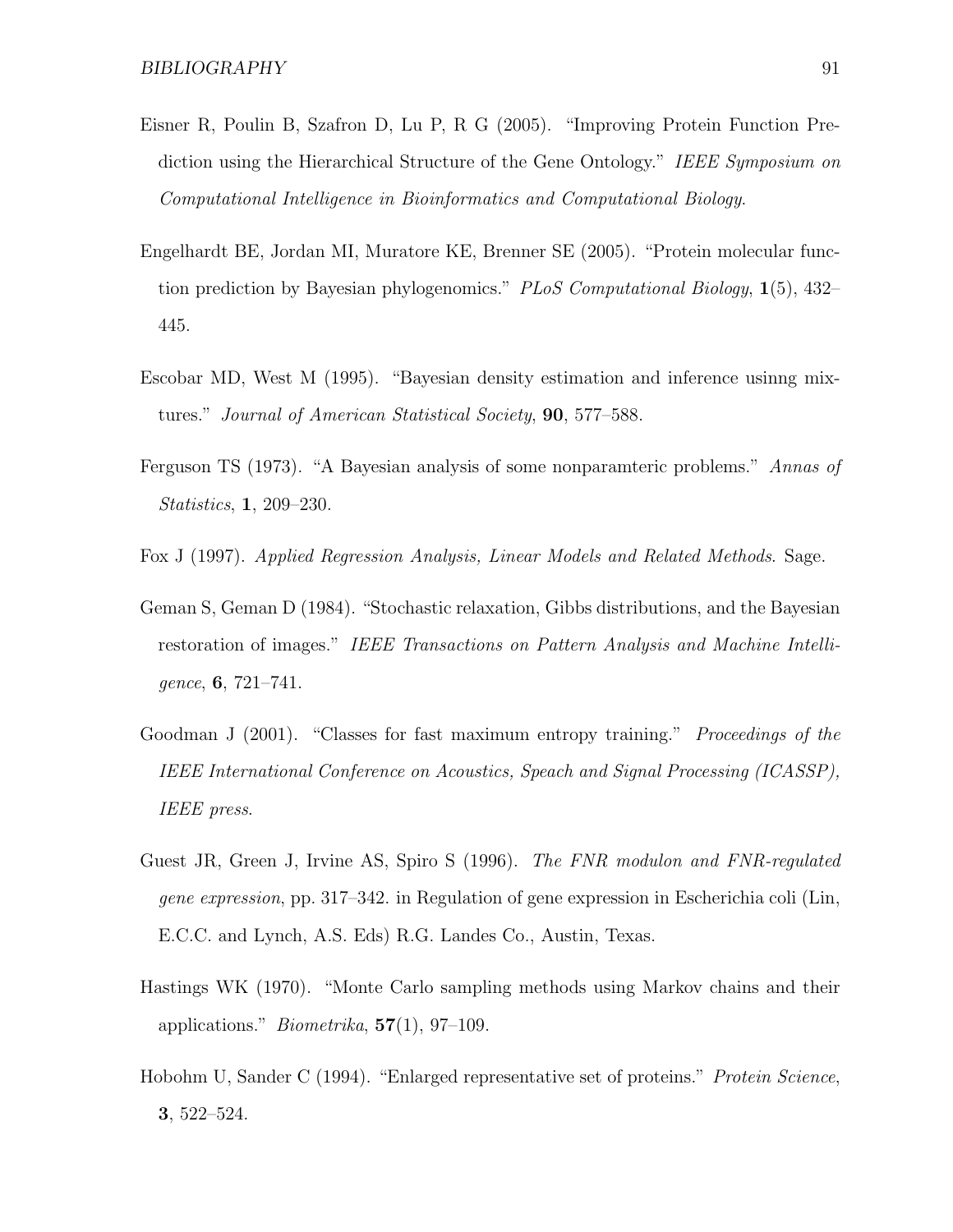- Hobohm U, Scharf M, Schneider R, Sander C (1992). "Selection of a representative set of structure from the Brookhaven Protein Bank." Protein Science, 1, 409–417.
- IUBMB (1992). Enzyme Nomenclature: Recommendations of the Nomenclature Committee of the International Union of Biochemistry and Molecular Biology. Academic Press, New York.
- Jain S, Neal RM (2007). "Splitting and merging components of a nonconjugate Dirichlet process mixture model." to appear in Bayesian Analysis.
- King RD, Karwath A, Clare A, Dehaspe L (2001). "The utility of different representations of protein sequence for predicting functional class." Bioinformatics, 17(5), 445–454.
- King RD, Wise PH, Clare A (2004). "Confirmation of data mining based predictions of protein function." Bioinformatics, 20, 1110–1118.
- Koller D, Sahami M (1997). "Hierarchically classifying documents using very few words." In "Proceedings of the 14th International Conference on Machine Learning," .
- Laven K, Leishman S, Roweis S (2005). "A statistical learning approach to document image analysis." Conference on Document Analysis and Recognition (ICDAR), Seoul, South Korea.
- Lo Conte L, Ailey B, Hubbard T, Brenner SE, Murzing A, Chothia C (2000). "SCOP: a structural classification of protein database." Nucleic Acids Research, 28, 257–259.
- MacEachern SN, Müller P (1998). "Estimating mixture of Dirichlet process models." Journal of Computational and Graphcal Statistics, 7, 223–238.
- MacKay DJC (2003). Information Theory, Inference, and Learning Algorithms. Cambridge University Press.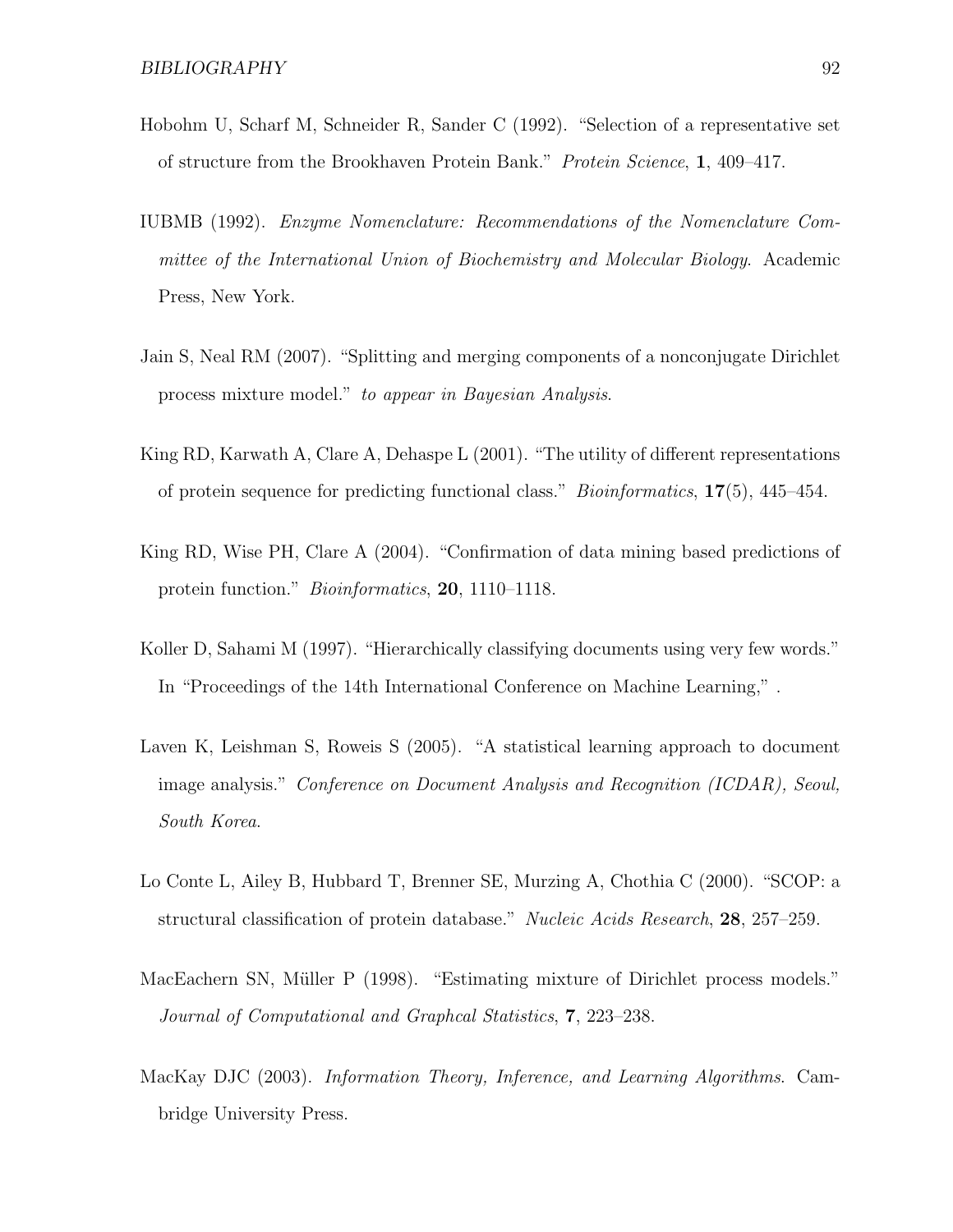- Marcotte EM, Pellegrini M, Ng HL, Rice DW, Yeates TO, Eisenberg D (1999). "Detecting protein function and protein-protein interactions from genome sequences." Science, 285, 751–753.
- McCallum A, Rosenfeld R, Mitchell T, A N (1998). "Improving text classification by shrinkage in a hierarchy of classes." In "Proceedings of the International Conference on Machine Learning (ICML)," pp. 359–360.
- McFadden D (1980). "Econometric models for probabilistic choice among products." Journal of Business, **53**, 13–36.
- Metropolis N, Rosenbluth AW, Rosenbluth MN, Teller AH, Teller E (1953). "Equation of state calculations by fast computing machines." Journal of Chemical Physics, 21, 1087–1092.
- Mitchell TM (1998). "Conditions for the equivalence of hierarchical and flat Bayesian classifiers." URL http://www.cs.cmu.edu/<sup>∼</sup>tom/hierproof.ps.
- Müller P, Erkanli A, West M (1996). "Bayesian curve fitting using multivariate mormal mixtures." *Biometrika*,  $83(1)$ ,  $67-79$ .
- Neal RM (1993). Probabilistic Inference Using Markov Chain Monte Carlo Methods. Technical Report CRG-TR-93-1, Department of Computer Science, University of Toronto.
- Neal RM (1996). Bayesian Learning for Neural Networks. Lecture Notes in Statistics No. 118, New York: Springer-Verlag.
- Neal RM (1998). "Regression and classification using Gaussian process priors." *Bayesian* Statistics, 6, 471–501.
- Neal RM (2000). "Markov chain sampling methods for Dirichlet process mixture models." Journal of Computational and Graphical Statistics, 9, 249–265.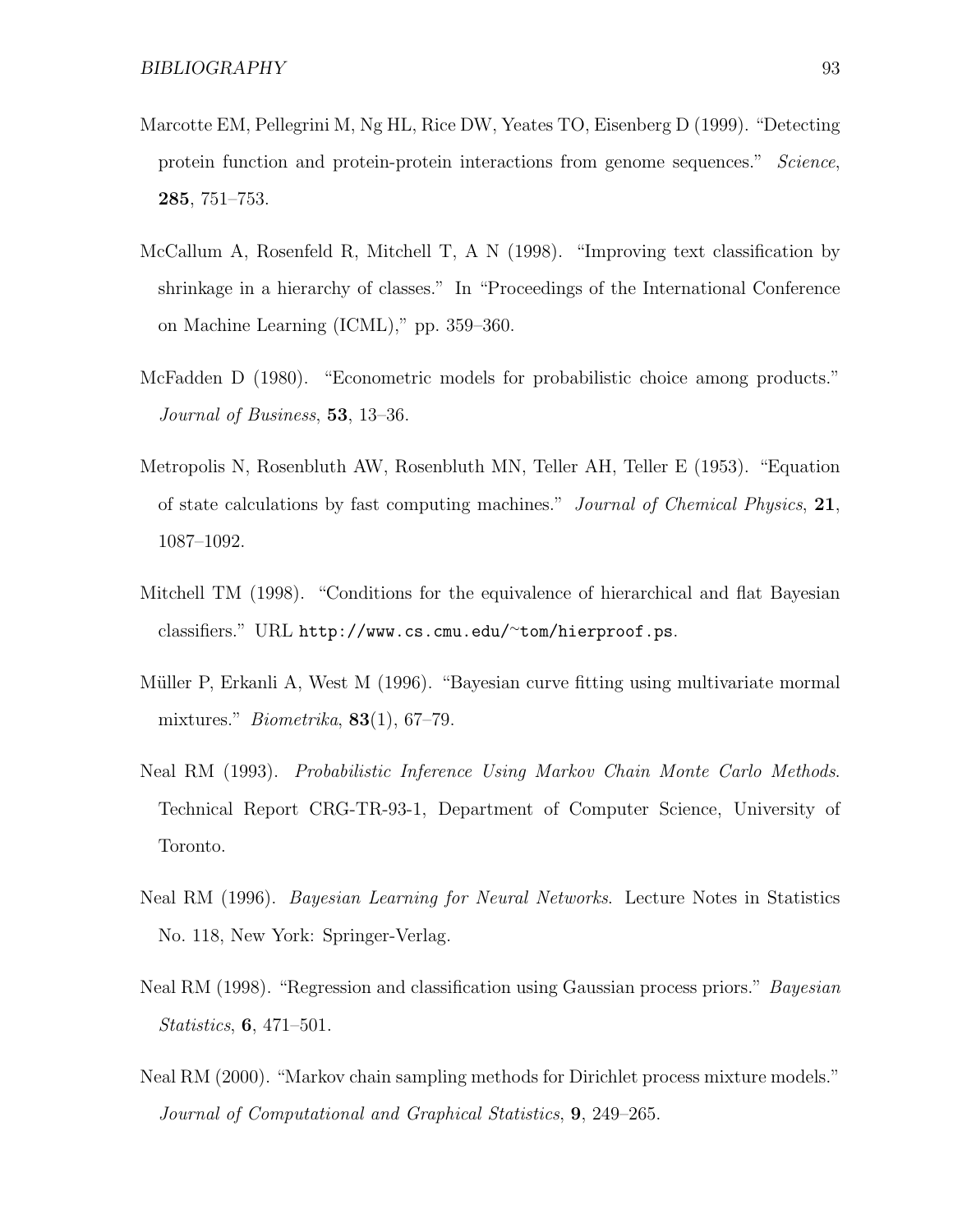Neal RM  $(2003)$ . "Slice sampling." Annals of Statistics,  $31(3)$ ,  $705-767$ .

- Neal RM (2005). "The short-cut Metropolis method." *Technical Report 0506*, Department of Statistics, University of Toronto.
- Pavlidis P, Weston J (2001). "Gene functional classification from heterogeneous data." Proceedings of the 5th International Conference on Computational Modelcular Biology  $(RECOMB)$ , pp. 249–255.
- Pearson WR, Lipman DJ (1988). "Improved tools for biological sequence comparison." Proceedings of the National Academy of Sciences (USA), 85, 2444–2448.
- Riley M (1993). "Functions of the gene products of Escherichia coli." *Microbiology* Review, 57, 862–952.
- Riley M, Labedan B (1996). "E. coli gene products: physiological functions and common ancestries." In FN Neidhardt, RI Curtiss, ECC Lin, JL Ingraham, KB Low, B Magasanik, W Reznikoff, M Riley, M Schaechter, E Umbarger (eds.), "Escherichia coli and Salmonella: cellular and molecular biology, 2nd edition," ASM Press, Washington, DC.
- Rison S, Hodgman TC, Thornton JM (2000). "Comparison of functional annotation schemes for genomes." Functional and Integrative Genomics, 1, 56–69.
- Rost B (2002). "Enzyme function less conserved than anticipated." Journal of Molecular Biology, 318, 595–608.
- Sattath S, Tversky A (1977). "Additive similarity trees." *Psychometrika*, **42**, 319–345.
- Schoikowski B, Uetz P, Fields S (2000). "A network of protein-protein interaction in yeast." Nature Biotechnology, 18, 1257–1261.
- Shahbaba B, Neal RM (2006). "Gene function classification using Bayesian models with hierarchy-based priors." *BMC Bioinformatics*, **7:448**.